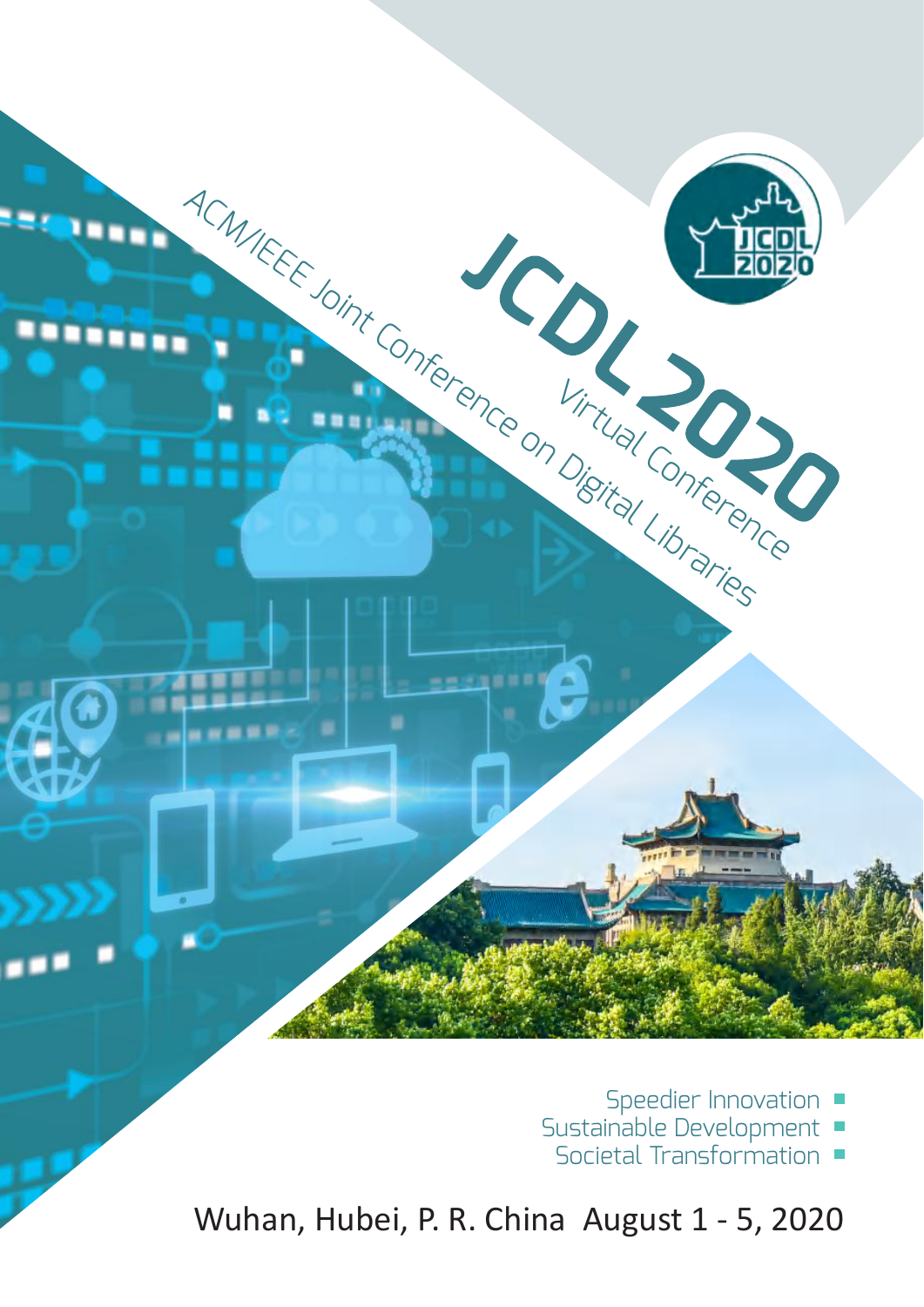

| Time Zone Conversion Sheet14         |  |
|--------------------------------------|--|
|                                      |  |
| · Day 1……………………………………………………15        |  |
|                                      |  |
|                                      |  |
|                                      |  |
|                                      |  |
|                                      |  |
| · Saturday, 1/August ……………………………… 22 |  |
| · Sunday, 2/August ………………………………… 25  |  |
|                                      |  |
|                                      |  |
| · Wednesday, 5/August39              |  |
|                                      |  |

| Posters and Demos Session52 |  |
|-----------------------------|--|
|                             |  |
|                             |  |
|                             |  |
|                             |  |

ACM/IEEE Joint Conference on Digital Libraries JCDL 2020)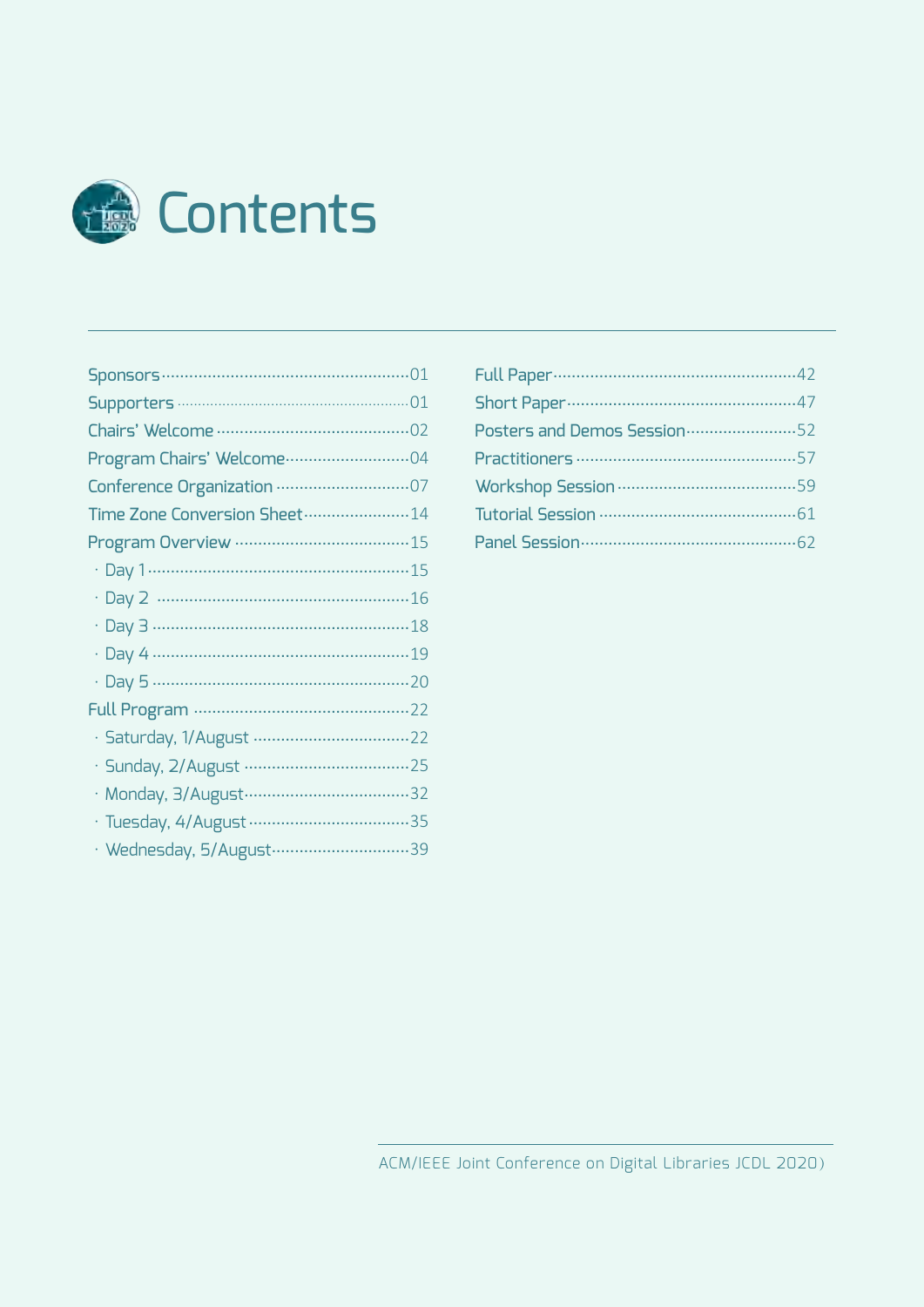**Sponsors** 

 $\Box$ 







### **Supporters**







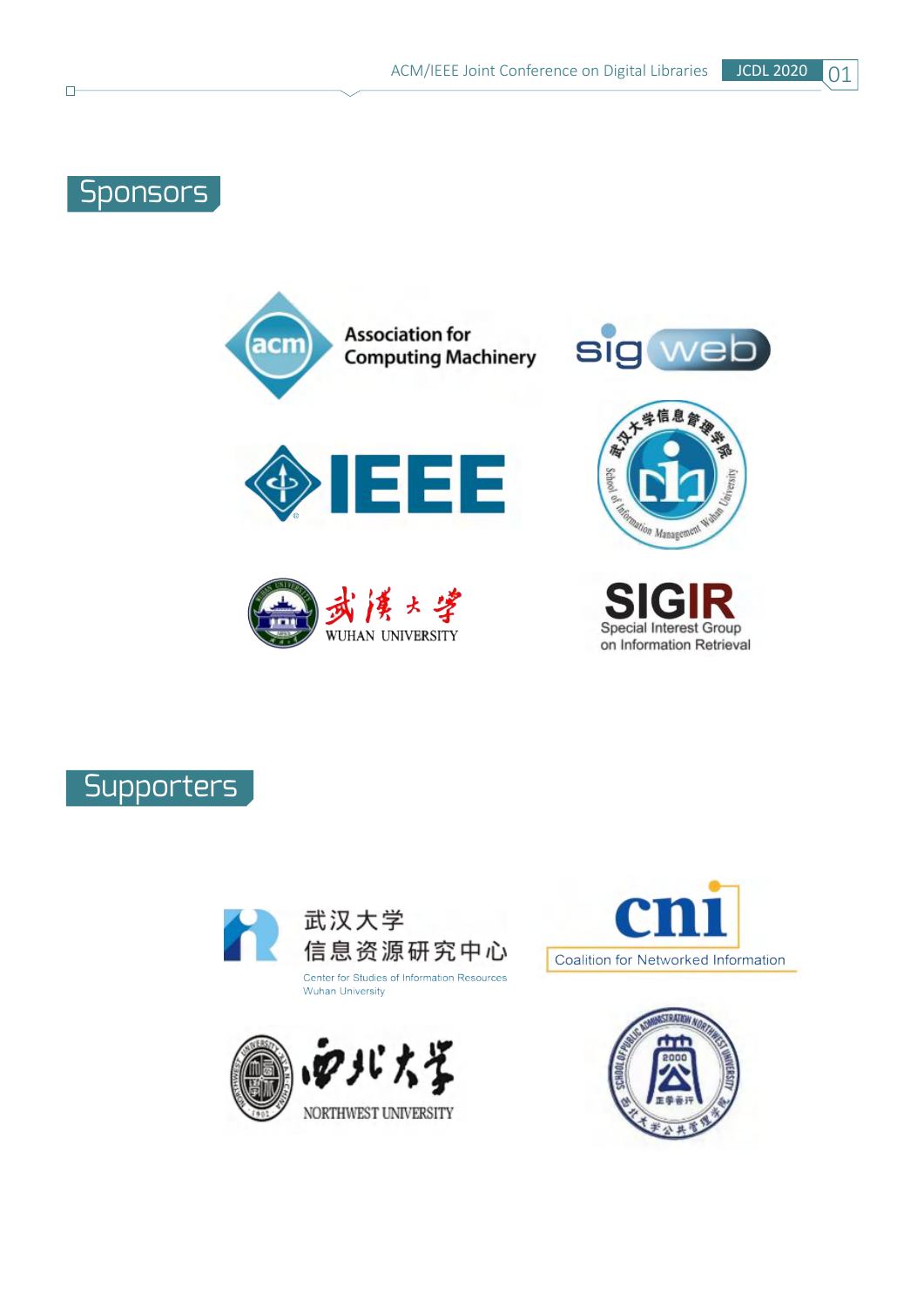### JCDL 2020 Chairs' Welcome

2020 has been defined by international disruption due to the COVID-19 pandemic and the JCDL community has had to be innovative and adaptable in planning and executing this year's conference. ACM/ IEEE Joint Conference on Digital Libraries 2020 (JCDL 2020)was planned and hosted jointly by the School of Information Management at Wuhan University and the School of Public Administration at Northwest University. The conference was originally scheduled to take place in June 2020 in Wuhan, however, the pandemic and consequent travel interruptions forced the organizers to move the conference location and time to Wuhan on August 1-5, 2020, and most importantly, to make the conference a virtual meeting. With no precedent for such a meeting, the conference organizers have leveraged globally connected technologies to make the conference accessible to digital library researchers and practitioners around the world. The conference theme, "Speedier Innovation, Sustainable Development, Societal Transformation" is highly appropriate to the challenges we face today. Digital libraries offer the world exceptional value in sharing vital knowledge, information, and data without requiring travel and onsite access. The digital library research community was thus well-suited and prepared for virtualizing JCDL 2020.

The program committee has attracted and vetted an excellent range of technical papers.

Besides, we are honored to have three well-known experts as the keynote speakers of the conference:

•How Should One Explore the Digital Library of the Future? Professor Edward A. Fox (who is currently at Virginia Polytechnic Institute and State University)

•Towards a Sustainable Infrastructure for the Preservation of Cultural Heritage and Digital Scholarship,Dr. Peter Zhou (who is currently at C. V. Starr East Asian Library at the University of California, Berkeley)



**Ruhua Huang** JCDL'20 General Co-Chair Wuhan University, China



**Dan Wu** JCDL'20 General Co-Chair Wuhan University, China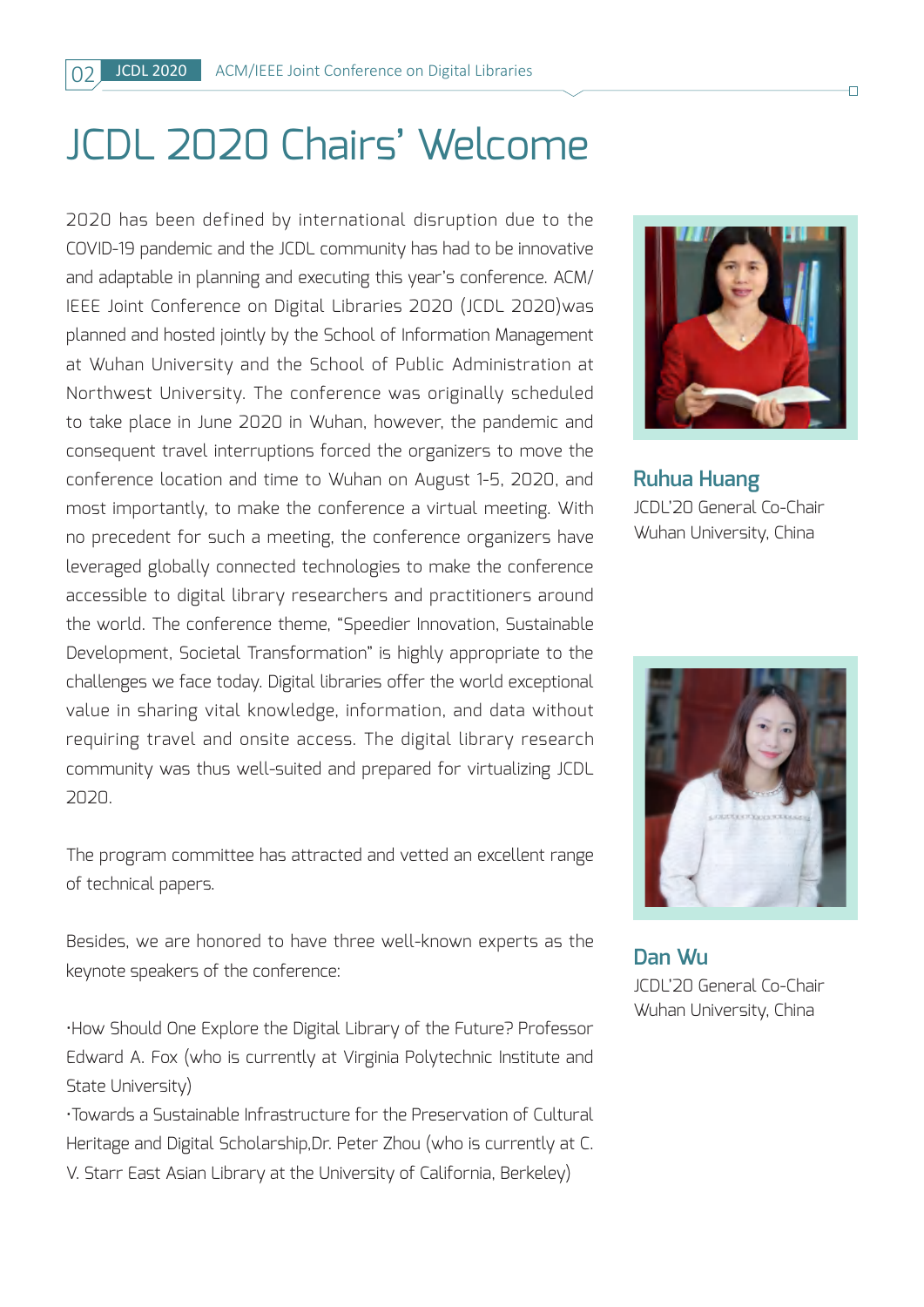•Natural Language Technologies for Internet Applications, Dr. Luo Si (who is currently at Alibaba Group Inc.)

These valuable and insightful talks can and will guide us to a better understanding of the future.

We thank the whole organizing committee for their diligence, innovation, and flexibility to plan and execute this conference. Our committee members come from different disciplines, countries, and research perspectives. We especially thank the program cochairs Daqing He, University of Pittsburgh, USA, Sally Jo Cunningham, University of Waikato, New Zealand, and Preben Hansen, Stockholm University, Sweden; and the Local Organization Chairs, Lihong Zhou, Wuhan University, China and Xinrong Huang, Northwest University, China.

We thank our sponsors and supporters: ACM, IEEE, ACM SIGIR, ACM SIGWEB, the Coalition for Networked Information (CNI), Wuhan University School of Information Management and Center for Studies of Information Resources, and Northwest University School of Public Administration. Our sponsors and supporters enable the conference to support the student authors, keynote speakers, and doctoral consortium participants, and to award authors of the best papers.

We hope that you learn from and enjoy JCDL 2020 and participate actively in this first virtual JCDL conference.

> **Ruhua Huang, Dan Wu, Gary Marchionini** JCDL'20 General Co-Chair



**Gary Marchionini** JCDL'20 General Co-Chair University of North Carolina

at Chapel Hill, USA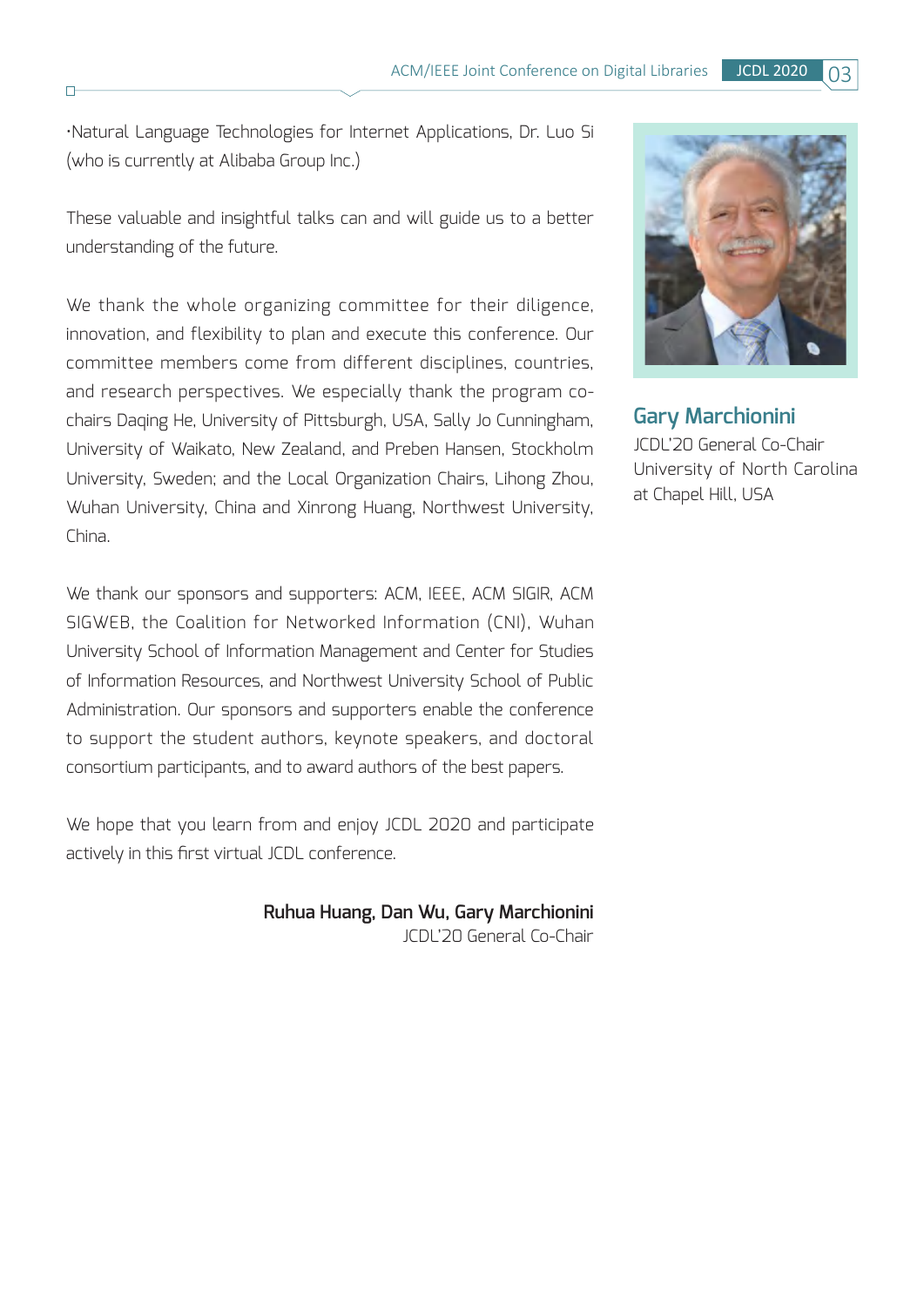### Program Chairs' Welcome

Welcome to the 2020 ACM/IEEE-CS Joint Conference on Digital Libraries (JCDL) in Wuhan China! It is our great pleasure to present the proceedings of JCDL 2020.

This year's conference theme is "Speedier Innovation, Sustainable Development, Societal Transformation." Under the shadow of the COVID-19 pandemic, this theme has never been so true in human history. Many technologies and services associated with digital libraries, which are often reported and discussed on JCDL, are directly or indirectly in the fight against the virus and the pandemic. Online repositories of academic articles and datasets have been created to disseminate virus related academic knowledge. Social media data have been collected to assess the spread and the impact of the virus, as well as to enable the detection of misinformation and rumors. Web-based technologies and standards are playing critical roles of ensuring the quality and the reliability of people's online communication and virtual collaboration.

To reflect the wide scope of digital library research and practices, JCDL 2020 encouraged interesting and inspiring submissions ranging across theories, systems, services, and applications from academic or public institutions, user communities, archives, museums, and social networks. The submissions could cover topics such as managing, operating, designing, developing, curating, evaluating, or utilizing digital libraries broadly defined. Therefore, multiple tracks and sessions are designed to ensure participation from researchers, practitioners, and diverse communities.

The call for papers attracted over 300 submissions from 35 countries and regions on five continents. The program committee reviewed and accepted 33 full research papers (from 106 reviewed, 31.1% acceptance rate), 28 short research papers (from 90 reviewed, 31.1% acceptance rate), 40 posters and 8 demonstrations (from 60 reviewed), 2 panels, 5 tutorials, and 7 workshops. The doctoral consortium, which aims to assist and mentor young scholars in the



**Daqing He** JCDL'20 Program Chairs ACM, University of Pittsburgh USA



**Preben Hansen** JCDL'20 Program Chairs ACM, USA, Stockholm University, Sweden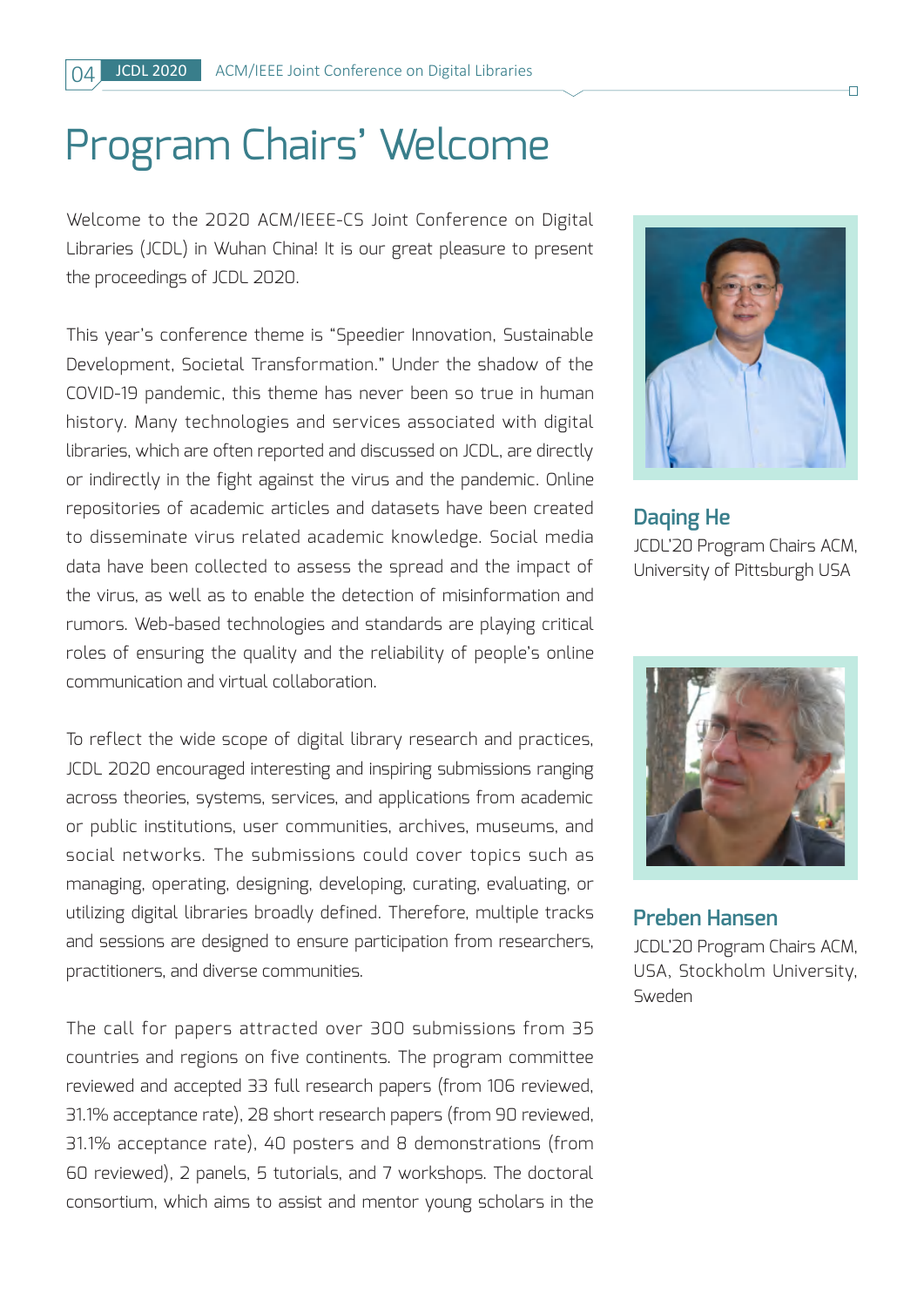field of digital libraries, accepted 8 for presentation at JCDL. The practitioner track is new this year, and it emphasizes innovation, insight, and vision in the practice of digital libraries. It accepted 10 practitioner presentations from 25 reviewed.

Consequently, the accepted participations cover a wide range of topics related to digital libraries. They include various forms of digital objects (e.g., legal text, village gazetteers), generic to specific domains such as medicine and digital humanities, different digital library development technologies (e.g., collection annotation, document classification, search and recommendation), and the engagement of various stakeholders (e.g., scholars, librarians, and computer and information scientists).

This proceedings volume contains the full text of the accepted long and short papers, posters and demonstrations, as well as abstracts of the keynotes, panels, tutorials, and workshops. All paper submissions went through a rigorous reviewing process with three individual reviewers on each paper and a meta-review by a fourth expert from the DL community. Over 180 Program Committee members from four continents worked together on selecting the accepted participations in various formats.

Due to the impact of the COVID-19 pandemic, this year's JCDL sessions will all be virtual. To accommodate the time differences among authors and attendees, sessions are organized based on three time zone areas (CST UTC+8 for Asia and Pacific, EDT UTC-4 for North and South America, and BST UTC+1 for Europe and Africa), and the presenter's time zone is used to determine which session a paper is assigned to. Consequently, the packed, five-day program will be presented with 1 doctoral consortium, 1 posters and demo session, 1 practitioner session, 2 interactive panels, 5 tutorials, 7 workshops, and most importantly, 18 paper sessions, with special features of three keynote speakers (Dr. Edward A. Fox, Dr. Peter Zhou, and Dr. Luo Si).

During the conference, we will award three honors: the Vannevar Bush Best Paper Award, the Best Student Paper Award, and the Best



**Sally Jo Cunningham** JCDL'20 Program Chairs ACM, USA, University of Waikato, New Zealand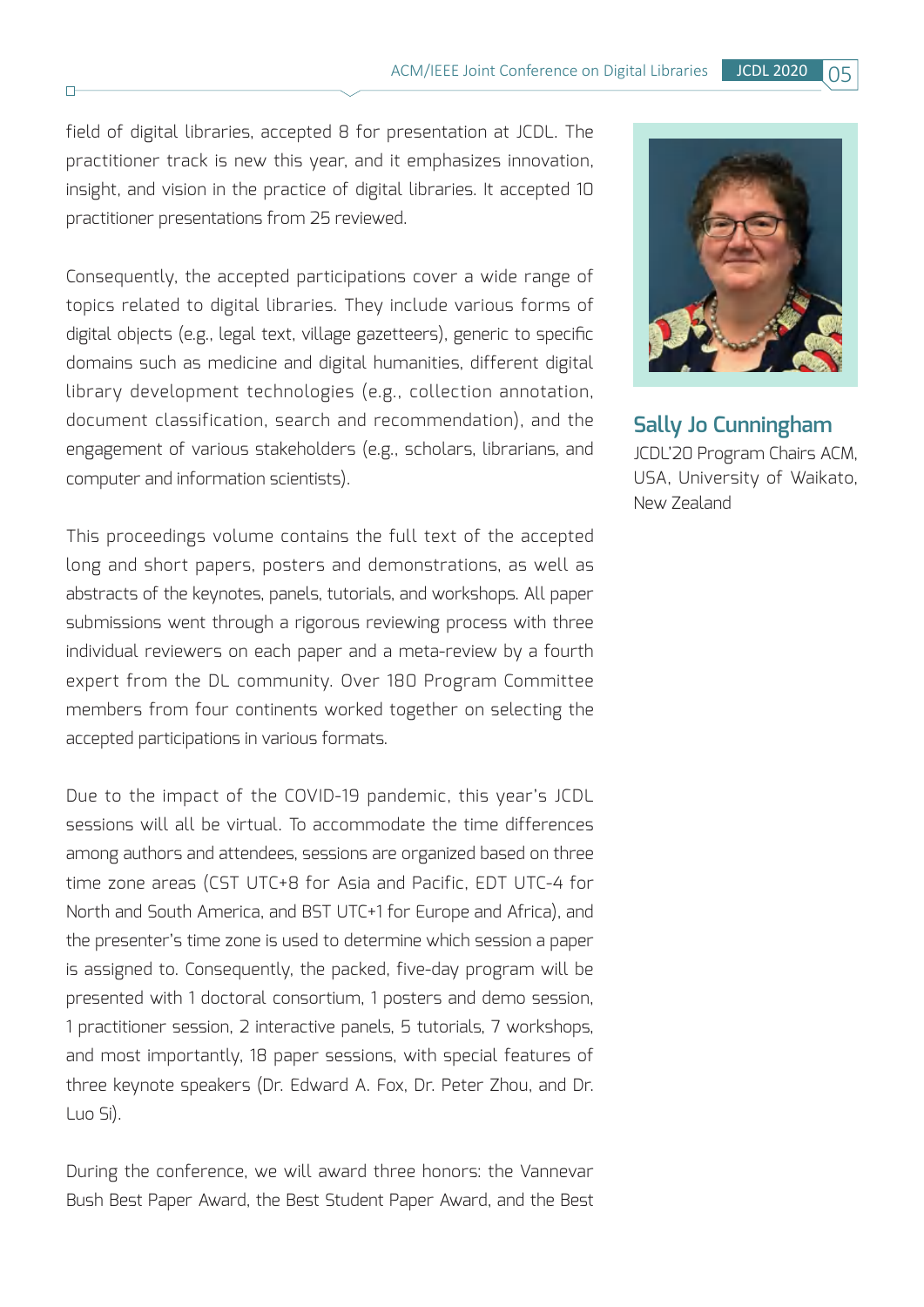Poster/Demo Award. During the opening session of the conference, the nominees for the two Best Paper Awards will be announced. The prizes will be presented during the conference. We hope you will be inspired by the high quality and creativity of these award-winning papers.

To organize a conference takes a large number of people. Selecting papers involves careful analysis and dedicated work. We would like to thank all members of the program committee and their secondary reviewers who prepared reviews. A special thanks goes to those organizing the other parts of the conference: the doctoral consortium chairs Edie Rasmussen, Jian Qin, Xiaozhong liu, and Wei Lu; tutorial chairs Milena Dobreva, Yohei Seki, and Jian Wu; workshop chairs Ian Milligan, Weijia Xu, and Xiao Hu; panel chairs Suzie Allard, Jim Hahn and Marcia Lei Zeng; poster and demo chairs Richard Furuta, Robert H. McDonald, and Jiangping Chen; and practitioner chairs Zhiwu Xie, Long Xiao and Wei Liu. The publication chairs Jie Xu, Faryaneh Poursardar, and Zhiqiang Wu worked diligently on producing these proceedings. A very special thank goes to Michael Nelson, who as the continuity chair for many years guided us to stay true to the JCDL standards of excellence.

This year is a very challenging year for conference planning and local organization as the whole conference had to be redesigned several times due to the COVID-19 pandemic. We specifically thank the conference chairs Dan Wu, Ruhua Huang, and Gary Marchionini, and local chairs Lihong Zhou and Xinrong Huang, for playing an active role in planning and managing the conference in a flexible and responsive way

when many of them personally were in the center of the pandemic, and steering all of us towards our joint goal of offering an innovative, sustainable and transformative conference.

Welcome to JCDL 2020!

**Daqing He, Preben Hansen and Sally Jo Cunningham**  JCDL'20 Program Chairs ACM, USA

Ð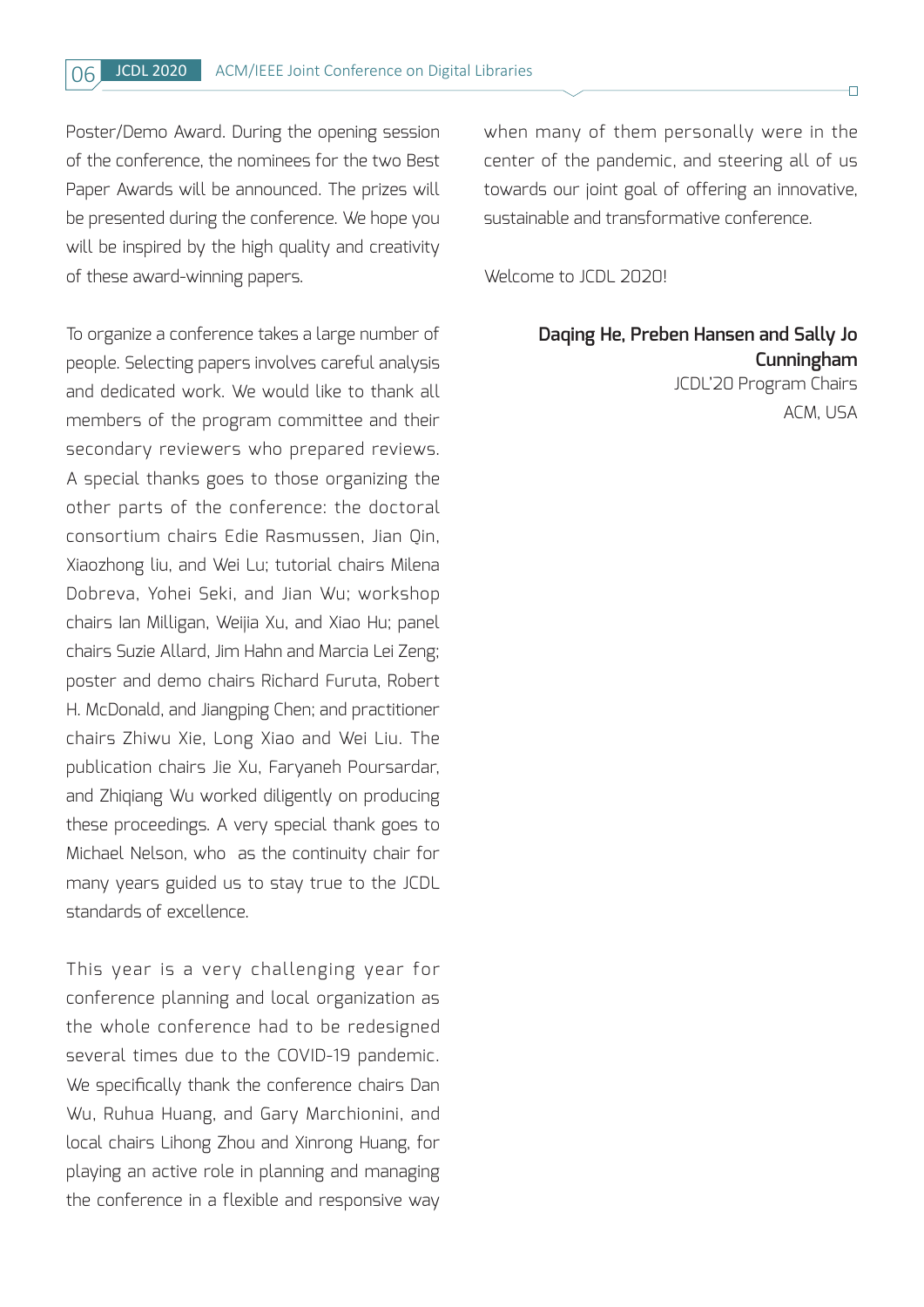# JCDL 2020 Conference Organization

| <b>General Chairs:</b>                | <b>Ruhua Huang</b> (Wuhan University, China)<br><b>Dan Wu</b> (Wuhan University, China)<br>Gary Marchionini (University of North Carolina at Chapel Hill, USA)                                                     |
|---------------------------------------|--------------------------------------------------------------------------------------------------------------------------------------------------------------------------------------------------------------------|
| <b>Program Chairs:</b>                | <b>Daqing He (University of Pittsburgh, USA)</b><br>Preben Hansen (Stockholm University, Sweden)<br><b>Sally Jo Cunningham</b> (University of Waikato, New Zealand)                                                |
| <b>Local Organization Chairs:</b>     | <b>Lihong Zhou</b> (Wuhan University, China)<br><b>Xinrong Huang</b> (Northwest University, China)                                                                                                                 |
| Treasurer:                            | <b>Liang Hong</b> (Wuhan University, China)<br>Jun Tao (Northwest University, China)                                                                                                                               |
| <b>Continuity Chair:</b>              | <b>Michael Nelson</b> (Old Dominion University, USA)                                                                                                                                                               |
| <b>Sponsorship Chairs:</b>            | <b>Stephen Downie</b> (University of Illinois at Urbana-Champaign, USA)<br>Jin Chen (Shanghai Jiaotong University, China)<br><b>Congjing Ran</b> (Wuhan University, China)<br>Xu Cui (Northwest University, China) |
| Poster & Demo Chairs:                 | Richard Furuta (Texas A&M University, USA)<br>Robert H. McDonald (University of Colorado Boulder, USA)<br><b>Jiangping Chen</b> (University of North Texas, USA)                                                   |
| <b>Doctoral Consortium</b><br>Chairs: | <b>Edie Rasmussen</b> (University of British Columbia, Canada)<br>Jian Qin (Syracuse University, USA)<br>Xiaozhong Liu (Indiana University Bloomington, USA)<br>Wei Lu (Wuhan University, China)                   |
| <b>Workshop Chairs:</b>               | <b>Ian Milligan</b> (University of Waterloo, Canada)<br><b>Weijia Xu</b> (University of Texas at Austin, USA)<br>Xiao Hu (Hong Kong University, Hong Kong, China)                                                  |
| <b>Panel Chairs:</b>                  | <b>Suzie Allard</b> (University of Tennessee, USA)<br>Jim Hahn (University Library, University of Pennsylvania, USA)<br>Marcia Lei Zeng (Kent State University, USA)                                               |
| <b>Tutorial Chairs:</b>               | <b>Milena Dobreva</b> (University College London, UK)<br><b>Yohei Seki</b> (University of Tsukuba, Japan)<br><b>Jian Wu</b> (Old Dominion University, USA)                                                         |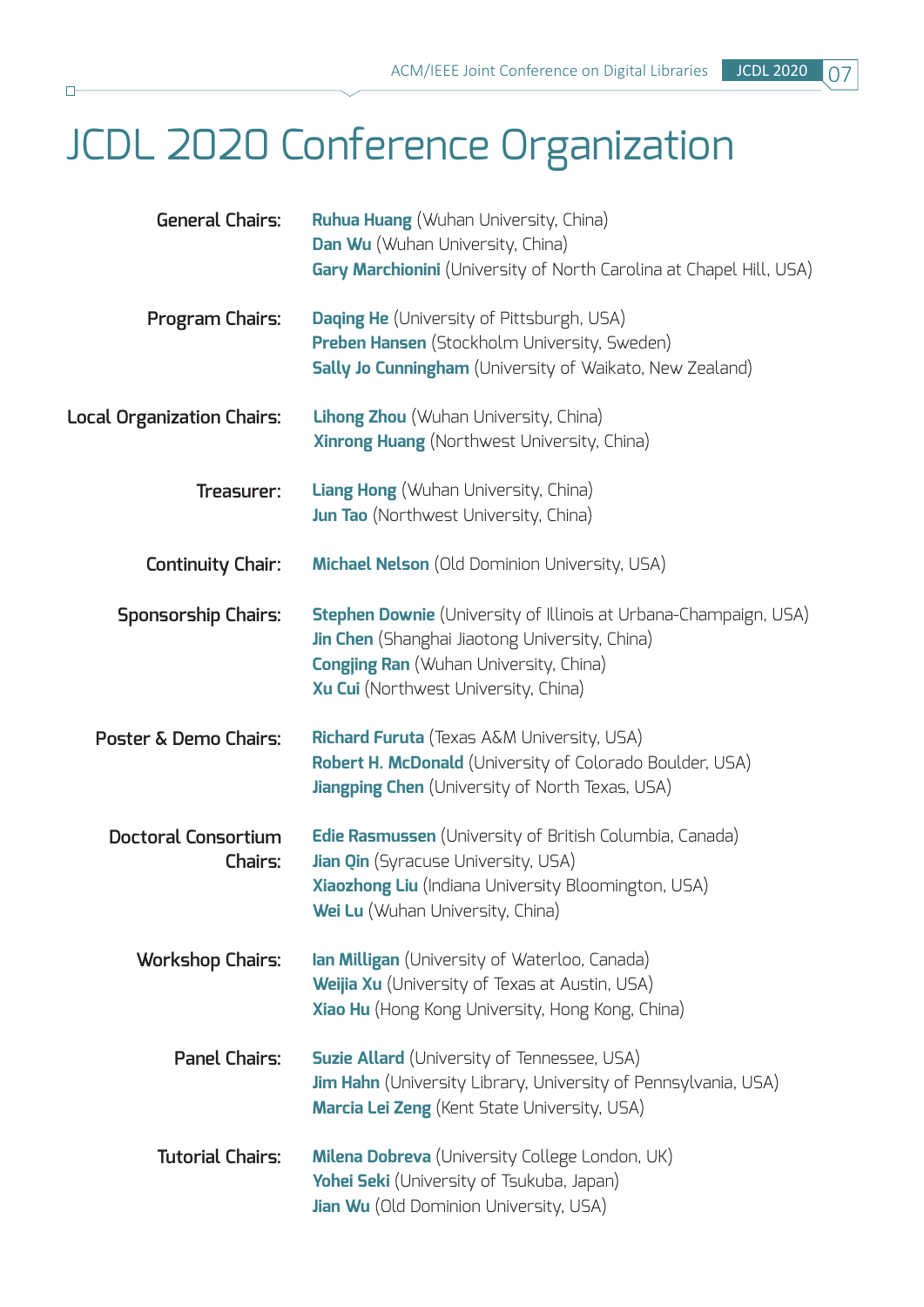| <b>Practitioner Chairs:</b>                       | <b>Zhiwu Xie</b> (Virginia Tech Libraries, USA)<br><b>Long Xiao</b> (Peking University Library, China)<br>Wei Liu (Shanghai Library, China)                                                                                                                                                                                                                                                                                                                                                                                                                                                                                                                                                                                                                                                                                                                                                                                                                                                                                                                                                                                                                                                                                                                                                                                                                                                                                                                                                        |
|---------------------------------------------------|----------------------------------------------------------------------------------------------------------------------------------------------------------------------------------------------------------------------------------------------------------------------------------------------------------------------------------------------------------------------------------------------------------------------------------------------------------------------------------------------------------------------------------------------------------------------------------------------------------------------------------------------------------------------------------------------------------------------------------------------------------------------------------------------------------------------------------------------------------------------------------------------------------------------------------------------------------------------------------------------------------------------------------------------------------------------------------------------------------------------------------------------------------------------------------------------------------------------------------------------------------------------------------------------------------------------------------------------------------------------------------------------------------------------------------------------------------------------------------------------------|
| <b>Publication Chairs:</b>                        | Jie Xu (Wuhan University, China)<br>Faryaneh Poursardar (Texas A&M University, USA)<br><b>Zhiqiang Wu</b> (Wuhan University, China)                                                                                                                                                                                                                                                                                                                                                                                                                                                                                                                                                                                                                                                                                                                                                                                                                                                                                                                                                                                                                                                                                                                                                                                                                                                                                                                                                                |
| <b>Publicity Chairs:</b>                          | <b>Brenda Reyes</b> (University of Alberta, Canada)<br>Tim Zijlstra (University of Derby, UK)<br>Liangcai Gao (Peking University, China)<br><b>Gang Wu</b> (Wuhan University, China)<br><b>Shengli Deng</b> (Wuhan University, China)                                                                                                                                                                                                                                                                                                                                                                                                                                                                                                                                                                                                                                                                                                                                                                                                                                                                                                                                                                                                                                                                                                                                                                                                                                                              |
| <b>Volunteer Chairs:</b>                          | <b>Lu An</b> (Wuhan University, China)<br><b>Siluo Yang</b> (Wuhan University, China)<br><b>Yang Zhao</b> (Wuhan University, China)<br><b>Xinhe Zhang</b> (Northwest University, China)                                                                                                                                                                                                                                                                                                                                                                                                                                                                                                                                                                                                                                                                                                                                                                                                                                                                                                                                                                                                                                                                                                                                                                                                                                                                                                            |
| <b>Senior Program</b><br><b>Committee Member:</b> | <b>George Buchanan</b> (The University of Melbourne, Australia)<br><b>Boots Cassel</b> (Villanova University, USA)<br><b>Lillian Cassel</b> (Villanova University, USA)<br><b>Songphan Choemprayong</b> (Chulalongkorn University, Thailand)<br><b>Ying Ding</b> (The University of Texas at Austin, USA)<br><b>Antoine Doucet</b> (University of La Rochelle, France)<br>J. Stephen Downie (University of Illinois at Urbana-Champaign, USA)<br><b>Nicola Ferro</b> (University of Padova, Italy)<br><b>Edward Fox</b> (Virginia Tech, USA)<br>Richard Furuta (Texas A&M University, USA)<br><b>Dion Goh</b> (Nanyang Technological University, Singapore)<br><b>Adam Jatowt</b> (Kyoto University, Japan)<br><b>Wei Jeng</b> (Taiwan University, Taiwan, China)<br>Jiepu Jiang (Virginia Tech, USA)<br><b>Soohyung Joo</b> (University of Kentucky, USA)<br>Martin Klein (Los Alamos National Laboratory, USA)<br><b>Chern Li Liew</b> (Victoria University of Wellington, New Zealand)<br>Wei Liu (Shanghai Library, China)<br>Clifford Lynch (CNI, USA)<br><b>Stephann Makri</b> (City University of London, UK)<br>Catherine Marshall (Texas A&M University, USA)<br>Philipp Mayr (GESIS, Germany)<br><b>Dana Mckay</b> (The University of Melbourne, Australia)<br><b>Ian Milligan</b> (University of Waterloo, Canada)<br>Atsuyuki Morishima (University of Tsukuba, Japan)<br><b>Michael Nelson</b> (Old Dominion University, USA)<br><b>Erich Neuhold</b> (University of Vienna, Austria) |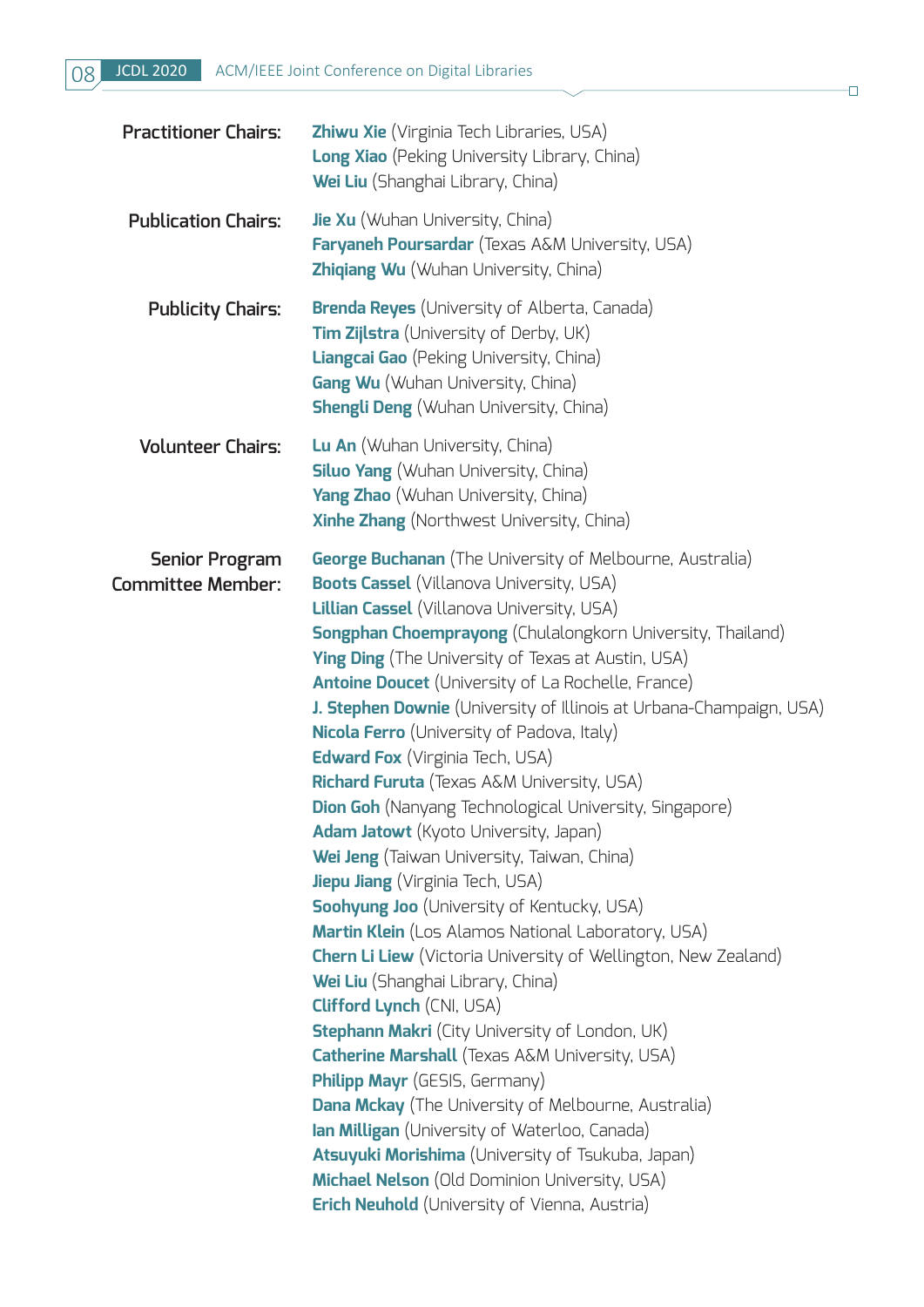| <b>Senior Program</b>     | Xi Niu (UNC Charlotte, USA)                                                 |  |  |  |  |
|---------------------------|-----------------------------------------------------------------------------|--|--|--|--|
| <b>Committee Member</b>   | Vivien Petras (Humboldt-Universität zu Berlin, Germany)                     |  |  |  |  |
| (continued):              | <b>Faryaneh Poursardar</b> (Texas A&M University, USA)                      |  |  |  |  |
|                           | Edie Rasmussen (The University of British Columbia, Canada)                 |  |  |  |  |
|                           | <b>Frank Shipman</b> (Texas A&M University, USA)                            |  |  |  |  |
|                           | Kazunari Sugiyama (Kyoto University, Japan)                                 |  |  |  |  |
|                           | Hussein Suleman (University of Cape Town, South Africa)                     |  |  |  |  |
|                           | Pertti Vakkari (Tampere University, Finland)                                |  |  |  |  |
|                           | Herbert Van De Sompel (Data Archiving Networked Services,                   |  |  |  |  |
|                           | Netherlands)                                                                |  |  |  |  |
|                           | Michele Weigle (Old Dominion University, USA)                               |  |  |  |  |
|                           | Jian Wu (Old Dominion University, USA)                                      |  |  |  |  |
|                           | <b>Long Xiao</b> (Peking University, China)                                 |  |  |  |  |
|                           | <b>Iris Xie</b> (University of Wisconsin-Milwaukee, USA)                    |  |  |  |  |
|                           | <b>Zhiwu Xie</b> (Virginia Tech, USA)                                       |  |  |  |  |
|                           | Weijia Xu (The University of Texas at Austin, USA)                          |  |  |  |  |
|                           | <b>Chengzhi Zhang</b> (Nanjing University of Science and Technology, China) |  |  |  |  |
|                           | <b>Yuxiang Zhao</b> (Nanjing University of Science and Technology, China)   |  |  |  |  |
|                           |                                                                             |  |  |  |  |
| <b>Ordinary Program</b>   | Trond Aalberg (Norwegian University of Science and Technology,              |  |  |  |  |
| <b>Committee Members:</b> | Norway)                                                                     |  |  |  |  |
|                           | <b>June Abbas</b> (University of Oklahoma, USA)                             |  |  |  |  |
|                           | Alfie Abdul-Rahman (King's College London, UK)                              |  |  |  |  |
|                           | <b>Sawood Alam</b> (Old Dominion University, USA)                           |  |  |  |  |
|                           | Hamed Alhoori (Northern Illinois University, USA)                           |  |  |  |  |
|                           | Lu An (Wuhan University, China)                                             |  |  |  |  |
|                           | <b>David Bainbridge</b> (University of Waikato, New Zealand)                |  |  |  |  |
|                           | Wolf-Tilo Balke (Technische Universität Braunschweig, Germany)              |  |  |  |  |
|                           | <b>Fabiano Belem</b> (Universidade Federal de Minas Gerais, Brazil)         |  |  |  |  |
|                           | Marc Bertin (Universität Claude Bernard Lyon 1, France)                     |  |  |  |  |
|                           | Plaban Bhowmick (Indian Institute of Technology Kharagpur, India)           |  |  |  |  |
|                           | Katarina Boland (GESIS - Leibniz Institute for the Social Sciences,         |  |  |  |  |
|                           | Germany)                                                                    |  |  |  |  |
|                           | Jose Borbinha (Universidade de Lisboa, Portugal)                            |  |  |  |  |
|                           | Zeyd Boukhers (University of Siegen, Germany)                               |  |  |  |  |
|                           | <b>Corinna Breitinger</b> (University of Konstanz, Germany)                 |  |  |  |  |
|                           | <b>Justin F. Brunelle</b> (The MITRE Corporation, USA)                      |  |  |  |  |
|                           | <b>Yi Bu</b> (Indiana University Bloomington, USA)                          |  |  |  |  |
|                           | Pavel Calado (University of Lisbon, Portugal)                               |  |  |  |  |
|                           | <b>Vittore Casarosa</b> (ISTI-CNR, Italy)                                   |  |  |  |  |
|                           | Tanmoy Chakraborty (IIIT-Delhi, India)                                      |  |  |  |  |
|                           | <b>Saurabh Chakravarty (Virginia Tech, USA)</b>                             |  |  |  |  |
|                           | Muthu Chandrasekaran (SRI International, USA)                               |  |  |  |  |
|                           | <b>Chong Chen</b> (Beijing Normal University, China)                        |  |  |  |  |
|                           | Daniel Hasan Dalip (Universidade Federal de Minas Gerais, Brazil)           |  |  |  |  |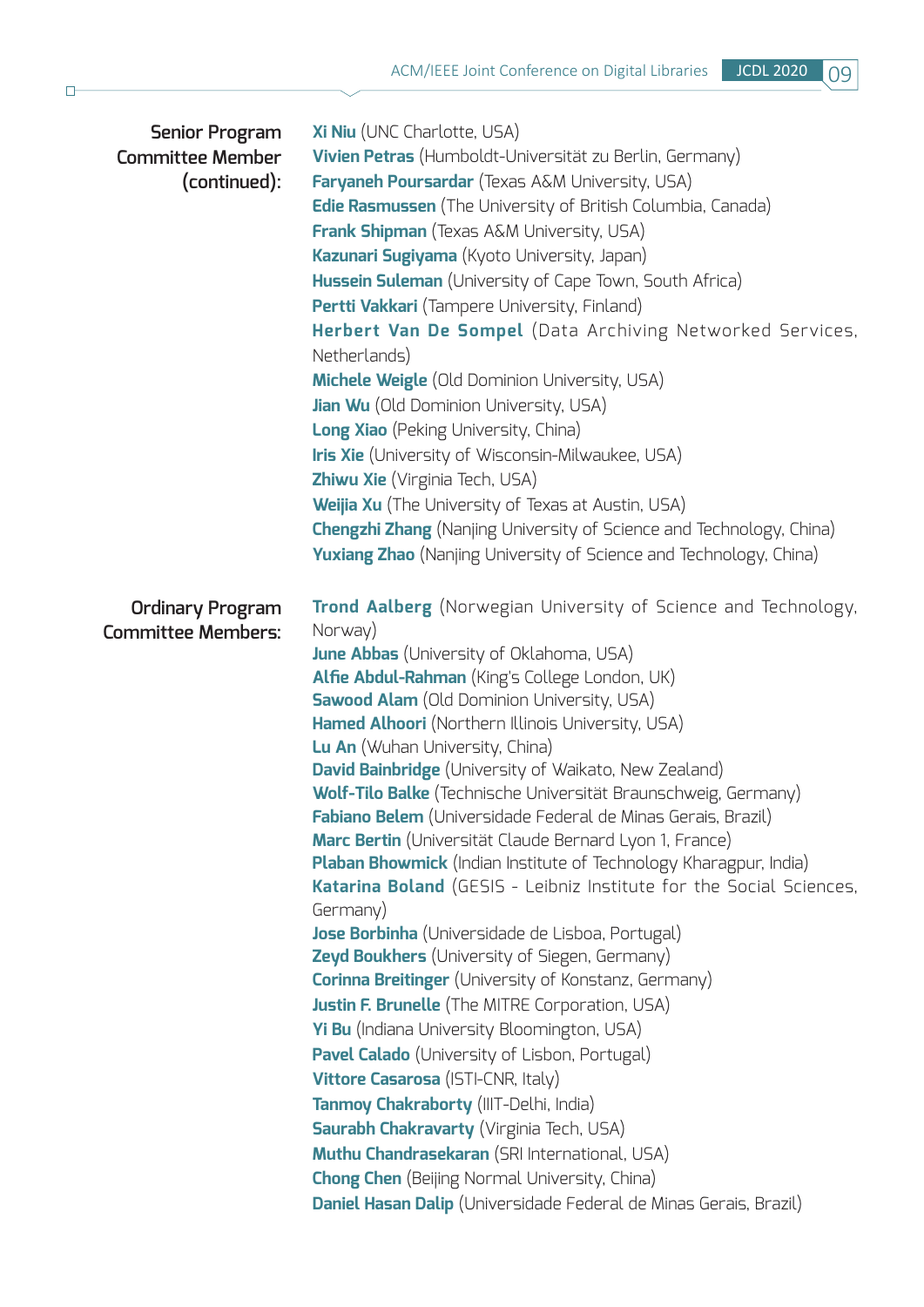| <b>Ordinary Program</b>  | <b>Peter Darch</b> (University of Illinois at Urbana-Champaign, USA)             |
|--------------------------|----------------------------------------------------------------------------------|
| <b>Committee Members</b> | Christophe Debruyne (Trinity College Dublin, Ireland)                            |
| (continued):             | Giorgio Maria Di Nunzio (University of Padua, Italy)                             |
|                          | Christiana Dobrzynski (Children's Hospital of Philadelphia, USA)                 |
|                          | <b>Jing Dong</b> (Wuhan University, China)                                       |
|                          | Asif Ekbal (IIT Patna, India)                                                    |
|                          | <b>Anderson Ferreira (UFOP, Brazil)</b>                                          |
|                          | Luis Francisco-Revilla (The University of Texas at Austin, USA)                  |
|                          | <b>Curtis Freeman</b> (Northern Illinois University, USA)                        |
|                          | <b>Nuno Freire</b> (INESC-ID, Portugal)                                          |
|                          | Rachel Frick (OCLC, USA)                                                         |
|                          | Tirthankar Ghosal (Indian Institute of Technology Patna, India)                  |
|                          | Daniela Gifu (Alexandru Ioan Cuza University, Romania)                           |
|                          | Bela Gipp (UC Berkeley, USA and University of Konstanz/Wuppertal,                |
|                          | Germany)                                                                         |
|                          | <b>Daniel Gomes</b> (FCT/Arquivo.pt, Portugal)                                   |
|                          | Jose Gonzalez Pinto (IFIS Braunschweig, Germany)                                 |
|                          | <b>Julie Griffin</b> (Virginia Tech, USA)                                        |
|                          | Jim Hahn (University of Pennsylvania, USA)                                       |
|                          | <b>Udo Hahn</b> (Jena University, Germany)                                       |
|                          | Felix Hamborg (University of Konstanz, Germany)                                  |
|                          | <b>Shuguang Han</b> (Google, USA)                                                |
|                          | <b>Zhe He</b> (Florida State University, USA)                                    |
|                          | Bradley Hemminger (UNC School Library and Information Science, USA)              |
|                          | <b>Drahomira Herrmannova</b> (Oak Ridge National Laboratory, USA)                |
|                          | Daniel Hienert (GESIS - Leibniz Institute for the Social Sciences,               |
|                          | Germany)                                                                         |
|                          | <b>Annika Hinze</b> (University of Waikato, New Zealand)                         |
|                          | Nicholas Homenda (Indiana University Libraries, USA)                             |
|                          | <b>Bill Ingram</b> (Virginia Tech University Libraries, USA)                     |
|                          | <b>Antoine Isaac</b> (Europeana & VU University Amsterdam, the Netherlands)      |
|                          | Nabeela Jaffer (University of Michigan, USA)                                     |
|                          | <b>Sampath Jayarathna</b> (Old Dominion University, USA)                         |
|                          | Jacob Jett (University of Illinois at Urbana-Champaign, USA)                     |
|                          | <b>Mrinal Kanti Roy</b> (Northern Illinois University, USA)                      |
|                          | <b>Sarantos Kapidakis</b> (Ionian University, Greece)                            |
|                          | <b>Unmil Karadkar</b> (University of Graz, Austria)                              |
|                          | Marie Katsurai (Doshisha University, Japan)                                      |
|                          | <b>Mat Kelly</b> (Drexel University, USA)                                        |
|                          | <b>Dagmar Kern</b> (GESIS, Germany)                                              |
|                          | Leonid Keselman (Carnegie Mellon University, USA)                                |
|                          | Madian Khabsa (Apple, USA)                                                       |
|                          | <b>Claus-Peter Klas</b> (GESIS - Leibniz Institute for Social Sciences, Germany) |
|                          | Martin Klein (Los Alamos National Laboratory, USA)                               |
|                          | <b>Petr Knoth</b> (The Open University, UK)                                      |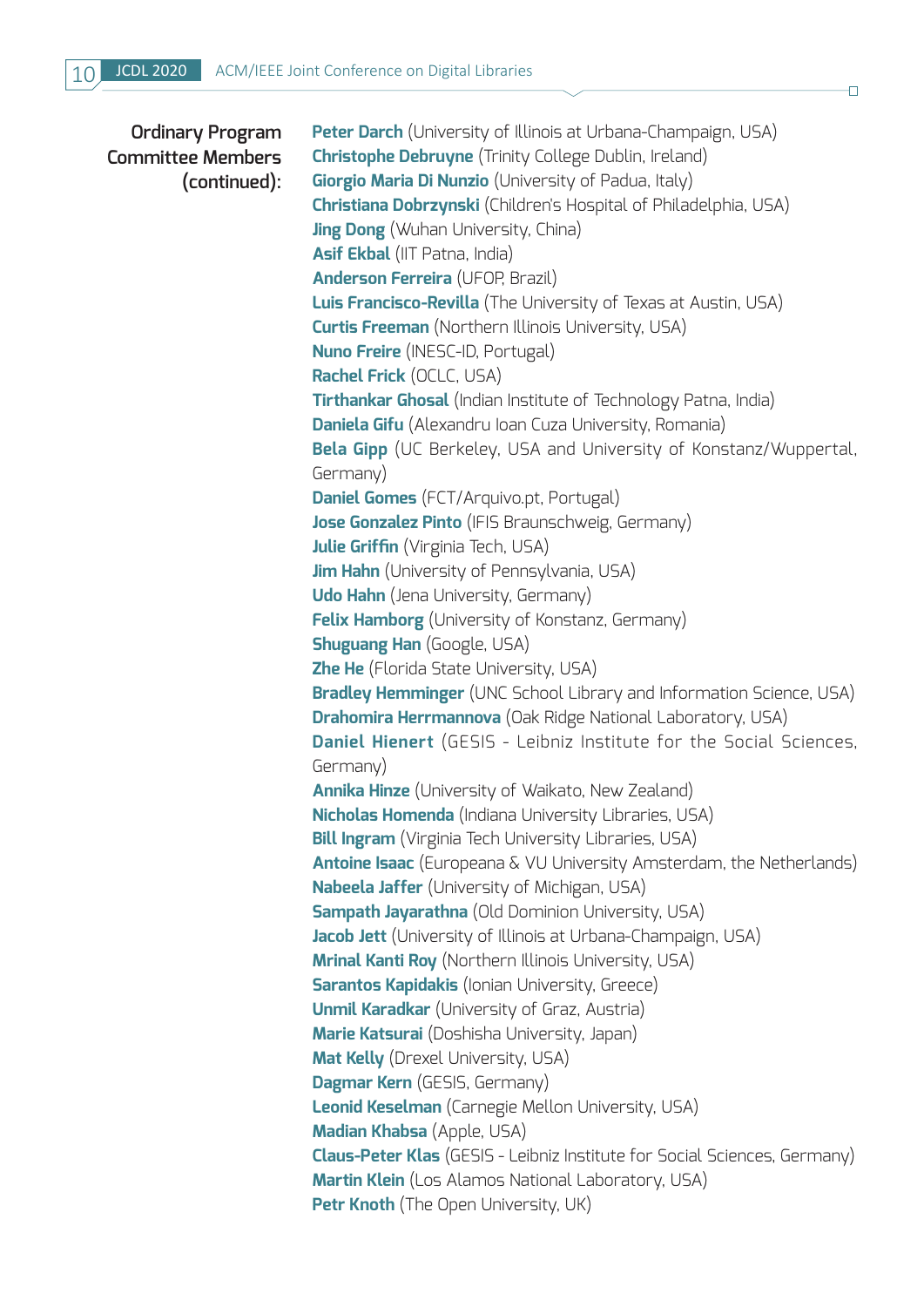| <b>Ordinary Program</b>  | Alberto Laender (Universidade Federal de Minas Gerais, Brazil)           |
|--------------------------|--------------------------------------------------------------------------|
| <b>Committee Members</b> | Monica Landoni (Universität della Svizzera italiana, USI, Switzerland)   |
| (continued):             | Lei Li (Beijing Normal University, Beijing, China)                       |
|                          | Xiangdong Li (Zhejiang University, China)                                |
|                          | <b>Chenliang Li</b> (Wuhan University, China)                            |
|                          | <b>Shaobo Liang</b> (Wuhan University, China)                            |
|                          | <b>Chung-Ming Lo</b> (National Chengchi University, Taiwan, China)       |
|                          | <b>Fernando Loizides (Cardiff University, UK)</b>                        |
|                          | Mirella M. Moro (Univ.Federal de Minas Gerais - UFMG, Brazil)            |
|                          | <b>Shutian Ma</b> (Nanjing University of Science and Technology, China)  |
|                          | Abhishek Maiti (IIIT Delhi, India)                                       |
|                          | Behrooz Mansouri (Rochester Institute of Technology, USA)                |
|                          | Robert McDonald (University of Colorado Boulder, USA)                    |
|                          | Lucy McKenna (Trinity College Dublin, Ireland)                           |
|                          | <b>Norman Meuschke</b> (Univ. of Wuppertal & Univ. of Konstanz, Germany) |
|                          | Dattatreya Mohapatra (Indraprastha Institute of Information Technology,  |
|                          | India)                                                                   |
|                          | Jean-Philippe Moreux (Bibliothèque nationale de France, France)          |
|                          | Animesh Mukherjee (Indian Institute of Technology, India)                |
|                          | Peter Mutschke (GESIS - Leibniz Institute for the Social Sciences,       |
|                          | Germany)                                                                 |
|                          | <b>Federico Nanni</b> (University of Mannheim, Germany)                  |
|                          | <b>Wolfgang Nejdl</b> (L3S and University of Hannover, Germany)          |
|                          | <b>David Nichols</b> (University of Waikato, New Zealand)                |
|                          | <b>Bree Norlander</b> (University of Washington, USA)                    |
|                          | Alexander Nwala (Old Dominion University, USA)                           |
|                          | Jean-Marc Ogier (University of La Rochelle, Laboratoire L3i, France)     |
|                          | Julianna Pakstis (Children's Hospital of Philadelphia, USA)              |
|                          | Wei Pan (Shanghai Jiao Tong University Library, China)                   |
|                          | <b>Denilson Pereira</b> (Universidade Federal de Lavras, Brazil)         |
|                          | <b>Francesco Piccialli</b> (University of Naples Federico II, Italy)     |
|                          | <b>Nancy Pontika</b> (The Open University, UK)                           |
|                          | <b>Colin Post</b> (The University of North Carolina at Chapel Hill, USA) |
|                          | <b>Animesh Prasad (Amazon Alexa, USA)</b>                                |
|                          | <b>Jianzhong Qi</b> (The University of Melbourne, Australia)             |
|                          | Brenda Reyes Ayala (University of Alberta, Canada)                       |
|                          | Thomas Risse (University Frankfurt, University Library J. C.             |
|                          | Senckenberg, Germany)                                                    |
|                          | <b>Sriparna Saha (IIT Patna, India)</b>                                  |
|                          | Martin Schaler (Karlsruhe Institute of Technology, Germany)              |
|                          | Moritz Schubotz (Universität Konstanz, Germany)                          |
|                          | John Shanahan (DePaul University, USA)                                   |
|                          | Yi Shen (Virginia Tech, USA)                                             |
|                          | Aili Shen (The University of Melbourne, Australia)                       |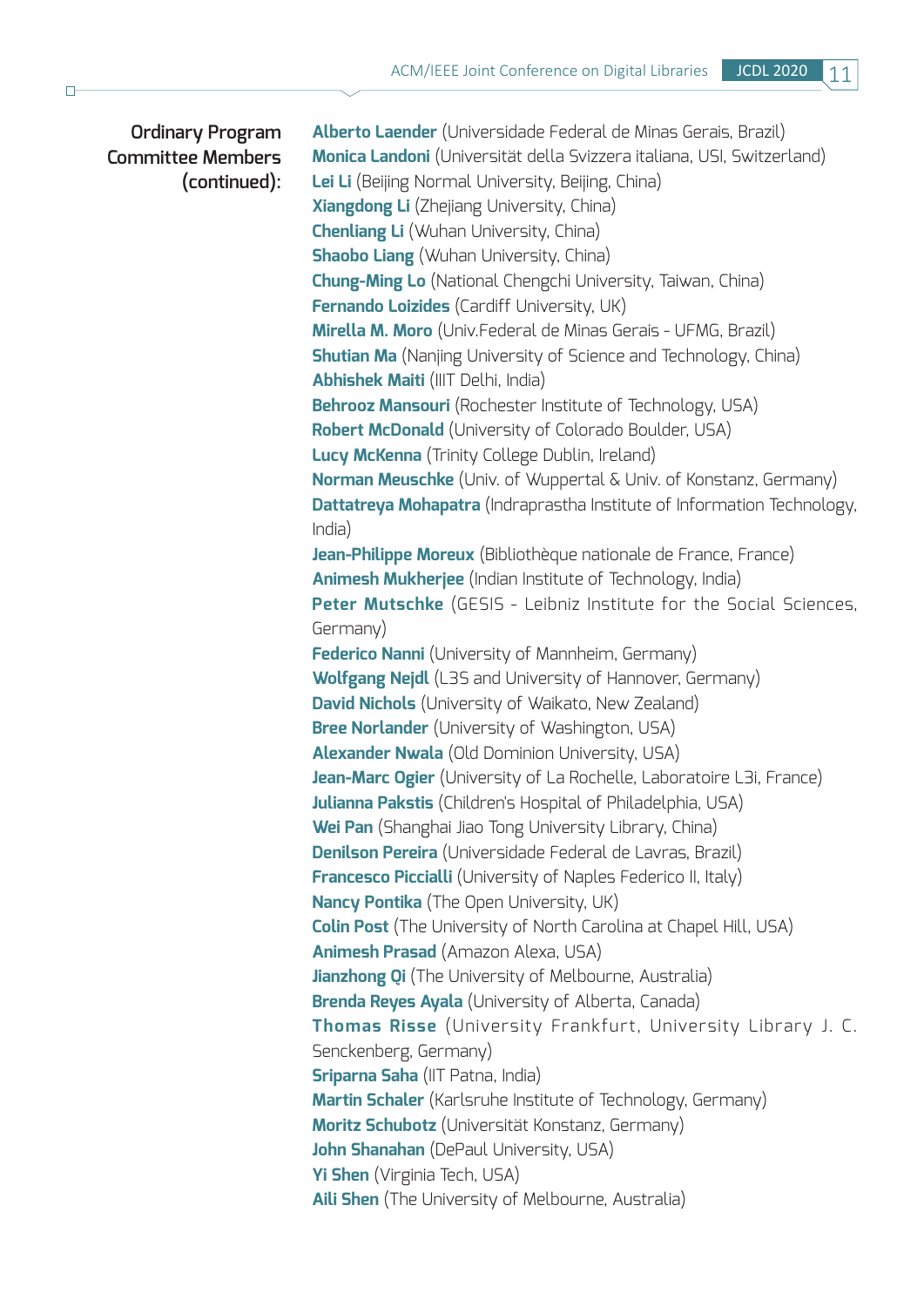| <b>Ordinary Program</b>      | <b>Jinhua Shen</b> (Tongji University Library, China)                                                       |  |  |  |  |
|------------------------------|-------------------------------------------------------------------------------------------------------------|--|--|--|--|
| <b>Committee Members</b>     | Ali Shiri (University of Alberta, Canada)                                                                   |  |  |  |  |
| (continued):                 | Gianmaria Silvello (University of Padua, Italy)                                                             |  |  |  |  |
|                              | Venkat Srinivasan (Virginia Tech, USA)                                                                      |  |  |  |  |
|                              | <b>Shigeo Sugimoto</b> (University of Tsukuba, Japan)                                                       |  |  |  |  |
|                              | Yasunobu Sumikawa (Tokyo Metropolitan University, Japan)                                                    |  |  |  |  |
|                              | <b>Nicholas Taylor</b> (Stanford Libraries, USA)                                                            |  |  |  |  |
|                              | Pradeep Teregowda (IBM, USA)                                                                                |  |  |  |  |
|                              | Alex Thurman (Columbia University, USA)                                                                     |  |  |  |  |
|                              | Ricardo Torres (Norwegian University of Science and Technology,                                             |  |  |  |  |
|                              | Norway)                                                                                                     |  |  |  |  |
|                              | <b>Giannis Tsakonas</b> (University of Patras, Greece)                                                      |  |  |  |  |
|                              | <b>Douglas Tudhope</b> (University of South Wales, UK)                                                      |  |  |  |  |
|                              | <b>Yuzhuo Wang</b> (Nanjing University of Science and Technology, China)                                    |  |  |  |  |
|                              | Jenq-Haur Wang (National Taipei University of Technology, Taiwan,<br>China)                                 |  |  |  |  |
|                              | Janus Wawrzinek (Technische Universität Braunschweig, Germany)                                              |  |  |  |  |
|                              | Nic Weber (University of Washington, USA)                                                                   |  |  |  |  |
|                              | Michael Witt (Purdue Univerisity, USA)                                                                      |  |  |  |  |
|                              | I-Chin Wu (National Taiwan Normal University, Taiwan, China)                                                |  |  |  |  |
|                              | Xiaolan Wu (Nanjing University of Science and Technology, China)                                            |  |  |  |  |
|                              | Tian Xia (Renmin University of China, China)                                                                |  |  |  |  |
|                              | Fei Yu (The University of North Carolina at Chapel Hill, USA)                                               |  |  |  |  |
|                              |                                                                                                             |  |  |  |  |
| <b>Additional Reviewers:</b> | <b>Pengyi Zhang</b> (Peking University, China)                                                              |  |  |  |  |
|                              | <b>Yingyi Zhang</b> (Nanjing University of Science and Technology, China)                                   |  |  |  |  |
|                              | <b>Qingqing Zhou</b> (Nanjing Normal University, China)                                                     |  |  |  |  |
|                              | Maja Zumer (University of Ljubljana, Slovenia)                                                              |  |  |  |  |
|                              | <b>Kate Zwaard</b> (Library of Congress, USA)                                                               |  |  |  |  |
|                              | Amit Gupta (Texas Advanced Computing Center, USA)                                                           |  |  |  |  |
|                              | <b>Anastasia Zhukova</b> (University of Wuppertal, Germany)                                                 |  |  |  |  |
|                              | Andre Greiner-Petter (University of Wuppertal, Germany)                                                     |  |  |  |  |
|                              | <b>Andrea Papenmeier</b> (GESIS, Germany)                                                                   |  |  |  |  |
|                              | Athar Sefid (Penn State University, USA)                                                                    |  |  |  |  |
|                              | <b>Bikash Gyawali</b> (Open University, UK)                                                                 |  |  |  |  |
|                              | <b>Chaoqun Ni</b> (University of Iowa, USA)                                                                 |  |  |  |  |
|                              | <b>Cornelius Ihle</b> (University of Wuppertal, Germany)                                                    |  |  |  |  |
|                              | <b>David Pride</b> (Open University, UK)                                                                    |  |  |  |  |
|                              | <b>Dennis Dosso</b> (University of Padua, Italy)                                                            |  |  |  |  |
|                              | Hélène De Ribaupierre (Cardiff University, UK)                                                              |  |  |  |  |
|                              |                                                                                                             |  |  |  |  |
|                              | Hung-Hsuan Chen (National Central University, Taiwan, China)                                                |  |  |  |  |
|                              | <b>James Ecker</b> (NASA, USA)                                                                              |  |  |  |  |
|                              | Jessica Diehl (Rochester Institute of Technology, USA)<br><b>Jimmy Lin</b> (University of Waterloo, Canada) |  |  |  |  |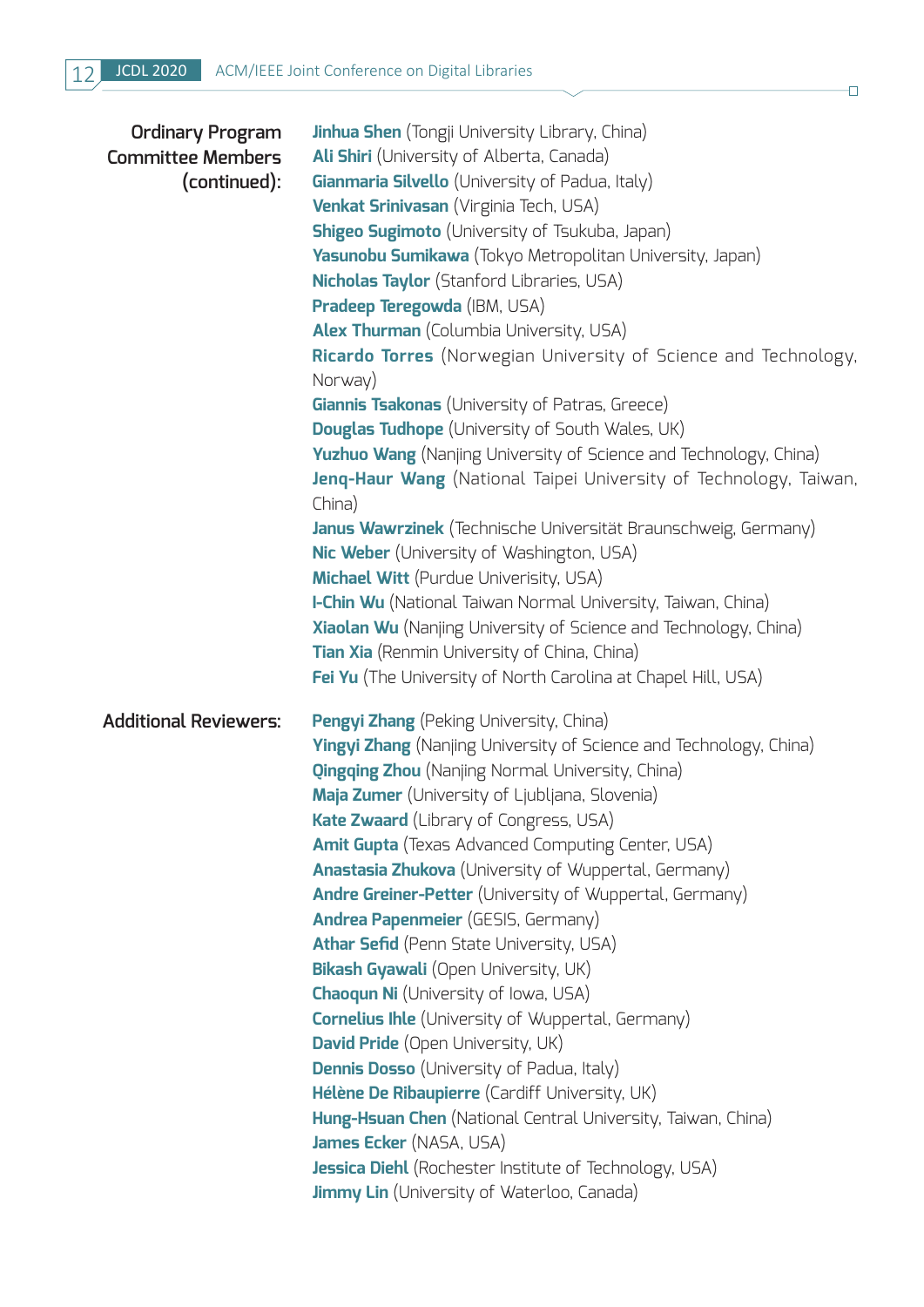| <b>Additional Reviewers</b> | <b>Joy Mahapatra</b> (Techical University of Darmstadt, Germany)       |  |  |  |
|-----------------------------|------------------------------------------------------------------------|--|--|--|
| (continued):                | Krutika Verma (Indian Institute of Technology, India)                  |  |  |  |
|                             | <b>Malte Ostendorff</b> (University of Konstanz, Germany)              |  |  |  |
|                             | <b>Marijn Koolen</b> (Royal Netherlands Academy of Arts and Sciences – |  |  |  |
|                             | Humanities Cluster, Netherlands)                                       |  |  |  |
|                             | Mauajama Firdaus (Indian Institute of Technology, India)               |  |  |  |
|                             | Morteza Saberi (University of Technology Sydney, Australia)            |  |  |  |
|                             | Muh-Chyun Tang (National Taiwan University, Taiwan, China)             |  |  |  |
|                             | Muntabir Choudhury (Old Dominion University, USA)                      |  |  |  |
|                             | <b>Nat Huang</b> (Beijing Normal University, China)                    |  |  |  |
|                             | <b>Philipp Scharpf</b> (University of Konstanz, Germany)               |  |  |  |
|                             | <b>Ran Yu</b> (GESIS, Germany)                                         |  |  |  |
|                             | <b>Ruizhu Huang (Texas Advanced Computing Center, USA)</b>             |  |  |  |
|                             | <b>Shalini Priya</b> (Indian Institute of Technology, India)           |  |  |  |
|                             | <b>Sovan Kumar Sahoo</b> (Indian Institute of Technology, India)       |  |  |  |
|                             | <b>Suchetha Nambanoor Kunnath (Open University, UK)</b>                |  |  |  |
|                             | <b>Suppawong Tuarob (Mahidol University, Thailand)</b>                 |  |  |  |
|                             | Terry Ruas (University of Wuppertal, Germany)                          |  |  |  |
|                             | <b>Weimao Ke</b> (Drexel University, USA)                              |  |  |  |
|                             | Yuan-Ho Huang (Fu Jen Catholic University, Taiwan, China)              |  |  |  |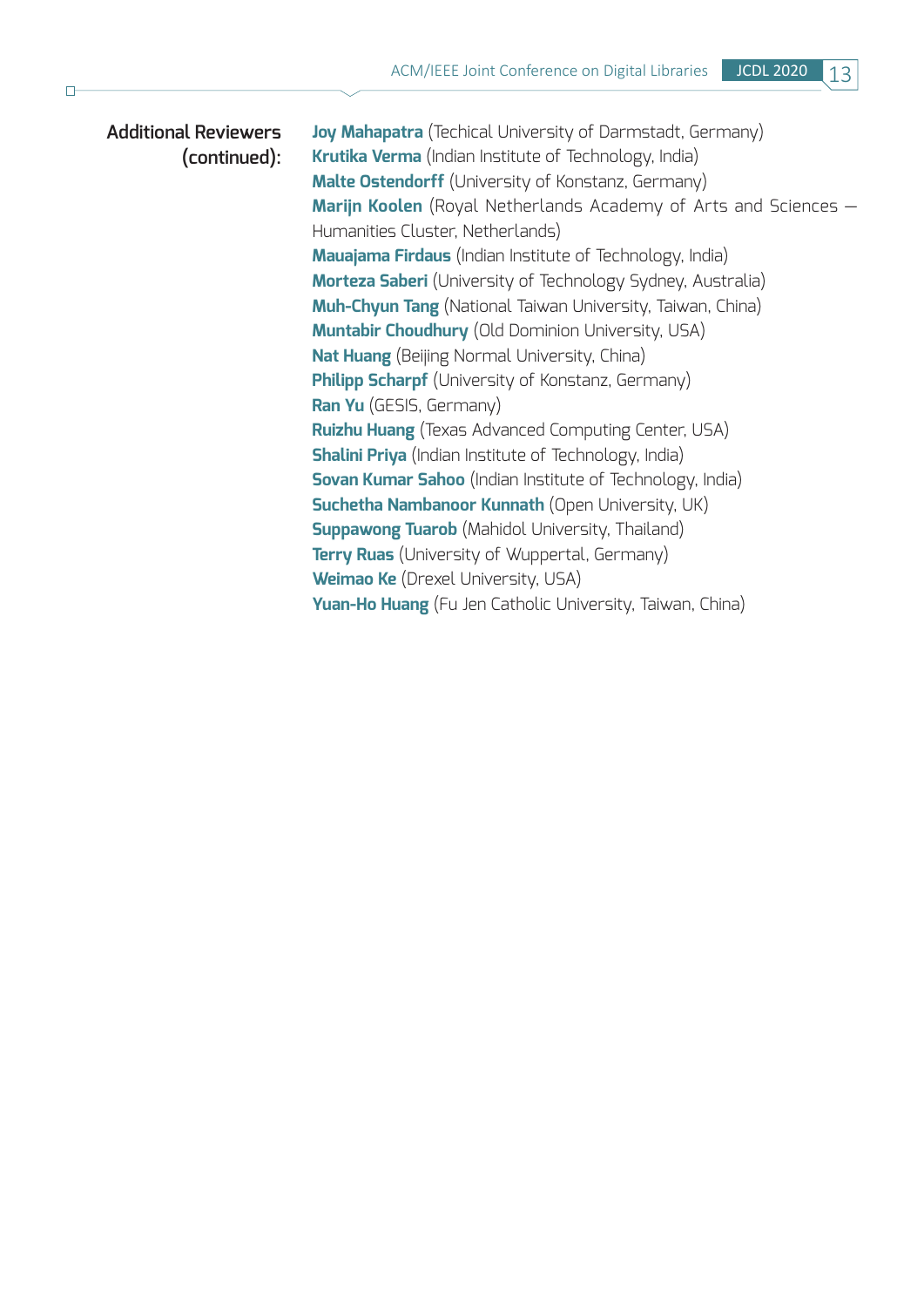## Time Zone Conversion Sheet

|                |                         | Asia Pacific               |                         | North American       |                          |                        | European              |              |
|----------------|-------------------------|----------------------------|-------------------------|----------------------|--------------------------|------------------------|-----------------------|--------------|
| China<br>UTC+8 | Japan/Korea<br>UTC+9    | Australia<br><b>UTC+11</b> | New Zealand<br>$UTC+13$ | US - East<br>$UTC-4$ | US - Central<br>UTC-5    | US - Mountain<br>UTC-6 | US - Pacific<br>UTC-7 | CET / UTC +1 |
| 4:00:00 PM     | 5:00:00 PM              | 7:00:00 PM                 | 9:00:00 PM              | 4:00:00 AM           | 3:00:00 AM               | 2:00:00 AM             | 1:00:00 AM            | $9:00:00$ AM |
| 4:30:00 PM     | 5:30:00 PM              | 7:30:00 PM                 | 9:30:00 PM              | 4:30:00 AM           | 3:30:00 AM               | 2:30:00 AM             | 1:30:00 AM            | 9:30:00 AM   |
| 5:00:00 PM     | 6:00:00 PM              | 8:00:00 PM                 | 10:00:00 PM             | 5:00:00 AM           | 4:00:00 AM               | 3:00:00 AM             | 2:00:00 AM            | 10:00:00 AM  |
| 5:30:00 PM     | 6:30:00 PM              | 8:30:00 PM                 | 10:30:00 PM             | 5:30:00 AM           | 4:30:00 AM               | 3:30:00 AM             | 2:30:00 AM            | 10:30:00 AM  |
| 6:00:00 PM     | 7:00:00 PM              | 9:00:00 PM                 | 11:00:00 PM             | 6:00:00 AM           | 5:00:00 AM               | 4:00:00 AM             | 3:00:00 AM            | 11:00:00 AM  |
| 6:30:00 PM     | 7:30:00 PM              | 9:30:00 PM                 | 11:30:00 PM             | 6:30:00 AM           | 5:30:00 AM               | 4:30:00 AM             | 3:30:00 AM            | 11:30:00 AM  |
| 7:00:00 PM     | 8:00:00 PM              | 10:00:00 PM                | 12:00:00 AM             | 7:00:00 AM           | 6:00:00 AM               | 5:00:00 AM             | 4:00:00 AM            | 12:00:00 PM  |
| 7:30:00 AM     | 8:30:00 PM              | 10:30:00 PM                | 12:30:00 AM             | 7:30:00 AM           | 6:30:00 AM               | 5:30:00 AM             | 4:30:00 AM            | 12:30:00 PM  |
| 8:00:00 PM     | 9:00:00 PM              | 11:00:00 PM                | 1:00:00 AM              | 8:00:00 AM           | 7:00:00 AM               | $6:00:00$ AM           | 5:00:00 AM            | 1:00:00 PM   |
| 8:30:00 PM     | 9:30:00 PM              | 11:30:00 PM                | 1:30:00 AM              | 8:30:00 AM           | 7:30:00 AM               | 6:30:00 AM             | 5:30:00 AM            | 1:30:00 PM   |
| 9:00:00 PM     | 10:00:00 PM             | 12:00:00 AM                | 2:00:00 AM              | 9:00:00 AM           | 8:00:00 AM               | 7:00:00 AM             | $6:00:00$ AM          | 2:00:00 PM   |
| 9:30:00 PM     | 10:30:00 PM             | $12:30:00$ AM              | 2:30:00 AM              | 9:30:00 AM           | 8:30:00 AM               | 7:30:00 AM             | 6:30:00 AM            | 2:30:00 PM   |
| 10:00:00 PM    | 11:00:00 PM             | 1:00:00 AM                 | 3:00:00 AM              | 10:00:00 AM          | $9:00:00$ AM             | 8:00:00 AM             | 7:00:00 AM            | 3:00:00 PM   |
| 10:30:00 PM    | 11:30:00 PM             | 1:30:00 AM                 | 3:30:00 AM              | 10:30:00 AM          | 9:30:00 AM               | 8:30:00 AM             | 7:30:00 AM            | 3:30:00 PM   |
| 11:00:00 PM    | 12:00:00 AM             | 2:00:00 AM                 | 4:00:00 AM              | 11:00:00 AM          | 10:00:00 AM              | $9:00:00$ AM           | 8:00:00 AM            | 4:00:00 PM   |
|                | 11:30:00 PM 12:30:00 AM | 2:30:00 AM                 | 4:30:00 AM              |                      | 11:30:00 AM  10:30:00 AM | 9:30:00 AM             | 8:30:00 AM            | 4:30:00 PM   |
| 12:00:00 AM    | 1:00:00 AM              | 3:00:00 AM                 | 5:00:00 AM              | 12:00:00 PM          | 11:00:00 AM              | 10:00:00 AM            | $9:00:00$ AM          | 5:00:00 PM   |
| 12:30:00 AM    | 1:30:00 AM              | 3:30:00 AM                 | 5:30:00 AM              |                      | 12:30:00 PM 11:30:00 AM  | 10:30:00 AM            | 9:30:00 AM            | 5:30:00 PM   |
| 1:00:00 AM     | 2:00:00 AM              | 4:00:00 AM                 | 6:00:00 AM              | 1:00:00 PM           | 12:00:00 PM              | 11:00:00 AM            | 10:00:00 AM           | 6:00:00 PM   |
| 1:30:00 AM     | 2:30:00 AM              | 4:30:00 AM                 | 6:30:00 AM              | 1:30:00 PM           | 12:30:00 PM              | 11:30:00 AM            | 10:30:00 AM           | 6:30:00 PM   |
| 2:00:00 AM     | 3:00:00 AM              | 5:00:00 AM                 | 7:00:00 AM              | 2:00:00 PM           | $1:00:00$ PM             | 12:00:00 PM            | 11:00:00 AM           | 7:00:00 PM   |
| 2:30:00 AM     | 3:30:00 AM              | 5:30:00 AM                 | 7:30:00 AM              | 2:30:00 PM           | 1:30:00 PM               | 12:30:00 PM            | 11:30:00 AM           | 7:30:00 PM   |
| 3:00:00 AM     | 4:00:00 AM              | 6:00:00 AM                 | 8:00:00 AM              | 3:00:00 PM           | 2:00:00 PM               | 1:00:00 PM             | 12:00:00 PM           | 8:00:00 PM   |
| 3:30:00 AM     | 4:30:00 AM              | 6:30:00 AM                 | 8:30:00 AM              | 3:30:00 PM           | 2:30:00 PM               | 1:30:00 PM             | 12:30:00 PM           | 8:30:00 PM   |
| 4:00:00 AM     | 5:00:00 AM              | 7:00:00 AM                 | 9:00:00 AM              | 4:00:00 PM           | 3:00:00 PM               | 2:00:00 PM             | 1:00:00 PM            | 9:00:00 PM   |
| 4:30:00 AM     | 5:30:00 AM              | 7:30:00 AM                 | 9:30:00 AM              | 4:30:00 PM           | 3:30:00 PM               | 2:30:00 PM             | 1:30:00 PM            | 9:30:00 PM   |
| 5:00:00 AM     | 6:00:00 AM              | 8:00:00 AM                 | 10:00:00 AM             | 5:00:00 PM           | 4:00:00 PM               | 3:00:00 PM             | 2:00:00 PM            | 10:00:00 PM  |
| 5:30:00 AM     | 6:30:00 AM              | 8:30:00 AM                 | 10:30:00 AM             | 5:30:00 PM           | 4:30:00 PM               | 3:30:00 PM             | 2:30:00 PM            | 10:30:00 PM  |
| 6:00:00 AM     | 7:00:00 AM              | 9:00:00 AM                 | 11:00:00 AM             | 6:00:00 PM           | 5:00:00 PM               | 4:00:00 PM             | 3:00:00 PM            | 11:00:00 PM  |
| 6:30:00 AM     | 7:30:00 AM              | 9:30:00 AM                 | 11:30:00 AM             | 6:30:00 PM           | 5:30:00 PM               | 4:30:00 PM             | 3:30:00 PM            | 11:30:00 PM  |
| 7:00:00 AM     | 8:00:00 AM              | 10:00:00 AM                | 12:00:00 PM             | 7:00:00 PM           | 6:00:00 PM               | 5:00:00 PM             | 4:00:00 PM            | 12:00:00 AM  |
| 7:30:00 AM     | 8:30:00 AM              | 10:30:00 AM                | 12:30:00 PM             | 7:30:00 PM           | 6:30:00 PM               | 5:30:00 PM             | 4:30:00 PM            | 12:30:00 AM  |
| 8:00:00 AM     | 9:00:00 AM              | 11:00:00 AM                | 1:00:00 PM              | 8:00:00 PM           | 7:00:00 PM               | 6:00:00 PM             | 5:00:00 PM            | 1:00:00 AM   |
| 8:30:00 AM     | 9:30:00 AM              | 11:30:00 AM                | 1:30:00 PM              | 8:30:00 PM           | 7:30:00 PM               | 6:30:00 PM             | 5:30:00 PM            | 1:30:00 AM   |
| 9:00:00 AM     | 10:00:00 AM 12:00:00 PM |                            | 2:00:00 PM              | 9:00:00 PM           | 8:00:00 PM               | 7:00:00 PM             | $6:00:00$ PM          | 2:00:00 AM   |
| 9:30:00 AM     | 10:30:00 AM 12:30:00 PM |                            | 2:30:00 PM              | 9:30:00 PM           | 8:30:00 PM               | 7:30:00 PM             | 6:30:00 PM            | 2:30:00 AM   |
|                | 10:00:00 AM 11:00:00 AM | 1:00:00 PM                 | 3:00:00 PM              | 10:00:00 PM          | 9:00:00 PM               | 8:00:00 PM             | 7:00:00 PM            | 3:00:00 AM   |
|                | 10:30:00 AM 11:30:00 AM | 1:30:00 PM                 | 3:30:00 PM              | 10:30:00 PM          | 9:30:00 PM               | 8:30:00 PM             | 7:30:00 PM            | 3:30:00 AM   |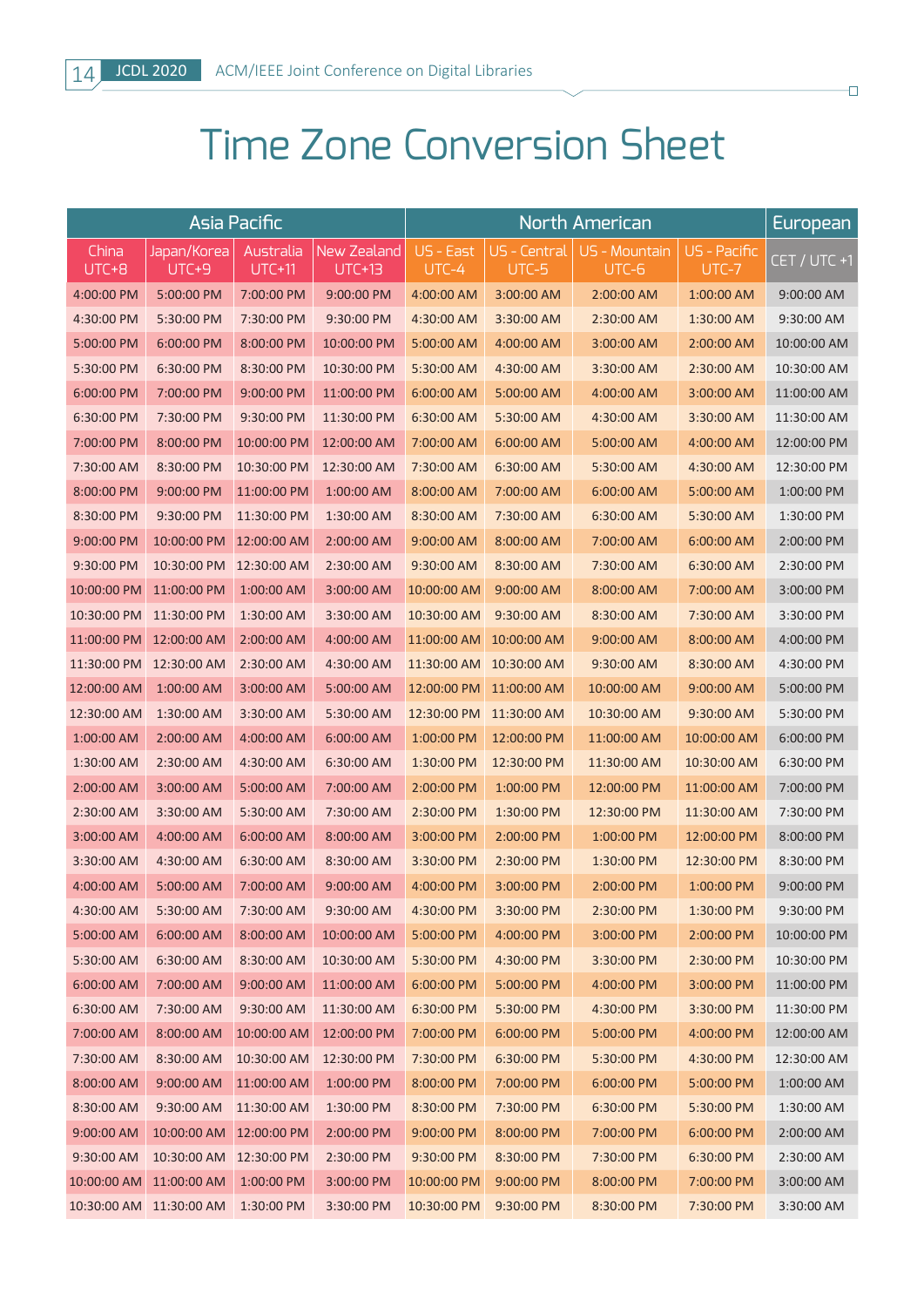## Program Overview

### **Note:**

AP=Asian-Pacific Region; EU=European Region;

L=long paper; S=short paper

| Day 1 (Saturday, August 1)  |                              |                                    |                     |  |  |
|-----------------------------|------------------------------|------------------------------------|---------------------|--|--|
| <b>Beijing Time (UTC+8)</b> | <b>New York Time (UTC-4)</b> | London Time (UTC+1)                |                     |  |  |
| 08:30-10:00                 |                              | 20:30-22:00                        |                     |  |  |
| Room 1                      | Room 2                       | Room 3                             | Room 4              |  |  |
| Tutorial 5 (AP)             |                              |                                    |                     |  |  |
| <b>Beijing Time (UTC+8)</b> |                              | New York Time (UTC-4)              | London Time (UTC+1) |  |  |
| 10:30-12:00                 |                              | 22:30-24:00                        | 03:30-05:00         |  |  |
| Room 1                      | Room 2                       | Room 3                             | Room 4              |  |  |
| Tutorial 5 (AP)             |                              | DC session 1: China, US            |                     |  |  |
| <b>Beijing Time (UTC+8)</b> |                              | <b>New York Time (UTC-4)</b>       | London Time (UTC+1) |  |  |
| 13:30-15:00                 |                              | 01:30-03:00                        | 06:30-08:00         |  |  |
| Room 1                      | Room 2                       | Room 3                             | Room 4              |  |  |
|                             | Workshop 1                   | DC session 2:<br><b>Germany SA</b> |                     |  |  |
| <b>Beijing Time (UTC+8)</b> |                              | <b>New York Time (UTC-4)</b>       | London Time (UTC+1) |  |  |
| 15:30-17:00                 |                              | 03:30-05:00                        | 08:30-10:00         |  |  |
| Room 1                      | Room 2                       | Room <sub>3</sub>                  | Room 4              |  |  |
| Workshop 1                  |                              |                                    |                     |  |  |
| <b>Beijing Time (UTC+8)</b> |                              | <b>New York Time (UTC-4)</b>       | London Time (UTC+1) |  |  |
| 17:30-19:00                 |                              | 05:30-07:00                        |                     |  |  |
| Room 1                      | Room 2                       | Room <sub>3</sub>                  | Room 4              |  |  |
| Workshop 1                  |                              |                                    |                     |  |  |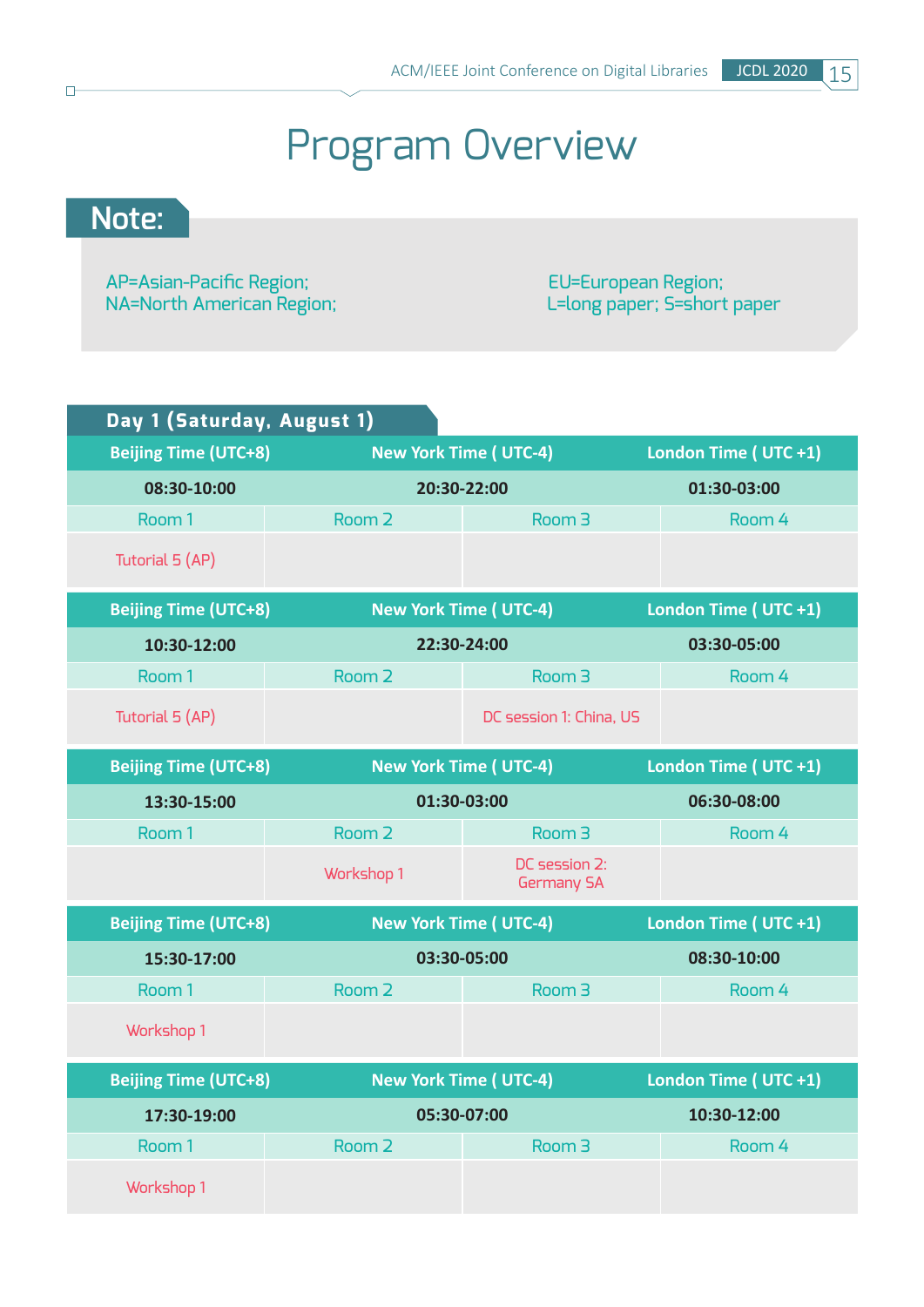**JCDL 2020** ACM/IEEE Joint Conference on Digital Libraries

| <b>Beijing Time (UTC+8)</b>        | <b>New York Time (UTC-4)</b> |                              | London Time (UTC +1) |                                                     |
|------------------------------------|------------------------------|------------------------------|----------------------|-----------------------------------------------------|
| 19:00-19:50                        | 07:00-07:50                  |                              | 12:00-12:50          |                                                     |
| Room 1                             | Room 2                       | Room <sub>3</sub>            |                      | Room 4                                              |
|                                    | Workshop 1                   |                              |                      | <b>Workshop 2</b><br>starts from 19:30 Beijing Time |
| <b>Beijing Time (UTC+8)</b>        |                              | <b>New York Time (UTC-4)</b> | London Time (UTC +1) |                                                     |
| 20:00-21:00                        |                              | 08:00-09:00                  |                      | 13:00-14:00                                         |
| Room 1                             | Room 2                       | Room <sub>3</sub>            |                      | Room 4                                              |
| Welcoming                          |                              |                              |                      |                                                     |
| <b>Beijing Time (UTC+8)</b>        |                              | <b>New York Time (UTC-4)</b> | London Time (UTC+1)  |                                                     |
| 21:10-22:40                        |                              | 09:10-10:40                  |                      | 14:10-15:40                                         |
| Room 1                             | Room 2                       | Room <sub>3</sub>            |                      | Room 4                                              |
| Keynote 1                          |                              |                              |                      |                                                     |
| <b>Beijing Time (UTC+8)</b>        |                              | <b>New York Time (UTC-4)</b> |                      | London Time (UTC +1)                                |
| 23:00-0:30                         |                              | 11:00-12:30                  |                      | 16:00-17:30                                         |
| Room 1                             | Room 2                       | Room <sub>3</sub>            |                      | Room 4                                              |
|                                    |                              |                              |                      | Workshop 2<br>Ends at 0:15 Beijing Time             |
| <b>Beijing Time (UTC+8)</b>        |                              | <b>New York Time (UTC-4)</b> |                      | London Time (UTC +1)                                |
| 03:00-04:30 +1Day                  |                              | 15:00-16:30                  |                      | 20:00-21:30                                         |
| Room 1                             | Room 2                       | Room 3                       |                      | Room 4                                              |
|                                    | Workshop 3                   |                              |                      |                                                     |
| <b>Beijing Time (UTC+8)</b>        |                              | <b>New York Time (UTC-4)</b> |                      | London Time (UTC+1)                                 |
| 05:00-06:30 +1Day                  |                              | 17:00-18:30                  |                      | 22:00-23:30                                         |
| Room 1                             | Room 2                       | Room <sub>3</sub>            |                      | Room 4                                              |
|                                    | Workshop 3                   |                              |                      |                                                     |
|                                    |                              |                              |                      |                                                     |
| Day 2 (Sunday, August 2)           |                              |                              |                      |                                                     |
| <b>Beijing Time (UTC+8)</b>        |                              | <b>New York Time (UTC-4)</b> |                      | London Time (UTC +1)                                |
| 08:30-10:00                        |                              | 20:30-22:00                  |                      | 01:30-03:00                                         |
| Room 1                             | Room 2                       | Room <sub>3</sub>            |                      | Room 4                                              |
| AP-L-1: Scholarly<br>Communication |                              |                              |                      |                                                     |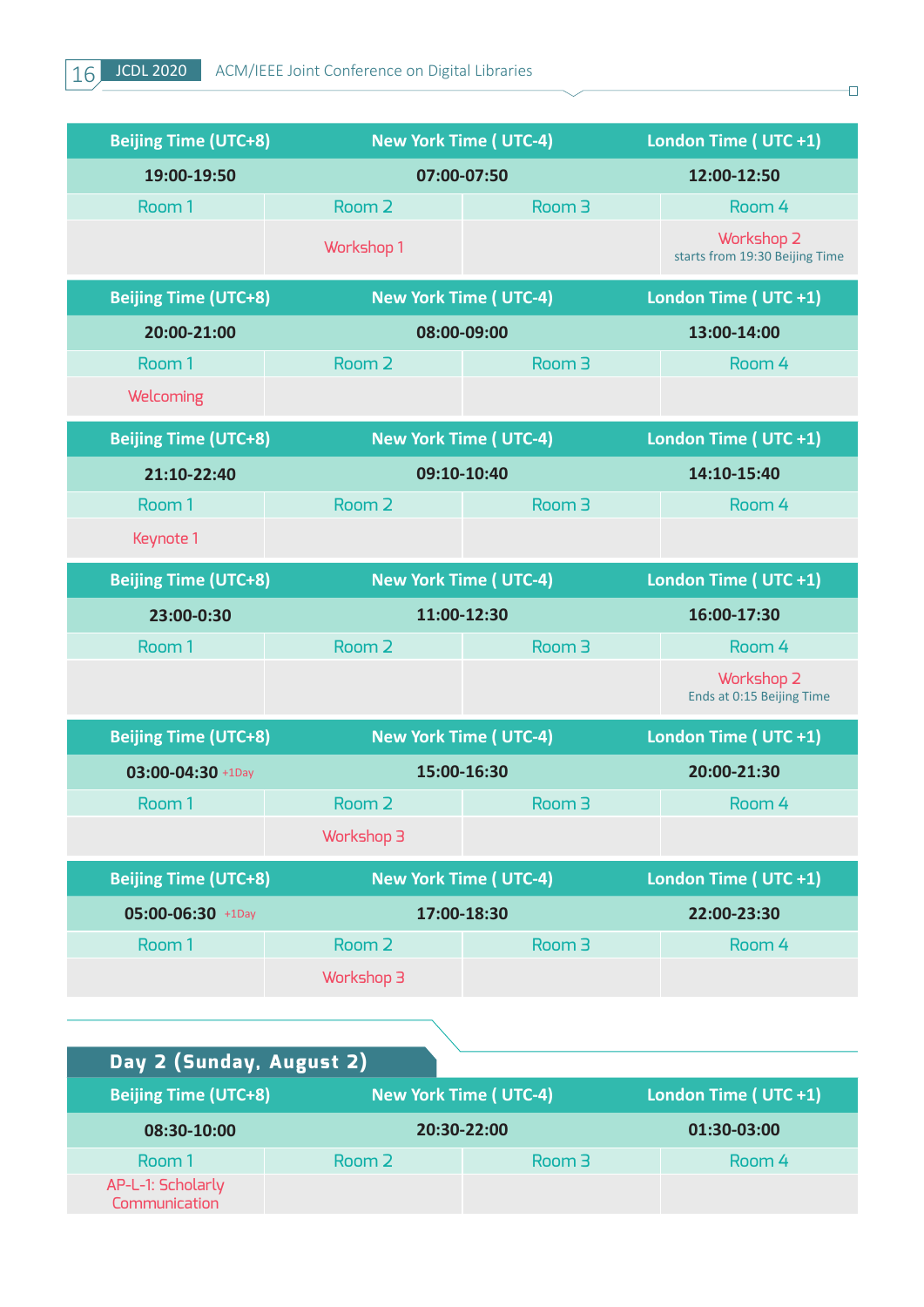| <b>Beijing Time (UTC+8)</b>                   |                     | <b>New York Time (UTC-4)</b> | London Time (UTC+1)  |
|-----------------------------------------------|---------------------|------------------------------|----------------------|
| 10:30-12:00                                   |                     | 22:30-24:00                  | 03:30-05:00          |
| Room 1                                        | Room 2              | Room <sub>3</sub>            | Room 4               |
| AP-L-2: User in Search                        |                     |                              |                      |
| <b>Beijing Time (UTC+8)</b>                   |                     | <b>New York Time (UTC-4)</b> | London Time (UTC+1)  |
| 13:30-15:00                                   |                     | 01:30-03:00                  | 06:30-08:00          |
| Room 1                                        | Room 2              | Room <sub>3</sub>            | Room 4               |
| AP-L-3: Digital Libraries<br>- 1              |                     |                              |                      |
| <b>Beijing Time (UTC+8)</b>                   |                     | New York Time (UTC-4)        | London Time (UTC+1)  |
| 15:30-17:00                                   |                     | 03:30-05:00                  | 08:30-10:00          |
| Room 1                                        | Room 2              | Room <sub>3</sub>            | Room 4               |
| EU-L-1: Scholarly<br>Knowledge - 1            |                     |                              |                      |
| <b>Beijing Time (UTC+8)</b>                   |                     | <b>New York Time (UTC-4)</b> | London Time (UTC+1)  |
| 17:30-19:00                                   |                     | 05:30-07:00                  | 10:30-12:00          |
| Room 1                                        | Room 2              | Room <sub>3</sub>            | Room 4               |
| EU-L-2: Document<br>Classification            |                     |                              |                      |
| <b>Beijing Time (UTC+8)</b>                   |                     | <b>New York Time (UTC-4)</b> | London Time (UTC+1)  |
| 20:00-21:00                                   |                     | 08:00-09:00                  | 13:00-14:00          |
|                                               |                     | <b>Minute Madness Hall</b>   |                      |
| Minute madness                                | Minute madness      | Minute madness               | Minute madness       |
| <b>Beijing Time (UTC+8)</b>                   |                     | <b>New York Time (UTC-4)</b> | London Time (UTC+1)  |
| 21:00-23:00                                   |                     | 09:00-11:00                  | 14:00-16:00          |
| Poster Hall 1                                 | Poster Hall 2       | Poster Hall 3                | <b>Demo Hall</b>     |
| Poster 1                                      | Poster <sub>2</sub> | Poster <sub>3</sub>          | Demo                 |
| <b>Beijing Time (UTC+8)</b>                   |                     | New York Time (UTC-4)        | London Time (UTC +1) |
| $00:30-02:00$ +1Day                           |                     | 12:30-14:00                  | 17:30-19:00          |
| Room 1                                        | Room 2              | Room <sub>3</sub>            | Room 4               |
| EU-S-1: Natural<br><b>Language Processing</b> |                     |                              |                      |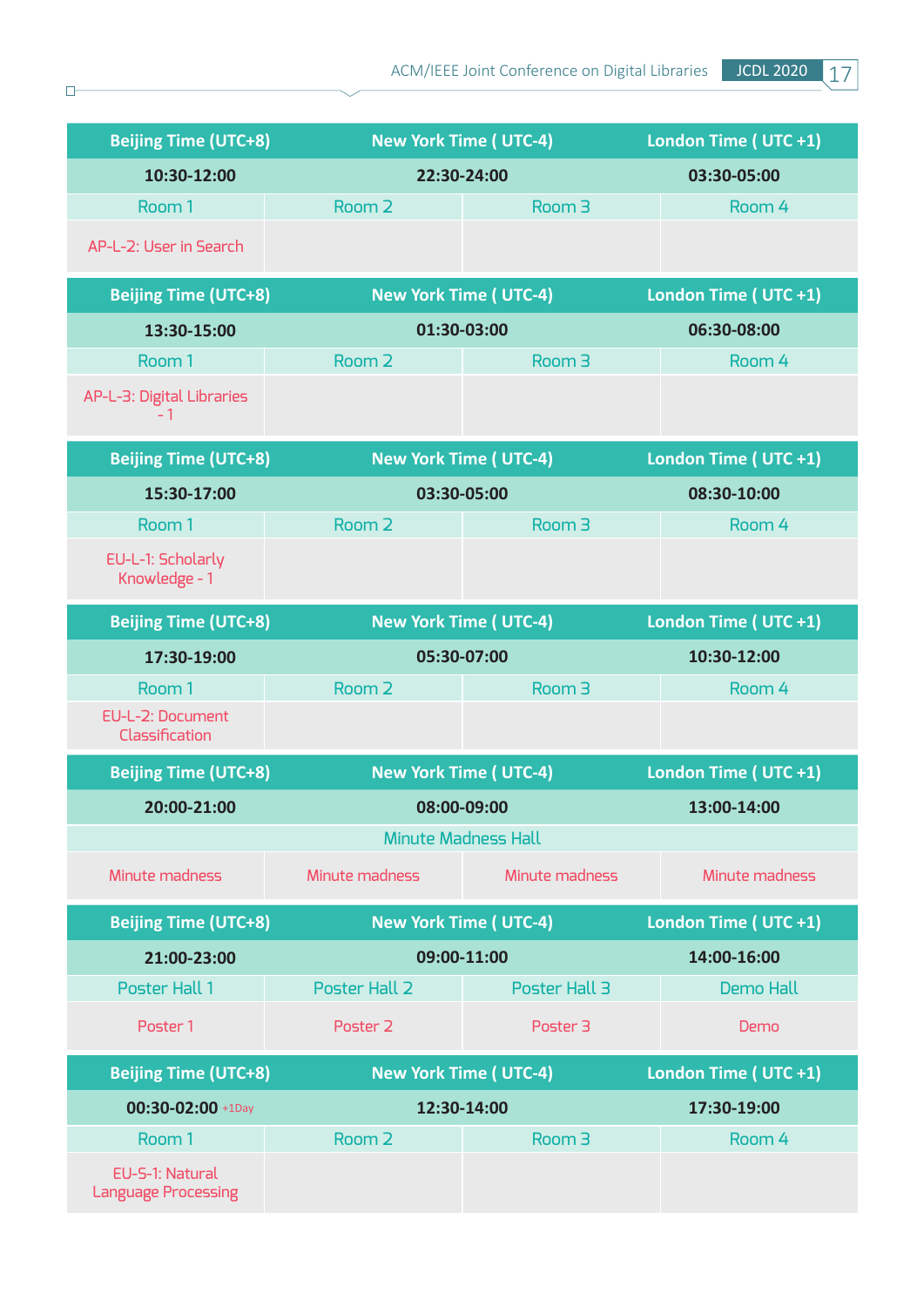| <b>Beijing Time (UTC+8)</b> |        | <b>New York Time (UTC-4)</b> |             |
|-----------------------------|--------|------------------------------|-------------|
| $02:30-04:00 + 1$ Day       |        | 14:30-16:00                  | 19:30-21:00 |
| Room 1                      | Room 2 | Room 3                       | Room 4      |
| NA-L-1: Web Archive - 1     |        |                              |             |

| Day 3 (Monday, August 3)                      |                              |                   |                      |
|-----------------------------------------------|------------------------------|-------------------|----------------------|
| <b>Beijing Time (UTC+8)</b>                   | <b>New York Time (UTC-4)</b> |                   | London Time (UTC +1) |
| 08:30-10:00                                   | 20:30-22:00                  |                   | 01:30-03:00          |
| Room 1                                        | Room 2                       | Room <sub>3</sub> | Room 4               |
| AP-L-4: Scholarly<br>Knowledge - 2            |                              |                   |                      |
| <b>Beijing Time (UTC+8)</b>                   | <b>New York Time (UTC-4)</b> |                   | London Time (UTC+1)  |
| 10:30-12:00                                   | 22:30-24:00                  |                   | 03:30-05:00          |
| Room 1                                        | Room <sub>2</sub>            | Room <sub>3</sub> | Room 4               |
| AP-S-1: Digital Libraries -<br>$\overline{2}$ |                              |                   |                      |
| <b>Beijing Time (UTC+8)</b>                   | <b>New York Time (UTC-4)</b> |                   | London Time (UTC+1)  |
| 15:30-17:00                                   | 03:30-05:00                  |                   | 08:30-10:00          |
| Room <sub>1</sub>                             | Room 2                       | Room <sub>3</sub> | Room 4               |
| AP-S-2: Digital<br><b>Humanties</b>           |                              |                   |                      |
| <b>Beijing Time (UTC+8)</b>                   | <b>New York Time (UTC-4)</b> |                   | London Time (UTC+1)  |
| 17:30-19:00                                   | 05:30-07:00                  |                   | 10:30-12:00          |
| Room 1                                        | Room 2                       | Room <sub>3</sub> | Room 4               |
| EU-S-2: Domain Specific<br>Applications       |                              |                   |                      |
| <b>Beijing Time (UTC+8)</b>                   | <b>New York Time (UTC-4)</b> |                   | London Time (UTC+1)  |
| 20:00-21:30                                   | 08:00-09:30                  |                   | 13:00-14:30          |
| Room 1                                        | Room <sub>2</sub>            | Room <sub>3</sub> | Room 4               |
| Panel 1 (AP+NA)                               |                              |                   |                      |
| <b>Beijing Time (UTC+8)</b>                   | <b>New York Time (UTC-4)</b> |                   | London Time (UTC+1)  |
| 22:00-23:30                                   | 10:00-11:30                  |                   | 15:00-16:30          |
|                                               | Room 2                       | Room <sub>3</sub> | Room 4               |
| Room 1                                        |                              |                   |                      |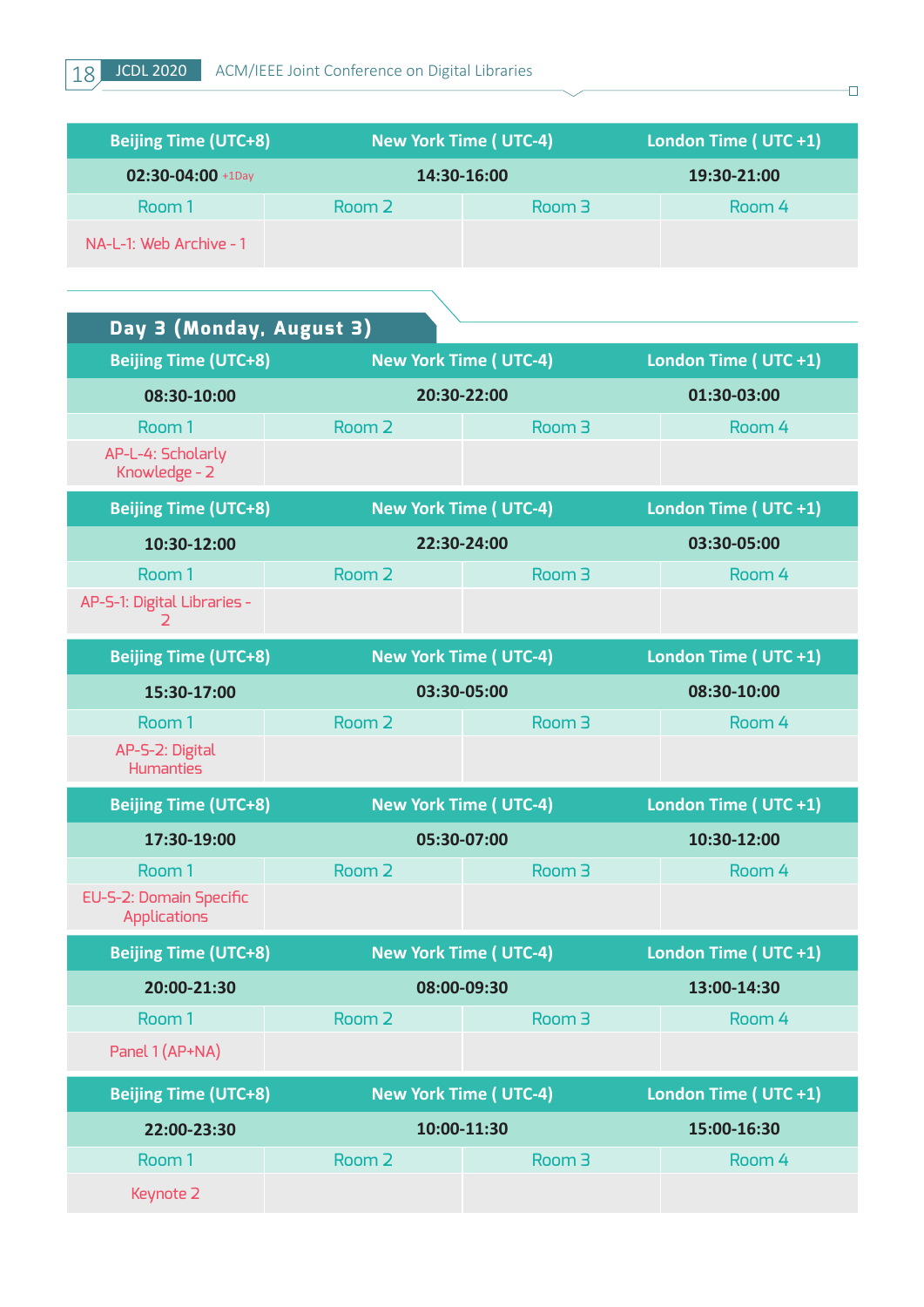| <b>Beijing Time (UTC+8)</b> |                 | <b>New York Time (UTC-4)</b> |                      |
|-----------------------------|-----------------|------------------------------|----------------------|
| 00:30-02:00 +1Day           |                 | 12:30-14:00                  |                      |
| Room 1                      | Room 2          | Room 3                       | Room 4               |
| NA-L-2: Scholarly Data      | Tutorial 2 (NA) |                              |                      |
|                             |                 |                              |                      |
| <b>Beijing Time (UTC+8)</b> |                 | <b>New York Time (UTC-4)</b> | London Time (UTC +1) |
| 02:30-04:00 +1Day           |                 | 14:30-16:00                  | 19:30-21:00          |
| Room 1                      | Room 2          | Room <sub>3</sub>            | Room 4               |

| Day 4 (Tuesday, August 3)                        |                 |                              |                     |
|--------------------------------------------------|-----------------|------------------------------|---------------------|
| <b>Beijing Time (UTC+8)</b>                      |                 | <b>New York Time (UTC-4)</b> | London Time (UTC+1) |
| 08:30-10:00                                      |                 | 20:30-22:00                  | 01:30-03:00         |
| Room 1                                           | Room 2          | Room <sub>3</sub>            | Room 4              |
| AP-L-5: Content<br>Annotation                    | Tutorial 1 (NA) |                              |                     |
| <b>Beijing Time (UTC+8)</b>                      |                 | <b>New York Time (UTC-4)</b> | London Time (UTC+1) |
| 10:30-12:00                                      |                 | 22:30-24:00                  | 03:30-05:00         |
| Room 1                                           | Room 2          | Room <sub>3</sub>            | Room 4              |
| AP-S-3: Search and<br>Recommendation             | Tutorial 1 (NA) |                              |                     |
| <b>Beijing Time (UTC+8)</b>                      |                 | <b>New York Time (UTC-4)</b> | London Time (UTC+1) |
| 13:30-15:00                                      |                 | 01:30-03:00                  | 06:30-08:00         |
| Room 1                                           | Room 2          | Room <sub>3</sub>            | Room 4              |
| AP-S-4: Network and<br>Learning                  |                 |                              |                     |
| <b>Beijing Time (UTC+8)</b>                      |                 | <b>New York Time (UTC-4)</b> | London Time (UTC+1) |
| 15:30-17:00                                      |                 | 03:30-05:00                  | 08:30-10:00         |
| Room 1                                           | Room 2          | Room <sub>3</sub>            | Room 4              |
| EU-L-3: Digitial<br>Libararies - $3$             |                 |                              |                     |
| <b>Beijing Time (UTC+8)</b>                      |                 | <b>New York Time (UTC-4)</b> | London Time (UTC+1) |
| 17:30-19:00                                      |                 | 05:30-07:00                  | 10:30-12:00         |
| Room 1                                           | Room 2          | Room <sub>3</sub>            | Room 4              |
| <b>EU-L-4: Neural Semantic</b><br>Representation |                 |                              |                     |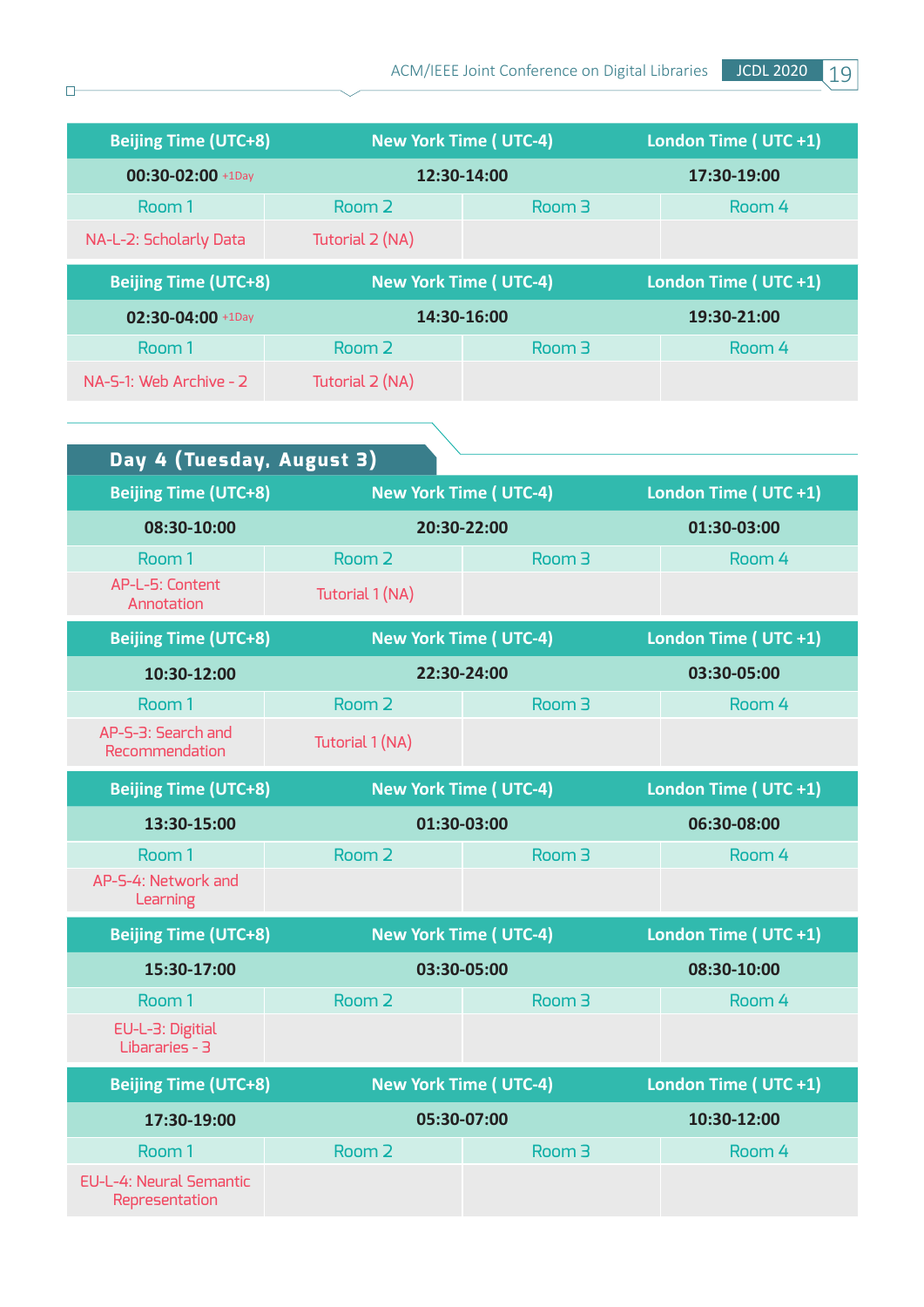20 JCDL 2020 ACM/IEEE Joint Conference on Digital Libraries

| <b>Beijing Time (UTC+8)</b> |                    | <b>New York Time (UTC-4)</b> |                      |
|-----------------------------|--------------------|------------------------------|----------------------|
| 20:00-21:30                 |                    | 08:00-09:30                  |                      |
| Room 1                      | Room 2             | Room <sub>3</sub>            | Room 4               |
| Practitioner                | Tutorial 3 (NA)    | Panel 2 (NA+EU+AP)           |                      |
| <b>Beijing Time (UTC+8)</b> |                    | <b>New York Time (UTC-4)</b> | London Time (UTC +1) |
| 22:00-23:30                 |                    | 10:00-11:30                  |                      |
| Room 1                      | Room 2             | Room <sub>3</sub>            | Room 4               |
| Practitioner                | Tutorial 3 (NA)    |                              |                      |
| <b>Beijing Time (UTC+8)</b> |                    | <b>New York Time (UTC-4)</b> | London Time (UTC+1)  |
| 00:30-02:00 +1Day           |                    | 12:30-14:00                  | 17:30-19:00          |
| Room 1                      | Room 2             | Room <sub>3</sub>            | Room 4               |
|                             | Tutorial 4 (NA+EU) |                              |                      |
| <b>Beijing Time (UTC+8)</b> |                    | <b>New York Time (UTC-4)</b> | London Time (UTC +1) |
| $02:30-04:00 + 1$ Day       |                    | 14:30-16:00                  | 19:30-21:00          |
| Room 1                      | Room 2             | Room <sub>3</sub>            | Room 4               |
|                             | Tutorial 4 (NA+EU) |                              |                      |

| Day 5 (Thursday, August 3)  |            |                              |                     |
|-----------------------------|------------|------------------------------|---------------------|
| <b>Beijing Time (UTC+8)</b> |            | <b>New York Time (UTC-4)</b> | London Time (UTC+1) |
| 08:00-09:30                 |            | 20:00-21:30                  |                     |
| Room 1                      | Room 2     | Room <sub>3</sub>            | Room 4              |
| Workshop 7                  | Workshop 7 | Workshop 4                   |                     |
| <b>Beijing Time (UTC+8)</b> |            | <b>New York Time (UTC-4)</b> | London Time (UTC+1) |
| 10:00-11:30                 |            | 22:00-23:30                  | 03:00-04:30         |
| Room 1                      | Room 2     | Room 3                       | Room 4              |
| Workshop 7                  | Workshop 7 | Workshop 4                   |                     |
| <b>Beijing Time (UTC+8)</b> |            | <b>New York Time (UTC-4)</b> | London Time (UTC+1) |
| 12:00-13:30                 |            | 00:00-01:30                  | 05:00-06:30         |
| Room 1                      | Room 2     | Room <sub>3</sub>            | Room 4              |
|                             |            | Workshop 4                   |                     |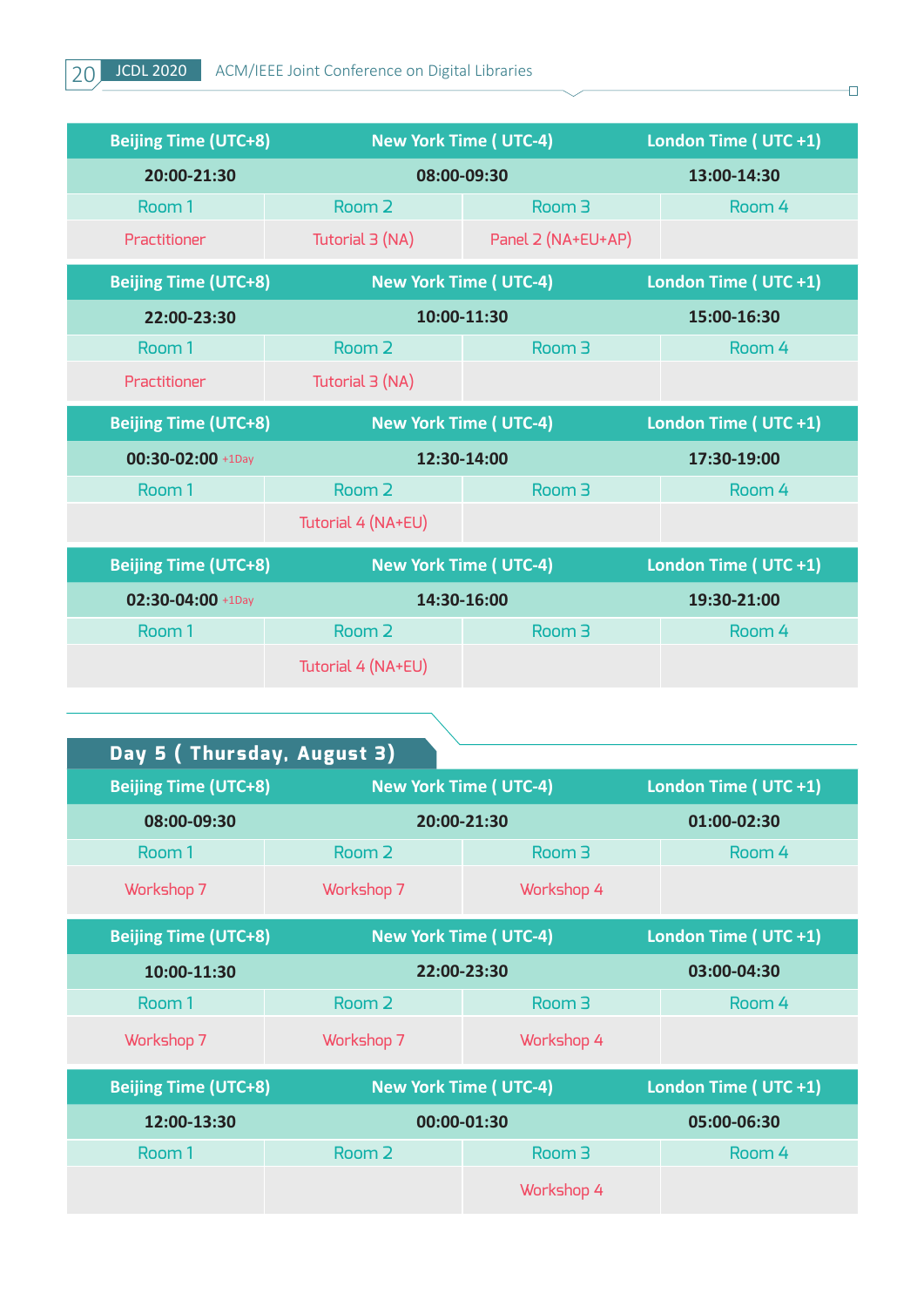| <b>Beijing Time (UTC+8)</b> | <b>New York Time (UTC-4)</b> |                   | London Time (UTC+1) |
|-----------------------------|------------------------------|-------------------|---------------------|
| 14:00-15:30                 | 02:00-03:30                  |                   | 07:00-08:30         |
| Room 1                      | Room 2                       | Room 3            | Room 4              |
| Workshop 7                  | Workshop 7                   |                   |                     |
| <b>Beijing Time (UTC+8)</b> | <b>New York Time (UTC-4)</b> |                   | London Time (UTC+1) |
| 16:00-17:30                 | 04:00-05:30                  |                   | 09:00-10:30         |
| Room 1                      | Room 2                       | Room <sub>3</sub> | Room 4              |
| Workshop 7                  | Workshop 7                   |                   | Workshop 5          |
| <b>Beijing Time (UTC+8)</b> | <b>New York Time (UTC-4)</b> |                   | London Time (UTC+1) |
| 18:00-19:30                 | 06:00-07:30                  |                   | 11:00-12:30         |
| Room 1                      | Room 2                       | Room <sub>3</sub> | Room 4              |
|                             |                              |                   | Workshop 5          |
| <b>Beijing Time (UTC+8)</b> | <b>New York Time (UTC-4)</b> |                   | London Time (UTC+1) |
| 20:00-21:30                 | 08:00-09:30                  |                   | 13:00-14:30         |
| Room 1                      | Room 2                       | Room <sub>3</sub> | Room 4              |
| Keynote <sub>3</sub>        |                              |                   |                     |
|                             |                              |                   |                     |
| <b>Beijing Time (UTC+8)</b> | <b>New York Time (UTC-4)</b> |                   | London Time (UTC+1) |
| 21:40-22:40                 | 09:40-10:40                  |                   | 14:40-15:40         |
| Room 1                      | Room 2                       | Room <sub>3</sub> | Room 4              |
| Closing                     |                              |                   |                     |
| <b>Beijing Time (UTC+8)</b> | <b>New York Time (UTC-4)</b> |                   | London Time (UTC+1) |
| 23:00-0:30                  | 11:00-12:30                  |                   | 16:00-17:30         |
| Room 1                      | Room <sub>2</sub>            | Room <sub>3</sub> | Room 4              |
| Workshop 6                  |                              | Workshop 4        | Workshop 5          |
| <b>Beijing Time (UTC+8)</b> | <b>New York Time (UTC-4)</b> |                   | London Time (UTC+1) |
| $01:00-02:30 + 1$ Day       | 13:00-14:30                  |                   | 18:00-19:30         |
| Room 1                      | Room <sub>2</sub>            | Room <sub>3</sub> | Room 4              |
| Workshop 6                  |                              |                   | Workshop 5          |
| <b>Beijing Time (UTC+8)</b> | <b>New York Time (UTC-4)</b> |                   | London Time (UTC+1) |
| 03:00-04:30 +1Day           | 15:00-16:30                  |                   | 20:00-21:30         |
| Room 1                      | Room 2                       | Room <sub>3</sub> | Room 4              |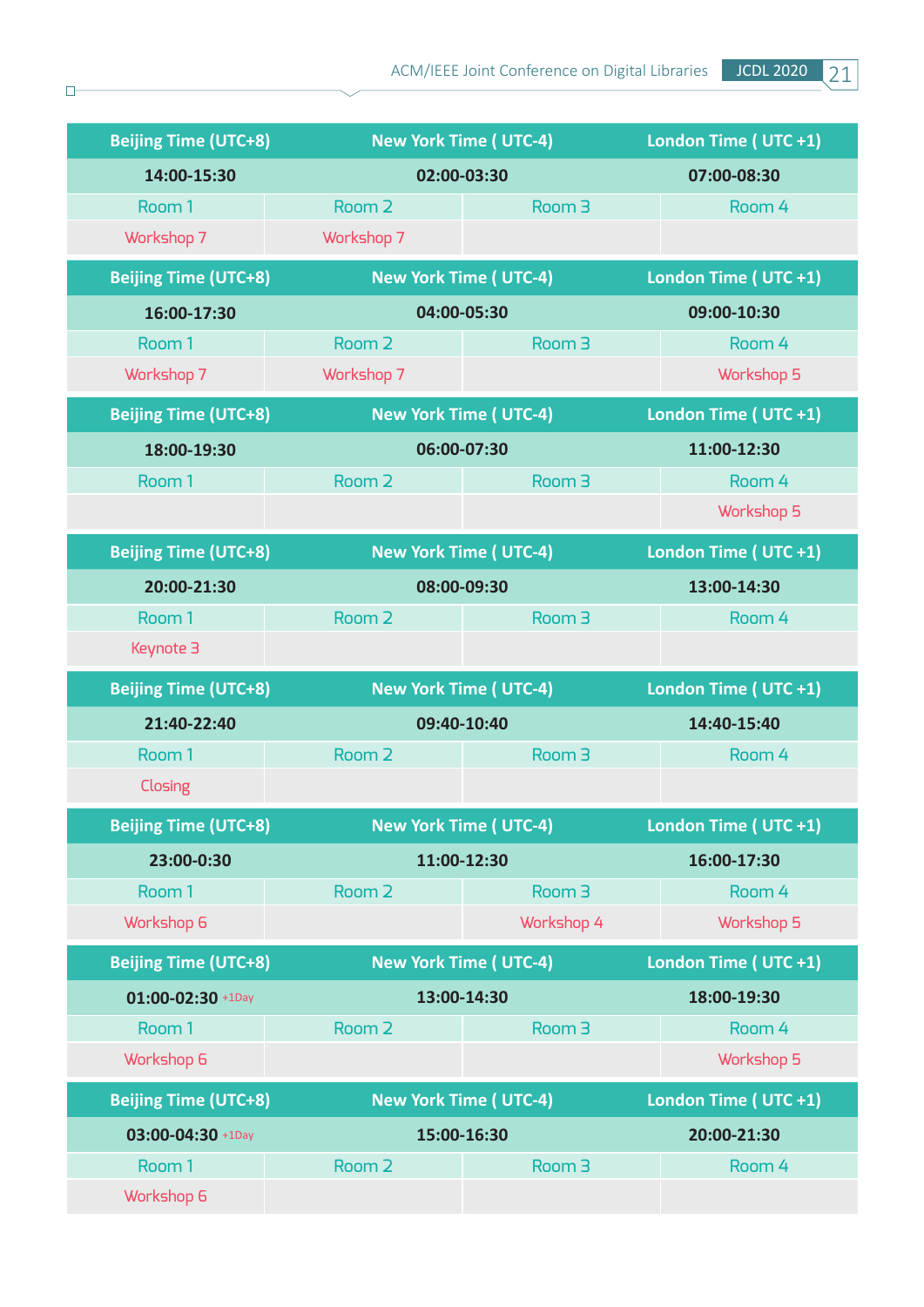| <b>Beijing Time (UTC+8)</b> |        | <b>New York Time (UTC-4)</b> | London Time (UTC +1) |
|-----------------------------|--------|------------------------------|----------------------|
| $05:00-06:30$ +1Day         |        | 17:00-18:30                  | 22:00-23:30          |
| Room 1                      | Room 2 | Room $\exists$               | Room 4               |
| Workshop 6                  |        |                              |                      |

Ð

# Full Program

| Date: Saturday, 1/August/2020 |                   |                                                                                                                                                                                                                                                                                                                                                                                                                                                                                         |                     |                                                                             |  |  |
|-------------------------------|-------------------|-----------------------------------------------------------------------------------------------------------------------------------------------------------------------------------------------------------------------------------------------------------------------------------------------------------------------------------------------------------------------------------------------------------------------------------------------------------------------------------------|---------------------|-----------------------------------------------------------------------------|--|--|
|                               | <b>Time</b>       | UTC+8 / 08:30-10:00                                                                                                                                                                                                                                                                                                                                                                                                                                                                     | UTC-4 / 20:30-22:00 | UTC+1 / 01:30-03:00                                                         |  |  |
| <b>Location</b>               | Room 1            | Tutorial 5: Building Digital Library Collections with Greenstone 3<br>David Bainbridge <sup>1</sup><br>1: University of Waikato, New Zealand                                                                                                                                                                                                                                                                                                                                            |                     |                                                                             |  |  |
|                               | <b>Time</b>       | UTC+8 / 10:30-12:00                                                                                                                                                                                                                                                                                                                                                                                                                                                                     | UTC-4 / 22:30-24:00 | UTC+1 / 03:30-05:00                                                         |  |  |
|                               | Room 1            | Tutorial 5: Building Digital Library Collections with Greenstone 3<br>David Bainbridge <sup>1</sup><br>1: University of Waikato, New Zealand                                                                                                                                                                                                                                                                                                                                            |                     |                                                                             |  |  |
| <b>Location</b>               | Room <sub>3</sub> | <b>Doctoral Consortium Session 1</b><br>Understanding the Adoption of Dataset Retrieval Innovation in Research<br>Oiao Li <sup>1</sup><br>1: Wuhan University, China<br>The Impact of Academic Social Networking Sites on Researchers' Performances among<br>Myanmar Universities<br>Khin Mar Shwe <sup>1</sup><br>1: Wuhan University, China<br>Towards a Consistent Metadata Format for Data Analysis<br>Yasith Jayawardana <sup>1</sup><br>1: Old Dominion University, United States |                     |                                                                             |  |  |
|                               | <b>Time</b>       | UTC+8 / 13:30-15:00                                                                                                                                                                                                                                                                                                                                                                                                                                                                     | UTC-4 / 01:30-03:00 | UTC+1 / 06:30-08:00                                                         |  |  |
| <b>Location</b>               | Room 1            | Documents (EEKE2020)<br>Chengzhi Zhang <sup>1</sup> , Philipp Mayr <sup>2</sup> , Wei Lu <sup>3</sup> , Yi Zhang <sup>4</sup><br>1: Nanjing University of Science and Technology, China<br>2: GESIS - Leibniz-Institute for the Social Sciences, Germany<br>3: Wuhan University, China<br>4: University of Technology Sydney, Australia                                                                                                                                                 |                     | Workshop 1: Extraction and Evaluation of Knowledge Entities from Scientific |  |  |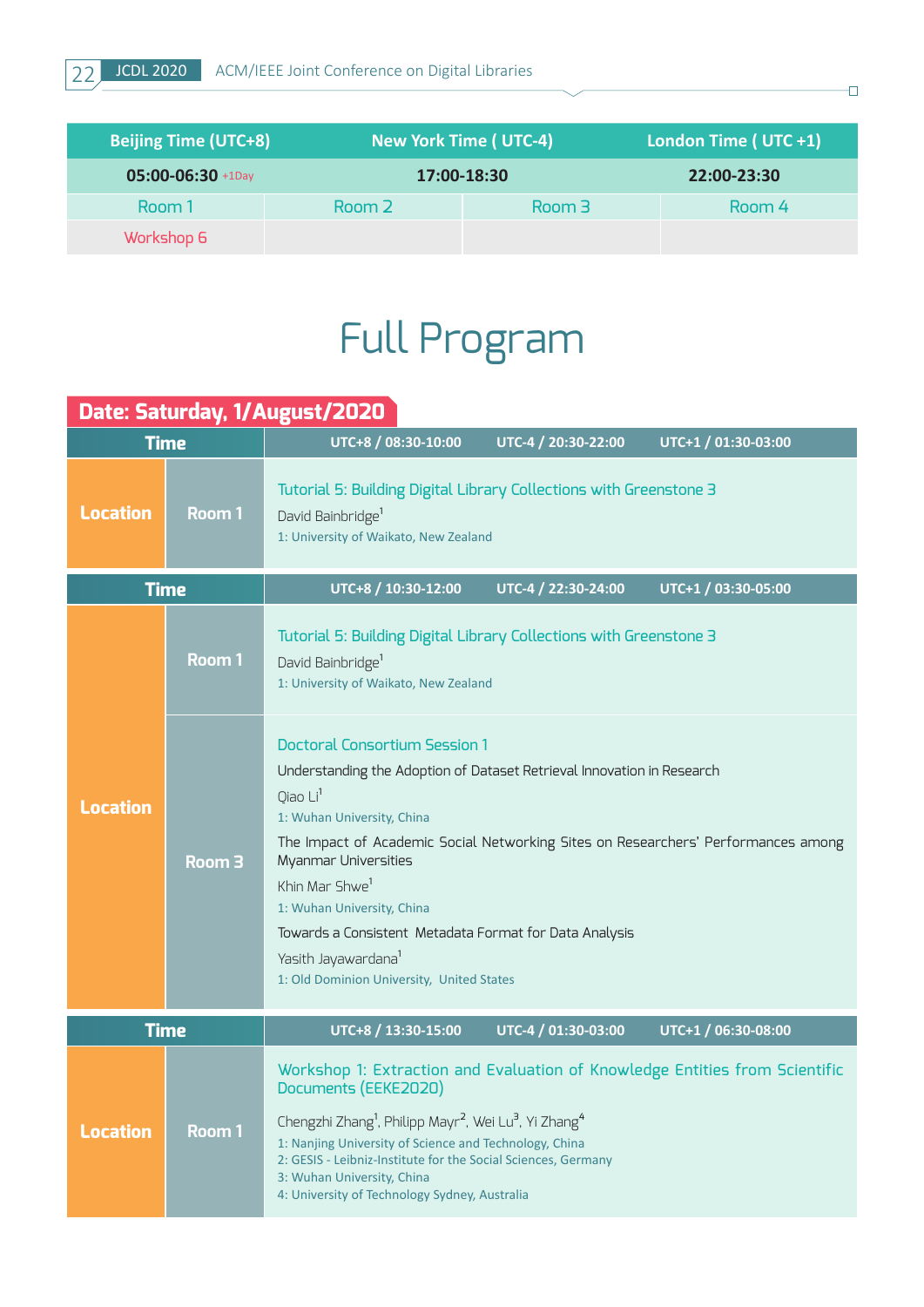|                 | Room <sub>3</sub> | Doctoral Consortium Session 2:<br>Contextual Document Similarity for Content-based Literature Recommender Systems<br>Malte Ostendorff <sup>1</sup><br>1: University of Konstanz, Germany<br>An Ethnographic Study of the Utilisation of Electronic Library Databases by Academic Staff<br>in North-Central Nigeria<br>Kachollom Chollom <sup>1</sup><br>1: University of KwaZulu-Natal, South Africa<br>Evaluation of Digital Libraries for Innovation-driven Research in Six Selected Southwest |
|-----------------|-------------------|--------------------------------------------------------------------------------------------------------------------------------------------------------------------------------------------------------------------------------------------------------------------------------------------------------------------------------------------------------------------------------------------------------------------------------------------------------------------------------------------------|
|                 |                   | Nigerian Universities<br>Samuel Oladunjoye Odeyemi <sup>1</sup><br>1: University of KwaZulu-Natal, South Africa<br>Provide Computer-aided Innovation by Intellectual Property Protection Using Distributed<br>Ledger Technology<br>Alexander Schoenhals <sup>1</sup><br>1: University of Konstanz, Germany                                                                                                                                                                                       |
|                 | <b>Time</b>       | UTC+8 / 15:30-17:00<br>UTC-4 / 03:30-05:00<br>UTC+1 / 08:30-10:00                                                                                                                                                                                                                                                                                                                                                                                                                                |
| <b>Location</b> | Room 1            | Workshop 1: Extraction and Evaluation of Knowledge Entities from Scientific<br>Documents (EEKE2020)<br>Chengzhi Zhang <sup>1</sup> , Philipp Mayr <sup>2</sup> , Wei Lu <sup>3</sup> , Yi Zhang <sup>4</sup><br>1: Nanjing University of Science and Technology, China<br>2: GESIS - Leibniz-Institute for the Social Sciences, Germany<br>3: Wuhan University, China<br>4: University of Technology Sydney, Australia                                                                           |
|                 | <b>Time</b>       | UTC+8 / 17:30-19:00<br>UTC-4 / 05:30-07:00<br>UTC+1 / 10:30-12:00                                                                                                                                                                                                                                                                                                                                                                                                                                |
| <b>Location</b> | Room 1            | Workshop 1: Extraction and Evaluation of Knowledge Entities from Scientific<br>Documents (EEKE2020)<br>Chengzhi Zhang <sup>1</sup> , Philipp Mayr <sup>2</sup> , Wei Lu <sup>3</sup> , Yi Zhang <sup>4</sup><br>1: Nanjing University of Science and Technology, China<br>2: GESIS - Leibniz-Institute for the Social Sciences, Germany<br>3: Wuhan University, China<br>4: University of Technology Sydney, Australia                                                                           |
|                 | <b>Time</b>       | UTC+8 / 19:00-19:50<br>UTC-4 / 07:00-07:50<br>UTC+1 / 12:00-12:50                                                                                                                                                                                                                                                                                                                                                                                                                                |
| <b>Location</b> | Room 1            | Workshop 2: Curative Power of Medical Data (Starts from 19:30, Beijing Time)<br>Kevin Bretonnel Cohen <sup>1</sup> , Daniela Gifu <sup>2</sup> , Peter Li <sup>3</sup> , Anna Ripple <sup>4</sup> , Jingbo Xia <sup>3</sup><br>1: University of Colorado School of Medicine, United States<br>2: Alexandru Ioan Cuza University of Iași & Romanian Academy - Iasi Branch, Romania<br>3: Huazhong Agricultural University, China<br>4: National Library of Medicine, United States                |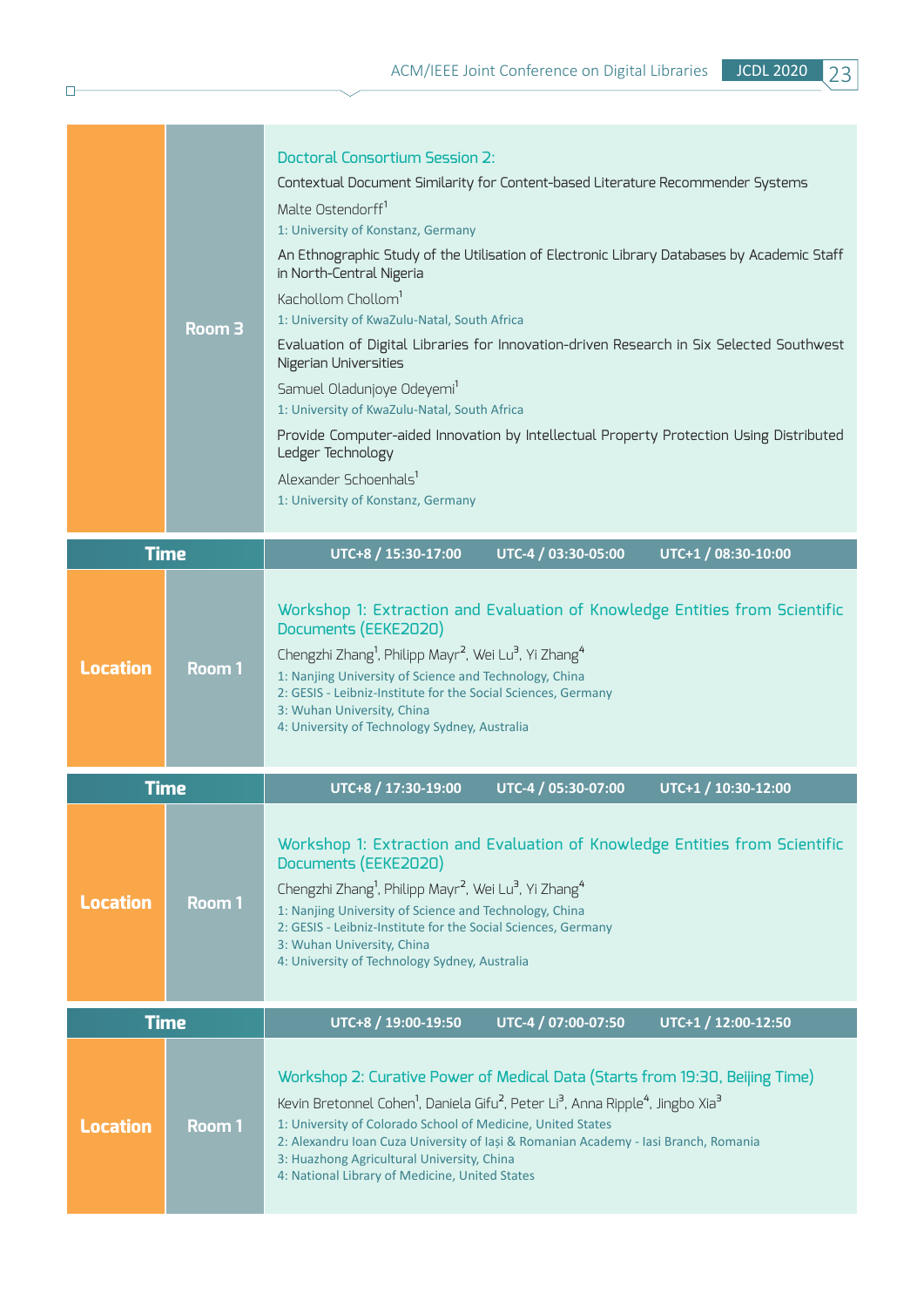|                 | Room <sub>3</sub> | Workshop 1: Extraction and Evaluation of Knowledge Entities from Scientific<br>Documents (EEKE2020)<br>Chengzhi Zhang <sup>1</sup> , Philipp Mayr <sup>2</sup> , Wei Lu <sup>3</sup> , Yi Zhang <sup>4</sup><br>1: Nanjing University of Science and Technology, China<br>2: GESIS - Leibniz-Institute for the Social Sciences, Germany<br>3: Wuhan University, China<br>4: University of Technology Sydney, Australia                                                                               |                     |                     |
|-----------------|-------------------|------------------------------------------------------------------------------------------------------------------------------------------------------------------------------------------------------------------------------------------------------------------------------------------------------------------------------------------------------------------------------------------------------------------------------------------------------------------------------------------------------|---------------------|---------------------|
|                 | <b>Time</b>       | UTC+8 / 20:00-21:00                                                                                                                                                                                                                                                                                                                                                                                                                                                                                  | UTC-4 / 08:00-09:00 | UTC+1 / 13:00-14:00 |
| <b>Location</b> | Room 1            | Welcoming                                                                                                                                                                                                                                                                                                                                                                                                                                                                                            |                     |                     |
|                 | <b>Time</b>       | UTC+8 / 21:10-22:40                                                                                                                                                                                                                                                                                                                                                                                                                                                                                  | UTC-4 / 09:10-10:40 | UTC+1 / 14:10-15:40 |
| Location        | Room 1            | Keynote 1: How Should One Explore the Digital Library of the Future?<br>Edward A. Fox<br>Virginia Polytechnic Institute and State University, United States                                                                                                                                                                                                                                                                                                                                          |                     |                     |
|                 | <b>Time</b>       | UTC+8 / 23:00-00:30                                                                                                                                                                                                                                                                                                                                                                                                                                                                                  | UTC-4 / 11:00-12:30 | UTC+1 / 16:00-17:30 |
| <b>Location</b> | Room 1            | Workshop 2: Curative Power of Medical Data (Starts from 19:30, Beijing Time)<br>Kevin Bretonnel Cohen <sup>1</sup> , Daniela Gifu <sup>2</sup> , Peter Li <sup>3</sup> , Anna Ripple <sup>4</sup> , Jingbo Xia <sup>3</sup><br>1: University of Colorado School of Medicine, United States<br>2: Alexandru Ioan Cuza University of Iași & Romanian Academy - Iasi Branch, Romania<br>3: Huazhong Agricultural University, China<br>4: National Library of Medicine, United States                    |                     |                     |
| <b>Time</b>     |                   | UTC+8 / 03:00-04:30 +1Day                                                                                                                                                                                                                                                                                                                                                                                                                                                                            | UTC-4 / 15:00-16:30 | UTC+1 / 20:00-21:30 |
|                 | Room <sub>2</sub> | Workshop 3: Conceptual Models in Digital Libraries, Archives, and Museums (SIG-<br>CM) 2020<br>Nicholas Weber <sup>1</sup> , Katrina Fenlon <sup>2</sup> , Peter Organisciak <sup>3</sup> , Andrea K. Thomer <sup>4</sup> , Karen Wickett <sup>5</sup><br>1: University of Washington, United States<br>2: University of Maryland, United States<br>3: University of Denver, United States<br>4: University of Michigan, United States<br>5: University of Illinois, Urbana-Champaign, United States |                     |                     |
|                 | <b>Time</b>       | UTC+8 / 05:00-06:30 +1Day                                                                                                                                                                                                                                                                                                                                                                                                                                                                            | UTC-4 / 17:00-18:30 | UTC+1 / 22:00-23:30 |
|                 | Room <sub>2</sub> | Workshop 3: Conceptual Models in Digital Libraries, Archives, and Museums (SIG-<br>CM) 2020<br>Nicholas Weber <sup>1</sup> , Katrina Fenlon <sup>2</sup> , Peter Organisciak <sup>3</sup> , Andrea Thomer <sup>4</sup> , Karen Wickett <sup>5</sup><br>1: University of Washington, United States<br>2: University of Maryland, United States<br>3: University of Denver, United States<br>4: University of Michigan, United States<br>5: University of Illinois, Urbana-Champaign, United States    |                     |                     |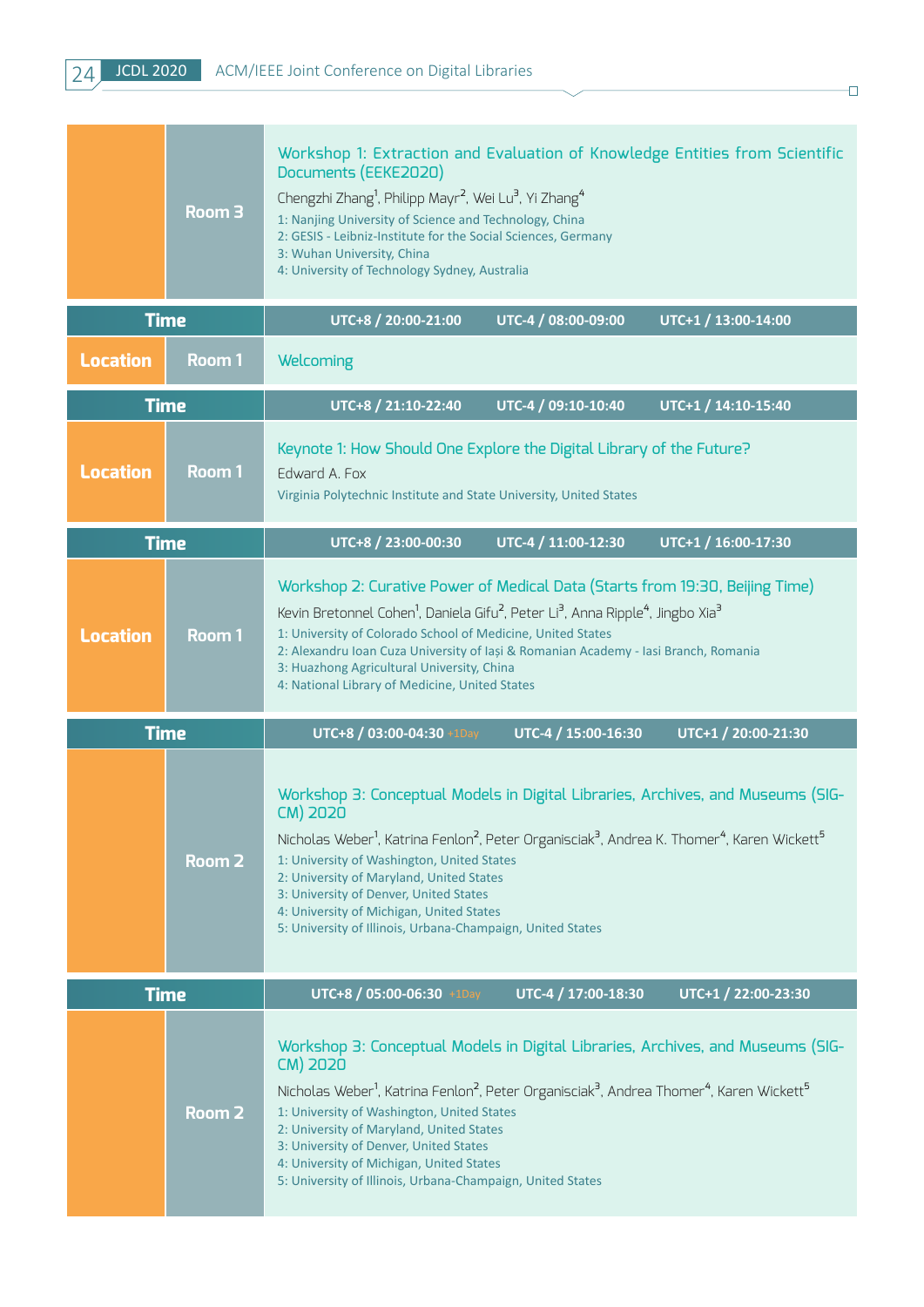| Date: Sunday, 2/August/2020 |             |                                                                                                                                                                                                                                                                                                                                                                                                                                                                                                                                                                                                                                                                                                                                                                                                                                                                                              |  |  |
|-----------------------------|-------------|----------------------------------------------------------------------------------------------------------------------------------------------------------------------------------------------------------------------------------------------------------------------------------------------------------------------------------------------------------------------------------------------------------------------------------------------------------------------------------------------------------------------------------------------------------------------------------------------------------------------------------------------------------------------------------------------------------------------------------------------------------------------------------------------------------------------------------------------------------------------------------------------|--|--|
|                             | <b>Time</b> | UTC+8 / 08:30-10:00<br>UTC-4 / 20:30-22:00<br>UTC+1 / 01:30-03:00                                                                                                                                                                                                                                                                                                                                                                                                                                                                                                                                                                                                                                                                                                                                                                                                                            |  |  |
| <b>Location</b>             | Room 1      | AP-L-1: Scholarly Communication<br>Chair:Lei Li (Beijing Normal University, China)<br>Characterising Authors on the Extent of their Paper Acceptance: A Case Study of the<br>Journal of High Energy Physics<br>Rima Hazra <sup>1</sup> , Aryan <sup>1</sup> , Hardik Aggarwal <sup>1</sup> , Matteo Marsili <sup>2</sup> , Animesh Mukherjee <sup>1</sup><br>1: Indian Institute of Technology, India<br>2: ICTP, Italy<br>Gatekeeper: Analyzing G-Indexes and Improving Service Quantification<br>Jingtao Han <sup>1</sup> , Spyke Krepshaw <sup>2</sup> , Dongwon Lee <sup>2</sup><br>1: Peking University, China<br>2: Penn State University, United States<br>Unsupervised Anomaly Detection in Journal-Level Citation Networks<br>Baani Lean Kaur Jolly <sup>1</sup> , Lavina Jain <sup>1</sup> , Debajyoti Bera <sup>1</sup> , Tanmoy Chakraborty <sup>1</sup><br>1: IIIT-Delhi, India |  |  |
|                             | <b>Time</b> | UTC+8 / 10:30-12:00<br>UTC-4 / 22:30-24:00<br>UTC+1 / 03:30-05:00                                                                                                                                                                                                                                                                                                                                                                                                                                                                                                                                                                                                                                                                                                                                                                                                                            |  |  |
| <b>Location</b>             | Room 1      | AP-L-2: User in Search<br>Chair:Chang Liu (Peking University,China)<br>Personalization Finder: A Search Interface for Identifying and Self-controlling Web Search<br>Personalization<br>The Vannevar Bush Best Paper Award<br>Yusuke Yamamoto <sup>1</sup> , Takehiro Yamamoto <sup>2</sup><br>1: Shizuoka University, Japan<br>2: University of Hyogo, Japan<br>Users' Knowledge Use and Change during Information Searching Process: A Perspective of<br>Vocabulary Usage<br>Yao Zhang <sup>1</sup> , Chang Liu <sup>1</sup><br>1: Peking University, China<br>Exploring the Effect of Personalized Background Music on Reading Comprehension<br>Ying Que <sup>1</sup> , Yueyuan Zheng <sup>1</sup> , Janet H. Hsiao <sup>1</sup> , Xiao Hu <sup>1</sup><br>1: The University of Hong Kong, China                                                                                          |  |  |
|                             | <b>Time</b> | UTC+8 / 13:30-15:00<br>UTC-4 / 01:30-03:00<br>UTC+1 / 06:30-08:00                                                                                                                                                                                                                                                                                                                                                                                                                                                                                                                                                                                                                                                                                                                                                                                                                            |  |  |
| <b>Location</b>             | Room 1      | AP-L-3: Digital Libraries - 1<br>Chair: George Buchanan (University of Melbourne, Australia)<br>Identification, Tracking and Impact: Understanding the Trade Secret of Catchphrases<br>Jagriti Jalal <sup>1</sup> , Mayank Singh <sup>2</sup> , Arindam Pal <sup>3</sup> , Lipika Dey <sup>4</sup> , Animesh Mukherjee <sup>1</sup><br>1: Indian Institute of Technology Kharagpur, India<br>2: Indian Institute of Technology Gandhinagar, India<br>3: Data61, CSIRO, India<br>4: TCS Innovation Lab, India                                                                                                                                                                                                                                                                                                                                                                                 |  |  |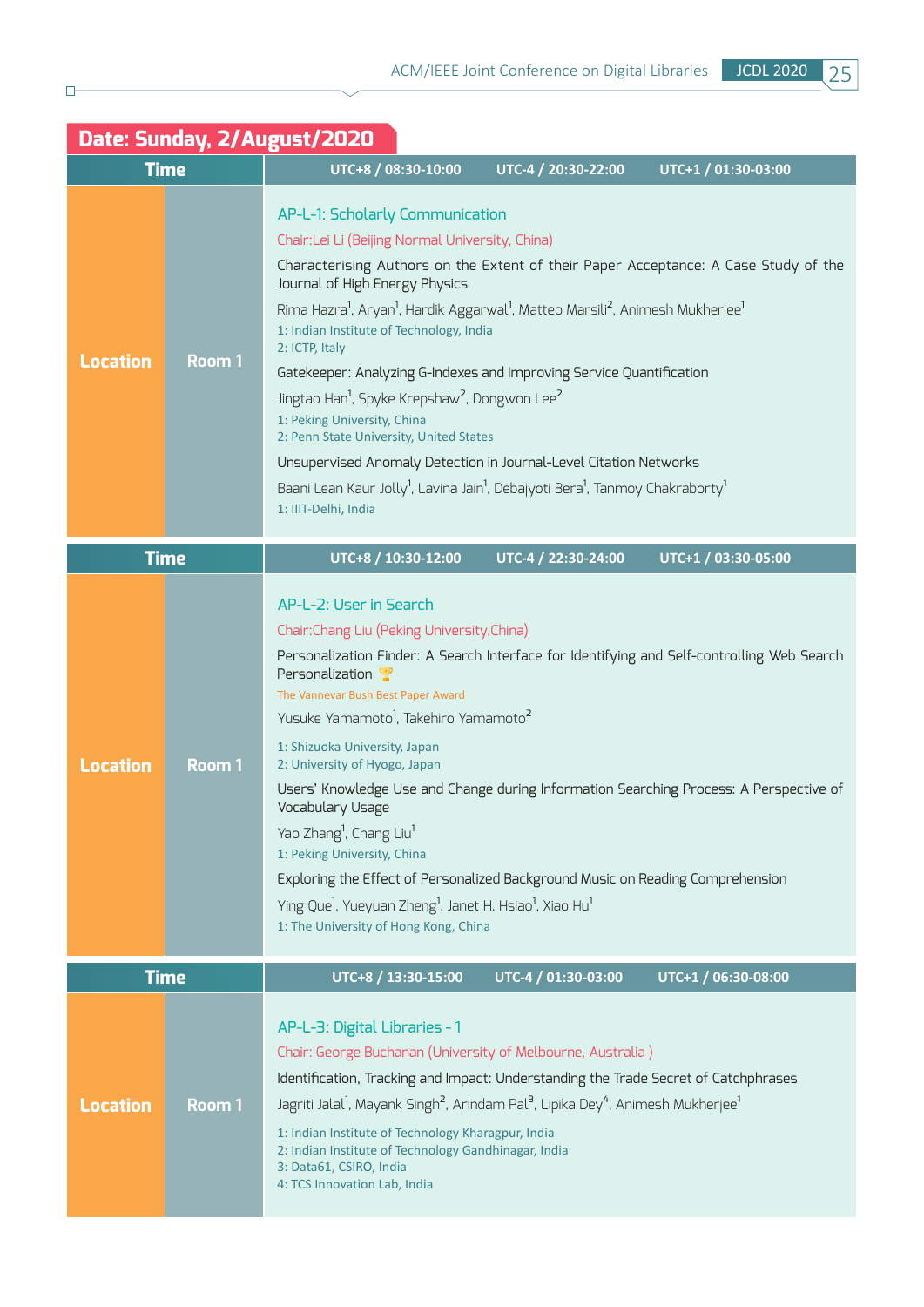|                           |        | Multivariate Relations Aggregation Learning in Social Networks<br>The Vannevar Bush Best Paper Honorable Mention<br>Jin Xu <sup>1</sup> , Shuo Yu <sup>1</sup> , Ke Sun <sup>1</sup> , Jing Ren <sup>1</sup> , Ivan Lee <sup>2</sup> , Shirui Pan <sup>3</sup> , Feng Xia <sup>4</sup><br>1: Dalian University of Technology, China<br>2: University of South Australia, Australia<br>3: Monash University, Australia<br>4: Federation University Australia, Australia<br>Making Recommendations from Web Archives for "Lost" Web Pages<br>Lulwah Alkwai <sup>1</sup> , Michael Nelson <sup>2</sup> , Michele Weigle <sup>2</sup><br>1: University of Hail, Saudi Arabia<br>2: Old Dominion University, United States                                                                                                                                                                                                                                                                                                                                                                                                                                                                                 |
|---------------------------|--------|-------------------------------------------------------------------------------------------------------------------------------------------------------------------------------------------------------------------------------------------------------------------------------------------------------------------------------------------------------------------------------------------------------------------------------------------------------------------------------------------------------------------------------------------------------------------------------------------------------------------------------------------------------------------------------------------------------------------------------------------------------------------------------------------------------------------------------------------------------------------------------------------------------------------------------------------------------------------------------------------------------------------------------------------------------------------------------------------------------------------------------------------------------------------------------------------------------|
| <b>Time</b>               |        | UTC+8 / 15:30-17:00<br>UTC-4 / 03:30-05:00<br>UTC+1 / 08:30-10:00                                                                                                                                                                                                                                                                                                                                                                                                                                                                                                                                                                                                                                                                                                                                                                                                                                                                                                                                                                                                                                                                                                                                     |
| Room 1<br><b>Location</b> |        | EU-L-1: Scholarly Knowledge - 1<br>Chair:Lin Wang(Academy of Psychology Tianjin Normal University,China)<br>Generate FAIR Literature Surveys with Scholarly Knowledge Graphs<br>Allard Oelen <sup>1</sup> , Mohamad Yaser Jaradeh <sup>1</sup> , Markus Stocker <sup>2</sup> , Sören Auer <sup>2,3</sup><br>1: Leibniz University Hannover, Germany<br>2: German National Library of Science and Technology (TIB), Germany<br>3: University of Hannover, Germany<br>Toward Representing Research Contributions in Scholarly Knowledge Graphs Using<br>Knowledge Graph Cells<br>Lars Vogt <sup>1</sup> , Jennifer D'Souza <sup>1</sup> , Markus Stocker <sup>1</sup> , Sören Auer <sup>1,2</sup><br>1: TIB Leibniz Information Centre for Science and Technology, Germany<br>2: L3S Research Center, Germany<br>HybridCite: A Hybrid Model for Context-Aware Citation Recommendation<br>Michael Färber <sup>1</sup> , Ashwath Sampath <sup>2</sup><br>1: Karlsruhe Institute of Technology, Germany<br>2: University of Freiburg, Germany                                                                                                                                                              |
|                           | Time   | UTC+8 / 17:30-19:00<br>UTC-4 / 05:30-07:00<br>UTC+1 / 10:30-12:00                                                                                                                                                                                                                                                                                                                                                                                                                                                                                                                                                                                                                                                                                                                                                                                                                                                                                                                                                                                                                                                                                                                                     |
| <b>Location</b>           | Room 1 | <b>EU-L-2: Document Classification</b><br>Chair:Chuanming Yu(Zhongnan University of Economics and Law,China)<br>Pairwise Multi-Class Document Classification for Semantic Relations between Wikipedia<br><b>Articles</b><br>Malte Ostendorff <sup>1</sup> , Terry Ruas <sup>2</sup> , Moritz Schubotz <sup>2</sup> , Georg Rehm <sup>1</sup> , Bela Gipp <sup>2</sup><br>1: German Research Center for Artificial Intelligence, Germany<br>2: University of Wuppertal, Germany<br>Classification and Clustering of arXiv Documents, Sections, and Abstracts, Comparing<br>Encodings of Natural and Mathematical Language<br>Philipp Scharpf <sup>1</sup> , Moritz Schubotz <sup>2,3</sup> , Abdou Youssef <sup>4</sup> , Felix Hamborg <sup>1</sup> , Norman Meuschke <sup>2</sup> ,<br>Bela Gipp <sup>2</sup><br>1: University of Konstanz, Germany<br>2: University of Wuppertal, Germany<br>3: FIZ Karlsruhe, Germany<br>4: George Washington University, United States<br>Hierarchical Document Classification as a Sequence Generation Task<br>Julian Risch <sup>1</sup> , Samuele Garda <sup>1</sup> , Ralf Krestel <sup>1</sup><br>1: Hasso-Plattner-Institute, University of Potsdam, Germany |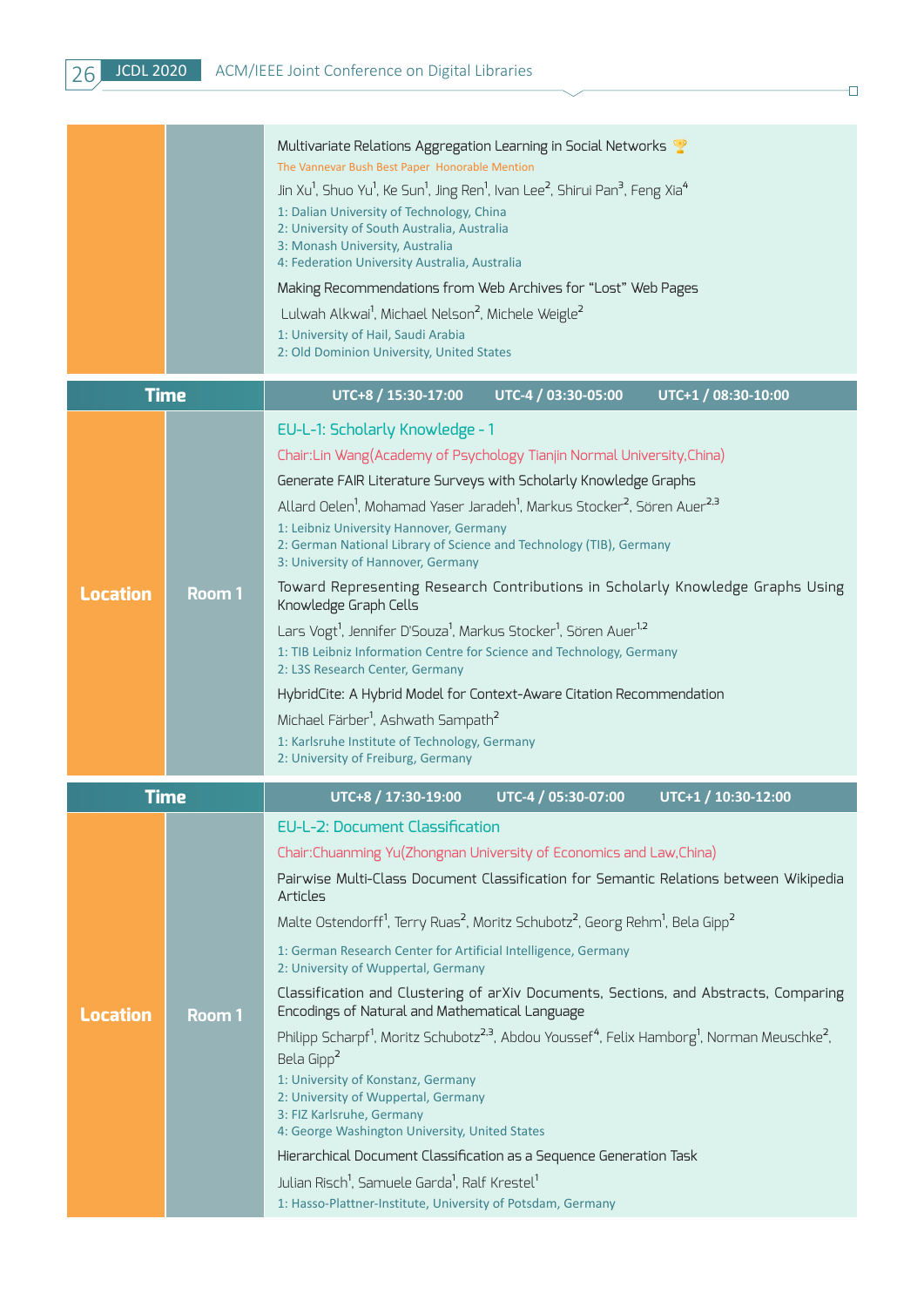| <b>Time</b>     |                                                | UTC+8 / 20:00-21:00                                                                                                                                                                                                                                                                                                                                                                                                                                                                                                                                                                                                                                                                                                                                                                                                                                                                                                                                                                                                                                                                                                                                                                                                                                                                                                                                                                                                                                                                                                                                                                                                                                                                                                                                                                                                                                                                                                                                                                                                                                                                                                                                                                               | UTC-4 / 08:00-09:00 | UTC+1 / 13:00-14:00                                                                                                                                                                                                                                                     |
|-----------------|------------------------------------------------|---------------------------------------------------------------------------------------------------------------------------------------------------------------------------------------------------------------------------------------------------------------------------------------------------------------------------------------------------------------------------------------------------------------------------------------------------------------------------------------------------------------------------------------------------------------------------------------------------------------------------------------------------------------------------------------------------------------------------------------------------------------------------------------------------------------------------------------------------------------------------------------------------------------------------------------------------------------------------------------------------------------------------------------------------------------------------------------------------------------------------------------------------------------------------------------------------------------------------------------------------------------------------------------------------------------------------------------------------------------------------------------------------------------------------------------------------------------------------------------------------------------------------------------------------------------------------------------------------------------------------------------------------------------------------------------------------------------------------------------------------------------------------------------------------------------------------------------------------------------------------------------------------------------------------------------------------------------------------------------------------------------------------------------------------------------------------------------------------------------------------------------------------------------------------------------------------|---------------------|-------------------------------------------------------------------------------------------------------------------------------------------------------------------------------------------------------------------------------------------------------------------------|
| <b>Location</b> | <b>Minute</b><br><b>Madness</b><br><b>Hall</b> | <b>Minute Madness</b>                                                                                                                                                                                                                                                                                                                                                                                                                                                                                                                                                                                                                                                                                                                                                                                                                                                                                                                                                                                                                                                                                                                                                                                                                                                                                                                                                                                                                                                                                                                                                                                                                                                                                                                                                                                                                                                                                                                                                                                                                                                                                                                                                                             |                     |                                                                                                                                                                                                                                                                         |
|                 | <b>Time</b>                                    | UTC+8 / 21:00-23:00                                                                                                                                                                                                                                                                                                                                                                                                                                                                                                                                                                                                                                                                                                                                                                                                                                                                                                                                                                                                                                                                                                                                                                                                                                                                                                                                                                                                                                                                                                                                                                                                                                                                                                                                                                                                                                                                                                                                                                                                                                                                                                                                                                               | UTC-4 / 09:00-11:00 | UTC+1 / 14:00-16:00                                                                                                                                                                                                                                                     |
| <b>Location</b> | <b>Poster</b><br><b>Hall 1-4</b>               | <b>Posters and Demos</b><br><b>Posters</b><br>Tactics Applied by Blind and Sighted Users: Initial Exploration of a Digital Library<br>Iris Xie <sup>1</sup> , Rakesh Babu <sup>2</sup> , Tae Hee Lee <sup>1</sup> , Shengang Wang <sup>1</sup> and Hyun Seung Lee <sup>1</sup><br>1: University of Wisconsin Milwaukee, United States<br>2: Envision, Inc, United States<br>Mathematical Formulae in Wikimedia Projects 2020<br>Moritz Schubotz <sup>1</sup> , André Greiner-Petter <sup>2</sup> , Norman Meuschke <sup>2</sup> , Olaf Teschke <sup>1</sup> and Bela Gipp <sup>2</sup><br>1: FIZ Karlsruhe - Leibniz-Institute for Information Infrastructure, Germany<br>2: University of Wuppertal, Germany<br>Model<br>Yang Zhao <sup>1</sup> , Wenhang Cao <sup>1</sup> and Bin Yang <sup>1</sup><br>1: Wuhan University, China<br>Implicit Products in the Decentralized eCommerce Ecosystems<br>Guoxiu He <sup>1</sup> , Yunhan Yang <sup>1</sup> , Zhuoren Jiang <sup>2</sup> , Yangyang Kang <sup>3</sup> , Xiaozhong Liu <sup>4</sup> and Wei Lu <sup>1</sup><br>1: Wuhan University, China<br>2: Zhejiang University, China<br>3: Alibaba Group, China<br>4: Indiana University Bloomington, United States<br>Research on the Development of Library and Information Science in the Era of Big Data<br>Longwen Liao <sup>1</sup> , Qi Li <sup>1</sup> and Junyan Chen <sup>1</sup><br>1: Northwest Institute of Nuclear Technology, China<br>Newsalyze: Enabling News Consumers to Understand Media Bias<br>Felix Hamborg <sup>1</sup> , Anastasia Zhukova <sup>2</sup> , Karsten Donnay <sup>3</sup> and Bela Gipp <sup>2</sup><br>1: University of Konstanz, Germany<br>2: University of Wuppertal, Germany<br>3: University of Zurich, Germany<br>Relations<br>Anastasia Zhukova <sup>1</sup> , Felix Hamborg <sup>2</sup> and Bela Gipp <sup>1</sup><br>1: University of Wuppertal, Germany<br>2: University of Konstanz, Germany<br>Case Study of COVID-19 Dataset<br>Muhammad Syafiq Mohd Pozi <sup>1</sup> , Adam Jatowt <sup>2</sup> and Yukiko Kawai <sup>3</sup><br>1: Universiti Utara Malaysia, Malaysia<br>2: Kyoto University, Japan<br>3: Kyoto Sangyo University, Japan |                     | Measurement of Mobile Library Users' Emotional Experience: A Research Based on the PAD<br>Interpretable and Comparative Textual Dataset Exploration Using Near-Identity Mention<br>Temporal Summarization of Scholarly Paper Collections by Semantic Change Estimation: |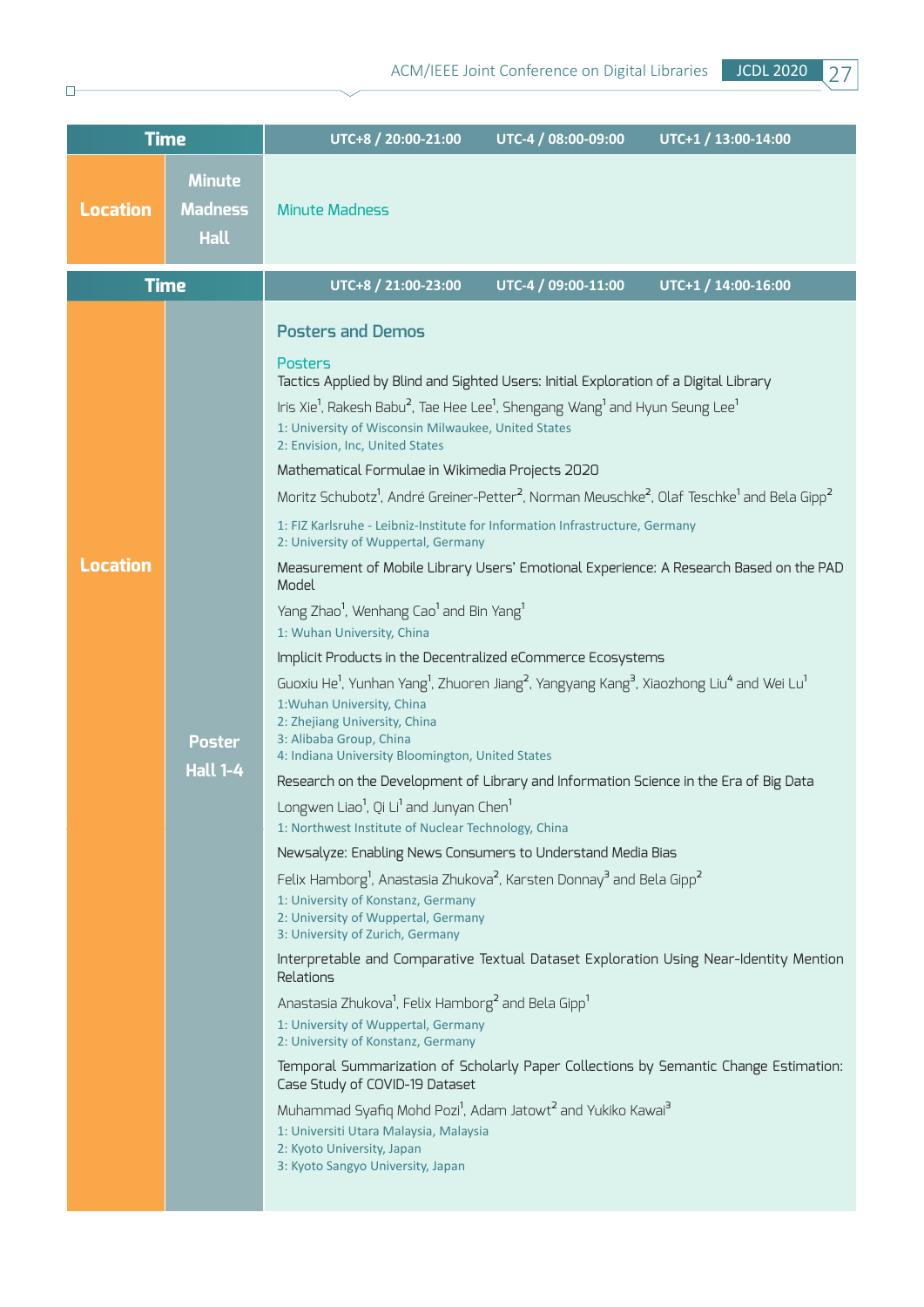| Interpretable Topic Modeling Using Near-Identity Cross-Document Coreference Resolution                                                                                                                                                                                     |
|----------------------------------------------------------------------------------------------------------------------------------------------------------------------------------------------------------------------------------------------------------------------------|
| Anastasia Zhukova <sup>1</sup> , Felix Hamborg <sup>2</sup> and Bela Gipp <sup>1</sup><br>1: University of Wuppertal, Germany                                                                                                                                              |
| 2: University of Konstanz, Germany                                                                                                                                                                                                                                         |
| Analyzing International Relations from British Parliamentary Debates<br>Junling Wang <sup>1</sup> , Yuehan Zhang <sup>1</sup> , Jiani Huang <sup>1</sup> , Jiayu Shen <sup>1</sup> , Yiyang Wang <sup>1</sup> , Jiamin Wang <sup>1</sup> , Jiming<br>$Hu^1$ and Wei $Lu^1$ |
| 1: Wuhan University, China                                                                                                                                                                                                                                                 |
| Evolving Taxonomy Based on Graph Neural Networks                                                                                                                                                                                                                           |
| Xiaoli Chen <sup>1</sup>                                                                                                                                                                                                                                                   |
| 1: National Science Library, Chinese Academy of Sciences, China                                                                                                                                                                                                            |
| The POLUSA Dataset: 0.9M Political News Articles Balanced by Time and Outlet Popularity                                                                                                                                                                                    |
| Lukas Gebhard <sup>1</sup> and Felix Hamborg <sup>2</sup>                                                                                                                                                                                                                  |
| 1: University of Freiburg, Germany<br>2: University of Konstanz, Germany                                                                                                                                                                                                   |
| Author Name Disambiguation in PubMed Using Ensemble-Based Classification Algorithms                                                                                                                                                                                        |
| Kaushal Jhawar <sup>1</sup> , Debarshi Kumar Sanyal <sup>2</sup> , Samiran Chattopadhyay <sup>1</sup> , Plaban Kumar<br>Bhowmick <sup>2</sup> and Partha Pratim Das <sup>2</sup>                                                                                           |
| 1: Jadavpur University, India<br>2: Indian Institute of Technology Kharagpur, India                                                                                                                                                                                        |
| The Theoretical Framework of Library Smart Service: Literature Review and Content<br>Analysis                                                                                                                                                                              |
| Jiaqi Liao <sup>1</sup>                                                                                                                                                                                                                                                    |
| 1: Sun Yat-sen University, China                                                                                                                                                                                                                                           |
| Opinion Extraction of Government Microblog Comments via BiLSTM-CRF Model                                                                                                                                                                                                   |
| Jiming Hu <sup>1</sup> and Xiang Zheng <sup>1</sup><br>1: Wuhan University, China                                                                                                                                                                                          |
| Identifying the Development Process of the Electronic Health Records Research from the<br>Perspective of Information Resource Management                                                                                                                                   |
| Zhenni Ni <sup>1</sup> and Yuxing Qian <sup>1</sup>                                                                                                                                                                                                                        |
| 1: Wuhan University, China                                                                                                                                                                                                                                                 |
| The Status, Hot Topics in the Field of Electronic Health Records: A Literature Review Based<br>on Lda2vec                                                                                                                                                                  |
| Zhenni Ni <sup>1</sup> and Yuxing Qian <sup>1</sup><br>1: Wuhan University, China                                                                                                                                                                                          |
| Comparison of Linguistic Characteristics of Different Disciplines' Questions on Academic<br>Social Q&A Sites                                                                                                                                                               |
| Lei Li <sup>1</sup> , Anrunze Li <sup>1</sup> , Xue Song <sup>1</sup> , Xinran Li <sup>1</sup> and Kun Huang <sup>1</sup><br>1: Beijing Normal University, China                                                                                                           |
| Inter-subdiscipline Analysis Based on Mathematical Statements                                                                                                                                                                                                              |
| Rui Wang <sup>1</sup> , Xiaoling Zhou <sup>1</sup> , Jian Wu <sup>2</sup> and Ou Wu <sup>1</sup>                                                                                                                                                                           |
| 1: Tianjin University, China                                                                                                                                                                                                                                               |
| 2: Old Dominion University, United States<br>Can Scientific Publication's Network Structural Features Predict its Citation?                                                                                                                                                |
|                                                                                                                                                                                                                                                                            |
| Zhuoran Luo <sup>1</sup> , Jiangen He <sup>2</sup> , Jiajia Qian <sup>1</sup> , Yuqi Wang <sup>1</sup> , Junying Chen <sup>1</sup> and Wei Lu <sup>1</sup>                                                                                                                 |

1: Wuhan University, China

2: Drexel University, United States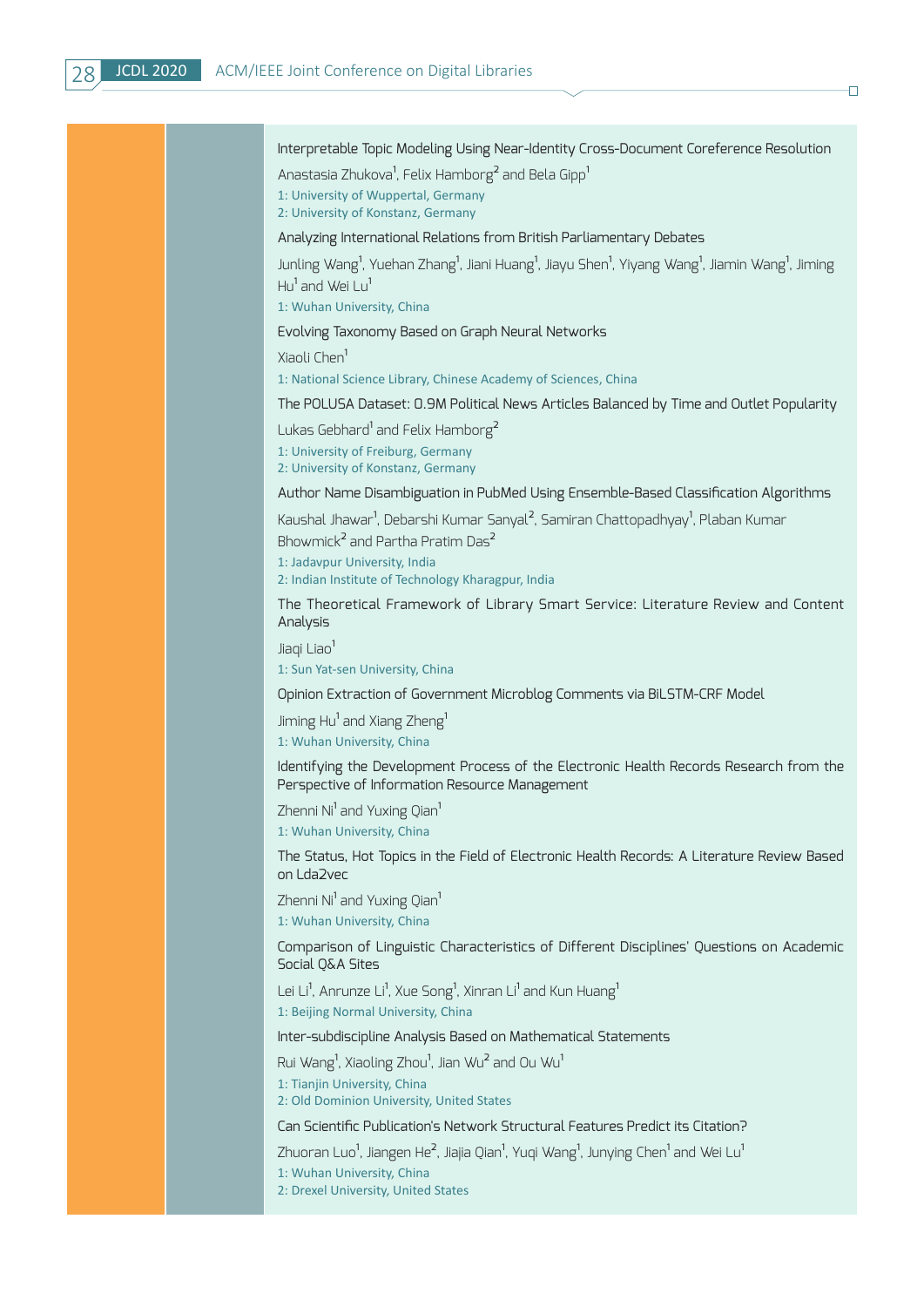#### Search Topic Analysis of ACM Digital Library

Shaobo Liang<sup>1</sup> and Yaqiong Leng<sup>1</sup>

1: Wuhan University, China

Content-Based Exploration of Archival Images Using Neural Networks Tobi Adewoye<sup>1</sup>, Xiao Han<sup>1</sup>, Nick Ruest<sup>2</sup>, Ian Milligan<sup>1</sup>, Samantha Fritz<sup>1</sup> and Jimmy Lin<sup>1</sup> 1: University of Waterloo, Canada

2: York University Libraries, Canada

Analyzing the GitHub Repositories of Research Papers

Michael Färber<sup>1</sup>

1: Karlsruhe Institute of Technology, Germany

A Proposal of a Ground Surface Information Collection System Using a 9-axis Motion Sensor for Self-propelled Wheelchair Users' Exercise Promotion

Xu Han<sup>1</sup> and Kumiko Kushiyama<sup>1</sup>

1: Tokyo Metropolitan University, Japan

"3W" Model in Research Data Services: A Case Study of National Research Data Centers in China

Zhifang Tu<sup>1</sup> and Zhiping Yang<sup>2</sup>

1: National Science Library, Chinese Academy of Sciences, China 2: Chengdu Library and Information Center, Chinese Academy of Sciences, China

Effects of Task Complexity on Information Seeking Performance: A Meta-analysis Research

Lin Wang<sup>1</sup> and Zejin Chen<sup>1</sup>

1: Tianjin Normal University, China

Comparing Topics of Scholars' Blog Posts in an Academic Social Networking Site and Publication Keywords

Hui Lin<sup>1</sup> and Pengyi Zhang<sup>1</sup>

1: Peking University, China

Exploring the Influence of Publication Retractions on Citations in Psychology Science

Siluo Yang<sup>1</sup>, Fan Qi<sup>1</sup> and Heyu Diao<sup>1</sup>

1: Wuhan University, China

Trends of Publications' Citations and Altmetrics Based on Open Access Types

Chifumi Nishioka<sup>1</sup> and Michael Färber<sup>2</sup>

1: Kyoto University, Japan

2: Karlsruhe Institute of Technology, Germany

An Integrated Approach to Detect Media Bias in German News Articles

Timo Spinde<sup>1,2</sup>, Felix Hamborg<sup>1</sup> and Bela Gipp<sup>2</sup>

1: University of Konstanz, Germany

2: University of Wuppertal, Germany

Challenges and Solutions of Identifying Similarities and Duplication in Digital Libraries

Maggie Ryan<sup>1</sup>, Ruiwen Zhang<sup>1</sup>, Matthew Durward<sup>1</sup>, Krystyna Matusiak<sup>1</sup> and Peter Organisciak<sup>1</sup> 1: University of Denver, United States

An Integrated Method to Build Read-Aiding E-Books Based on Text Mining and Interactive **Aesthetics** 

Weijun Li<sup>1</sup>, Fukai Yang<sup>1</sup>, Ruibing Jia<sup>1</sup>, Renmin Li<sup>1</sup> and Minghao Yin<sup>1</sup>

1: Northeast Normal University, China

Investigating Factors for Assessing the Quality of Academic User- Generated Content on Social Media

Lei Li<sup>1</sup>, Linlin Zhang<sup>1</sup>, Ao Wang<sup>1</sup> and Kun Huang<sup>1</sup> 1: Beijing Normal University, China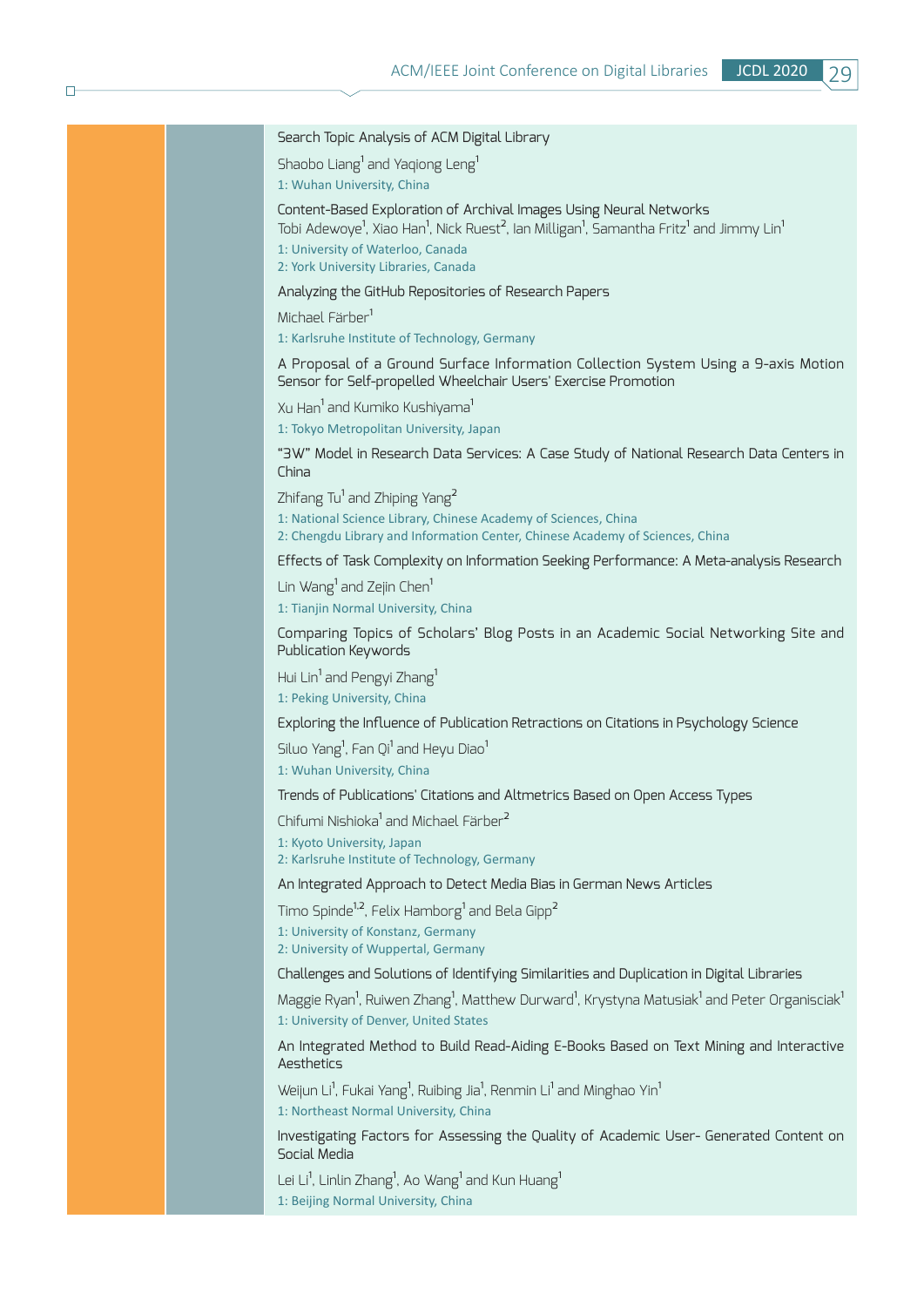#### Streaming Analytics and Workflow Automation for DFS

Yasith Jayawardana<sup>1</sup> and Sampath Jayarathna<sup>1</sup>

1: Old Dominion University, United States

A Heuristic Baseline Method for Metadata Extraction from Scanned Electronic Theses and **Dissertations** 

Muntabir Choudhury<sup>1</sup>, Jian Wu<sup>1</sup>, William Ingram<sup>2</sup> and Edward Fox<sup>2</sup>

1: Old Dominion University, United States 2: Virginia Polytechnic Institute and State University, United States

#### Analyzing the Effect of Reading Patterns Using Eye Tracking Measures

Gavindya Jayawardena<sup>1</sup>, Sampath Jayarathna<sup>1</sup> and Jian Wu<sup>1</sup> 1: Old Dominion University, United States

CSAA: An Online Annotating Platform for Classifying Sections of Academic Articles

Bowen Ma<sup>1</sup>, Yuzhuo Wang<sup>1</sup> and Chengzhi Zhang<sup>1</sup> 1: Nanjing University of Science and Technology, China

PredCheck: Detecting Predatory Behaviour in Scholarly World

Manas Satish Bedmutha<sup>1</sup>, Kaushal Modi<sup>1</sup>, Kevin Patel<sup>1</sup>, Naman Jain<sup>1</sup> and Mayank Singh<sup>1</sup> 1: Indian Institute of Technology Gandhinagar, India

Cross-Language Source Code Plagiarism Detection Using Explicit Semantic Analysis and Scored Greedy String Tilling

Tomáš Foltýnek<sup>1</sup>, Richard Všianský<sup>1</sup>, Norman Meuschke<sup>2</sup>, Dita Dlabolová<sup>1</sup> and Bela Gipp<sup>2</sup> 1: Mendel University in Brno, Czechia 2: University of Wuppertal, Germany

Analysis of the Academic Genealogy of Education

Kanishka Halder<sup>1</sup>, Aniruddha Chattopadhyay<sup>1</sup>, Debarshi Kumar Sanyal<sup>1</sup>, Plaban Kumar Bhowmick<sup>1</sup> and Partha Pratim Das<sup>1</sup> 1: Indian Institute of Technology Kharagpur, India

#### **Demonstrations**

SEAL: Scientific Keyphrase Extraction and Classification

Ayush Garg<sup>1</sup>, Sammed Kagi<sup>1</sup> and Mayank Singh<sup>1</sup> 1: IIT Gandhinagar, India

An Open-Source Interface to the Canadian Surface Prediction Archive

Martin Gauch<sup>1</sup>, James Bai<sup>1</sup>, Juliane Mai<sup>1</sup> and Jimmy Lin<sup>1</sup> 1: University of Waterloo, Canada

Accessing and Investigating Large Collections of Historical Newspapers with the NewsEye Platform

Axel Jean-Caurant<sup>1</sup> and Antoine Doucet<sup>1</sup> 1: University of La Rochelle, L3i laboratory, France

A Face Recognition Module for Video Content Analysis in Malaysian Parliament Sessions

Wan En Ng<sup>1</sup>, Muhammad Syafiq Mohd Pozi<sup>1</sup> and Adam Jatowt<sup>2</sup>

1: University Utara Malaysia, Malaysia

2: Kyoto University, Japan

WiTPy: A Toolkit to Parse and Analyse Wikipedia Talk Pages

Amit Arjun Verma<sup>1</sup>, S. R. S. Iyengar<sup>1</sup> and Nitin Gandhi<sup>1</sup> 1: Indian Institute of Technology Ropar, India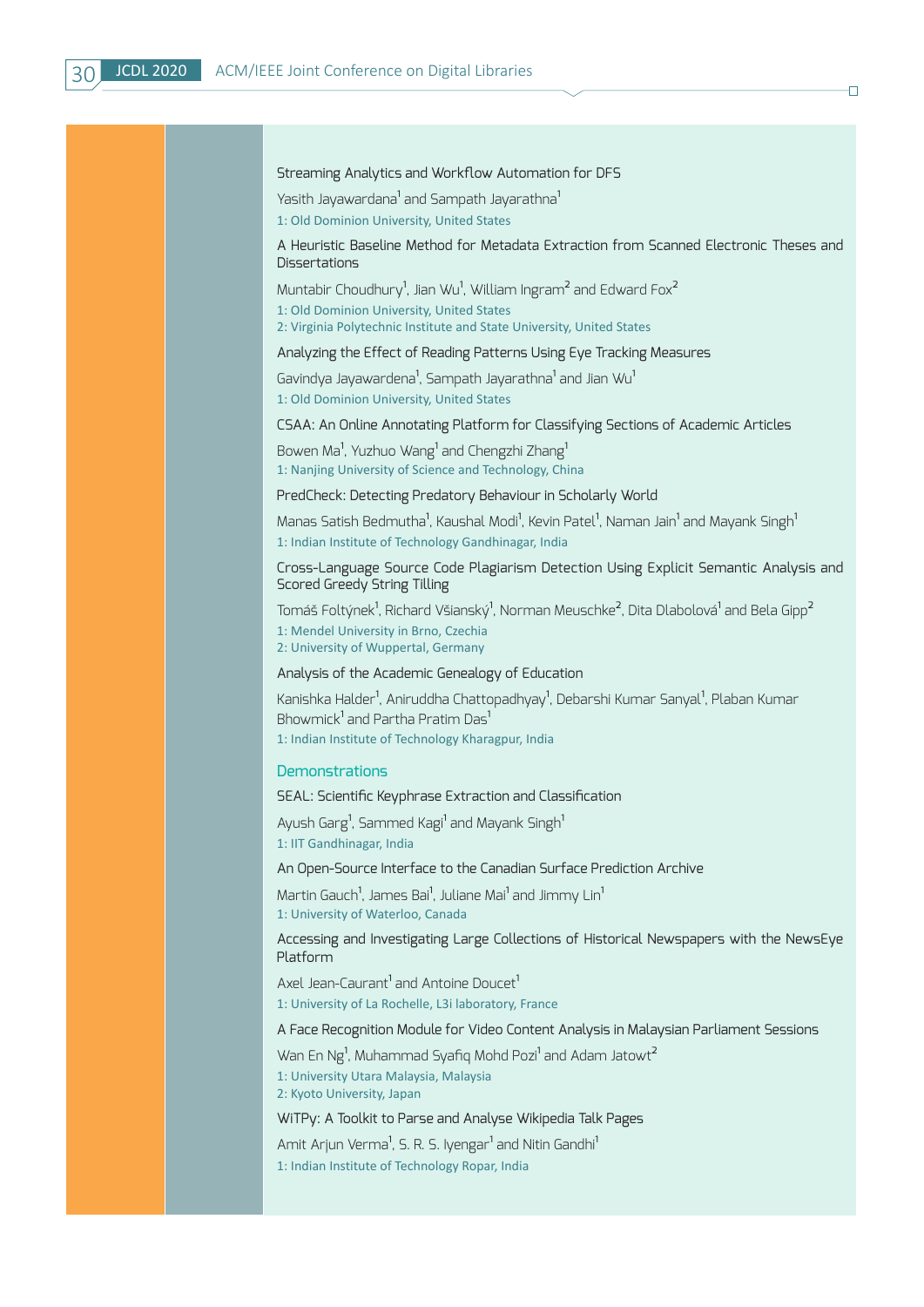ACM/IEEE Joint Conference on Digital Libraries JCDL 2020 31

|                                          |        | Publindex: A Web Service to Automatically Evaluate Research Publications According to<br>Customized Criteria<br>Eduardo Mena <sup>1</sup> , Carlos Bobed <sup>2</sup> and Álvaro Juan <sup>1</sup><br>1: University of Zaragoza, Spain<br>2: everis / NTT Data, Spain<br>Gandhipedia: A One-stop AI-enabled Portal for Browsing Gandhian Literature, Life-events<br>and his Social Network<br>Atharva Vyas <sup>1</sup> , Heer Ambavi <sup>2</sup> , Sayantan Adak <sup>1</sup> , Shivam Patel <sup>3</sup> , Pritam Kadasi <sup>2</sup> , Mayank Singh <sup>2</sup> ,<br>Animesh Mukherjee <sup>1</sup><br>1: IIT Kharagpur, India<br>2: IIT Gandhinagar, India<br>3: SRM Institute of Science and Technology, India<br>Narrative Navigation: Visualising Story Order and Locations in Augmented Reality<br>Qimo Zhang <sup>1</sup> , Annika Hinze <sup>1</sup> and Nicholas Vanderschantz <sup>1</sup><br>1: University of Waikato, New Zealand                                                                                                                                                                                                                           |
|------------------------------------------|--------|-----------------------------------------------------------------------------------------------------------------------------------------------------------------------------------------------------------------------------------------------------------------------------------------------------------------------------------------------------------------------------------------------------------------------------------------------------------------------------------------------------------------------------------------------------------------------------------------------------------------------------------------------------------------------------------------------------------------------------------------------------------------------------------------------------------------------------------------------------------------------------------------------------------------------------------------------------------------------------------------------------------------------------------------------------------------------------------------------------------------------------------------------------------------------------|
|                                          |        | UTC+8 / 00:30-02:00 +1Day<br>UTC-4 / 12:30-14:00<br>UTC+1 / 17:30-19:00                                                                                                                                                                                                                                                                                                                                                                                                                                                                                                                                                                                                                                                                                                                                                                                                                                                                                                                                                                                                                                                                                                     |
| <b>Time</b><br>Room 1<br><b>Location</b> |        | <b>EU-S-1: Natural Language Processing</b><br>Chair: Ying Huang(Wuhan University, China)<br>Linking Named Entities Across Languages Using Multilingual Word Embeddings<br>Elvys Linhares Pontes <sup>1</sup> , Jose G. Moreno <sup>2</sup> , Antoine Doucet <sup>1</sup><br>1: University of La Rochelle, France<br>2: University of Toulouse, France<br>Neural Machine Translation with BERT for Post-OCR Error Detection and Correction<br>Hai Thi Tuyet Nguyen <sup>1</sup> , Adam Jatowt <sup>2</sup> , Nhu Van Nguyen <sup>1</sup> , Mickaël Coustaty <sup>1</sup> , Antoine Doucet <sup>1</sup><br>1: L3i, University of La Rochelle, France<br>2: Kyoto University, Japan<br>An Authoritative Approach to Citation Classification<br>David Pride <sup>1</sup> , Petr Knoth <sup>1</sup><br>1: KMi, The Open University, United Kingdom<br>A First Step Towards Content Protecting Plagiarism Detection<br>Cornelius Ihle <sup>1,2</sup> , Moritz Schubotz <sup>3</sup> , Norman Meuschke <sup>2,4</sup> , Bela Gipp <sup>2</sup><br>1: Daimler AG, Germany<br>2: University of Wuppertal, Germany<br>3: FIZ Karlsruhe, Germany<br>4. University of Konstanz, Germany |
| <b>Time</b>                              |        | UTC+8 / 02:30-04:00 +1Day<br>UTC-4 / 14:30-16:00<br>UTC+1 / 19:30-21:00                                                                                                                                                                                                                                                                                                                                                                                                                                                                                                                                                                                                                                                                                                                                                                                                                                                                                                                                                                                                                                                                                                     |
| <b>Location</b>                          | Room 1 | NA-L-1: Web Archive - 1<br>Chair: Weijia Xu (The Texas Advanced Computing Center, United States)<br>The Archives Unleashed Project: Technology, Process, and Community to Improve Scholarly<br>Access to Web Archives<br>Nick Ruest <sup>1</sup> , Jimmy Lin <sup>2</sup> , Ian Milligan <sup>2</sup> , Samantha Fritz <sup>2</sup><br>1: York University, Canada<br>2: University of Waterloo, Canada                                                                                                                                                                                                                                                                                                                                                                                                                                                                                                                                                                                                                                                                                                                                                                      |
|                                          |        |                                                                                                                                                                                                                                                                                                                                                                                                                                                                                                                                                                                                                                                                                                                                                                                                                                                                                                                                                                                                                                                                                                                                                                             |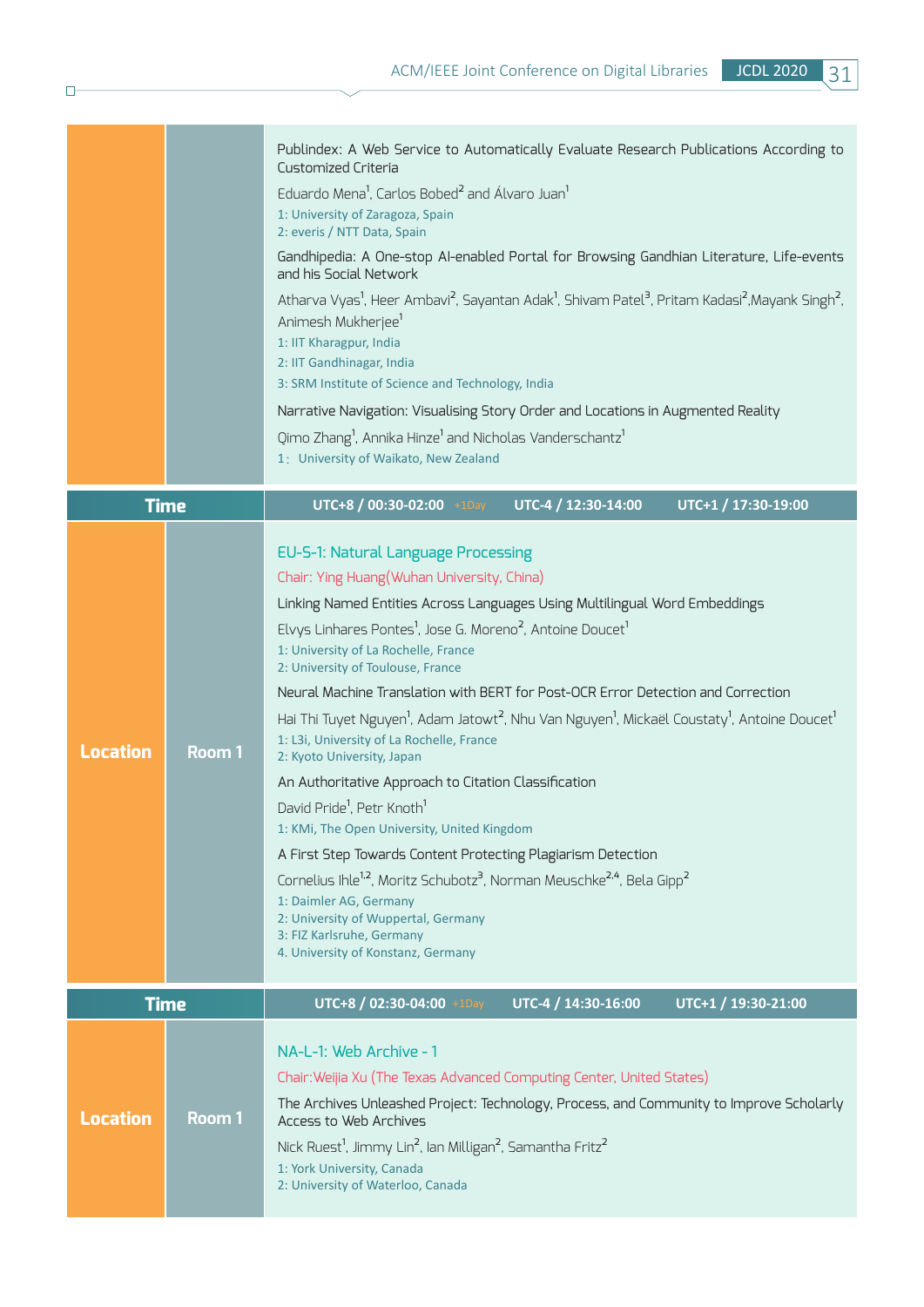| Identifying Documents In-Scope of a Collection from Web Archives<br>The Best Student Paper<br>Krutarth Patel <sup>1</sup> , Cornelia Caragea <sup>2</sup> , Mark Phillips <sup>3</sup> , Nathaniel Fox <sup>3</sup><br>1: Kansas State University, United States<br>2: University of Illinois at Chicago, United States |
|-------------------------------------------------------------------------------------------------------------------------------------------------------------------------------------------------------------------------------------------------------------------------------------------------------------------------|
| 3: University of North Texas, United States                                                                                                                                                                                                                                                                             |
| The Case for Alternative Web Archival Formats to Expedite the Data-To-Insight Cycle                                                                                                                                                                                                                                     |
| Xinyue Wang <sup>1</sup> , Zhiwu Xie <sup>1</sup><br>1: Virginia Tech, United States                                                                                                                                                                                                                                    |

#### **Date: Monday, 3/August/2020**

| <b>Time</b>                        |        | UTC+8 / 08:30-10:00                                                                                                                                                                                                                                                                                                                                                                                                                                                                                                                                                                                                                                                                                                                                                                                                                                                       | UTC-4 / 20:30-22:00 | UTC+1 / 01:30-03:00                                                                                                                                                      |
|------------------------------------|--------|---------------------------------------------------------------------------------------------------------------------------------------------------------------------------------------------------------------------------------------------------------------------------------------------------------------------------------------------------------------------------------------------------------------------------------------------------------------------------------------------------------------------------------------------------------------------------------------------------------------------------------------------------------------------------------------------------------------------------------------------------------------------------------------------------------------------------------------------------------------------------|---------------------|--------------------------------------------------------------------------------------------------------------------------------------------------------------------------|
| <b>Location</b>                    | Room 1 | AP-L-4: Scholarly Knowledge - 2<br>Chair: Chengzhi Zhang (Nanjing University of Scienece and Technology)<br>Characterize and Evaluate Scientific Domain and Domain Context Knowledge Map<br>Jinsong Zhang <sup>1</sup> , Xiaozhong Liu <sup>2</sup> , Chun Guo <sup>2</sup><br>1: Dalian Maritime University, China<br>2: Indiana University Bloomington, United States<br>The Knowledge Import and Export of LIS: The Destinations, Citation Peak Lag, and Changes<br>Renli Wu <sup>1</sup> , Hangin Yang <sup>1</sup> , Wenxuan Shi <sup>1</sup> , Shuksin Ng <sup>2</sup><br>1: Wuhan University, China<br>2: The Chinese University of Hong Kong, China<br>Aspect-based Sentiment Analysis of Scientific Reviews<br>Souvic Chakraborty <sup>1</sup> , Pawan Goyal <sup>1</sup> , Animesh Mukherjee <sup>1</sup><br>1: Indian Institute of Technology Kharagpur, India |                     |                                                                                                                                                                          |
| <b>Time</b><br>UTC+8 / 10:30-12:00 |        | UTC-4 / 22:30-24:00                                                                                                                                                                                                                                                                                                                                                                                                                                                                                                                                                                                                                                                                                                                                                                                                                                                       | UTC+1 / 03:30-05:00 |                                                                                                                                                                          |
| <b>Location</b>                    | Room 1 | AP-S-1: Digital Libraries - 2<br>Chair:Lu An(Wuhan University, China)<br>Information Extraction in Digital Libraries: First Steps towards Portability of LBD Workflow<br>Menasha Thilakaratne <sup>1</sup> , Katrina Falkner <sup>1</sup> , Thushari Atapattu <sup>1</sup><br>1: The University of Adelaide, Australia<br>Finding a Safe Port: Cyber-Security Analysis for Open Source Digital Library Software<br>Alex Tudu <sup>1</sup> , David Bainbridge <sup>1</sup> , William Rogers <sup>1</sup><br>1: University of Waikato, New Zealand<br><b>Structure of Vocabularies</b><br>Toshiyuki Shimizu <sup>1</sup> , Joji Kido <sup>1</sup> , Masatoshi Yoshikawa <sup>1</sup><br>1: Kyoto University, Japan<br>Signals<br>Ruilun Liu <sup>1</sup> , Xiao Hu <sup>1</sup><br>1: The University of Hong Kong, China                                                    |                     | Keyword Recommendation Methods for Earth Science Data Considering Hierarchical<br>A Multimodal Music Recommendation System with Listeners' Personality and Physiological |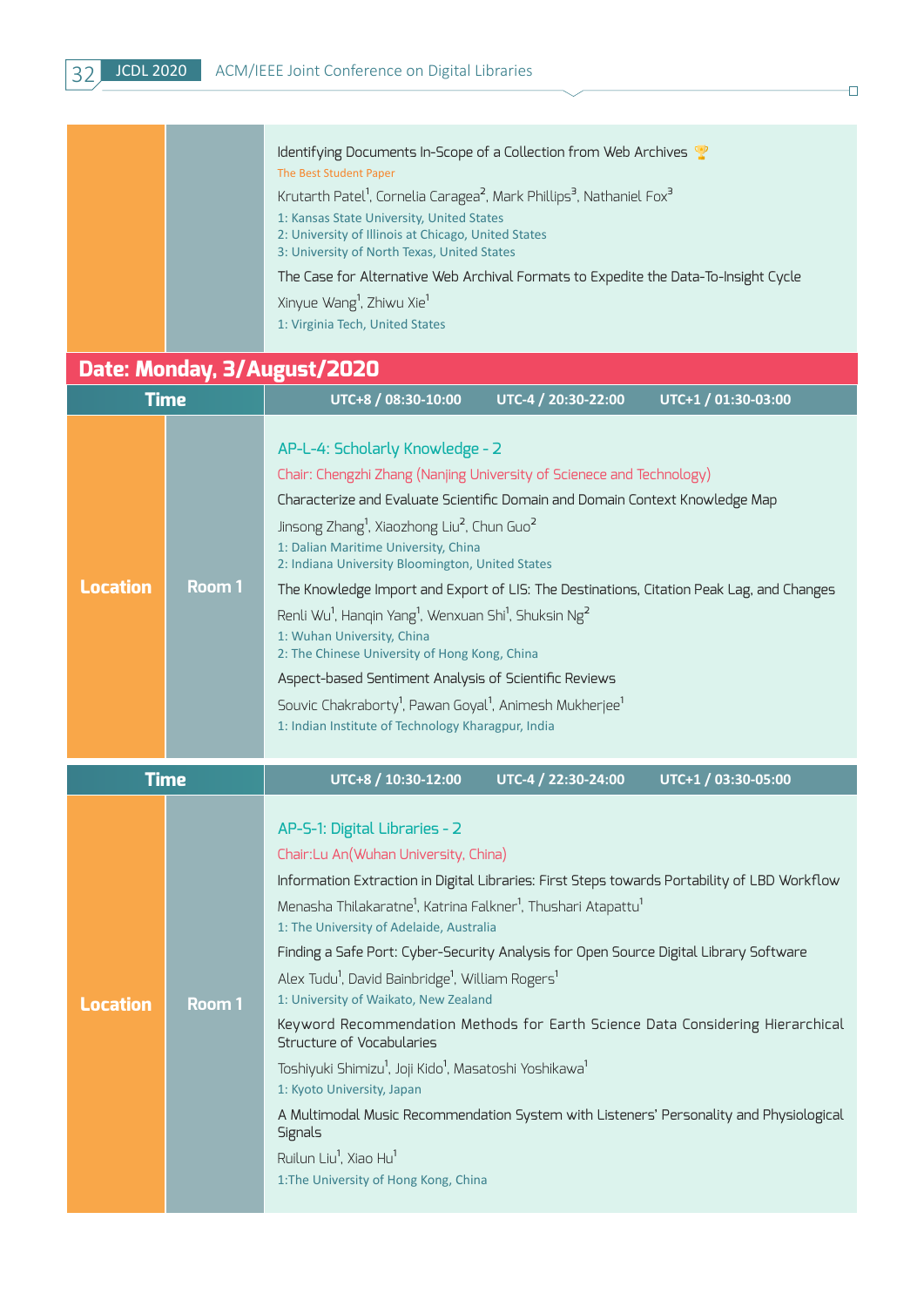| <b>Time</b>     |        | UTC+8 / 15:30-17:00<br>UTC-4 / 03:30-05:00<br>UTC+1 / 08:30-10:00                                                                                                                                                                                                                                                                                                                                                                                                                                                                                                                                                                                                                                                                                                                                                                                                                                                                                                                                                                                                                                                                                                                                                                                                                                                                                             |  |  |
|-----------------|--------|---------------------------------------------------------------------------------------------------------------------------------------------------------------------------------------------------------------------------------------------------------------------------------------------------------------------------------------------------------------------------------------------------------------------------------------------------------------------------------------------------------------------------------------------------------------------------------------------------------------------------------------------------------------------------------------------------------------------------------------------------------------------------------------------------------------------------------------------------------------------------------------------------------------------------------------------------------------------------------------------------------------------------------------------------------------------------------------------------------------------------------------------------------------------------------------------------------------------------------------------------------------------------------------------------------------------------------------------------------------|--|--|
| <b>Location</b> | Room 1 | AP-S-2: Digital Humanties<br>Chair: Xiaoguang Wang (Wuhan University, China)<br>Strike a Pose: Gender and the Public and Private Performance of Magazine Reading<br>Dana Mckay <sup>1</sup> , Michael Twidale <sup>2</sup> , George Buchanan <sup>1</sup><br>1: The University of Melbourne, Australia<br>2: University of Illinois at Urbana-Champaign, United States<br>Evaluation of Low-end Virtual Reality Content of Cultural Heritage: A Preliminary Study<br>with Eye Movement<br>Jeremy Tzi-Dong Ng <sup>1</sup> , Weichen Liu <sup>2</sup> , Xiao Hu <sup>1</sup> , Tzyy-Ping Jung <sup>2</sup><br>1: The University of Hong Kong, China<br>2: The University of California, San Diego, United States<br>Garbage In, Garbage Out? An Empirical Look at Information Richness of LBD Input Types<br>Menasha Thilakaratne <sup>1</sup> , Katrina Falkner <sup>1</sup> , Thushari Atapattu <sup>1</sup><br>1: The University of Adelaide, Australia<br>How to Organize Digital Tools to Help Scholars in Digital Humanities Research?<br>Shuran Liu <sup>1</sup> , Jun Wang <sup>1</sup><br>1: Peking University, China                                                                                                                                                                                                                                 |  |  |
| <b>Time</b>     |        | UTC-4 / 05:30-07:00<br>UTC+1 / 10:30-12:00<br>UTC+8 / 17:30-19:00                                                                                                                                                                                                                                                                                                                                                                                                                                                                                                                                                                                                                                                                                                                                                                                                                                                                                                                                                                                                                                                                                                                                                                                                                                                                                             |  |  |
| <b>Location</b> | Room 1 | <b>EU-S-2: Domain Specific Applications</b><br>Chair: Jingzhu Wei(Sun Yat-sen University, China)<br>Supporting the Exploration of Semantic Features in Academic Literature Using Graph-based<br>Visualizations<br>Corinna Breitinger <sup>1</sup> , Birkan Kolcu <sup>2</sup> , Monique Meuschke <sup>3</sup> , Norman Meuschke <sup>3</sup> , Bela Gipp <sup>3</sup><br>1: University of Konstanz, Germany<br>2: University of Arizona, United States<br>3: University of Wuppertal, Germany<br>Towards an Open Platform for Legal Information<br>Malte Ostendorff <sup>1</sup> , Till Blume <sup>2</sup> , Saskia F. Ostendorff <sup>3</sup><br>1: German Research Center for Artificial Intelligence, Germany<br>2: Kiel University, Germany<br>3: Humboldt University Berlin, Germany<br>Enabling News Consumers to View and Understand Biased News Coverage: A Study on the<br>Perception and Visualization of Media Bias<br>Timo Spinde <sup>1,2</sup> , Felix Hamborg <sup>2</sup> , Angelica Becerra <sup>2</sup> , Karsten Donnay <sup>2</sup> , Bela Gipp <sup>1</sup><br>1: University of Wuppertal, Germany<br>2: University Konstanz, Germany<br>Open Access 2007-2017: Country and University Level Perspective<br>Bikash Gyawali <sup>1</sup> , Nancy Pontika <sup>1</sup> , Petr Knoth <sup>1</sup><br>1: The Open University, United Kingdom |  |  |
| <b>Time</b>     |        | UTC+1 / 13:00-14:30<br>UTC-4 / 08:00-09:30<br>UTC+8 / 20:00-21:30                                                                                                                                                                                                                                                                                                                                                                                                                                                                                                                                                                                                                                                                                                                                                                                                                                                                                                                                                                                                                                                                                                                                                                                                                                                                                             |  |  |
| <b>Location</b> | Room 1 | Panel 1: Data and Information Literacy Education: Methods, Models, and<br><b>Challenges</b><br>Ruhua Huang <sup>1</sup> , Dan Wu <sup>1</sup> , Jeonghyun (Annie) Kim <sup>2</sup> , Billy Tak Hoi Leung <sup>3</sup><br>1: Wuhan University, China<br>2: University of North Texas, United States<br>3: University of Macao, China                                                                                                                                                                                                                                                                                                                                                                                                                                                                                                                                                                                                                                                                                                                                                                                                                                                                                                                                                                                                                           |  |  |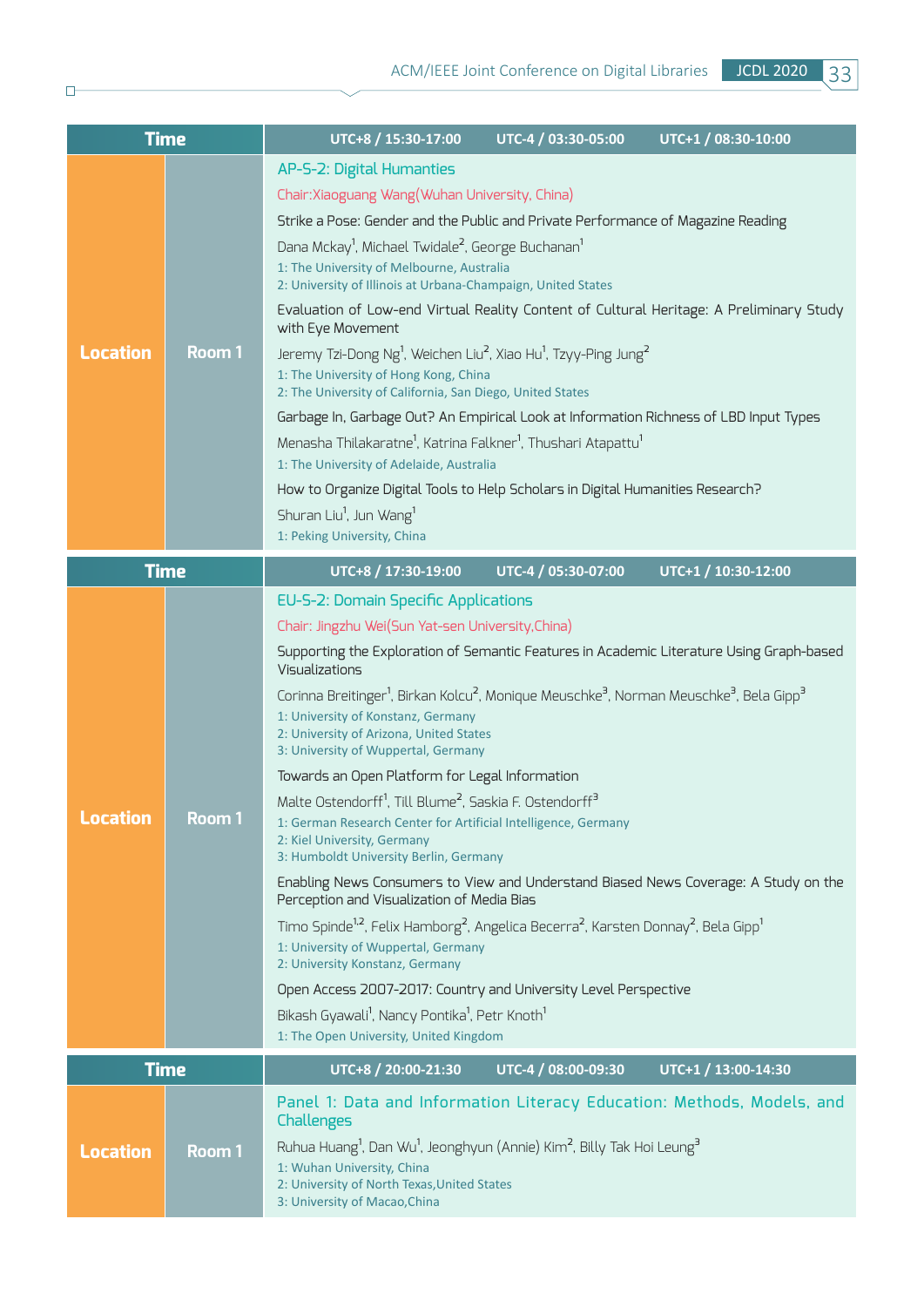| <b>Time</b>     |             | UTC+8 / 22:00-23:30<br>UTC-4 / 10:00-11:30<br>UTC+1 / 15:00-16:30                                                                                                                                                                                                                                                                                                                                                                                                                                                                                                                                                                                                                                                                                                                                                                                                                                                                                                                                                                                                                                                                                                                                                                                                                                                                                                                                                                                                           |  |  |
|-----------------|-------------|-----------------------------------------------------------------------------------------------------------------------------------------------------------------------------------------------------------------------------------------------------------------------------------------------------------------------------------------------------------------------------------------------------------------------------------------------------------------------------------------------------------------------------------------------------------------------------------------------------------------------------------------------------------------------------------------------------------------------------------------------------------------------------------------------------------------------------------------------------------------------------------------------------------------------------------------------------------------------------------------------------------------------------------------------------------------------------------------------------------------------------------------------------------------------------------------------------------------------------------------------------------------------------------------------------------------------------------------------------------------------------------------------------------------------------------------------------------------------------|--|--|
| <b>Location</b> | Room 1      | Keynote 2: Towards a Sustainable Infrastructure for the Preservation of Cultural<br>Heritage and Digital Scholarship                                                                                                                                                                                                                                                                                                                                                                                                                                                                                                                                                                                                                                                                                                                                                                                                                                                                                                                                                                                                                                                                                                                                                                                                                                                                                                                                                        |  |  |
|                 |             | Peter Zhou, University of California, Berkeley, United States                                                                                                                                                                                                                                                                                                                                                                                                                                                                                                                                                                                                                                                                                                                                                                                                                                                                                                                                                                                                                                                                                                                                                                                                                                                                                                                                                                                                               |  |  |
|                 | <b>Time</b> | UTC+8 / 00:30-02:00 +1Day<br>UTC-4 / 12:30-14:00<br>UTC+1 / 17:30-19:00                                                                                                                                                                                                                                                                                                                                                                                                                                                                                                                                                                                                                                                                                                                                                                                                                                                                                                                                                                                                                                                                                                                                                                                                                                                                                                                                                                                                     |  |  |
| <b>Location</b> | Room 1      | NA-L-2: Scholarly Data<br>Chair: Jian Wu (Old Dominion University, United States)<br>Towards Knowledge Maintenance in Scientific Digital Libraries with the Keystone Framework<br>Yuanxi Fu <sup>1</sup> , Jodi Schneider <sup>1</sup><br>1: University of Illinois Urbana Champaign, United States<br>Seeking Justification: How Expert Reviewers Validate Empirical Claims with Data<br>Annotations<br>Nicholas Weber <sup>1</sup> , Sebastian Karcher <sup>2</sup><br>1: University of Washington, United States<br>2: Qualitative Data Repository / Syracuse University, United States<br>Modeling Data Curation to Scientific Inquiry: A Case Study for Multimodal Data Integration<br>Maria Esteva <sup>1</sup> , Weijia Xu <sup>1</sup> , Nevan Simone <sup>1</sup> , Amit Gupta <sup>1</sup> , Moriba Jah <sup>1</sup><br>1: The University of Texas at Austin, United States                                                                                                                                                                                                                                                                                                                                                                                                                                                                                                                                                                                       |  |  |
|                 | Room 2      | Tutorial 2: Preparing Code and Data for Computational Reproducibility<br>William Ingram <sup>1</sup> , Edward Fox <sup>1</sup><br>1: Virginia Polytechnic Institute and State University, United States                                                                                                                                                                                                                                                                                                                                                                                                                                                                                                                                                                                                                                                                                                                                                                                                                                                                                                                                                                                                                                                                                                                                                                                                                                                                     |  |  |
| <b>Time</b>     |             | UTC+8 / 02:30-04:00 +1Day<br>UTC-4 / 14:30-16:00<br>UTC+1 / 19:30-21:30                                                                                                                                                                                                                                                                                                                                                                                                                                                                                                                                                                                                                                                                                                                                                                                                                                                                                                                                                                                                                                                                                                                                                                                                                                                                                                                                                                                                     |  |  |
| <b>Location</b> | Room 1      | NA-S-1: Web Archive - 2<br>Chair: Zhiwu Xie (Virginia Tech, United States)<br>Creating a Bespoke Virtual Reality Personal Library Space for Persons with Severe Visual<br>Disabilities<br>Kurtis Philip Aidan Jeffrey Weir <sup>1</sup> , Fernando Loizides <sup>2</sup> , Vinita Nahar <sup>1</sup> , Amar Aggoun <sup>1</sup> , George<br>Buchanan <sup>3</sup><br>1: University of Wolverhampton, United Kingdom<br>2: Cardiff University, United Kingdom<br>3: The University of Melbourne, Australia<br>A Comparative Study of Sequence Tagging Methods for Domain Knowledge Entity<br>Recognition in Biomedical Papers<br>Jian Wu <sup>1</sup> , Md Reshad Ul Hoque <sup>1</sup> , Gunnar W. Reiske <sup>1</sup> , Michele C. Weigle <sup>1</sup> , Brenda T. Bradshaw <sup>1</sup> ,<br>Holly D. Gaff <sup>1</sup> , Jiang Li <sup>1</sup> , Chiman Kwan <sup>2</sup><br>1: Old Dominion University, United States<br>2: Applied Research LLC, United States<br>On the Ambiguity and Relevance of Place Names in Scientific Text<br>Xiaoliang Jiang <sup>1</sup> , Vetle Torvik <sup>1</sup><br>1: University of Illinois at Urbana Champaign, United States<br>Improving Digital Libraries' Provision of Digital Humanities Datasets: A Case Study of HTRC<br>Literature Dataset<br>Yuerong Hu <sup>1</sup> , Ming Jiang <sup>1</sup> , Ted Underwood <sup>1</sup> , J. Stephen Downie <sup>1</sup><br>1: University of Illinois at Urbana-Champaign, United States |  |  |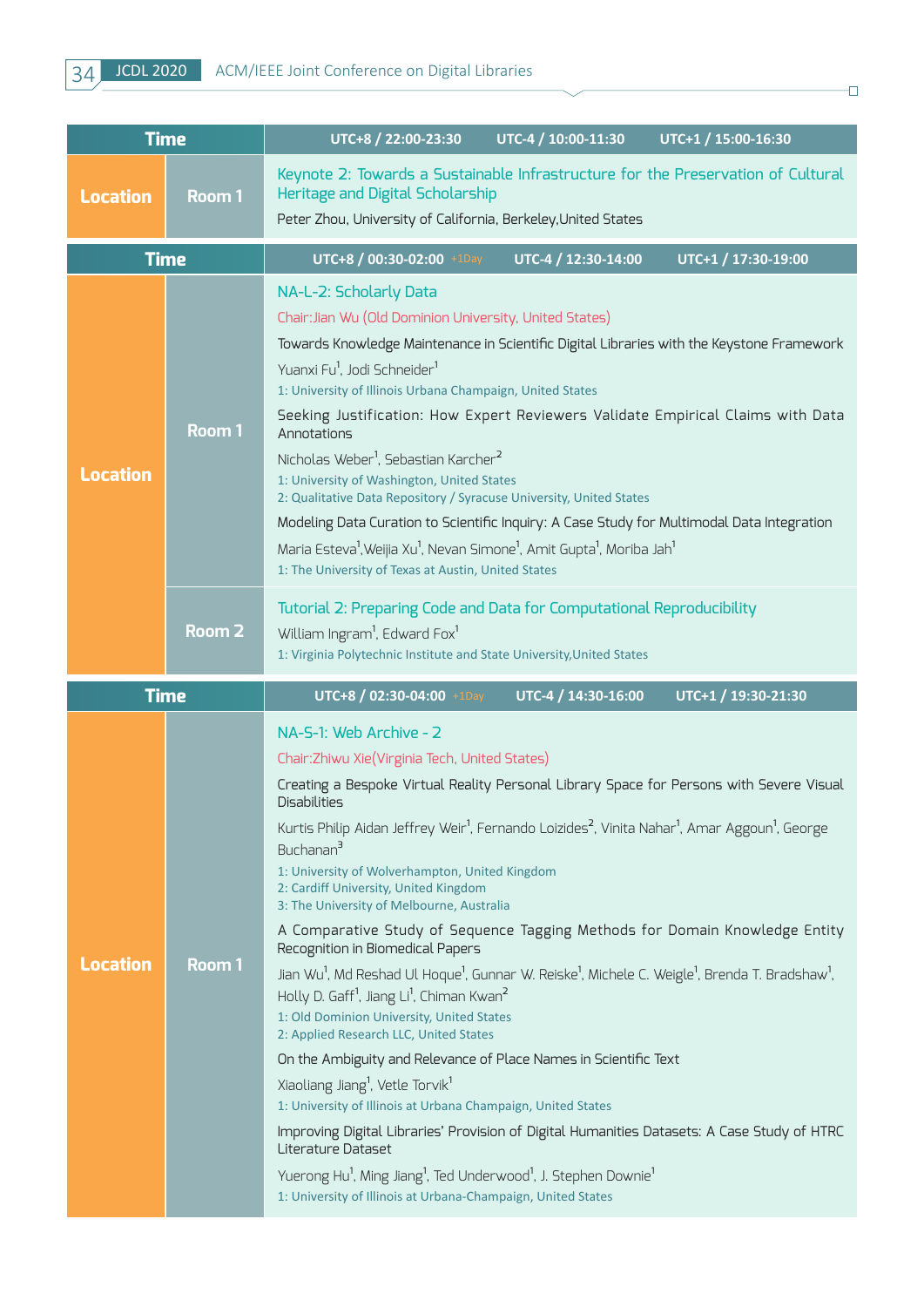|                              | Room 2            | Tutorial 2: Preparing Code and Data for Computational Reproducibility<br>William Ingram <sup>1</sup> , Edward Fox <sup>1</sup><br>1: Virginia Polytechnic Institute and State University, United States                                                                                                                                                                                                                                                                                                                                                                                                                                                                                                                                                                                                                                                                                                                                                                                                                                                                                                                                                                                                                                                           |  |  |
|------------------------------|-------------------|-------------------------------------------------------------------------------------------------------------------------------------------------------------------------------------------------------------------------------------------------------------------------------------------------------------------------------------------------------------------------------------------------------------------------------------------------------------------------------------------------------------------------------------------------------------------------------------------------------------------------------------------------------------------------------------------------------------------------------------------------------------------------------------------------------------------------------------------------------------------------------------------------------------------------------------------------------------------------------------------------------------------------------------------------------------------------------------------------------------------------------------------------------------------------------------------------------------------------------------------------------------------|--|--|
| Date: Tuesday, 4/August/2020 |                   |                                                                                                                                                                                                                                                                                                                                                                                                                                                                                                                                                                                                                                                                                                                                                                                                                                                                                                                                                                                                                                                                                                                                                                                                                                                                   |  |  |
| <b>Time</b>                  |                   | UTC+8 / 08:30-10:00<br>UTC-4 / 20:30-22:00<br>UTC+1 / 01:30-03:00                                                                                                                                                                                                                                                                                                                                                                                                                                                                                                                                                                                                                                                                                                                                                                                                                                                                                                                                                                                                                                                                                                                                                                                                 |  |  |
| <b>Location</b>              | Room 1            | AP-L-5: Content Annotation<br>Chair: Xiao Hu(The University of Hong Kong, Hong Kong, China)<br>Person Name Recognition with Fine-grained Annotation<br>Yimeng Dai <sup>1</sup> , Rui Zhang <sup>1</sup> , Jianzhong Qi <sup>1</sup><br>1: The University of Melbourne, Australia<br>Chinese Calligraphy Character Image Recognition and Its Applications in Web and WeChat<br>Applet Platform<br>Bingyao Pang <sup>1</sup> , Jiangqin Wu <sup>1</sup><br>1: Zhejiang University, China<br>The ACL FWS-RC: A Dataset for Recognition and Classification of Sentence about Future<br>Works<br>Wenke Hao <sup>1</sup> , Zhicheng Li <sup>1</sup> , Yuchen Qian <sup>1</sup> , Yuzhuo Wang <sup>1</sup> , Chengzhi Zhang <sup>1</sup><br>1: Nanjing University of Science and Technology, China                                                                                                                                                                                                                                                                                                                                                                                                                                                                       |  |  |
|                              | Room <sub>2</sub> | Tutorial 1: The Science of Science<br>Dashun Wang <sup>1</sup> , Lu Liu2<br>1: Northwestern University, United States<br>2: Pennsylvania State University, United States                                                                                                                                                                                                                                                                                                                                                                                                                                                                                                                                                                                                                                                                                                                                                                                                                                                                                                                                                                                                                                                                                          |  |  |
| <b>Time</b>                  |                   | UTC+1 / 03:30-05:00<br>UTC+8 / 10:30-12:00<br>UTC-4 / 22:30-24:00                                                                                                                                                                                                                                                                                                                                                                                                                                                                                                                                                                                                                                                                                                                                                                                                                                                                                                                                                                                                                                                                                                                                                                                                 |  |  |
| <b>Location</b>              | Room 1            | AP-S-3: Search and Recommendation<br>Chair:Kazunari Sugiyama(Kyoto University, Japan)<br>A Grounded Theory Approach for Modelling the Knowledge Construction Process in<br><b>Exploratory Search</b><br>Ping Liu <sup>1</sup> , Feiwen Li <sup>1</sup> , Zhiwei Yang <sup>1</sup><br>1: Wuhan University, China<br>Personalized Book Recommendation to Young Readers: Two Online Prototypes and a<br>Preliminary User Evaluation<br>Xiao Hu <sup>1</sup> , Jeremy T. D. Ng <sup>1</sup> , Chengrui Yang <sup>1</sup> , Samuel K. W. Chu <sup>1</sup><br>1: The University of Hong Kong, China<br>Interacting with Mobile Music Applications: Investigation of Influencing Factors of Music<br>Information Encountering<br>Xiang Xue <sup>1</sup> , Shijie Song <sup>2</sup> , Yuxiang Zhao <sup>1</sup><br>1: Nanjing University of Science and Technology, China<br>2: Nanjing University, China<br>A Comparative Study of the Relationship between Subjective Difficulty, Objective Difficulty<br>of Search Tasks and Search Behaviors<br>Kun Huang <sup>1</sup> , Jiaqi Chen <sup>1</sup> , Chang Liu <sup>2</sup> , Lulu Zhang <sup>3</sup><br>1: Beijing Normal University, China<br>2: Peking University, China<br>3: Library of Jiangnan University, China |  |  |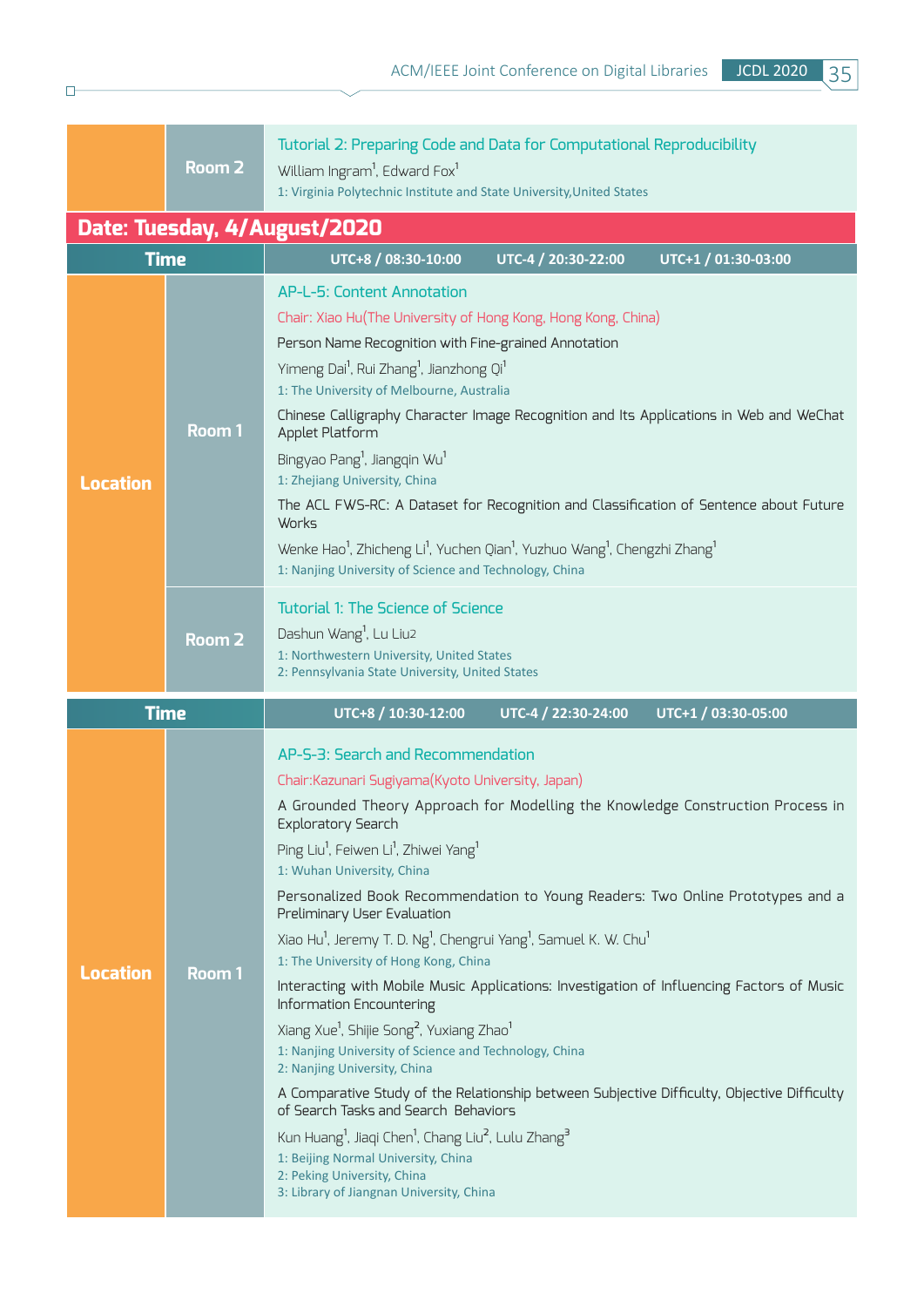|                 | Room 2      | Tutorial 1: The Science of Science<br>Dashun Wang <sup>1</sup> , Lu Liu2<br>1: Northwestern University, United States<br>2: Pennsylvania State University, United States                                                                                                                                                                                                                                                                                                                                                                                                                                                                                                                                                                                                                                                                                                                                                                                                                                                                                                                                                                                                                                                                                                                                                                                      |  |  |
|-----------------|-------------|---------------------------------------------------------------------------------------------------------------------------------------------------------------------------------------------------------------------------------------------------------------------------------------------------------------------------------------------------------------------------------------------------------------------------------------------------------------------------------------------------------------------------------------------------------------------------------------------------------------------------------------------------------------------------------------------------------------------------------------------------------------------------------------------------------------------------------------------------------------------------------------------------------------------------------------------------------------------------------------------------------------------------------------------------------------------------------------------------------------------------------------------------------------------------------------------------------------------------------------------------------------------------------------------------------------------------------------------------------------|--|--|
|                 | <b>Time</b> | UTC+8 / 13:30-15:00<br>UTC-4 / 1:30-3:00<br>UTC+1 / 06:30-08:00                                                                                                                                                                                                                                                                                                                                                                                                                                                                                                                                                                                                                                                                                                                                                                                                                                                                                                                                                                                                                                                                                                                                                                                                                                                                                               |  |  |
| <b>Location</b> | Room 1      | AP-S-4: Network and Learning<br>Chair: Liang Hong (Wuhan University, China)<br>Spatial Research Leadership Flows and Spatial Research Leadership Rank: A Case Study of<br><b>Pharmaceutical Field</b><br>Chaocheng He <sup>1</sup> , Kaili Wang <sup>1</sup> , Jiang Wu <sup>1</sup><br>1: Wuhan University, China<br>Segmenting Scientific Abstracts into Discourse Categories: A Deep Learning-Based<br>Approach for Sparse Labeled Data<br>Soumya Banerjee <sup>1</sup> , Debarshi Kumar Sanyal <sup>1</sup> , Samiran Chattopadhyay <sup>2</sup> , Plaban Kumar<br>Bhowmick <sup>1</sup> , Partha Pratim Das <sup>1</sup><br>1: National Digital Library of India, IIT Kharagpur, India<br>2: Jadavpur University, India<br>ConvCN: A CNN-Based Citation Network Embedding Algorithm Towards Citation<br>Recommendation<br>Chanathip Pornprasit <sup>1</sup> , Xin Liu <sup>2</sup> , Natthawut Kertkeidkachorn <sup>2</sup> , Kyoung-Sook Kim <sup>2</sup> , Thanapon<br>Noraset <sup>1</sup> , Suppawong Tuarob <sup>1</sup><br>1: Mahidol University, Thailand<br>2: AIRC, AIST, Japan<br>Relation Aware Attention Model for Uncertainty Detection in Text<br>Manjira Sinha <sup>1</sup> , Nilesh Agarwal <sup>1</sup> , Tirthankar Dasgupta <sup>2</sup><br>1: Indian Institute of technology Kharagpur, India<br>2: Tata Consultancy Services, India |  |  |
|                 | <b>Time</b> | UTC+8 / 15:30-17:00<br>UTC-4 / 03:30-05:00<br>UTC+1 / 08:30-10:00                                                                                                                                                                                                                                                                                                                                                                                                                                                                                                                                                                                                                                                                                                                                                                                                                                                                                                                                                                                                                                                                                                                                                                                                                                                                                             |  |  |
| <b>Location</b> | Room 1      | EU-L-3: Digital Libraries - 3<br>Chair: Kun Huang (Beijing Normal University, China)<br>Large-Scale Evaluation of Keyphrase Extraction Models<br>Ygor Gallina <sup>1</sup> , Florian Boudin <sup>1</sup> , Béatrice Daille <sup>1</sup><br>1: Université de Nantes, France<br>Visualising Large Document Collections by Jointly Modeling Text and Network Structure<br>The Best Student Paper Honorable Mention<br>Tim Repke <sup>1</sup> , Ralf Krestel <sup>1</sup><br>1: University of Potsdam, Germany<br>Digital Library Adaptation for Traditional Music and Content-Based Research: Polish Sound<br>Archives and dLibra<br>Madgalena Chudy <sup>1</sup> , Ewa Łukasik <sup>2</sup> , Tomasz Parkoła <sup>3</sup> ,Jacek Jackowski <sup>1</sup> , Ewa Kuśmierek <sup>3</sup> and<br>Ewa Dahlig-Turek <sup>1</sup><br>1: Institute of Art of the Polish Academy of Sciences, Poland<br>2: Institute of Computing Science Poznan University of Technology, Poland<br>3: Poznan Supercomputing and Networking Center, Poland                                                                                                                                                                                                                                                                                                                               |  |  |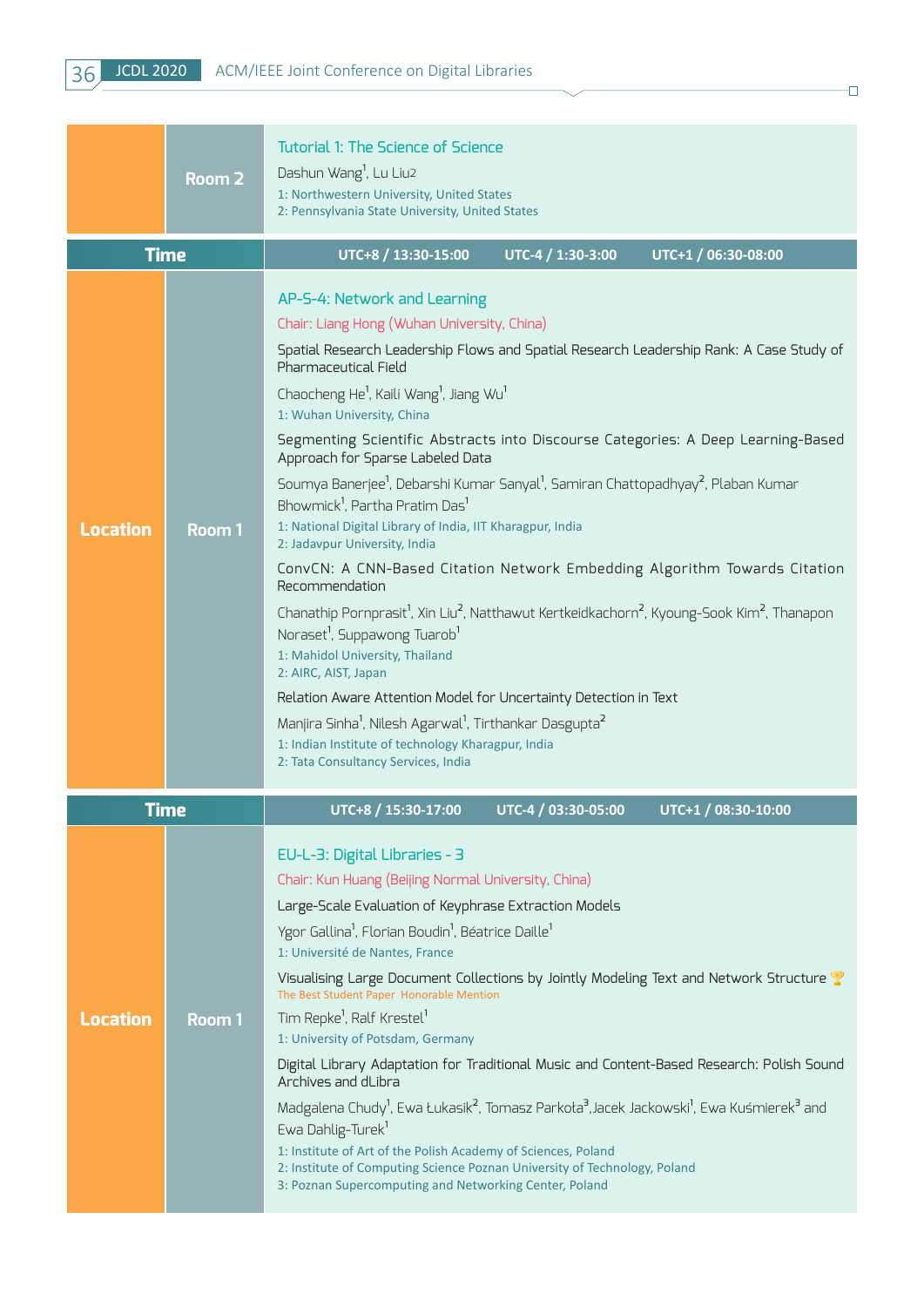| <b>Time</b>     |             | UTC+8 / 17:30-19:00                                                                                                                                                                                                                                                                                                                                                                                                                                                                                                                                                                                                                                                                                                                                                                                                                                                                                                                                                                                                                                                                                                                                                                                                                                                                                                                                                                                                                                                                                                                                                                                                                        | UTC-4 / 05:30-07:00 | UTC+1 / 10:30-12:00 |
|-----------------|-------------|--------------------------------------------------------------------------------------------------------------------------------------------------------------------------------------------------------------------------------------------------------------------------------------------------------------------------------------------------------------------------------------------------------------------------------------------------------------------------------------------------------------------------------------------------------------------------------------------------------------------------------------------------------------------------------------------------------------------------------------------------------------------------------------------------------------------------------------------------------------------------------------------------------------------------------------------------------------------------------------------------------------------------------------------------------------------------------------------------------------------------------------------------------------------------------------------------------------------------------------------------------------------------------------------------------------------------------------------------------------------------------------------------------------------------------------------------------------------------------------------------------------------------------------------------------------------------------------------------------------------------------------------|---------------------|---------------------|
| <b>Location</b> | Room 1      | <b>EU-L-4: Neural Semantic Representation</b><br>Chair:Ralf Krestel (University of Potsdam, Germany)<br>Explainable Word-Embeddings for Medical Digital Libraries - A Context-Aware Approach<br>Janus Wawrzinek <sup>1</sup> , Said Ahmad Ratib Hussaini <sup>2</sup> , Oliver Wiehr <sup>3</sup> , Jose Maria Gonzalez Pinto <sup>1</sup> ,<br>Wolf-Tilo Balke <sup>1</sup><br>1: Institute for Information Systems, TU-Braunschweig, Germany<br>2: Technische Universität Braunschweig, Germany<br>3: University of Houston, United States<br>Mining Semantic Subspaces to Express Discipline-Specific Similarities<br>Janus Wawrzinek <sup>1</sup> , Jose Maria Gonzalez Pinto <sup>1</sup> , Wolf-Tilo Balke <sup>1</sup><br>1: Institute for Information Systems, TU-Braunschweig, Germany<br>A Neural-based Architecture for Small Datasets Classification<br>Andi Rexha <sup>1</sup> , Mauro Dragoni <sup>2</sup> , Roman Kern <sup>1</sup><br>1: Know-Center, Austria<br>2: Fondazione Bruno Kessler - FBK-IRST, Italy                                                                                                                                                                                                                                                                                                                                                                                                                                                                                                                                                                                                             |                     |                     |
|                 | <b>Time</b> | UTC+8 / 20:00-21:30                                                                                                                                                                                                                                                                                                                                                                                                                                                                                                                                                                                                                                                                                                                                                                                                                                                                                                                                                                                                                                                                                                                                                                                                                                                                                                                                                                                                                                                                                                                                                                                                                        | UTC-4 / 08:00-09:30 | UTC+1 / 13:00-14:30 |
| <b>Location</b> | Room 1      | Practitioner<br>Artificial Reality + Education Guangzhou Children's Library Services Innovation<br>Cui Hong Wu <sup>1</sup> , Li Zhen Tao <sup>1</sup> , Wei Fu Deng <sup>1</sup><br>1: Guangzhou Children's Library, China<br>Customization and Localization of DSpace-CRIS in China<br>Le Yang <sup>1,2</sup> Zhongda Zhang <sup>3</sup> , Enci Chen <sup>2</sup><br>1: Wuhan University, China<br>2: Wenzhou-Kean University, United States<br>3: University of Oklahoma, USA<br>Representing the Chinese Seal Stamping Catalogs Using IIIF & Serverless<br>Song Xue <sup>1</sup> , Yanlin Li <sup>1</sup> , Lei Ren <sup>1</sup><br>1: Fudan University Library, China<br>An Academic Resource Navigation System Based on Subject Aggregation and Usage Data<br>-Taking "Resource Map" of Shanghai Jiao Tong University Library (SJTUL) as an Example<br>Youhua Chen <sup>1</sup> , Di Huang <sup>1</sup><br>1: Shanghai Jiao Tong University Library, China<br>CHCI: A Crowdsourcing Human-computer Interaction Framework for Cultural Heritage<br>Knowledge<br>Wenjun Hou <sup>1</sup> , Huijie Han <sup>1</sup> , Liang Hong <sup>1</sup><br>1: Wuhan University, China<br>Exploring the Transdisciplinary Nature of Digital Humanities<br>Menghui Yang <sup>1</sup> , Man Wang <sup>1</sup> ; Hanlin Wang <sup>1</sup> , Guancan Yang <sup>1</sup> , Hua Liu <sup>2</sup><br>1: Renmin University of China<br>2: China Software Industry Association<br>Online Data Literacy Services during the COVID-19 Epidemic Prevention - Taking Peking<br>University Library as an Example<br>Aizhi Wu <sup>1</sup><br>1: Peking University |                     |                     |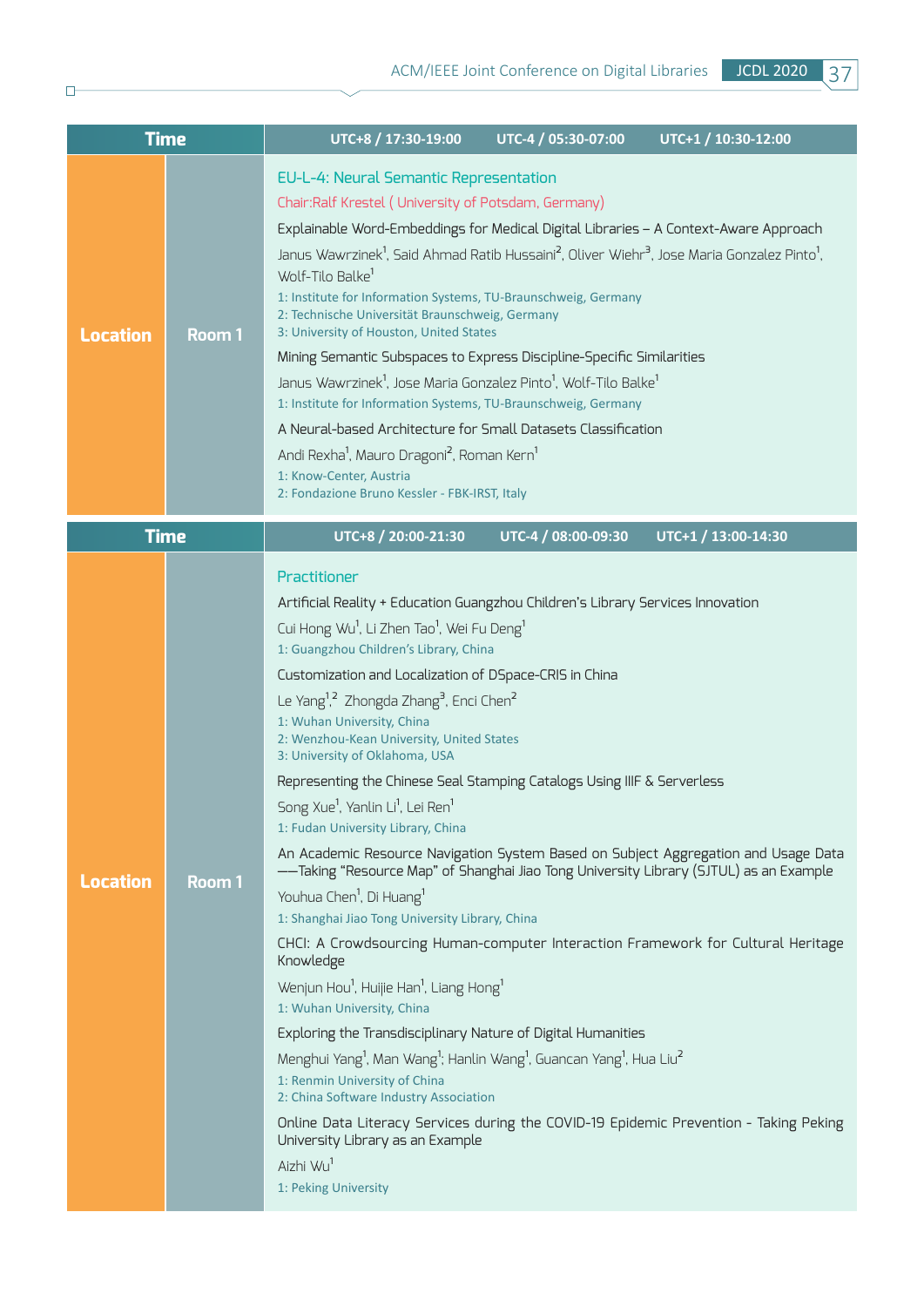|                   | Contemporary Chinese Village Gazetteer Data Project - An Innovation and Attempt of<br>Digital Humanities by University of Pittsburgh<br>Haihui Zhang <sup>1</sup> , Yuanziyi Zhang <sup>1</sup> , Qi Xin <sup>1</sup> , Fanghui Xiao <sup>1</sup><br>1: University of Pittsburgh, United States<br>Utilizing Information Literacy Micro-lessons to Enhance STEM Student Research<br>Brianna Buljung <sup>1</sup> , Emily Bongiovanni <sup>1</sup><br>1: Colorado School of Mines, United States<br>Multi-tenancy Cloud Access and Preservation: Virginia Tech Digital Libraries Platform<br>James Tuttle <sup>1</sup> , Yinlin Chen <sup>1</sup> , Tingting Jiang <sup>1</sup> , Lee Hunter <sup>1</sup> , Andrea Waldren <sup>1</sup> , Soumik Ghosh <sup>1</sup> ,<br>William Ingram <sup>1</sup><br>1: Virginia Polytechnic Institute and State University, United States |
|-------------------|------------------------------------------------------------------------------------------------------------------------------------------------------------------------------------------------------------------------------------------------------------------------------------------------------------------------------------------------------------------------------------------------------------------------------------------------------------------------------------------------------------------------------------------------------------------------------------------------------------------------------------------------------------------------------------------------------------------------------------------------------------------------------------------------------------------------------------------------------------------------------|
| Room 2            | Tutorial3: Introduction to Digital Libraries<br>Edward Fox <sup>1</sup> , William Ingram <sup>1</sup><br>1: Virginia Polytechnic Institute and State University, United States                                                                                                                                                                                                                                                                                                                                                                                                                                                                                                                                                                                                                                                                                               |
| Room <sub>3</sub> | Panel 2: Conceptual Models and Ontological Schemas for Semantically Sustainable<br><b>Digital Libraries</b><br>Jian Qin <sup>1</sup> , Maja Žumer <sup>2</sup> , Xiaoguang Wang <sup>3</sup> , Wei Fan <sup>4</sup><br>1: Syracuse University, United States<br>2: University of Ljubljana, Slovenia<br>3: Wuhan University, China<br>4: Sichuan University, China                                                                                                                                                                                                                                                                                                                                                                                                                                                                                                           |
| <b>Time</b>       | UTC-4 / 10:00-11:30<br>UTC+1 / 15:00-16:30<br>UTC+8 / 22:00-23:30                                                                                                                                                                                                                                                                                                                                                                                                                                                                                                                                                                                                                                                                                                                                                                                                            |
|                   | Practitioner<br>Customization and Localization of DSpace-CRIS in China<br>Le Yang <sup>1,2</sup> , Zhongda Zhang <sup>3</sup> , Enci Chen <sup>2</sup><br>1: Wuhan University, China<br>2: Wenzhou-Kean University, United States<br>3: University of Oklahoma, USA<br>Representing the Chinese Seal Stamping Catalogs Using IIIF & Serverless<br>Song Xue <sup>1</sup> , Yanlin Li <sup>1</sup> , Lei Ren <sup>1</sup><br>1: Fudan University Library, China                                                                                                                                                                                                                                                                                                                                                                                                                |

#### **Location Room 1** An Academic Resource Navigation System Based on Subject Aggregation and Usage Data ——Taking "Resource Map" of Shanghai Jiao Tong University Library (SJTUL) as an Example Youhua Chen<sup>1</sup>, Di Huang<sup>1</sup> 1: Shanghai Jiao Tong University Library, China

CHCI: A Crowdsourcing Human-computer Interaction Framework for Cultural Heritage Knowledge

Wenjun Hou<sup>1</sup>, Huijie Han<sup>1</sup>, Liang Hong<sup>1</sup>

1: Wuhan University, China

Utilizing Information Literacy Micro-lessons to Enhance STEM Student Research

Brianna Buljung<sup>1</sup>, Emily Bongiovanni<sup>1</sup>

1: Colorado School of Mines, United States

Ò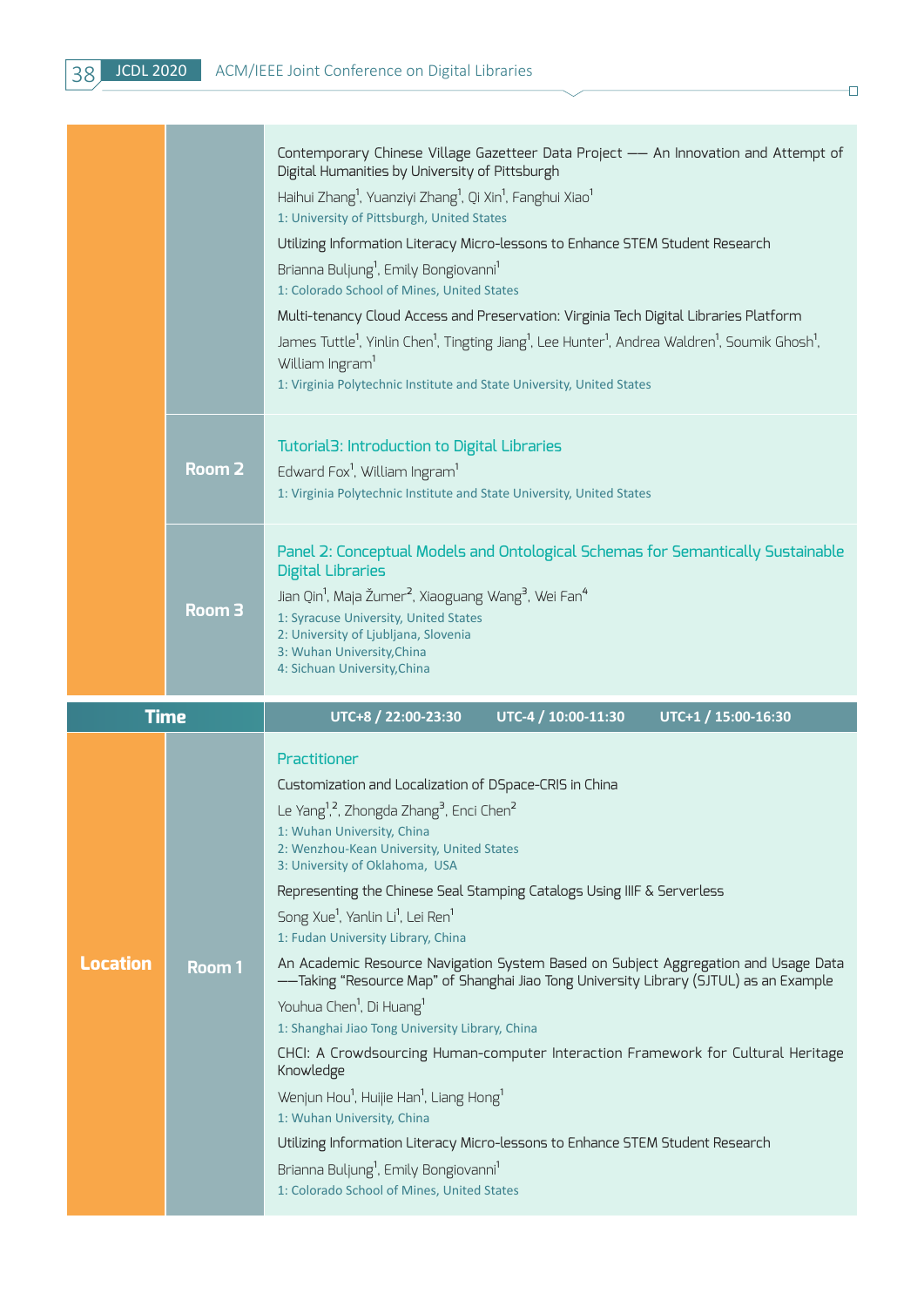### ACM/IEEE Joint Conference on Digital Libraries JCDL 2020 39

|                 |                             | Multi-tenancy Cloud Access and Preservation: Virginia Tech Digital Libraries Platform<br>James Tuttle <sup>1</sup> , Yinlin Chen <sup>1</sup> , Tingting Jiang <sup>1</sup> , Lee Hunter <sup>1</sup> , Andrea Waldren <sup>1</sup> , Soumik Ghosh <sup>1</sup> ,<br>William Ingram <sup>1</sup><br>1: Virginia Polytechnic Institute and State University, United States<br>Contemporary Chinese Village Gazetteer Data Project -- An Innovation and Attempt of<br>Digital Humanities by University of Pittsburgh<br>Haihui Zhang <sup>1</sup> , Yuanziyi Zhang <sup>1</sup> , Qi Xin <sup>1</sup> , Fanghui Xiao <sup>1</sup><br>1: University of Pittsburgh, United States<br>Artificial Reality + Education Guangzhou Children's Library Services Innovation<br>Cui Hong Wu <sup>1</sup> , Li Zhen Tao <sup>1</sup> , Wei Fu Deng <sup>1</sup><br>1: Guangzhou Children's Library, China<br>Exploring the Transdisciplinary Nature of Digital Humanities<br>Menghui Yang <sup>1</sup> , Man Wang <sup>1</sup> ; Hanlin Wang <sup>1</sup> , Guancan Yang <sup>1</sup> , Hua Liu <sup>2</sup><br>1: Renmin University of China<br>2: China Software Industry Association<br>Online Data Literacy Services during the COVID-19 Epidemic Prevention - Taking Peking<br>University Library as an Example<br>Aizhi Wu <sup>1</sup><br>1: Peking University |                     |                     |
|-----------------|-----------------------------|----------------------------------------------------------------------------------------------------------------------------------------------------------------------------------------------------------------------------------------------------------------------------------------------------------------------------------------------------------------------------------------------------------------------------------------------------------------------------------------------------------------------------------------------------------------------------------------------------------------------------------------------------------------------------------------------------------------------------------------------------------------------------------------------------------------------------------------------------------------------------------------------------------------------------------------------------------------------------------------------------------------------------------------------------------------------------------------------------------------------------------------------------------------------------------------------------------------------------------------------------------------------------------------------------------------------------------------------------------|---------------------|---------------------|
|                 | Room 2                      | Tutorial3: Introduction to Digital Libraries<br>Edward Fox <sup>1</sup> , William Ingram <sup>1</sup><br>1: Virginia Polytechnic Institute and State University, United States                                                                                                                                                                                                                                                                                                                                                                                                                                                                                                                                                                                                                                                                                                                                                                                                                                                                                                                                                                                                                                                                                                                                                                           |                     |                     |
|                 | <b>Time</b>                 | UTC+8 / 00:30-02:00 +1Day                                                                                                                                                                                                                                                                                                                                                                                                                                                                                                                                                                                                                                                                                                                                                                                                                                                                                                                                                                                                                                                                                                                                                                                                                                                                                                                                | UTC-4 / 12:30-14:00 | UTC+1 / 17:30-19:00 |
| <b>Location</b> | Room 2                      | Tutorial 4: Writing about Data Science Research<br>Kevin Bretonnel Cohen <sup>1</sup> , Daniela Gifu <sup>2</sup><br>1: University of Colorado School of Medicine, United States<br>2: University of Iasi & Romanian Academy - Iasi Branch, Romania                                                                                                                                                                                                                                                                                                                                                                                                                                                                                                                                                                                                                                                                                                                                                                                                                                                                                                                                                                                                                                                                                                      |                     |                     |
|                 | Time                        | UTC+8 / 02:30-04:00 +1Day                                                                                                                                                                                                                                                                                                                                                                                                                                                                                                                                                                                                                                                                                                                                                                                                                                                                                                                                                                                                                                                                                                                                                                                                                                                                                                                                | UTC-4 / 14:30-16:00 | UTC+1 / 19:30-21:00 |
| <b>Location</b> | Room 2                      | Tutorial 4: Writing about Data Science Research<br>Kevin Bretonnel Cohen <sup>1</sup> , Daniela Gifu <sup>2</sup><br>1: University of Colorado School of Medicine, United States<br>2: University of Iasi & Romanian Academy - Iasi Branch, Romania                                                                                                                                                                                                                                                                                                                                                                                                                                                                                                                                                                                                                                                                                                                                                                                                                                                                                                                                                                                                                                                                                                      |                     |                     |
|                 |                             |                                                                                                                                                                                                                                                                                                                                                                                                                                                                                                                                                                                                                                                                                                                                                                                                                                                                                                                                                                                                                                                                                                                                                                                                                                                                                                                                                          |                     |                     |
|                 |                             | Date: Wednesday, 5/August/2020                                                                                                                                                                                                                                                                                                                                                                                                                                                                                                                                                                                                                                                                                                                                                                                                                                                                                                                                                                                                                                                                                                                                                                                                                                                                                                                           |                     |                     |
|                 | <b>Time</b>                 | UTC+8 / 08:00-9:30                                                                                                                                                                                                                                                                                                                                                                                                                                                                                                                                                                                                                                                                                                                                                                                                                                                                                                                                                                                                                                                                                                                                                                                                                                                                                                                                       | UTC-4 / 20:00-21:30 | UTC+1 / 01:00-02:30 |
| <b>Location</b> | Room 1<br>Room <sub>2</sub> | Workshop 7: Data-driven Smart Library Services in China<br>Lihong Zhou <sup>1</sup> , Zhiqiang Wu <sup>1</sup> , Gang Wu <sup>1</sup> , Siluo Yang <sup>1</sup> ,<br>1: Wuhan University, China                                                                                                                                                                                                                                                                                                                                                                                                                                                                                                                                                                                                                                                                                                                                                                                                                                                                                                                                                                                                                                                                                                                                                          |                     |                     |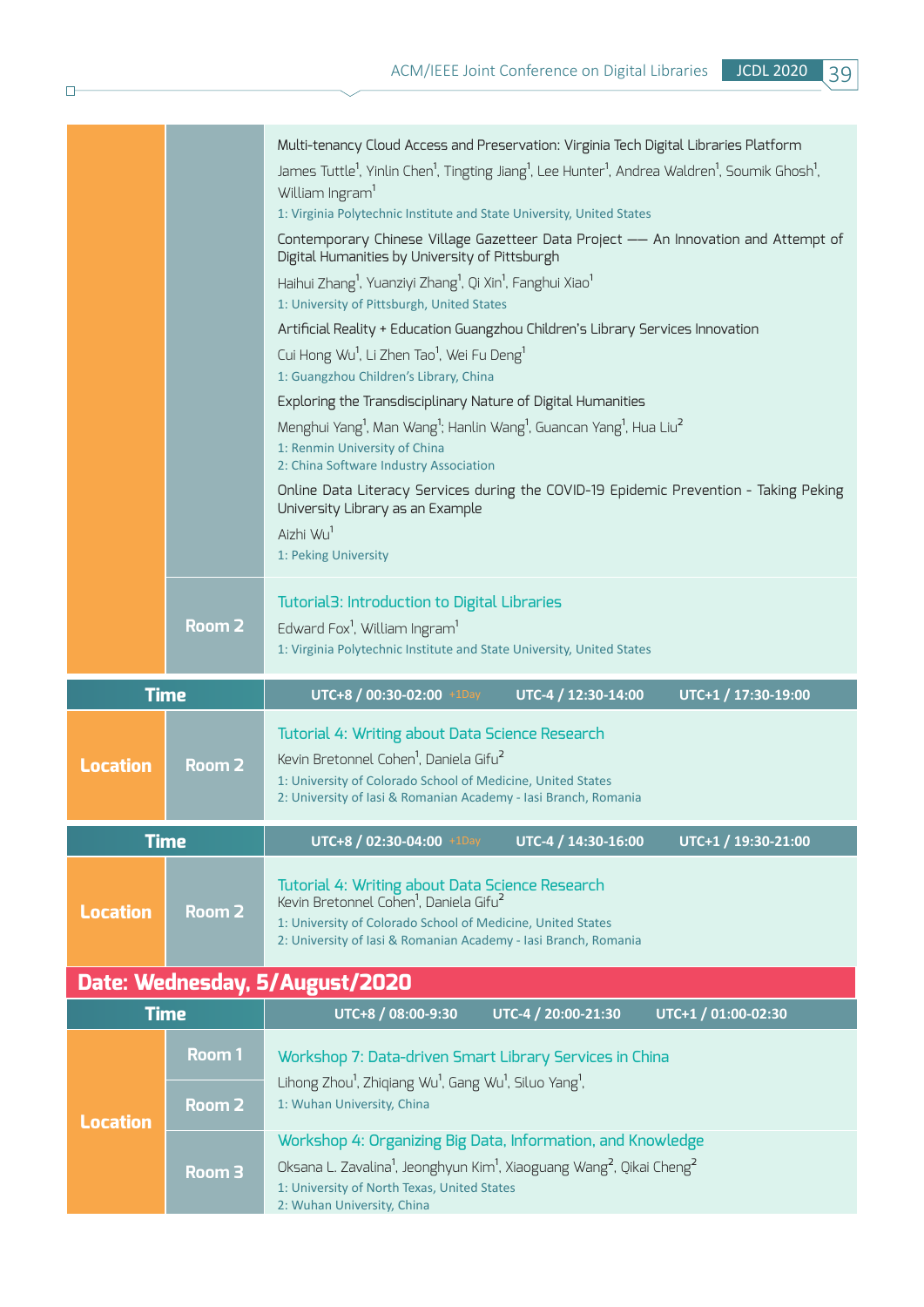| <b>Time</b>     |                             | UTC+8 / 10:00-11:30<br>UTC-4 / 22:00-23:30<br>UTC+1 / 03:00-04:30                                                                                                                                                                                                                                                                                                                                                  |  |  |  |  |  |  |
|-----------------|-----------------------------|--------------------------------------------------------------------------------------------------------------------------------------------------------------------------------------------------------------------------------------------------------------------------------------------------------------------------------------------------------------------------------------------------------------------|--|--|--|--|--|--|
|                 | Room 1<br>Room <sub>2</sub> | Workshop 7: Data-driven Smart Library Services in China<br>Lihong Zhou <sup>1</sup> , Zhiqiang Wu <sup>1</sup> , Gang Wu <sup>1</sup> , Siluo Yang <sup>1</sup> ,<br>1: Wuhan University, China                                                                                                                                                                                                                    |  |  |  |  |  |  |
| <b>Location</b> | Room <sub>3</sub>           | Workshop 4: Organizing Big Data, Information, and Knowledge<br>Oksana L. Zavalina <sup>1</sup> , Jeonghyun Kim <sup>1</sup> , Xiaoguang Wang <sup>2</sup> , Qikai Cheng <sup>2</sup><br>1: University of North Texas, United States<br>2: Wuhan University, China                                                                                                                                                  |  |  |  |  |  |  |
| <b>Time</b>     |                             | UTC-4 / 00:00-1:30<br>UTC+8 / 12:00-13:30<br>UTC+1 / 05:00-06:30                                                                                                                                                                                                                                                                                                                                                   |  |  |  |  |  |  |
| <b>Location</b> | Room <sub>3</sub>           | Workshop 4: Organizing Big Data, Information, and Knowledge<br>Oksana L. Zavalina <sup>1</sup> , Jeonghyun Kim <sup>1</sup> , Xiaoguang Wang <sup>2</sup> , Qikai Cheng <sup>2</sup><br>1: University of North Texas, United States<br>2: Wuhan University, China                                                                                                                                                  |  |  |  |  |  |  |
| <b>Time</b>     |                             | UTC+8 / 14:00-15:30<br>UTC-4 / 02:00-3:30<br>UTC+1 / 07:00-08:30                                                                                                                                                                                                                                                                                                                                                   |  |  |  |  |  |  |
| <b>Location</b> | Room 1                      | Workshop 7: Data-driven Smart Library Services in China<br>Lihong Zhou <sup>1</sup> , Zhiqiang Wu <sup>1</sup> , Gang Wu <sup>1</sup> , Siluo Yang <sup>1</sup> ,                                                                                                                                                                                                                                                  |  |  |  |  |  |  |
|                 | Room 2                      | 1: Wuhan University, China                                                                                                                                                                                                                                                                                                                                                                                         |  |  |  |  |  |  |
| <b>Time</b>     |                             | UTC+8 / 16:00-17:30<br>UTC-4 / 04:00-05:30<br>UTC+1 / 09:00-10:30                                                                                                                                                                                                                                                                                                                                                  |  |  |  |  |  |  |
|                 | Room 1                      | Workshop 7: Data-driven Smart Library Services in China                                                                                                                                                                                                                                                                                                                                                            |  |  |  |  |  |  |
|                 | Room <sub>2</sub>           | Lihong Zhou <sup>1</sup> , Zhiqiang Wu <sup>1</sup> , Gang Wu <sup>1</sup> , Siluo Yang <sup>1</sup> ,<br>1: Wuhan University, China                                                                                                                                                                                                                                                                               |  |  |  |  |  |  |
| <b>Location</b> | Room 4                      | Workshop 5: 8th International Workshop on Mining Scientific Publications (WOSP<br>2020)<br>Petr Knoth <sup>1</sup> , Christopher Stahl <sup>2</sup> , Bikash Gyawali <sup>1</sup> , David Pride <sup>1</sup> , Drahomira<br>Herrmannova <sup>2</sup> , Suchetha N. Kunnath <sup>3</sup><br>1: The Open University, United Kingdom<br>2: Oak Ridge National Laboratory, United States<br>3: The Open University, UK |  |  |  |  |  |  |
| <b>Time</b>     |                             | UTC+8 / 18:00-19:30<br>UTC-4 / 06:00-07:30<br>UTC+1 / 11:00-12:30                                                                                                                                                                                                                                                                                                                                                  |  |  |  |  |  |  |
|                 | Room 4                      | Workshop 5: 8th International Workshop on Mining Scientific Publications (WOSP<br>2020)<br>Petr Knoth <sup>1</sup> , Christopher Stahl <sup>2</sup> , Bikash Gyawali <sup>1</sup> , David Pride <sup>1</sup> , Drahomira<br>Herrmannova <sup>2</sup> , Suchetha N. Kunnath <sup>3</sup><br>1: The Open University, United Kingdom<br>2: Oak Ridge National Laboratory, United States<br>3: The Open University, UK |  |  |  |  |  |  |
| <b>Time</b>     |                             | UTC-4 / 08:00-09:30<br>UTC+8 / 20:00-21:30<br>UTC+1 / 13:00-14:30                                                                                                                                                                                                                                                                                                                                                  |  |  |  |  |  |  |
| <b>Location</b> | Room 1                      | Keynote 3: Natural Language Technologies for Internet Applications<br>Luo Si, Alibaba Group Inc, China                                                                                                                                                                                                                                                                                                             |  |  |  |  |  |  |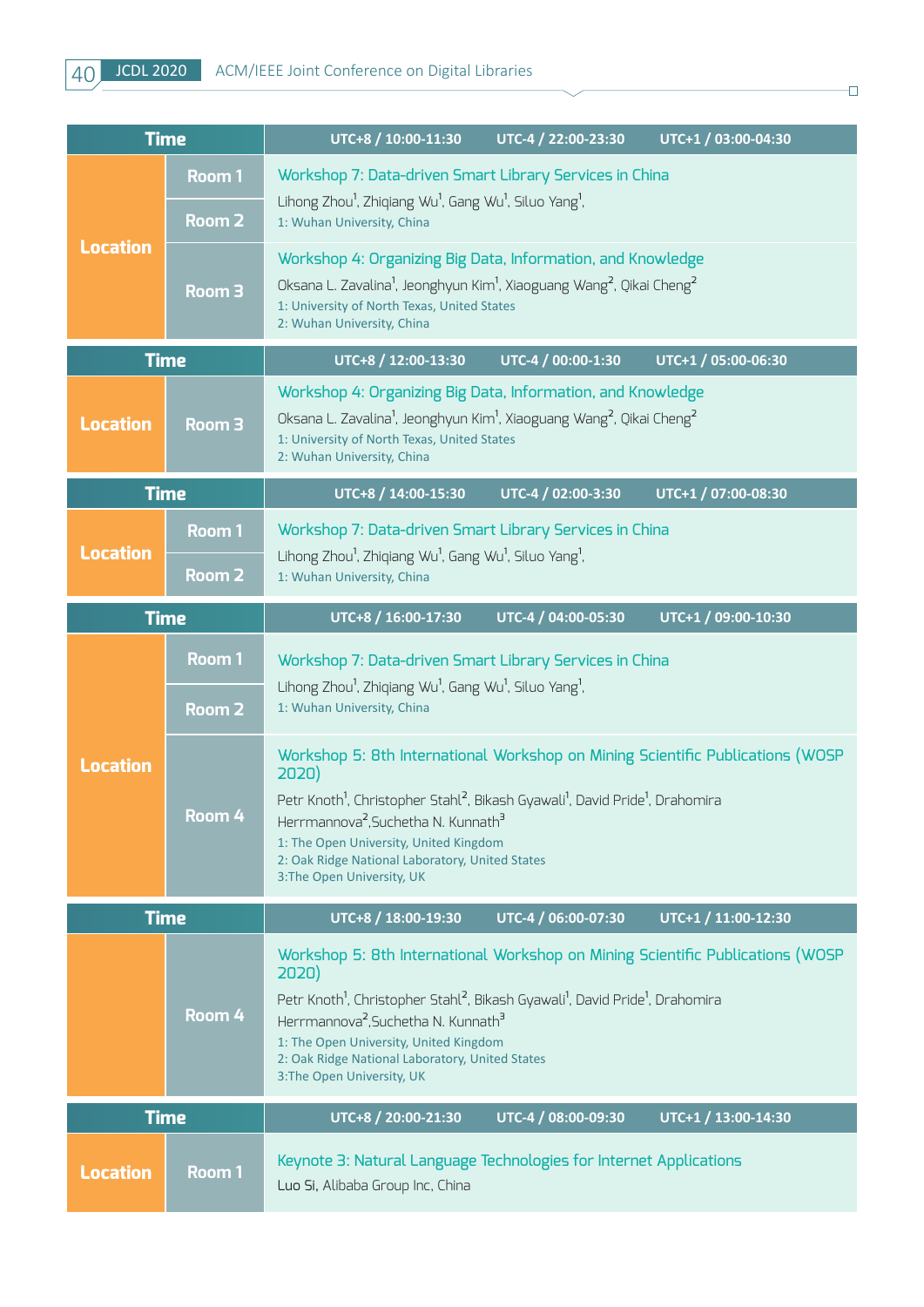| <b>Time</b>     |                   | UTC+8 / 21:40-22:40                                                                                                                                                                                                                                                                                                                                                                                                                           | UTC-4 / 09:40-10:40                                                                                                                                                                                                                 | UTC+1 /14:40-15:40  |  |  |  |  |  |
|-----------------|-------------------|-----------------------------------------------------------------------------------------------------------------------------------------------------------------------------------------------------------------------------------------------------------------------------------------------------------------------------------------------------------------------------------------------------------------------------------------------|-------------------------------------------------------------------------------------------------------------------------------------------------------------------------------------------------------------------------------------|---------------------|--|--|--|--|--|
| <b>Location</b> | Room 1            | <b>Closing Ceremony</b>                                                                                                                                                                                                                                                                                                                                                                                                                       |                                                                                                                                                                                                                                     |                     |  |  |  |  |  |
| <b>Time</b>     |                   | UTC+8 / 23:00-00:30                                                                                                                                                                                                                                                                                                                                                                                                                           | UTC-4 / 11:00-12:30                                                                                                                                                                                                                 | UTC+1 / 16:00-17:30 |  |  |  |  |  |
|                 | Room 1            | Workshop 6: Web Archiving and Digital Libraries<br>Zhiwu Xie <sup>1</sup> , Martin Klein <sup>2</sup> , Edward A Fox <sup>1</sup><br>1: Virginia Tech, United States<br>2: Los Alamos National Lab, United States                                                                                                                                                                                                                             |                                                                                                                                                                                                                                     |                     |  |  |  |  |  |
| <b>Location</b> | Room <sub>3</sub> | 2: Wuhan University, China                                                                                                                                                                                                                                                                                                                                                                                                                    | Workshop 4: Organizing Big Data, Information, and Knowledge<br>Oksana L. Zavalina <sup>1</sup> , Jeonghyun Kim <sup>1</sup> , Xiaoguang Wang <sup>2</sup> , Qikai Cheng <sup>2</sup><br>1: University of North Texas, United States |                     |  |  |  |  |  |
|                 | Room 4            | Workshop 5: 8th International Workshop on Mining Scientific Publications (WOSP<br>2020)<br>Petr Knoth <sup>1</sup> , Christopher Stahl <sup>2</sup> , Bikash Gyawali <sup>1</sup> , David Pride <sup>1</sup> , Drahomira<br>Herrmannova <sup>2</sup> , Suchetha N. Kunnath <sup>3</sup><br>1: The Open University, United Kingdom<br>2: Oak Ridge National Laboratory, United States<br>3: The Open University, UK                            |                                                                                                                                                                                                                                     |                     |  |  |  |  |  |
| <b>Time</b>     |                   | UTC+8 / 01:00-02:30 +1Day                                                                                                                                                                                                                                                                                                                                                                                                                     | UTC-4 / 13:00-14:30                                                                                                                                                                                                                 | UTC+1 / 18:00-19:30 |  |  |  |  |  |
|                 | Room 1            | Workshop 6: Web Archiving and Digital Libraries<br>Zhiwu Xie <sup>1</sup> , Martin Klein <sup>2</sup> , Edward A Fox <sup>1</sup><br>1: Virginia Tech, United States<br>2: Los Alamos National Lab, United States                                                                                                                                                                                                                             |                                                                                                                                                                                                                                     |                     |  |  |  |  |  |
| <b>Location</b> | Room 4            | Workshop 5: 8th International Workshop on Mining Scientific Publications (WOSP<br>2020)<br>Petr Knoth <sup>1</sup> , Christopher Stahl <sup>2</sup> , Bikash Gyawali <sup>1</sup> , David Pride <sup>1</sup> , Drahomira Herrmannova <sup>2</sup> ,<br>Suchetha N. Kunnath <sup>3</sup><br>1: The Open University, United Kingdom<br>2: Oak Ridge National Laboratory, United States<br>3: Knowledge Media institute, The Open University, UK |                                                                                                                                                                                                                                     |                     |  |  |  |  |  |
| <b>Time</b>     |                   | UTC+8 / 03:00-04:30 +1Day                                                                                                                                                                                                                                                                                                                                                                                                                     | UTC-4 / 15:00-16:30                                                                                                                                                                                                                 | UTC+1 / 20:00-21:30 |  |  |  |  |  |
| <b>Location</b> | Room 1            | Workshop 6: Web Archiving and Digital Libraries<br>Zhiwu Xie <sup>1</sup> , Martin Klein <sup>2</sup> , Edward A Fox <sup>1</sup><br>1: Virginia Tech, United States<br>2: Los Alamos National Lab, United States                                                                                                                                                                                                                             |                                                                                                                                                                                                                                     |                     |  |  |  |  |  |
| <b>Time</b>     |                   | UTC+8 / 05:00-06:30 +1Day                                                                                                                                                                                                                                                                                                                                                                                                                     | UTC-4 / 17:00-18:30                                                                                                                                                                                                                 | UTC+1 / 22:00-23:30 |  |  |  |  |  |
| <b>Location</b> | Room 1            | Workshop 6: Web Archiving and Digital Libraries<br>Zhiwu Xie <sup>1</sup> , Martin Klein <sup>2</sup> , Edward A Fox <sup>1</sup><br>1: Virginia Tech, United States<br>2: Los Alamos National Lab, United States                                                                                                                                                                                                                             |                                                                                                                                                                                                                                     |                     |  |  |  |  |  |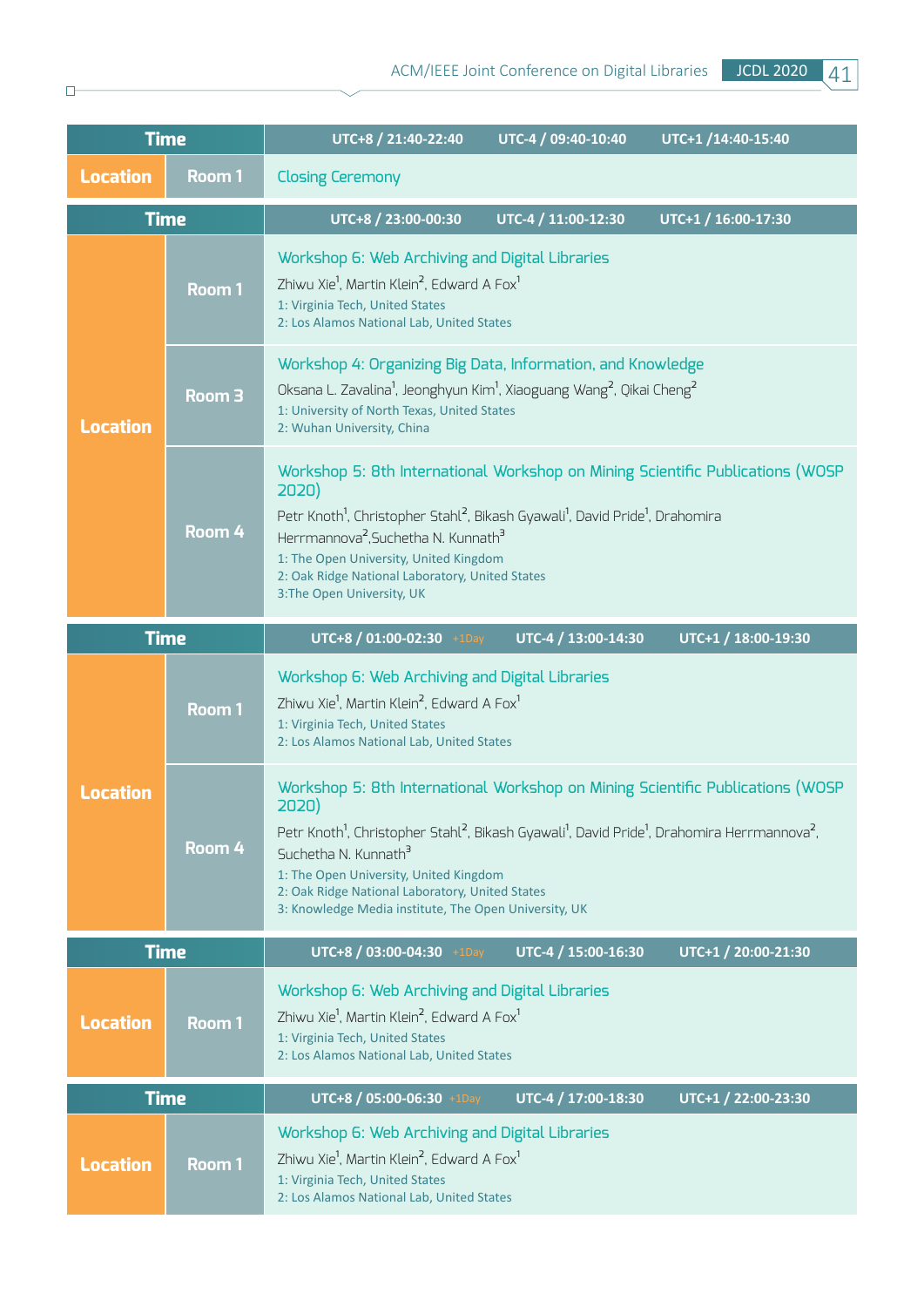| <b>Full Paper</b>                                                                                          |                                                                                                                        |     |                                                                                                                                                                         |                                                                                                                                                                                                                         |
|------------------------------------------------------------------------------------------------------------|------------------------------------------------------------------------------------------------------------------------|-----|-------------------------------------------------------------------------------------------------------------------------------------------------------------------------|-------------------------------------------------------------------------------------------------------------------------------------------------------------------------------------------------------------------------|
| <b>Session &amp;</b><br><b>Topic</b>                                                                       | <b>Location &amp; Time</b>                                                                                             | ID  | <b>Title</b>                                                                                                                                                            | <b>Author</b>                                                                                                                                                                                                           |
| $AP-L-1$ :                                                                                                 |                                                                                                                        | 128 | <b>Characterising Authors</b><br>on the Extent of their<br>Paper Acceptance:<br>A Case Study of the<br>Journal of High Energy<br>Physics                                | Rima Hazra <sup>1</sup> , Aryan Aryan <sup>1</sup> ,<br>Hardik Aggarwal <sup>1</sup> , Matteo<br>Marsili <sup>2</sup> , Animesh Mukherjee <sup>1</sup><br>1: Indian Institute of Technology,<br>India<br>2: ICTP, Italy |
| <b>Scholarly</b><br><b>Communication</b><br>Chair:Lei Li<br><b>(Beijing Nomal</b><br>University,<br>China) | Room 1<br>Day 2<br><b>August 2 Beijing Time</b><br>08:30-10:00 (UTC+8)<br>20:30-22:00 (UTC-4)<br>$01:30-03:00$ (UTC+1) | 130 | Gatekeeper: Analyzing<br><b>G-Indexes and</b><br><b>Improving Service</b><br>Quantification                                                                             | Jingtao Han <sup>1</sup> , Spyke Krepshaw <sup>2</sup> ,<br>Dongwon Lee <sup>2</sup><br>1: Peking University, China<br>2: Penn State University, United<br><b>States</b>                                                |
|                                                                                                            |                                                                                                                        | 147 | Unsupervised<br>Anomaly Detection in<br><b>Journal-Level Citation</b><br><b>Networks</b>                                                                                | Baani Lean Kaur Jolly <sup>1</sup> , Lavina<br>Jain <sup>1</sup> , Debajyoti Bera <sup>1</sup> , Tanmoy<br>Chakraborty <sup>1</sup><br>1: IIIT-Delhi, India                                                             |
|                                                                                                            |                                                                                                                        | 054 | Personalization Finder:<br>A Search Interface for<br>Identifying and Self-<br>controlling Web Search<br>Personalization $\Psi$<br>The Vannevar Bush Best Paper<br>Award | Yusuke Yamamoto <sup>1</sup> , Takehiro<br>Yamamoto <sup>2</sup><br>1: Shizuoka University, Japan<br>2: University of Hyogo, Japan                                                                                      |
| $AP-L-2$ :<br><b>User in Search</b><br><b>Chair:Chang</b><br>Liu (Peking<br>University,<br>China)          | Room 1<br>Day 2<br><b>August 2 Beijing Time</b><br>10:30-12:00 (UTC+8)<br>22:30-24:00 (UTC-4)<br>03:30-05:00 (UTC+1)   | 148 | Users' Knowledge Use<br>and Change during<br><b>Information Searching</b><br>Process: A Perspective<br>of Vocabulary Usage                                              | Yao Zhang <sup>1</sup> , Chang Liu <sup>1</sup><br>1: Peking University, China                                                                                                                                          |
|                                                                                                            |                                                                                                                        | 214 | <b>Exploring the Effect</b><br>of Personalized<br><b>Background</b><br><b>Music on Reading</b><br>Comprehension                                                         | Ying Que <sup>1</sup> , Yueyuan Zheng <sup>1</sup> ,<br>Janet H. Hsiao <sup>1</sup> , Xiao Hu <sup>1</sup><br>1: The University of Hong Kong,<br>China                                                                  |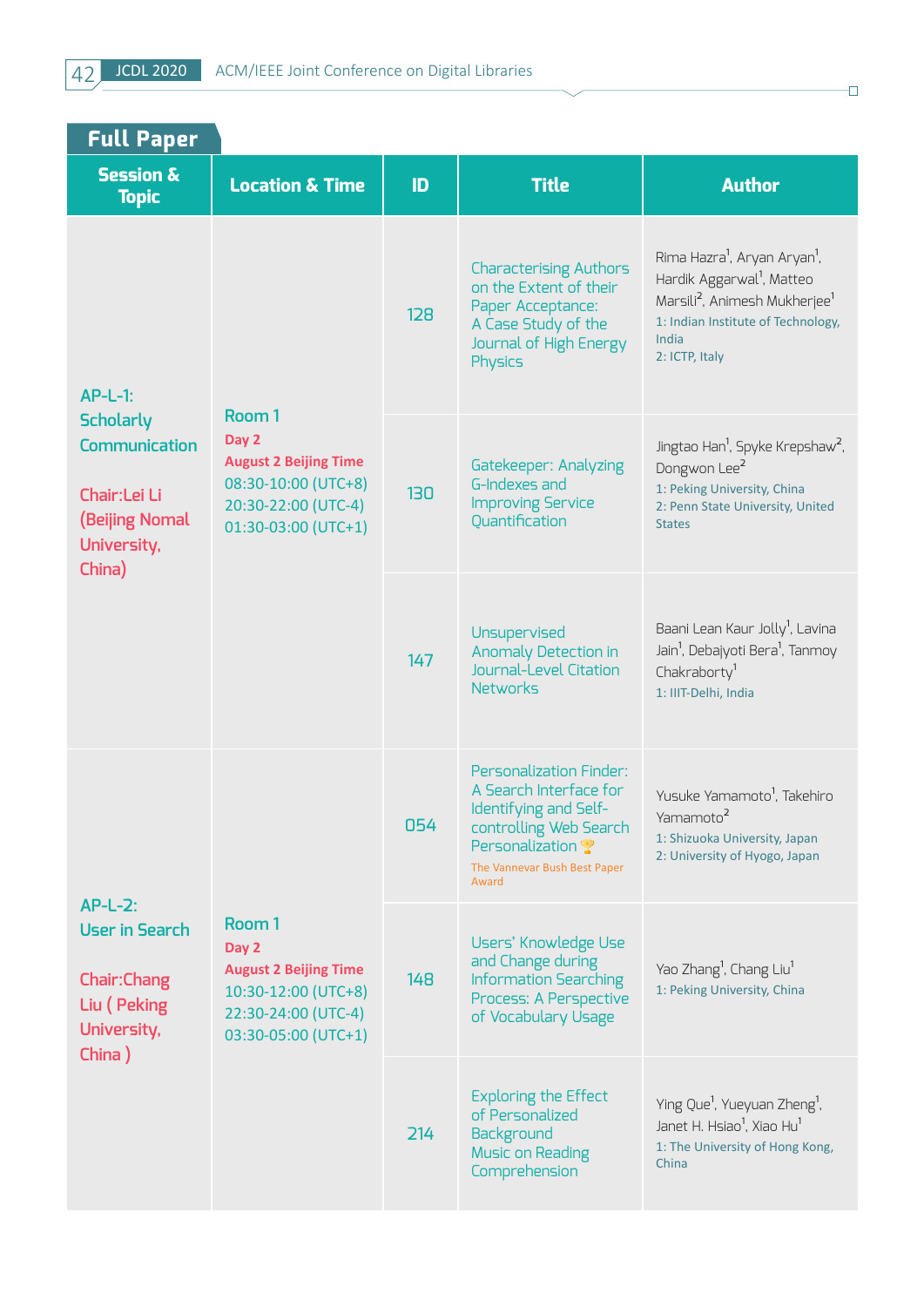| $AP-L-3$ :<br><b>Digital</b><br><b>Libraries - 1</b><br><b>Chair: George</b><br><b>Buchanan</b><br>(University of<br>Melbourne,<br>Australia)             | Room 1<br>Day 2<br><b>August 2 Beijing Time</b><br>13:30-15:00 (UTC+8)<br>01:30-03:00 (UTC-4)<br>06:30-08:00 (UTC+1)   | 026 | Identification,<br>Tracking and Impact:<br>Understanding the<br><b>Trade Secret of</b><br>Catchphrases                                            | Jagriti Jalal <sup>1</sup> , Mayank Singh <sup>2</sup> ,<br>Arindam Pal <sup>3</sup> , Lipika Dey <sup>4</sup> ,<br>Animesh Mukherjee <sup>1</sup><br>1: Indian Institute of Technology<br>Kharagpur, India<br>2: Indian Institute of Technology<br>Gandhinagar, India<br>3: Data61, CSIRO, India<br>4: TCS Innovation Lab, India                                               |
|-----------------------------------------------------------------------------------------------------------------------------------------------------------|------------------------------------------------------------------------------------------------------------------------|-----|---------------------------------------------------------------------------------------------------------------------------------------------------|---------------------------------------------------------------------------------------------------------------------------------------------------------------------------------------------------------------------------------------------------------------------------------------------------------------------------------------------------------------------------------|
|                                                                                                                                                           |                                                                                                                        | 050 | <b>Multivariate Relations</b><br><b>Aggregation Learning</b><br>in Social Networks<br>The Vannevar Bush Best Paper<br><b>Honorable Nomination</b> | Jin Xu <sup>1</sup> , Shuo Yu <sup>1</sup> , Ke Sun <sup>1</sup> , Jing<br>Ren <sup>1</sup> , Ivan Lee <sup>2</sup> , Shirui Pan <sup>3</sup> .<br>Feng Xia <sup>4</sup><br>1: Dalian University of<br><b>Technology, China</b><br>2: University of South Australia,<br><b>Australia</b><br>3: Monash University, Australia<br>4: Federation University Australia,<br>Australia |
|                                                                                                                                                           |                                                                                                                        | 150 | Making<br><b>Recommendations</b><br>from Web Archives for<br>"Lost" Web Pages                                                                     | Lulwah Alkwai <sup>1</sup> , Michael<br>Nelson <sup>2</sup> , Michele Weigle <sup>2</sup><br>1: University of Hail, Saudi Arabia<br>2: Old Dominion University,<br><b>United States</b>                                                                                                                                                                                         |
| $AP-L-4$ :<br><b>Scholarly</b><br>Knowledge - 2<br><b>Chair: Chengzhi</b><br><b>Zhang (Nanjing</b><br>University of<br><b>Scienece and</b><br>Technology) | Room 1<br>Day 3<br><b>August 3 Beijing Time</b><br>08:30-10:00 (UTC+8)<br>20:30-22:00 (UTC-4)<br>$01:30-03:00$ (UTC+1) | 070 | Characterize and<br>Evaluate Scientific<br><b>Domain and Domain</b><br>Context Knowledge<br>Map                                                   | Jinsong Zhang <sup>1</sup> , Xiaozhong<br>Liu <sup>2</sup> , Chun Guo <sup>2</sup><br>1: Dalian Maritime University,<br>China<br>2: Indiana University<br><b>Bloomington, United States</b>                                                                                                                                                                                     |
|                                                                                                                                                           |                                                                                                                        | 177 | The Knowledge Import<br>and Export of LIS: The<br><b>Destinations, Citation</b><br>Peak Lag, and Changes                                          | Renli Wu <sup>1</sup> , Hanqin Yang <sup>1</sup> ,<br>Wenxuan Shi <sup>1</sup> , Shuksin Ng <sup>2</sup><br>1: Wuhan University, China<br>2: The Chinese University of<br>Hong Kong, Hong Kong, China                                                                                                                                                                           |
|                                                                                                                                                           |                                                                                                                        | 209 | Aspect-based<br>Sentiment Analysis of<br><b>Scientific Reviews</b>                                                                                | Souvic Chakraborty <sup>1</sup> , Pawan<br>Goyal <sup>1</sup> , Animesh Mukherjee <sup>1</sup><br>1: Indian Institute of Technology<br>Kharagpur, India                                                                                                                                                                                                                         |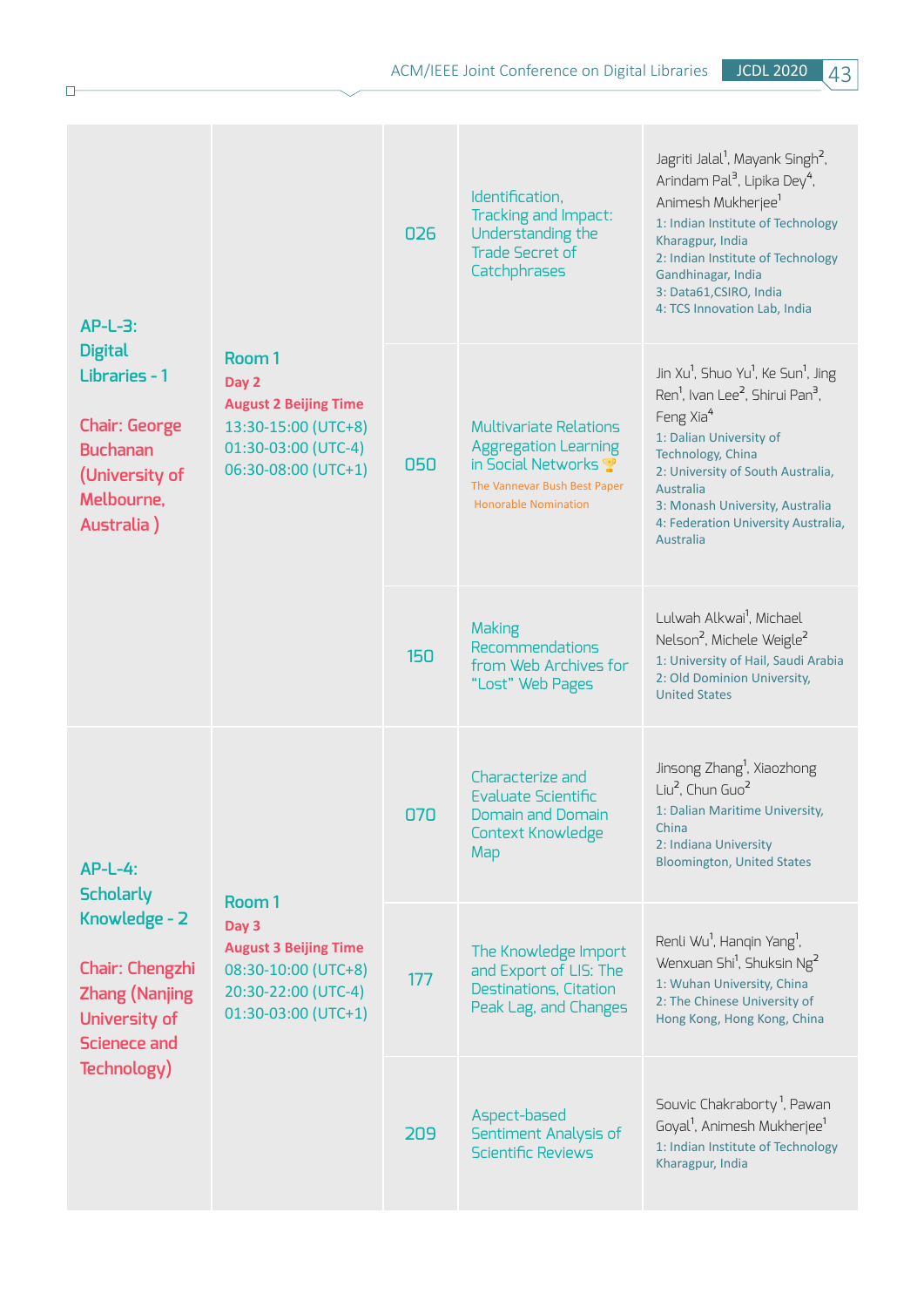| <b>AP-L-5:</b>                                                                                                                                                | Room 1<br>Day 4<br><b>August 4 Beijing Time</b><br>08:30-10:00 (UTC+8)<br>20:30-22:00 (UTC-4)<br>01:30-03:00 (UTC+1) | 032 | <b>Person Name</b><br>Recognition with Fine-<br>grained Annotation                                                                    | Yimeng Dai <sup>1</sup> , Rui Zhang <sup>1</sup> ,<br>Jianzhong Qi <sup>1</sup><br>1: The University of Melbourne,<br>Australia                                                                                                                                                                    |
|---------------------------------------------------------------------------------------------------------------------------------------------------------------|----------------------------------------------------------------------------------------------------------------------|-----|---------------------------------------------------------------------------------------------------------------------------------------|----------------------------------------------------------------------------------------------------------------------------------------------------------------------------------------------------------------------------------------------------------------------------------------------------|
| <b>Content</b><br><b>Annotation</b><br>Chair: Xiao Hu<br>(The University<br>of Hong Kong,<br>Hong Kong,<br>China)                                             |                                                                                                                      | 033 | <b>Chinese Calligraphy</b><br>Character Image<br><b>Recognition and Its</b><br>Applications in Web<br>and Wechat Applet<br>Platform   | Bingyao Pang <sup>1</sup> , Jiangqin Wu <sup>1</sup><br>1: Zhejiang University, China                                                                                                                                                                                                              |
|                                                                                                                                                               |                                                                                                                      | 115 | The ACL FWS-<br>RC: A Dataset for<br>Recognition and<br><b>Classification of</b><br>Sentence about Future<br><b>Works</b>             | Wenke Hao <sup>1</sup> , Zhicheng Li <sup>1</sup> ,<br>Yuchen Qian <sup>1</sup> , Yuzhuo Wang <sup>1</sup> ,<br>Chengzhi Zhang <sup>1</sup><br>1: Nanjing University of Science<br>and Technology, China                                                                                           |
| $EU-L-1:$<br><b>Scholarly</b><br>Knowledge - 1<br><b>Chair:Lin Wang</b><br>(Academy of<br><b>Psychology</b><br><b>Tianjin Normal</b><br>University,<br>China) | Room 1<br>Day 2<br><b>August 2 Beijing Time</b><br>15:30-17:00 (UTC+8)<br>03:30-05:00 (UTC-4)<br>08:30-10:00 (UTC+1) | 060 | Generate FAIR<br>Literature Surveys<br>with Scholarly<br>Knowledge Graphs                                                             | Allard Oelen <sup>1</sup> , Mohamad Yaser<br>Jaradeh <sup>1</sup> , Markus Stocker <sup>2</sup> ,<br>Sören Auer <sup>2,3</sup><br>1: Leibniz University Hannover,<br>Germany<br>2: German National Library of<br>Science and Technology (TIB),<br>Germany<br>3: University of Hannover,<br>Germany |
|                                                                                                                                                               |                                                                                                                      | 137 | <b>Toward Representing</b><br><b>Research Contributions</b><br>in Scholarly Knowledge<br><b>Graphs Using</b><br>Knowledge Graph Cells | Lars Vogt <sup>1</sup> , Jennifer D'Souza <sup>1</sup> ,<br>Markus Stocker <sup>1</sup> , Sören Auer <sup>1,2</sup><br>1: TIB Leibniz Information Centre<br>for Science and Technology,<br>Germany<br>2: L3S Research Center, Germany                                                              |
|                                                                                                                                                               |                                                                                                                      | 156 | HybridCite: A Hybrid<br><b>Model for Context-</b><br><b>Aware Citation</b><br>Recommendation                                          | Michael Färber <sup>1</sup> , Ashwath<br>Sampath <sup>2</sup><br>1: Karlsruhe Institute of<br><b>Technology, Germany</b><br>2: University of Freiburg,<br>Germany                                                                                                                                  |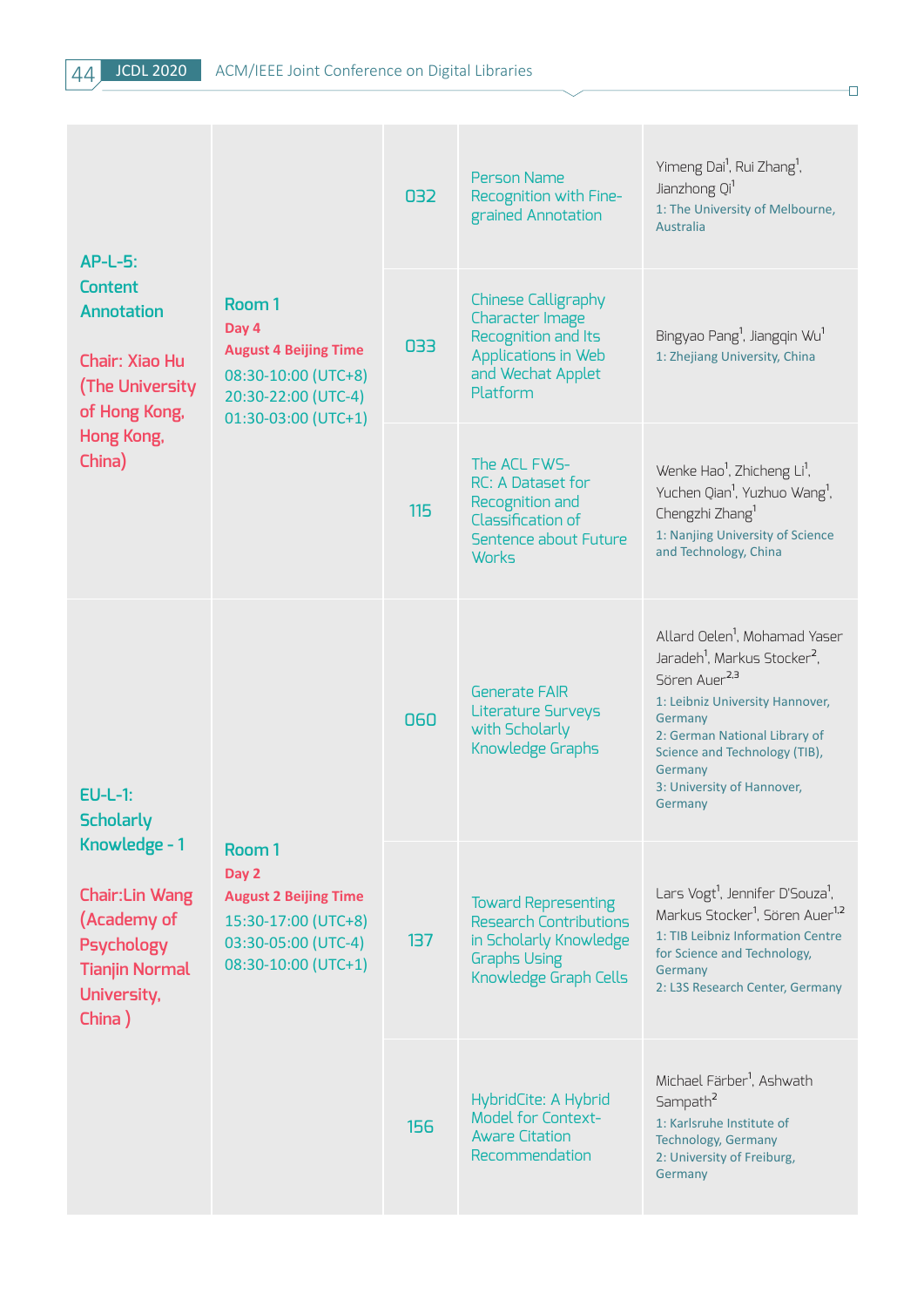| <b>EU-L-2:</b><br><b>Document</b><br><b>Classification</b><br>Chair:<br>Chuanming<br>Yu (Zhongnan<br>University of<br><b>Economics and</b><br>Law, China) | Room 1<br>Day 2<br><b>August 2 Beijing Time</b><br>17:30-19:00 (UTC+8)<br>05:30-07:00 (UTC-4)<br>10:30-12:00 (UTC+1) | 098 | Pairwise Multi-<br><b>Class Document</b><br><b>Classification for</b><br><b>Semantic Relations</b><br>between Wikipedia<br><b>Articles</b>                                            | Malte Ostendorff <sup>1</sup> , Terry<br>Ruas <sup>2</sup> , Moritz Schubotz <sup>2</sup> ,<br>Georg Rehm <sup>1</sup> , Bela Gipp <sup>2</sup><br>1: German Research Center for<br>Artificial Intelligence, Germany<br>2: University of Wuppertal,<br>Germany                                                                                                                                                              |
|-----------------------------------------------------------------------------------------------------------------------------------------------------------|----------------------------------------------------------------------------------------------------------------------|-----|---------------------------------------------------------------------------------------------------------------------------------------------------------------------------------------|-----------------------------------------------------------------------------------------------------------------------------------------------------------------------------------------------------------------------------------------------------------------------------------------------------------------------------------------------------------------------------------------------------------------------------|
|                                                                                                                                                           |                                                                                                                      | 132 | Classification<br>and Clustering of<br>arXiv Documents,<br>Sections, and<br><b>Abstracts Comparing</b><br><b>Encodings of Natural</b><br>and Mathematical<br>Language                 | Philipp Scharpf <sup>1</sup> , Moritz<br>Schubotz <sup>2,3</sup> , Abdou Youssef <sup>4</sup> ,<br>Felix Hamborg <sup>1</sup> , Norman<br>Meuschke <sup>2</sup> , Bela Gipp <sup>2</sup><br>1: University of Konstanz,<br>Germany<br>2: University of Wuppertal,<br>Germany<br>3: FIZ Karlsruhe, Germany<br>4: George Washington University,<br><b>United States</b>                                                        |
|                                                                                                                                                           |                                                                                                                      | 185 | <b>Hierarchical Document</b><br>Classification as a<br><b>Sequence Generation</b><br>Task                                                                                             | Julian Risch <sup>1</sup> , Samuele Garda <sup>1</sup> ,<br>Ralf Krestel <sup>1</sup><br>1: Hasso-Plattner-Institute,<br>University of Potsdam, Germany                                                                                                                                                                                                                                                                     |
| $EU-L-3:$<br><b>Digital</b><br>Libraries - 3<br>Chair: Kun<br><b>Huang (Beijing</b><br><b>Normal</b><br>University,<br>China)                             | Room 1<br>Day 4<br><b>August 4 Beijing Time</b><br>15:30-17:00 (UTC+8)<br>03:30-05:00 (UTC-4)<br>08:30-10:00 (UTC+1) | 042 | Large-Scale Evaluation<br>of Keyphrase<br><b>Extraction Models</b>                                                                                                                    | Ygor Gallina <sup>1</sup> , Florian Boudin <sup>1</sup> ,<br>Béatrice Daille <sup>1</sup><br>1: Université de Nantes, France                                                                                                                                                                                                                                                                                                |
|                                                                                                                                                           |                                                                                                                      | 097 | <b>Visualising Large</b><br><b>Document Collections</b><br>by Jointly Modeling<br><b>Text and Network</b><br><b>Structure</b> ♥<br>The Best Student Paper<br><b>Honorable Mention</b> | Tim Repke <sup>1</sup> , Ralf Krestel <sup>1</sup><br>1: University of Potsdam,<br>Germany                                                                                                                                                                                                                                                                                                                                  |
|                                                                                                                                                           |                                                                                                                      | 215 | Digital Library<br><b>Adaptation for</b><br><b>Traditional Music</b><br>and Content-Based<br>Research: Polish Sound<br>Archives and dLibra                                            | Madgalena Chudy <sup>1</sup> , Ewa<br>Łukasik <sup>2</sup> , Tomasz Parkoła <sup>3</sup> ,<br>Jacek Jackowski <sup>1</sup> , Ewa<br>Kuśmierek <sup>3</sup> and Ewa Dahlig-<br>Turek <sup>1</sup><br>1: Institute of Art of the Polish<br>Academy of Sciences, Poland<br>2: Institute of Computing Science<br>Poznan University of Technology,<br>Poland<br>3: Poznan Supercomputing and<br><b>Networking Center, Poland</b> |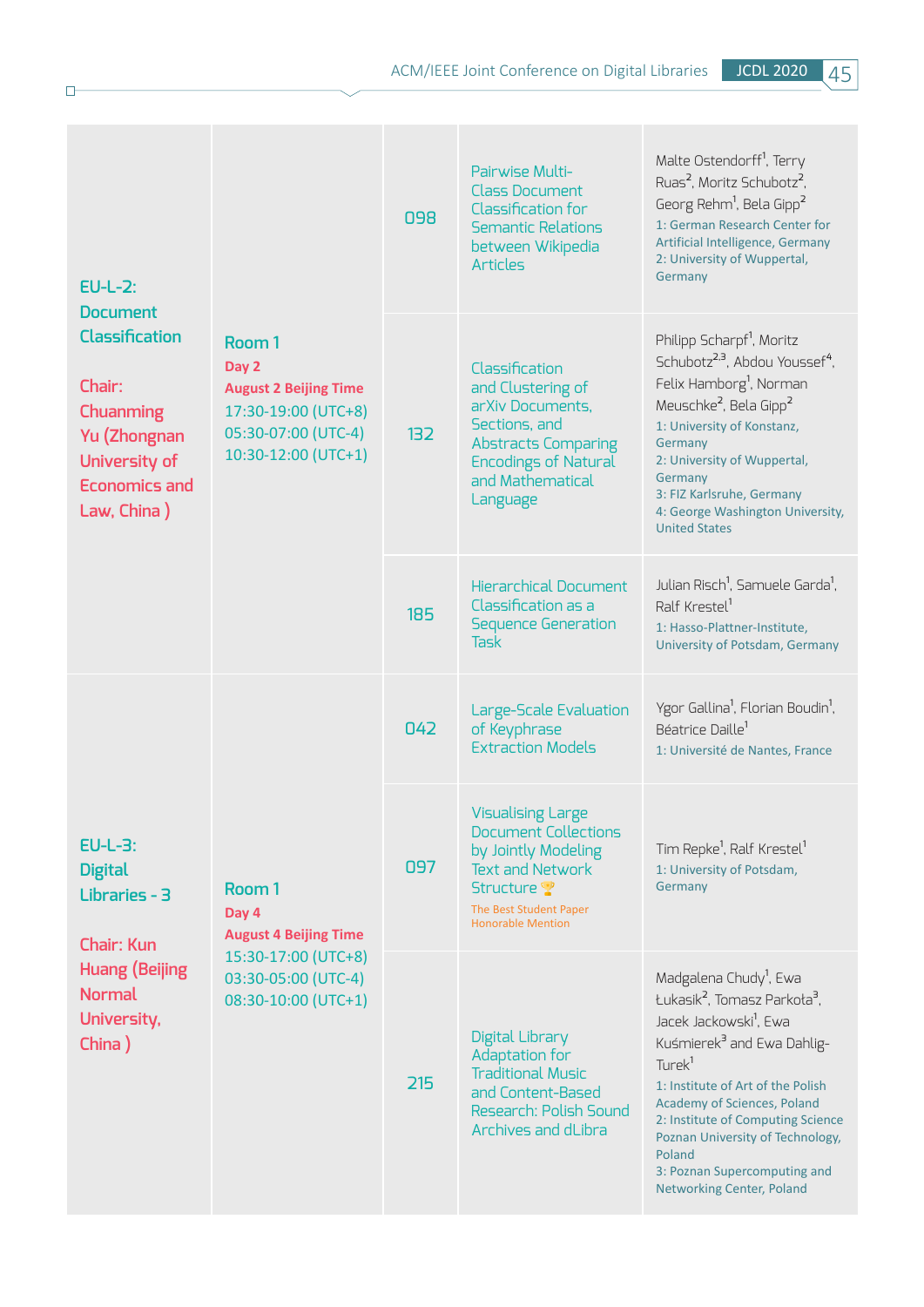| $EU-L-4:$<br><b>Neural</b><br><b>Semantic</b><br><b>Representation</b><br><b>Chair: Ralf</b><br><b>Krestel</b><br>(University<br>of Potsdam,<br>Germany) | Room 1<br>Day 4<br><b>August 4 Beijing Time</b><br>17:30-19:00 (UTC+8)<br>05:30-07:00 (UTC-4)<br>10:30-12:00 (UTC+1) | 082 | Explainable Word-<br>Embeddings for<br><b>Medical Digital</b><br>Libraries - A Context-<br>Aware Approach                                             | Janus Wawrzinek <sup>1</sup> , Said Ahmad<br>Ratib Hussaini <sup>2</sup> , Oliver Wiehr <sup>3</sup> ,<br>Jose Maria Gonzalez Pinto <sup>1</sup> ,<br>Wolf-Tilo Balke <sup>1</sup><br>1: Institute for Information<br>Systems, TU-Braunschweig,<br>Germany<br>2: Technische Universität<br>Braunschweig, Germany<br>3: University of Houston, United<br><b>States</b> |
|----------------------------------------------------------------------------------------------------------------------------------------------------------|----------------------------------------------------------------------------------------------------------------------|-----|-------------------------------------------------------------------------------------------------------------------------------------------------------|-----------------------------------------------------------------------------------------------------------------------------------------------------------------------------------------------------------------------------------------------------------------------------------------------------------------------------------------------------------------------|
|                                                                                                                                                          |                                                                                                                      | 085 | <b>Mining Semantic</b><br><b>Subspaces to Express</b><br>Discipline-Specific<br><b>Similarities</b>                                                   | Janus Wawrzinek <sup>1</sup> , Jose Maria<br>Gonzalez Pinto <sup>1</sup> , Wolf-Tilo<br>Balke <sup>1</sup><br>1: Institute for Information<br>Systems, TU-Braunschweig,<br>Germany                                                                                                                                                                                    |
|                                                                                                                                                          |                                                                                                                      | 157 | A Neural-based<br>Architecture for Small<br><b>Datasets Classification</b>                                                                            | Andi Rexha <sup>1</sup> , Mauro Dragoni <sup>2</sup> ,<br>Roman Kern <sup>1</sup><br>1: Know-Center, Austria<br>2: Fondazione Bruno Kessler -<br>FBK-IRST, Italy                                                                                                                                                                                                      |
| $NA-L-1$ :<br>Web Archive - 1<br>Chair: Weijia<br>Xu (The Texas<br><b>Advanced</b><br><b>Computing</b><br><b>Center, United</b><br>States)               | Room 1<br>Day 3<br><b>August 3 Beijing Time</b><br>02:30-04:00 (UTC+8)<br>14:30-16:00 (UTC-4)<br>19:30-21:00 (UTC+1) | 028 | The Archives<br><b>Unleashed Project:</b><br>Technology, Process,<br>and Community to<br><b>Improve Scholarly</b><br>Access to Web<br><b>Archives</b> | Nick Ruest <sup>1</sup> , Jimmy Lin <sup>2</sup> , lan<br>Milligan <sup>2</sup> , Samantha Fritz <sup>2</sup><br>1: York University, Canada<br>2: University of Waterloo, Canada                                                                                                                                                                                      |
|                                                                                                                                                          |                                                                                                                      | 200 | Identifying Documents<br>In-Scope of a Collection<br>from Web Archives<br>The Best Student Paper Award                                                | Krutarth Patel <sup>1</sup> , Cornelia<br>Caragea <sup>2</sup> , Mark Phillips <sup>3</sup> ,<br>Nathaniel Fox <sup>3</sup><br>1: Kansas State University, United<br><b>States</b><br>2: University of Illinois at Chicago,<br><b>United States</b><br>3: University of North Texas,<br><b>United States</b>                                                          |
|                                                                                                                                                          |                                                                                                                      | 210 | The Case For<br>Alternative Web<br><b>Archival Formats To</b><br><b>Expedite The Data-To-</b><br>Insight Cycle                                        | Xinyue Wang <sup>1</sup> , Zhiwu Xie <sup>1</sup><br>1: Virginia Tech, United States                                                                                                                                                                                                                                                                                  |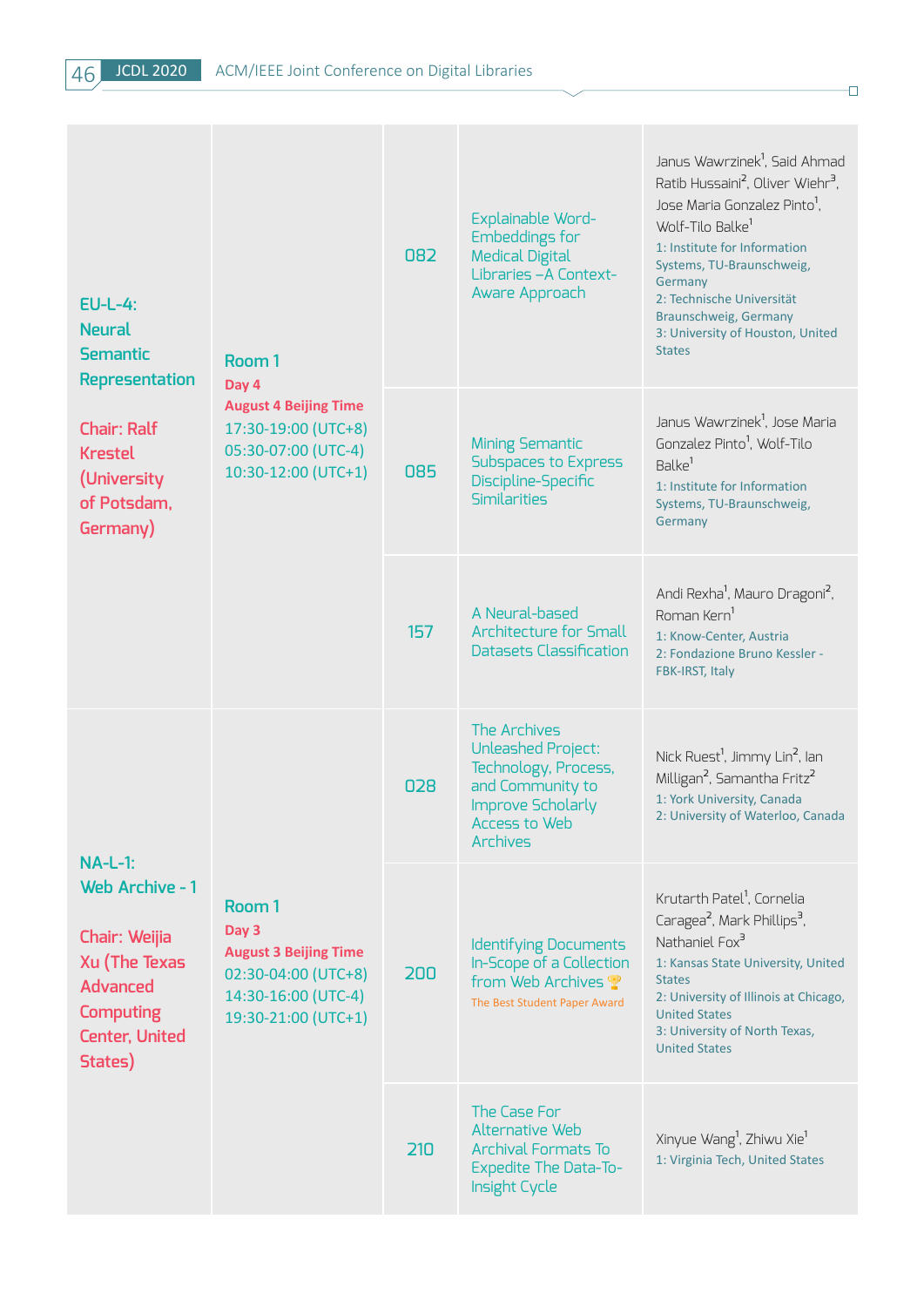| $NA-L-2$ :<br><b>Scholarly Data</b><br>Chair: Jian Wu<br>(Old Dominion<br>University,<br><b>United States)</b> | Room 1<br>Day 4<br><b>August 4 Beijing Time</b><br>00:30-02:00 (UTC+8)<br>12:30-14:00 (UTC-4)<br>17:30-19:00 (UTC+1) | 029 | <b>Towards Knowledge</b><br>Maintenance in<br>Scientific Digital<br>Libraries with the<br>Keystone Framework          | Yuanxi Fu <sup>1</sup> , Jodi Schneider <sup>1</sup><br>1: University of Illinois Urbana<br>Champaign                                                                                                       |
|----------------------------------------------------------------------------------------------------------------|----------------------------------------------------------------------------------------------------------------------|-----|-----------------------------------------------------------------------------------------------------------------------|-------------------------------------------------------------------------------------------------------------------------------------------------------------------------------------------------------------|
|                                                                                                                |                                                                                                                      | 179 | Seeking Justification:<br><b>How Expert Reviewers</b><br>Validate Empirical<br>Claims with Data<br><b>Annotations</b> | Nicholas Weber <sup>1</sup> , Sebastian<br>Karcher <sup>2</sup><br>1: University of Washington,<br><b>United States</b><br>2: Qualitative Data Repository<br>/ Syracuse University, United<br><b>States</b> |
|                                                                                                                |                                                                                                                      | 190 | <b>Modeling Data</b><br><b>Curation to Scientific</b><br>Inquiry: A Case Study<br>for Multimodal Data<br>Integration  | Maria Esteva <sup>1</sup> , Weijia Xu <sup>1</sup> ,<br>Nevan Simone <sup>1</sup> , Amit Gupta <sup>1</sup> ,<br>Moriba Jah1<br>1: The University of Texas at<br><b>Austin, United States</b>               |

| <b>Short Paper</b>                              |                                                                                                                      |     |                                                                                                                                                 |                                                                                                                                                     |  |
|-------------------------------------------------|----------------------------------------------------------------------------------------------------------------------|-----|-------------------------------------------------------------------------------------------------------------------------------------------------|-----------------------------------------------------------------------------------------------------------------------------------------------------|--|
| <b>Session &amp;</b><br><b>Topic</b>            | <b>Location &amp; Time</b>                                                                                           | ID  | <b>Title</b>                                                                                                                                    | <b>Author</b>                                                                                                                                       |  |
|                                                 | Room 1<br>Day 3<br><b>August 3 Beijing Time</b><br>10:30-12:00 (UTC+8)<br>22:30-24:00 (UTC-4)<br>03:30-05:00 (UTC+1) | 124 | <b>Information</b><br><b>Extraction in Digital</b><br><b>Libraries: First Steps</b><br>Towards Portability of<br><b>LBD Workflow</b>            | Menasha Thilakaratne <sup>1</sup> , Katrina<br>Falkner <sup>1</sup> , Thushari Atapattu <sup>1</sup><br>1: The University of Adelaide,<br>Australia |  |
| $AP-S-1$ :<br><b>Digital</b><br>Libraries - 2   |                                                                                                                      | 151 | Finding a Safe Port:<br>Cyber-Security<br>Analysis for Open<br>Source Digital Library<br>Software                                               | Alex Tudu <sup>1</sup> , David Bainbridge <sup>1</sup> ,<br>William Rogers <sup>1</sup><br>1: University of Waikato, New<br>Zealand                 |  |
| Chair: Lu<br>An (Wuhan<br>University,<br>China) |                                                                                                                      | 211 | Keyword<br>Recommendation<br>Methods for<br><b>Earth Science</b><br><b>Data Considering</b><br><b>Hierarchical Structure</b><br>of Vocabularies | Toshiyuki Shimizu <sup>1</sup> , Joji Kido <sup>1</sup> ,<br>Masatoshi Yoshikawa <sup>1</sup><br>1: Kyoto University, Japan                         |  |
|                                                 |                                                                                                                      | 218 | A Multimodal Music<br>Recommendation<br>System with<br>Listeners' Personality<br>and Physiological<br><b>Signals</b>                            | Ruilun Liu <sup>1</sup> , Xiao Hu <sup>1</sup><br>1: The University of Hong Kong,<br>Hong Kong, China                                               |  |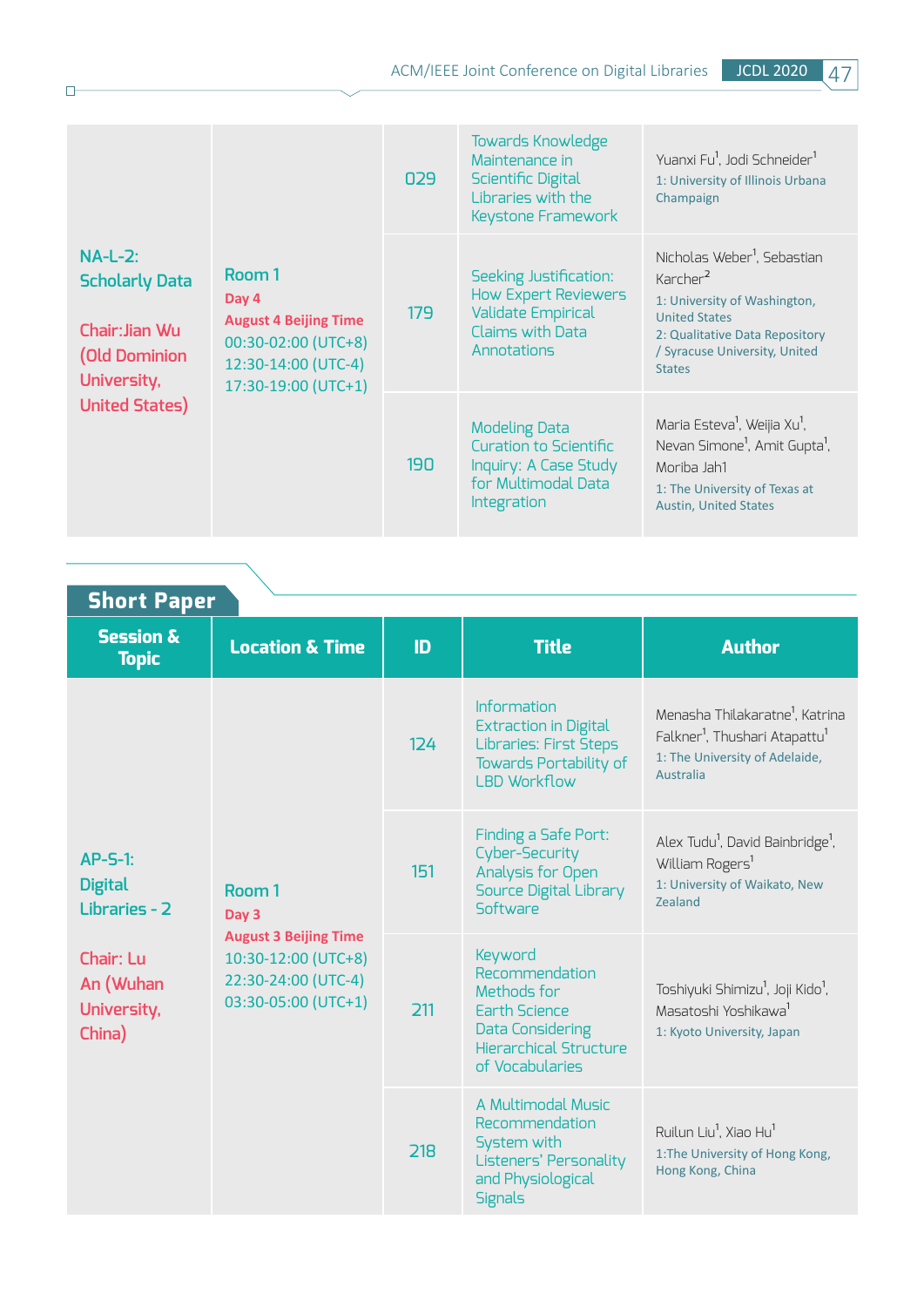| $AP-S-2$ :<br><b>Digital</b><br><b>Humanities</b><br>Chair:<br><b>Xiaoguang</b><br><b>Wang (Wuhan</b><br>University,<br>China) | Room 1<br>Day 3<br><b>August 3 Beijing Time</b><br>15:30-17:00 (UTC+8)<br>03:30-05:00 (UTC-4)<br>08:30-10:00 (UTC+1) | 095 | Strike a Pose: Gender<br>and the Public and<br><b>Private Performance</b><br>of Magazine Reading                                                                | Dana Mckay <sup>1</sup> , Michael Twidale <sup>2</sup> ,<br>George Buchanan <sup>1</sup><br>1: The University of Melbourne,<br>Australia<br>2: University of Illinois at Urbana-<br><b>Champaign, United States</b>                       |
|--------------------------------------------------------------------------------------------------------------------------------|----------------------------------------------------------------------------------------------------------------------|-----|-----------------------------------------------------------------------------------------------------------------------------------------------------------------|-------------------------------------------------------------------------------------------------------------------------------------------------------------------------------------------------------------------------------------------|
|                                                                                                                                |                                                                                                                      | 110 | <b>Evaluation of Low-end</b><br><b>Virtual Reality Content</b><br>of Cultural Heritage:<br>A Preliminary Study<br>with Eye Movement                             | Jeremy Tzi-Dong Ng <sup>1</sup> , Weichen<br>Liu <sup>2</sup> , Xiao Hu <sup>1</sup> , Tzyy-Ping Jung <sup>2</sup><br>1: The University of Hong Kong,<br>Hong Kong, China<br>2: The University of California,<br>San Diego, United States |
|                                                                                                                                |                                                                                                                      | 125 | Garbage In, Garbage<br>Out? An Empirical<br>Look at Information<br>Richness of LBD Input<br><b>Types</b>                                                        | Menasha Thilakaratne <sup>1</sup> , Katrina<br>Falkner <sup>1</sup> , Thushari Atapattu <sup>1</sup><br>1: The University of Adelaide,<br><b>Australia</b>                                                                                |
|                                                                                                                                |                                                                                                                      | 170 | How to Organize<br>Digital Tools to Help<br><b>Scholars in Digital</b><br>Humanities Research?                                                                  | Shuran Liu <sup>1</sup> , Jun Wang <sup>1</sup><br>1: Peking University, China                                                                                                                                                            |
| $AP-S-3$ :<br><b>Search and</b><br><b>Recommendation</b><br>Chair: Kazunari<br>Sugiyama (Kyoto<br>University, Japan)           | Room 1<br>Day 4<br><b>August 4 Beijing Time</b><br>10:30-12:00 (UTC+8)<br>22:30-24:00 (UTC-4)<br>03:30-05:00 (UTC+1) | 093 | A Grounded<br>Theory Approach<br>for Modelling<br>the Knowledge<br><b>Construction Process</b><br>in Exploratory Search                                         | Ping Liu <sup>1</sup> , Feiwen Li <sup>1</sup> , Zhiwei<br>Yang <sup>1</sup><br>1: Wuhan University, China                                                                                                                                |
|                                                                                                                                |                                                                                                                      | 111 | <b>Personalized Book</b><br>Recommendation to<br>Young Readers: Two<br><b>Online Prototypes and</b><br>a Preliminary User<br>Evaluation                         | Xiao Hu <sup>1</sup> , Jeremy T. D. Ng <sup>1</sup> ,<br>Chengrui Yang <sup>1</sup> , Samuel K. W.<br>Chu <sup>1</sup><br>1: The University of Hong Kong,<br>Hong Kong, China                                                             |
|                                                                                                                                |                                                                                                                      | 144 | Interacting with Mobile<br><b>Music Applications:</b><br>Investigation of<br><b>Influencing Factors</b><br>of Music Information<br>Encountering                 | Xiang Xue <sup>1</sup> , Shijie Song <sup>2</sup> ,<br>Yuxiang Zhao <sup>1</sup><br>1: Nanjing University of Science<br>and Technology, China<br>2: Nanjing University, China                                                             |
|                                                                                                                                |                                                                                                                      | 167 | A Comparative Study<br>of the Relationship<br>between Subjective<br>Difficulty, Objective<br>Difficulty of Search<br><b>Task and Search</b><br><b>Behaviors</b> | Kun Huang <sup>1</sup> , Jiaqi Chen <sup>1</sup> , Chang<br>Liu <sup>2</sup> , Lulu Zhang <sup>3</sup><br>1: Beijing Normal University,<br>China<br>2: Peking University, China<br>3: Library of Jiangnan University,<br>China            |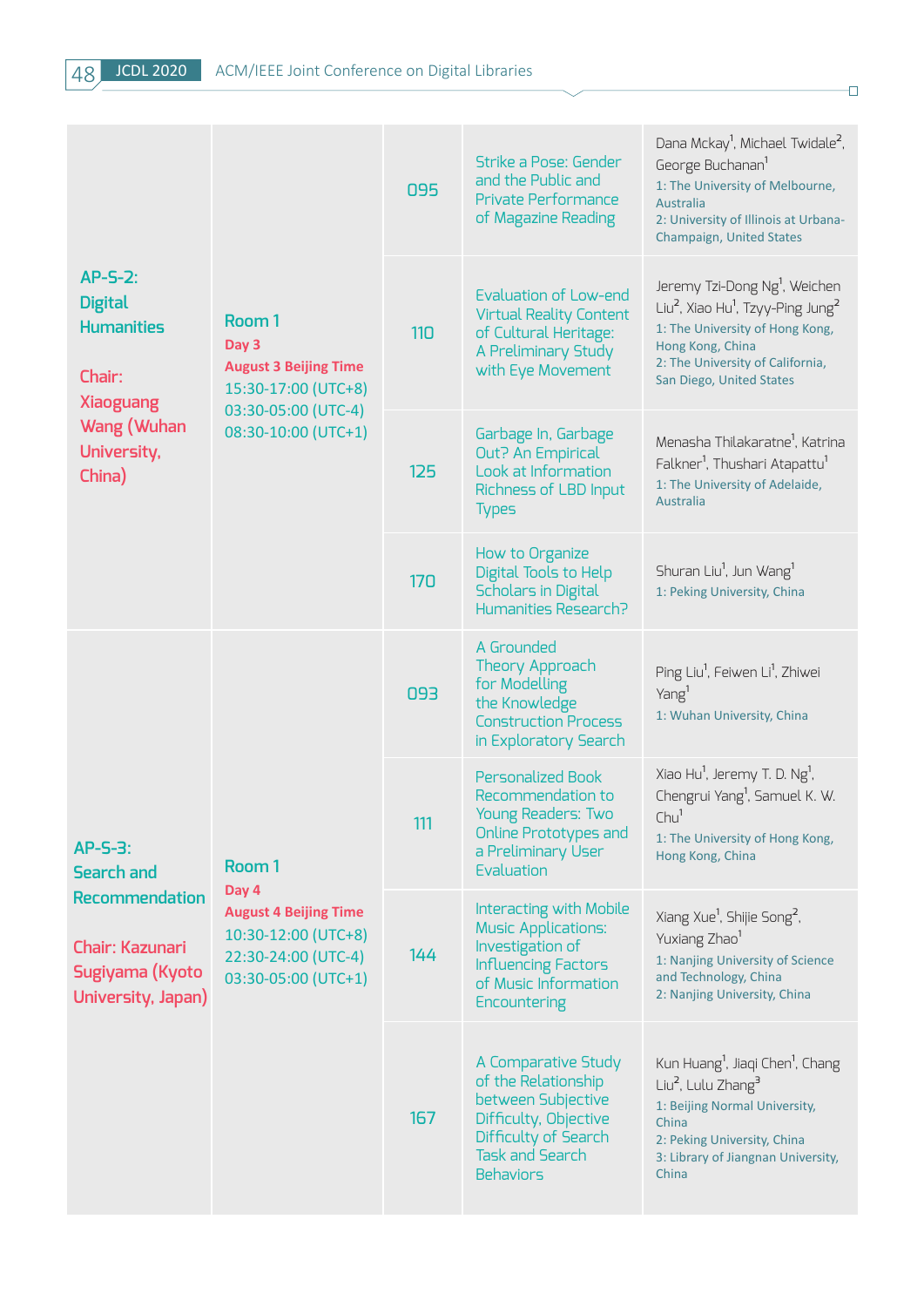|                                                                                                                                                                                                                                                          |                                                                                                                                                                                     | 020                                                                                                               | <b>Spatial Research</b><br>Leadership Flows<br>and Spatial Research<br>Leadership Rank:<br>A Case Study of<br><b>Pharmaceutical Field</b>                                                                                                       | Chaocheng He <sup>1</sup> , Kaili Wang <sup>1</sup> ,<br>Jiang Wu <sup>1</sup><br>1: Wuhan University, China                                                                                                                                                                              |
|----------------------------------------------------------------------------------------------------------------------------------------------------------------------------------------------------------------------------------------------------------|-------------------------------------------------------------------------------------------------------------------------------------------------------------------------------------|-------------------------------------------------------------------------------------------------------------------|-------------------------------------------------------------------------------------------------------------------------------------------------------------------------------------------------------------------------------------------------|-------------------------------------------------------------------------------------------------------------------------------------------------------------------------------------------------------------------------------------------------------------------------------------------|
| $AP-S-4$ :<br><b>Network and</b><br>Learning                                                                                                                                                                                                             | Room 1<br>Day 4<br><b>August 4 Beijing Time</b><br><b>Chair: Liang</b><br>13:30-15:00 (UTC+8)<br>$1:30-3:00$ (UTC-4)<br>Hong (Wuhan<br>06:30-08:00 (UTC+1)<br>University,<br>China) | 036                                                                                                               | <b>Segmenting Scientific</b><br>Abstracts into<br><b>Discourse Categories:</b><br>A Deep Learning-<br><b>Based Approach for</b><br><b>Sparse Labeled Data</b>                                                                                   | Soumya Banerjee <sup>1</sup> ,<br>Debarshi Kumar Sanyal <sup>1</sup> ,<br>Samiran Chattopadhyay <sup>2</sup> ,<br>Plaban Kumar Bhowmick <sup>1</sup> ,<br>ParthaPratim Das <sup>1</sup><br>1: National Digital Library of<br>India, IIT Kharagpur, India<br>2: Jadavpur University, India |
|                                                                                                                                                                                                                                                          |                                                                                                                                                                                     | 131                                                                                                               | ConvCN: A CNN-Based<br><b>Citation Network</b><br><b>Embedding Algorithm</b><br><b>Towards Citation</b><br>Recommendation                                                                                                                       | Chanathip Pornprasit <sup>1</sup> , Xin Liu <sup>2</sup> ,<br>Natthawut Kertkeidkachorn <sup>2</sup> .<br>Kyoung-Sook Kim <sup>2</sup> , Thanapon<br>Noraset <sup>1</sup> , Suppawong Tuarob <sup>1</sup><br>1: Mahidol University, Thailand<br>2: AIRC, AIST, Japan                      |
|                                                                                                                                                                                                                                                          |                                                                                                                                                                                     | 162                                                                                                               | <b>Relation Aware</b><br><b>Attention Model for</b><br><b>Uncertainty Detection</b><br>in Text                                                                                                                                                  | Manjira Sinha <sup>1</sup> , Nilesh garwal <sup>1</sup> ,<br>Tirthankar Dasgupta <sup>2</sup><br>1: Indian institute of technology<br>Kharagpur, India<br>2: Tata Consultancy Services,<br>India                                                                                          |
| <b>EU-S-1:</b><br><b>Natural</b><br>Room 1<br>Language<br>Day 3<br><b>Processing</b><br><b>August 3 Beijing Time</b><br>00:30-02:00 (UTC+8)<br><b>Chair: Ying</b><br>12:30-14:00 (UTC-4)<br>Huang (Wuhan<br>17:30-19:00 (UTC+1)<br>University,<br>China) |                                                                                                                                                                                     | 030                                                                                                               | <b>Linking Named Entities</b><br><b>Across Languages</b><br><b>Using Multilingual</b><br><b>Word Embeddings</b>                                                                                                                                 | ElvysLinhares Pontes <sup>1</sup> , Jose G.<br>Moreno <sup>2</sup> , Antoine Doucet <sup>1</sup><br>1: University of La Rochelle,<br>France<br>2: University of Toulouse, France                                                                                                          |
|                                                                                                                                                                                                                                                          | 112                                                                                                                                                                                 | Neural Machine<br><b>Translation with</b><br><b>BERT for Post-OCR</b><br><b>Error Detection and</b><br>Correction | Hai Thi Tuyet Nguyen <sup>1</sup> , Adam<br>Jatowt <sup>2</sup> , Nhu Van Nguyen <sup>1</sup> ,<br>Mickaël Coustaty <sup>1</sup> , Antoine<br>Doucet <sup>1</sup><br>1: L3i, University of La Rochelle,<br>France<br>2: Kyoto University, Japan |                                                                                                                                                                                                                                                                                           |
|                                                                                                                                                                                                                                                          |                                                                                                                                                                                     | 181                                                                                                               | An Authoritative<br>Approach to Citation<br>Classification                                                                                                                                                                                      | David Pride <sup>1</sup> , Petr Knoth <sup>1</sup><br>1: KMi, The Open University,<br><b>United Kingdom</b>                                                                                                                                                                               |
|                                                                                                                                                                                                                                                          |                                                                                                                                                                                     | 192                                                                                                               | A First Step Towards<br><b>Content Protecting</b><br><b>Plagiarism Detection</b>                                                                                                                                                                | Cornelius Ihle <sup>1,2</sup> , Moritz<br>Schubotz <sup>3</sup> , Norman<br>Meuschke <sup>2</sup> , Bela Gipp <sup>2</sup><br>1: Daimler AG, Germany<br>2: University of Wuppertal,<br>Germany<br>3: FIZ Karlsruhe, Germany                                                               |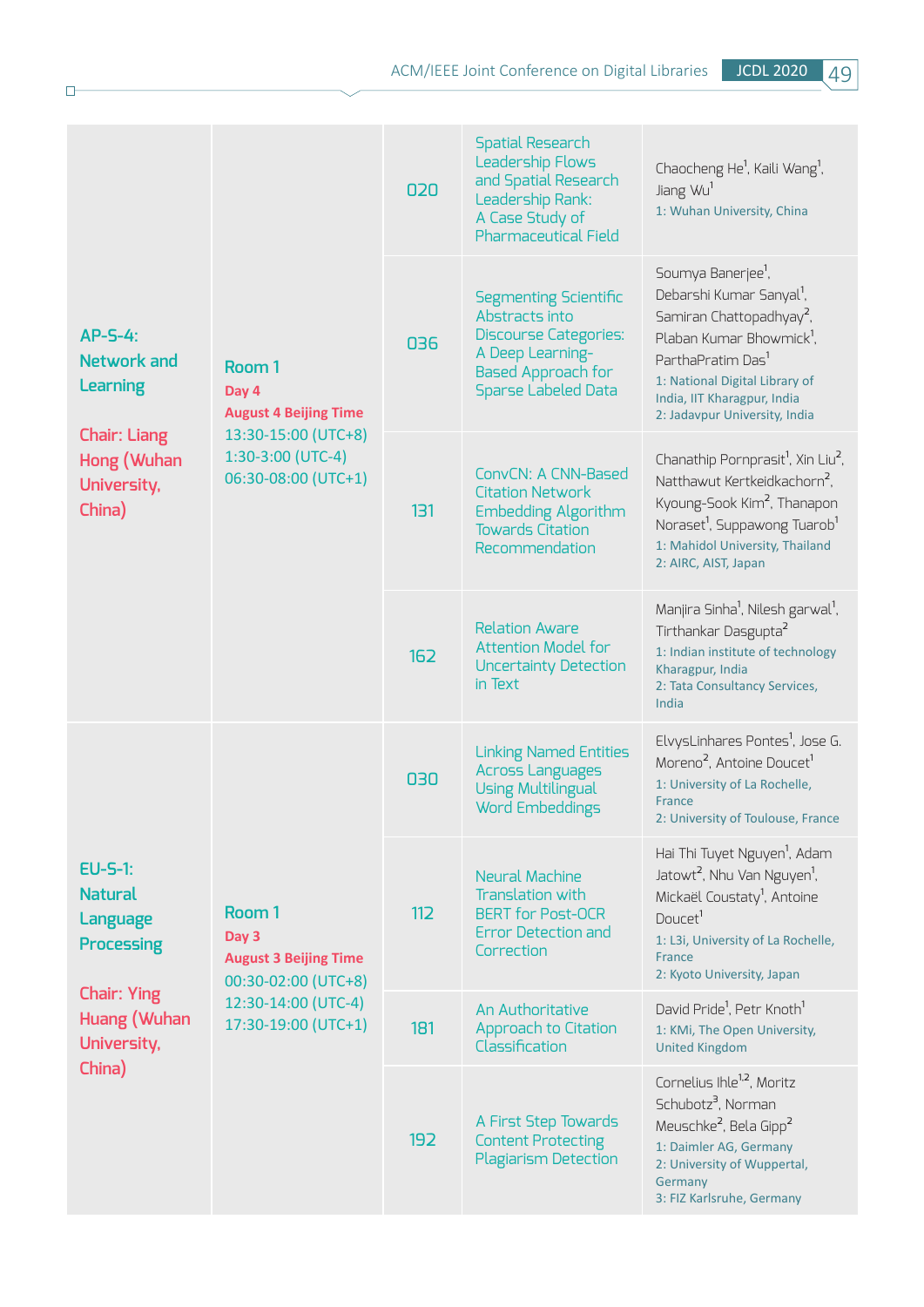JCDL 2020 ACM/IEEE Joint Conference on Digital Libraries 50

| <b>EU-S-2:</b><br><b>Domain Specific</b><br>Room 1<br><b>Applications</b><br>Day 3<br>Chair: Jingzhu<br>Wei (Sun Yat-<br>sen University,<br>China) |                                                                                                   | 077 | Supporting the<br><b>Exploration of</b><br>Semantic Features in<br>Academic Literature<br><b>Using Graph-based</b><br><b>Visualizations</b>                                     | Corinna Breitinger <sup>1</sup> , Birkan<br>Kolcu <sup>2</sup> , Monique Meuschke <sup>3</sup> ,<br>Norman Meuschke <sup>3</sup> , Bela<br>Gipp <sup>3</sup><br>1: University of Konstanz,<br>Germany<br>2: University of Arizona, United<br><b>States</b><br>3: University of Wuppertal,<br>Germany |
|----------------------------------------------------------------------------------------------------------------------------------------------------|---------------------------------------------------------------------------------------------------|-----|---------------------------------------------------------------------------------------------------------------------------------------------------------------------------------|------------------------------------------------------------------------------------------------------------------------------------------------------------------------------------------------------------------------------------------------------------------------------------------------------|
|                                                                                                                                                    | <b>August 3 Beijing Time</b><br>17:30-19:00 (UTC+8)<br>05:30-07:00 (UTC-4)<br>10:30-12:00 (UTC+1) | 173 | Towards an Open<br>Platform for Legal<br>Information                                                                                                                            | Malte Ostendorff <sup>1</sup> , Till Blume <sup>2</sup> ,<br>Saskia F. Ostendorff <sup>3</sup><br>1: German Research Center for<br>Artificial Intelligence, Germany<br>2: Kiel University, Germany<br>3: Humboldt University Berlin,<br>Germany                                                      |
|                                                                                                                                                    |                                                                                                   | 184 | <b>Enabling News</b><br>Consumers to View<br>and Understand<br><b>Biased News</b><br>Coverage: A Study on<br>the Perception and<br><b>Visualization of Media</b><br><b>Bias</b> | Timo Spinde <sup>1,2</sup> , Felix<br>Hamborg <sup>2</sup> , Angelica Becerra <sup>2</sup> ,<br>Karsten Donnay <sup>2</sup> , Bela Gipp <sup>1</sup><br>1: University of Wuppertal,<br>Germany<br>2: University Konstanz, Germany                                                                    |
|                                                                                                                                                    |                                                                                                   | 113 | Open Access 2007-<br>2017: Country and<br>University Level<br>Perspective                                                                                                       | Bikash Gyawali <sup>1</sup> , Nancy<br>Pontika <sup>1</sup> , Petr Knoth <sup>1</sup><br>1: The Open University, United<br>Kingdom                                                                                                                                                                   |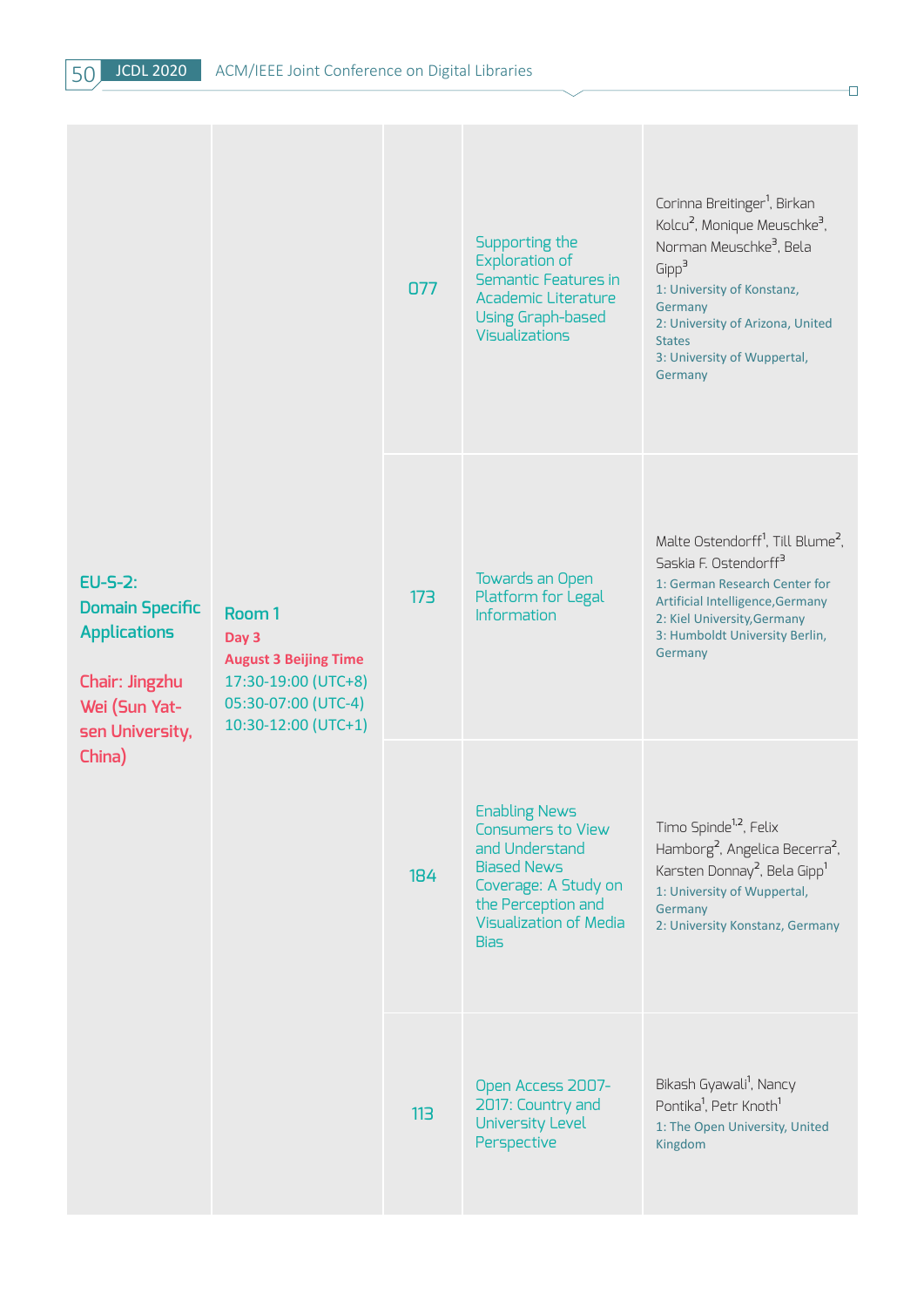| $NA-S-1$ :<br>Room 1<br>Web Archive - 2<br>Day 4<br><b>August 4 Beijing Time</b><br><b>Chair: Zhiwu Xie</b><br>02:30-04:00 (UTC+8)<br>14:30-16:00 (UTC-4)<br>(Virginia Tech,<br>20:00-21:00 (UTC+1)<br><b>United States)</b> | 099 | A Comparative<br><b>Study of Sequence</b><br>Tagging Methods for<br>Domain Knowledge<br><b>Entity Recognition in</b><br><b>Biomedical Papers</b>       | Jian Wu <sup>1</sup> , Md Reshad Ul Hoque <sup>1</sup> ,<br>Gunnar W. Reiske <sup>1</sup> , Michele C.<br>Weigle1, Brenda T. Bradshaw <sup>1</sup> ,<br>Holly D. Gaff <sup>1</sup> , Jiang Li <sup>1</sup> , Chiman<br>Kwan <sup>2</sup><br>1: Old Dominion<br><b>University, United States</b><br>2: Applied Research LLC, United<br><b>States</b> |                                                                                                                                                                                                                                                                                                                                       |
|------------------------------------------------------------------------------------------------------------------------------------------------------------------------------------------------------------------------------|-----|--------------------------------------------------------------------------------------------------------------------------------------------------------|-----------------------------------------------------------------------------------------------------------------------------------------------------------------------------------------------------------------------------------------------------------------------------------------------------------------------------------------------------|---------------------------------------------------------------------------------------------------------------------------------------------------------------------------------------------------------------------------------------------------------------------------------------------------------------------------------------|
|                                                                                                                                                                                                                              |     | 136                                                                                                                                                    | <b>Creating a Bespoke</b><br><b>Virtual Reality</b><br>Personal Library<br><b>Space for Persons</b><br>with Severe Visual<br><b>Disabilities</b>                                                                                                                                                                                                    | Kurtis Philip Aidan Jeffrey<br>Weir <sup>1</sup> , Fernando Loizides <sup>2</sup> ,<br>Vinita Nahar <sup>1</sup> , Amar Aggoun <sup>1</sup> ,<br>George Buchanan <sup>3</sup><br>1: University of Wolverhampton,<br><b>United Kingdom</b><br>2: Cardiff University, United<br>Kingdom<br>3: The University of Melbourne,<br>Australia |
|                                                                                                                                                                                                                              | 182 | On the Ambiguity and<br>Relevance of Place<br>Names in Scientific<br>Text                                                                              | Xiaoliang Jiang <sup>1</sup> , Vetle Torvik <sup>1</sup><br>1: University of Illinois at Urbana<br><b>Champaign, United States</b>                                                                                                                                                                                                                  |                                                                                                                                                                                                                                                                                                                                       |
|                                                                                                                                                                                                                              | 204 | <b>Improving Digital</b><br><b>Libraries' Provision</b><br>of Digital Humanities<br>Datasets: A Case<br>Study of the HTRC<br><b>Literature Dataset</b> | Yuerong Hu <sup>1</sup> , Ming Jiang <sup>1</sup> ,<br>Ted Underwood <sup>1</sup> , J. Stephen<br>Downie <sup>1</sup><br>1: University of Illinois at Urbana-<br>Champaign, United States                                                                                                                                                           |                                                                                                                                                                                                                                                                                                                                       |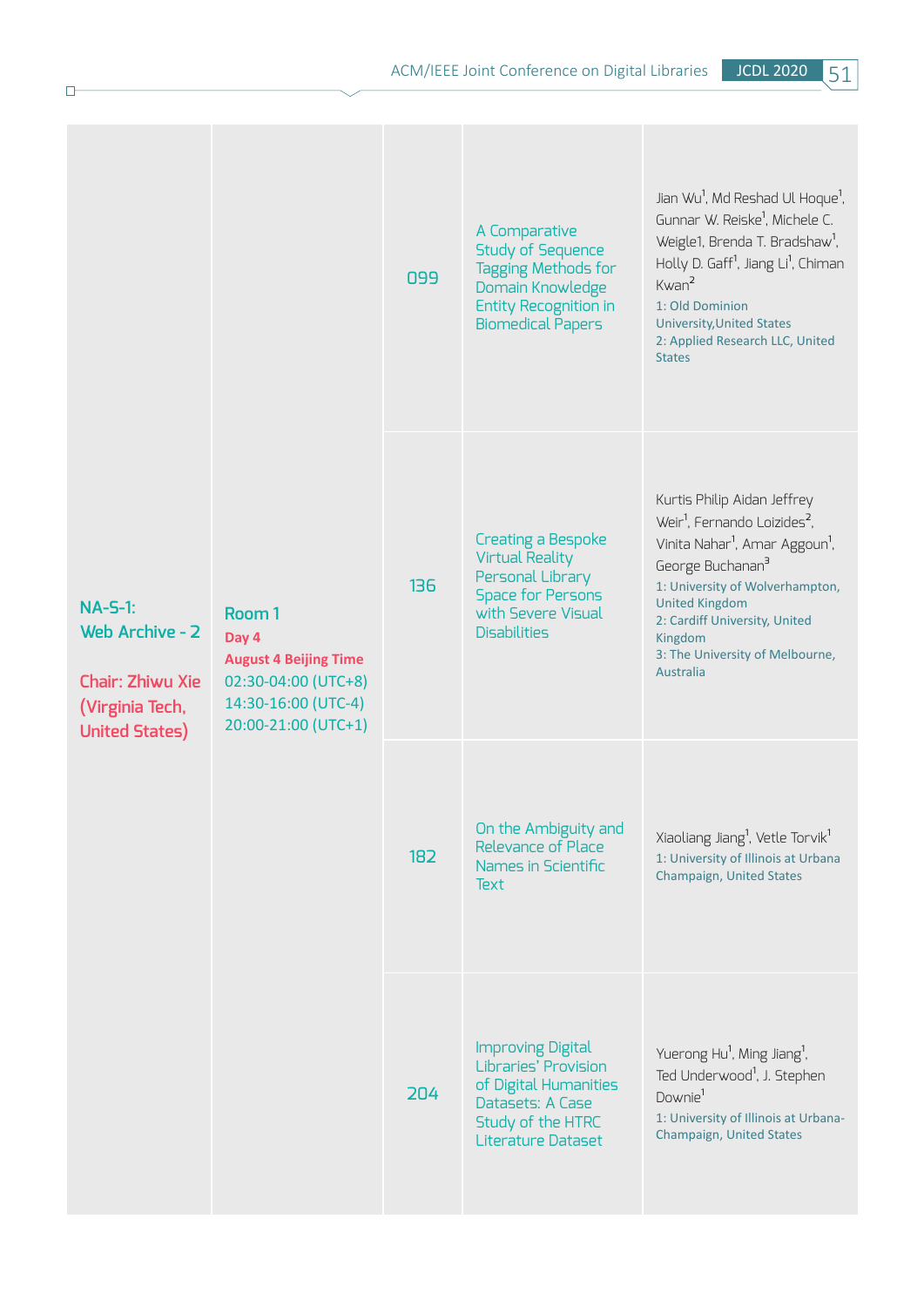## Posters and Demos Session

| Day 2 (August 2 Beijing Time) |                                                                                                                                          |                                                                                                                                                                                                                                                                                     |  |
|-------------------------------|------------------------------------------------------------------------------------------------------------------------------------------|-------------------------------------------------------------------------------------------------------------------------------------------------------------------------------------------------------------------------------------------------------------------------------------|--|
| <b>Poster Hall 1</b>          | 21:00-23:00 (UTC+8)                                                                                                                      | 09:00-11:00 (UTC-4)<br>14:00-16:00 (UTC+1)                                                                                                                                                                                                                                          |  |
| ID                            | <b>Title</b>                                                                                                                             | <b>Author</b>                                                                                                                                                                                                                                                                       |  |
| ps236                         | Tactics Applied by Blind and<br>Sighted Users: Initial Exploration<br>of a Digital Library                                               | Iris Xie <sup>1</sup> , Rakesh Babu <sup>2</sup> , Tae Hee Lee <sup>1</sup> , Shengang Wang <sup>1</sup> and<br>Hyun Seung Lee <sup>1</sup><br>1: University of Wisconsin Milwaukee, United States<br>2: Envision, Inc, United States                                               |  |
| ps245                         | Mathematical Formulae in<br>Wikimedia Projects 2020a                                                                                     | Moritz Schubotz <sup>1</sup> , André Greiner-Petter <sup>2</sup> , Norman<br>Meuschke <sup>2</sup> , Olaf Teschke <sup>1</sup> and Bela Gipp <sup>2</sup><br>1: FIZ Karlsruhe - Leibniz-Institute for Information Infrastructure,<br>Germany<br>2: University of Wuppertal, Germany |  |
| ps320                         | Cross-Language Source Code<br><b>Plagiarism Detection Using Explicit</b><br>Semantic Analysis and Scored<br><b>Greedy String Tilling</b> | Tomáš Foltýnek <sup>1</sup> , Richard Všianský <sup>1</sup> , Norman Meuschke <sup>2</sup> ,<br>Dita Dlabolová <sup>1</sup> and Bela Gipp <sup>2</sup><br>1: Mendel University in Brno, Czechia<br>2: University of Wuppertal, Germany                                              |  |
| ps252                         | Newsalyze: Enabling News<br><b>Consumers to Understand Media</b><br><b>Bias</b>                                                          | Felix Hamborg <sup>1</sup> , Anastasia Zhukova <sup>2</sup> , Karsten Donnay <sup>3</sup> and<br>Bela Gipp, <sup>2</sup><br>1: University of Konstanz, Germany<br>2: University of Wuppertal, Germany<br>3: University of Zurich, Germany                                           |  |
| ps253                         | Interpretable and Comparative<br><b>Textual Dataset Exploration Using</b><br><b>Near-Identity Mention Relations</b>                      | Anastasia Zhukova <sup>1</sup> , Felix Hamborg <sup>2</sup> and Bela Gipp <sup>1</sup><br>1: University of Wuppertal, Germany<br>2: University of Konstanz, Germany                                                                                                                 |  |
| ps260                         | Interpretable Topic Modeling Using<br><b>Near-Identity Cross-Document</b><br><b>Coreference Resolution</b>                               | Anastasia Zhukova <sup>1</sup> , Felix Hamborg <sup>2</sup> and Bela Gipp <sup>1</sup><br>1: University of Wuppertal, Germany<br>2: University of Konstanz, Germany                                                                                                                 |  |
| ps266                         | The POLUSA Dataset: 0.9M<br><b>Political News Articles Balanced</b><br>by Time and Outlet Popularity                                     | Lukas Gebhard <sup>1</sup> and Felix Hamborg <sup>2</sup><br>1: University of Freiburg, Germany<br>2: University of Konstanz, Germany                                                                                                                                               |  |
| ps297                         | An Integrated Approach to Detect<br>Media Bias in German News<br><b>Articles</b>                                                         | Timo Spinde <sup>1,2</sup> , Felix Hamborg <sup>1</sup> and Bela Gipp <sup>2</sup><br>1: University of Konstanz, Germany<br>2: University of Wuppertal, Germany                                                                                                                     |  |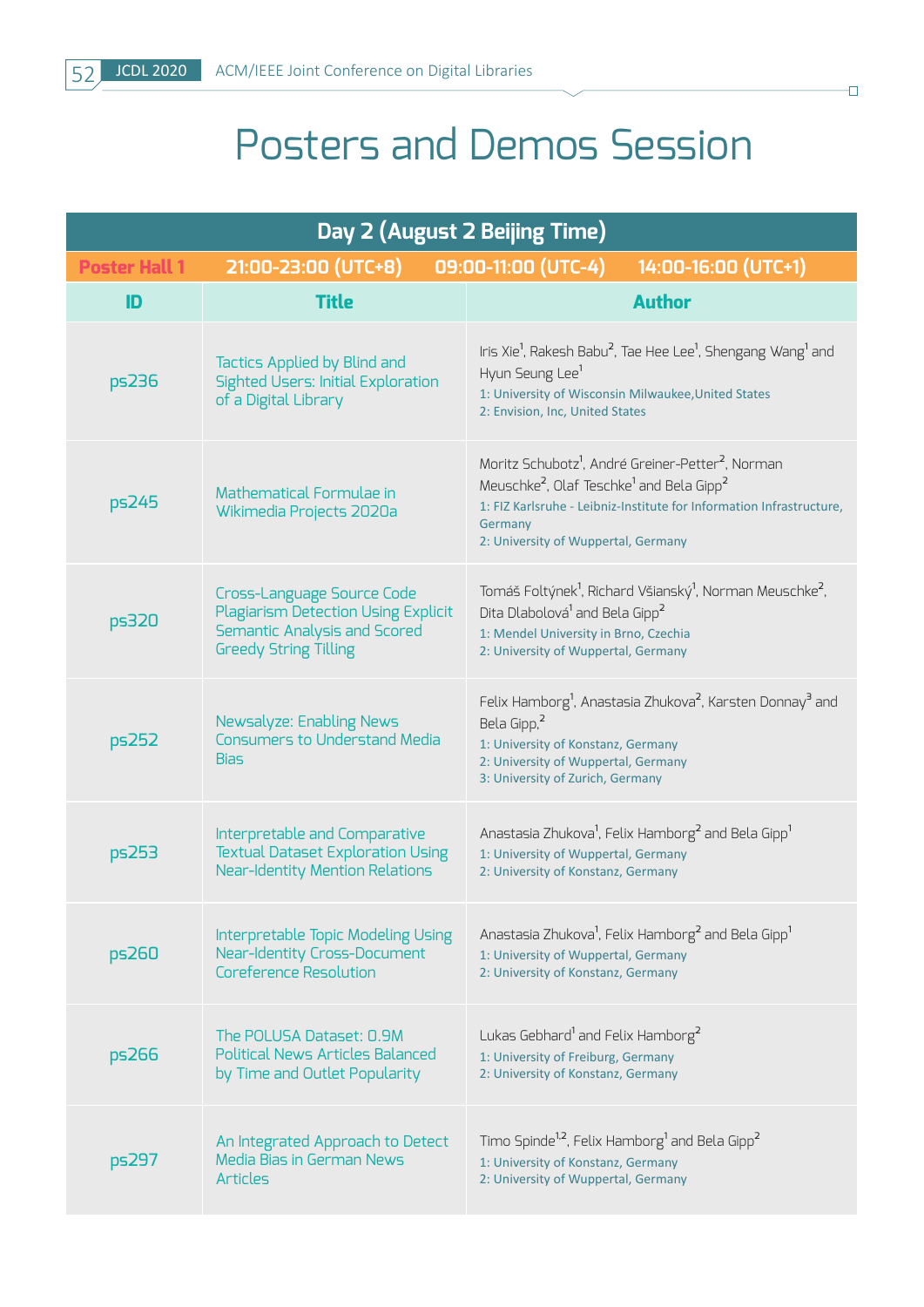ACM/IEEE Joint Conference on Digital Libraries JCDL 2020 53

| ps246 | Measurement of Mobile Library<br>Users' Emotional Experience: A<br>Research Based on the PAD Model | Yang Zhao <sup>1</sup> , Wenhang Cao <sup>1</sup> and Bin Yang <sup>1</sup><br>1: Wuhan University, China                                                                                                                                                                                                         |
|-------|----------------------------------------------------------------------------------------------------|-------------------------------------------------------------------------------------------------------------------------------------------------------------------------------------------------------------------------------------------------------------------------------------------------------------------|
| ps247 | Implicit Products in the<br>Decentralized eCommerce<br><b>Ecosystems</b>                           | Guoxiu He <sup>1</sup> , Yunhan Yang <sup>1</sup> , Zhuoren Jiang <sup>2</sup> , Yangyang Kang <sup>3</sup> ,<br>Xiaozhong Liu <sup>4</sup> and Wei Lu <sup>1</sup><br>1: Wuhan University, China<br>2: Zhejiang University, China<br>3: Alibaba Group, China<br>4: Indiana University Bloomington, United States |
| ps263 | Analyzing International Relations<br>from British Parliamentary<br><b>Debates</b>                  | Junling Wang <sup>1</sup> , Yuehan Zhang <sup>1</sup> , Jiani Huang <sup>1</sup> , Jiayu Shen <sup>1</sup> ,<br>Yiyang Wang <sup>1</sup> , Jiamin Wang <sup>1</sup> , Jiming Hu <sup>1</sup> and Wei Lu <sup>1</sup><br>1: Wuhan University, China                                                                |
| ps280 | <b>Can Scientific Publication's</b><br>Network Structural Features<br>Predict its Citation?        | Zhuoran Luo <sup>1</sup> , Jiangen He <sup>2</sup> , Jiajia Qian <sup>1</sup> , Yuqi Wang <sup>1</sup> , Junying<br>Chen <sup>1</sup> and Wei Lu <sup>1</sup><br>1: Wuhan University, China<br>2: Drexel University, United States                                                                                |
| DSZT  | <b>Opinion Extraction of Government</b><br>Microblog Comments via BiLSTM-<br><b>CRE Model</b>      | Jiming Hu <sup>1</sup> and Xiang Zheng <sup>1</sup><br>1: Wuhan University, China                                                                                                                                                                                                                                 |

### **Day 2 (August 2 Beijing Time)**

| <b>Poster Hall 2</b> | 21:00-23:00 (UTC+8)                                                                                                                | 09:00-11:00 (UTC-4)<br>$14:00-16:00$ (UTC+1)                                                                                                                                                                                                                              |
|----------------------|------------------------------------------------------------------------------------------------------------------------------------|---------------------------------------------------------------------------------------------------------------------------------------------------------------------------------------------------------------------------------------------------------------------------|
| ID                   | <b>Title</b>                                                                                                                       | <b>Author</b>                                                                                                                                                                                                                                                             |
| ps248                | Research on the Development of<br>Library and Information Science in<br>the Era of Big Data                                        | Longwen Liao <sup>1</sup> , Qi Li <sup>1</sup> and Junyan Chen <sup>1</sup><br>1: Northwest Institute of Nuclear Technology, China                                                                                                                                        |
| ps257                | Temporal Summarization of<br><b>Scholarly Paper Collections by</b><br>Semantic Change Estimation: Case<br>Study of CORD-19 Dataset | Muhammad Syafiq Mohd Pozi <sup>1</sup> , Adam Jatowt <sup>2</sup> and Yukiko<br>Kawai <sup>3</sup><br>1: Universiti Utara Malaysia, Malaysia<br>2: Kyoto University, Japan<br>3: Kyoto Sangyo University, Japan                                                           |
| ps265                | Evolving Taxonomy Based on<br><b>Graph Neural Networks</b>                                                                         | Xiaoli Chen <sup>1</sup><br>1: National Science Library, Chinese Academy of Sciences, China                                                                                                                                                                               |
| ps267                | Author Name Disambiguation in<br>PubMed using Ensemble-Based<br><b>Classification Algorithms</b>                                   | Kaushal Jhawar <sup>1</sup> , Debarshi Kumar Sanyal <sup>2</sup> , Samiran<br>Chattopadhyay <sup>1</sup> , Plaban Kumar Bhowmick <sup>2</sup> and<br>ParthaPratim Das <sup>2</sup><br>1: Jadavpur University, India<br>2: Indian Institute of Technology Kharagpur, India |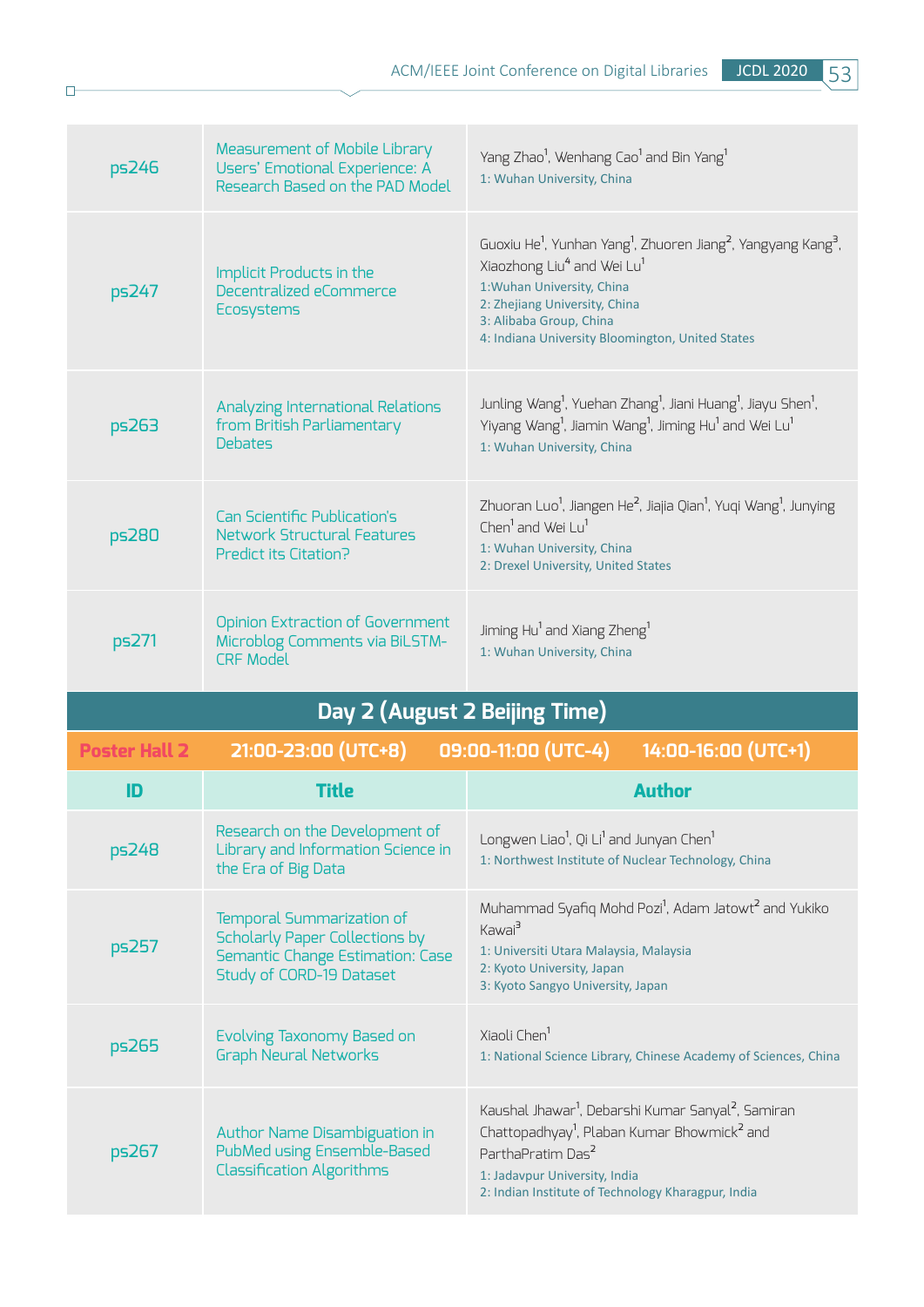| ps322 | Analysis of the Academic<br><b>Genealogy of Education</b>                                                                                                | Kanishka Halder <sup>1</sup> , Aniruddha Chattopadhyay <sup>1</sup> , Debarshi<br>Kumar Sanyal <sup>1</sup> , Plaban Kumar Bhowmick <sup>1</sup> and ParthaPratim<br>Das <sup>1</sup><br>1: Indian Institute of Technology Kharagpur, India         |
|-------|----------------------------------------------------------------------------------------------------------------------------------------------------------|-----------------------------------------------------------------------------------------------------------------------------------------------------------------------------------------------------------------------------------------------------|
| ps274 | Identifying the Development<br>Process of the Electronic Health<br>Records Research from the<br>Perspective of Information<br><b>Resource Management</b> | Zhenni Ni <sup>1</sup> and Yuxing Qian <sup>1</sup><br>1: Wuhan University, China                                                                                                                                                                   |
| ps275 | The Status, Hot Topics in the Field<br>of Electronic Health Records:<br>A Literature Review Based on<br>lda2vec                                          | Zhenni Ni <sup>1</sup> and Yuxing Qian <sup>1</sup><br>1: Wuhan University, China                                                                                                                                                                   |
| ps276 | <b>Comparison of Linguistic</b><br><b>Characteristics of Different</b><br>Disciplines' Questions on Academic<br>Social Q&A Sites                         | Lei Li <sup>1</sup> , Anrunze Li <sup>1</sup> , Xue Song <sup>1</sup> , Xinran Li <sup>1</sup> and Kun Huang <sup>1</sup><br>1: Beijing Normal University, China                                                                                    |
| ps309 | <b>Investigating Factors for</b><br>Assessing the Quality of Academic<br>User-Generated Content on Social<br>Media                                       | Lei Li <sup>1</sup> , Linlin Zhang <sup>1</sup> , Ao Wang <sup>1</sup> and Kun Huang <sup>1</sup><br>1: Beijing Normal University, China                                                                                                            |
| ps278 | Inter-subdiscipline Analysis Based<br>on Mathematical Statements                                                                                         | Rui Wang <sup>1</sup> , Xiaoling Zhou <sup>1</sup> , Jian Wu <sup>2</sup> and Ou Wu <sup>1</sup><br>1: Tianjin University, China<br>2: Old Dominion University, United States                                                                       |
| ps316 | A Heuristic Baseline Method<br>for Metadata Extraction from<br>Scanned Electronic Theses and<br><b>Dissertations</b>                                     | Muntabir Choudhury <sup>1</sup> , Jian Wu <sup>1</sup> , William Ingram <sup>2</sup> and<br>Edward Fox <sup>2</sup><br>1: Old Dominion University, United States<br>2: Virginia Polytechnic Institute and State University, United<br><b>States</b> |
| ps317 | Analyzing the Effect of Reading<br><b>Patterns Using Eye Tracking</b><br><b>Measures</b>                                                                 | Gavindya Jayawardena <sup>1</sup> , Sampath Jayarathna <sup>1</sup> and Jian Wu <sup>1</sup><br>1: Old Dominion University, United States                                                                                                           |
| ps313 | Streaming Analytics and Workflow<br><b>Automation for DFS</b>                                                                                            | Yasith Jayawardana <sup>1</sup> and Sampath Jayarathna <sup>1</sup><br>1: Old Dominion University, United States                                                                                                                                    |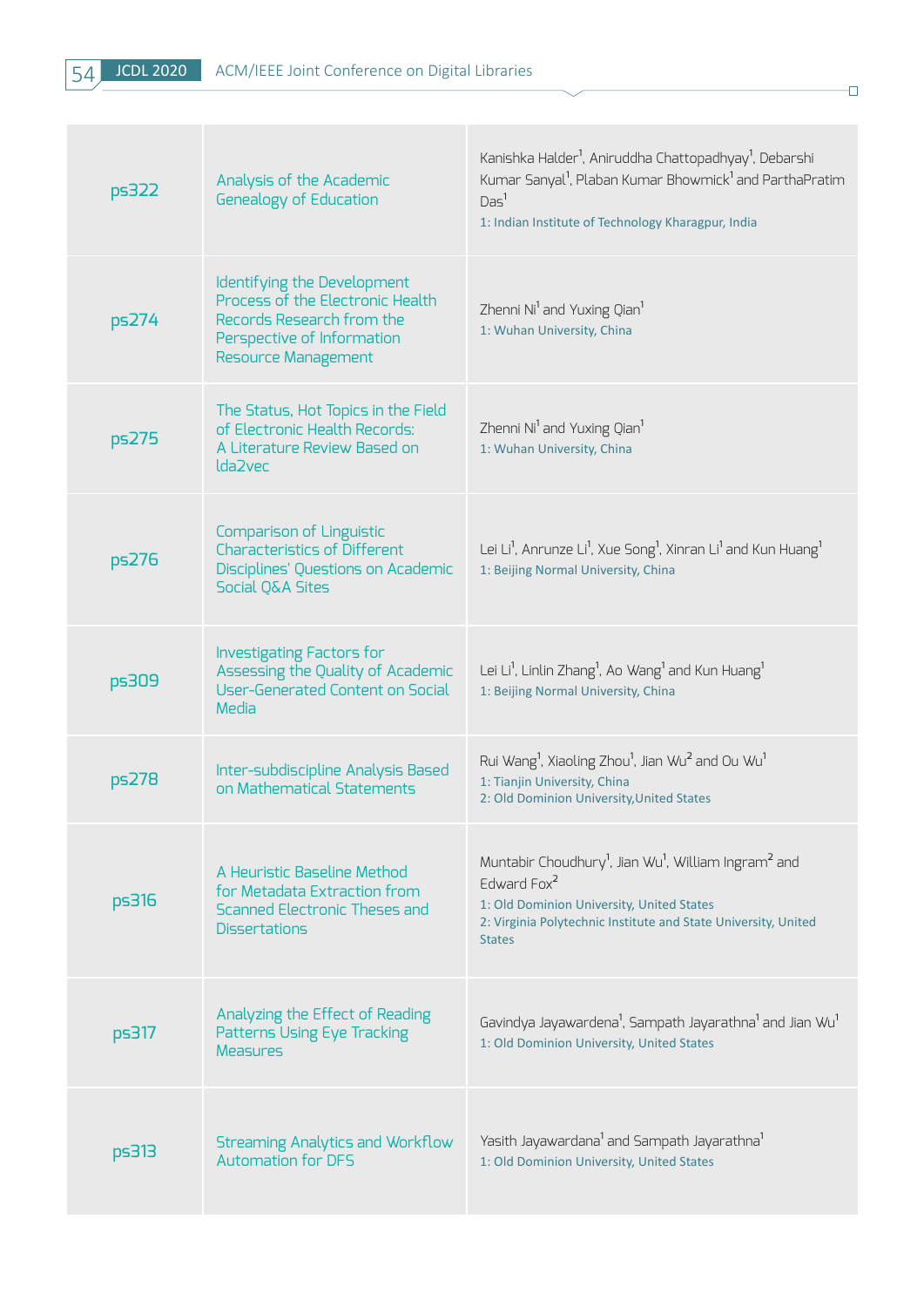**Day 2 (August 2 Beijing Time) Poster Hall 3 21:00-23:00 (UTC+8) 09:00-11:00 (UTC-4) 14:00-16:00 (UTC+1) ID Title Author** ps269 The Theoretical Framework of Library Smart Service: Literature Review and Content Analysis Jiaqi Liao<sup>1</sup> 1: Sun Yat-sen University, China ps281 Search Topic Analysis of ACM Digital Library Shaobo Liang<sup>1</sup> and Yaqiong Leng<sup>1</sup> 1: Wuhan University, China ps285 Content-Based Exploration of Archival Images Using Neural **Networks** Tobi Adewoye<sup>1</sup>, Xiao Han<sup>1</sup>, Nick Ruest<sup>2</sup>, Ian Milligan<sup>1</sup>, Samantha Fritz<sup>1</sup> and Jimmy Lin<sup>1</sup> 1: University of Waterloo, Canada 2: York University Libraries, Canada ps286 Analyzing the GitHub Repositories of Research Papers Michael Färber<sup>1</sup> 1: Karlsruhe Institute of Technology, Germany ps294 Trends of Publications' Citations and Altmetrics Based on Open Access Types Chifumi Nishioka<sup>1</sup> and Michael Färber<sup>2</sup> 1: Kyoto University, Japan 2: Karlsruhe Institute of Technology, Germany ps287 A Proposal of a Ground Surface Information Collection System Using a 9-axis Motion Sensor for Self-propelled Wheelchair Users' Exercise Promotion Xu Han<sup>1</sup> and Kumiko Kushiyama<sup>1</sup> 1: Tokyo Metropolitan University, Japan ps288 "3W" Model in Research Data Services: A Case Study of National Research Data Centers in China Zhifang Tu<sup>1</sup> and Zhiping Yang<sup>2</sup> 1: National Science Library, Chinese Academy of Sciences, China 2: Chengdu Library and Information Center, Chinese Academy of Sciences, China ps289 Effects of Task Complexity on Information Seeking Performance: A Meta-analysis Research Lin Wang<sup>1</sup> and Zejin Chen<sup>1</sup> 1: Tianjin Normal University, China ps290 Comparing Topics of Scholars' Blog Posts in an Academic Social Networking Site and Publication Keywords Hui Lin<sup>1</sup> and Pengyi Zhang<sup>1</sup> 1: Peking University, China ps292 Exploring the Influence of Publication Retraction on Citations in Psychology Science Siluo Yang<sup>1</sup>, Fan Qi<sup>1</sup> and Heyu Diao<sup>1</sup> 1: Wuhan University, China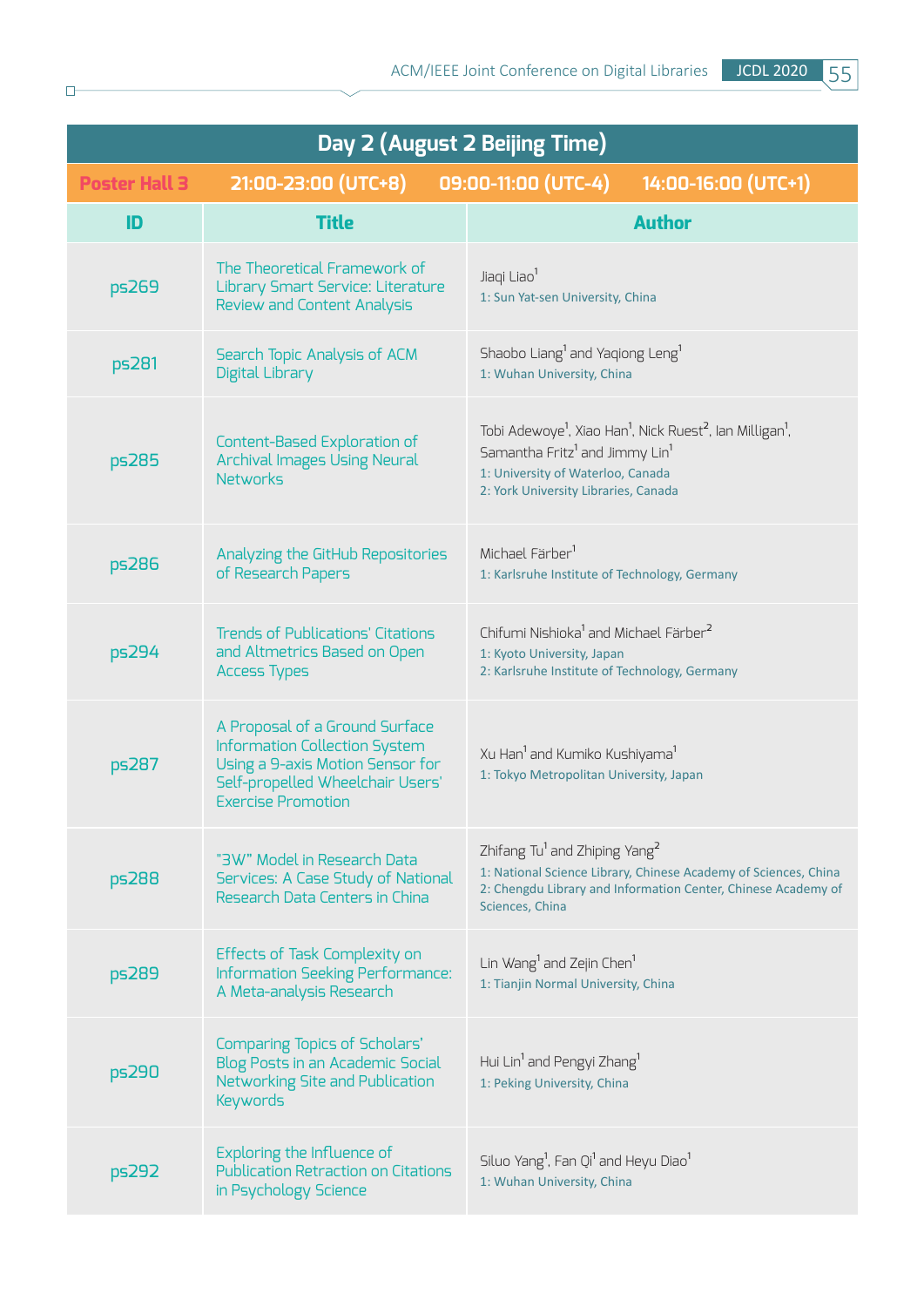| ps299 | Challenges and Solutions of<br>Identifying Similarities and<br><b>Duplication in Digital Libraries</b>            | Maggie Ryan <sup>1</sup> , Ruiwen Zhang <sup>1</sup> , Matthew Durward <sup>1</sup> , Krystyna<br>Matusiak <sup>1</sup> and Peter Organisciak <sup>1</sup><br>1: University of Denver, United States         |
|-------|-------------------------------------------------------------------------------------------------------------------|--------------------------------------------------------------------------------------------------------------------------------------------------------------------------------------------------------------|
| ps307 | An Integrated Method to Build<br>Read-Aiding E-Books Based<br>on Text Mining and Interactive<br><b>Aesthetics</b> | Weijun Li <sup>1</sup> , Fukai Yang <sup>1</sup> , Ruibing Jia <sup>1</sup> , Renmin Li <sup>1</sup> and Minghao<br>Yin <sup>1</sup><br>1: Northeast Normal University, China                                |
| ps318 | <b>CSAA: An Online Annotating</b><br><b>Platform for Classifying Sections</b><br>of Academic Articles             | Bowen Ma <sup>1</sup> , Yuzhuo Wang <sup>1</sup> and Chengzhi Zhang <sup>1</sup><br>1: Nanjing University of Science and Technology, China                                                                   |
| ps319 | <b>PredCheck: Detecting Predatory</b><br>Behaviour in Scholarly World                                             | Manas Satish Bedmutha <sup>1</sup> , Kaushal Modi <sup>1</sup> , Kevin Patel <sup>1</sup> ,<br>Naman Jain <sup>1</sup> and Mayank Singh <sup>1</sup><br>1: Indian Institute of Technology Gandhinagar, India |

| Day 2 (August 2 Beijing Time) |                                                                                                           |                                                                                                                                                                         |  |
|-------------------------------|-----------------------------------------------------------------------------------------------------------|-------------------------------------------------------------------------------------------------------------------------------------------------------------------------|--|
| <b>Demo Hall</b>              | $21:00 - 23:00$ (UTC+8)                                                                                   | 09:00-11:00 (UTC-4)<br>14:00-16:00 (UTC+1)                                                                                                                              |  |
| ID                            | <b>Title</b>                                                                                              | <b>Author</b>                                                                                                                                                           |  |
| de <sub>244</sub>             | SEAL: Scientific Keyphrase<br><b>Extraction and Classification</b>                                        | Ayush Garg <sup>1</sup> , Sammed Kagi <sup>1</sup> and Mayank Singh <sup>1</sup><br>1: IIT Gandhinagar, India                                                           |  |
| de282                         | An Open-Source Interface to<br>the Canadian Surface Prediction<br>Archive                                 | Martin Gauch <sup>1</sup> , James Bai <sup>1</sup> , Juliane Mai <sup>1</sup> and Jimmy Lin <sup>1</sup><br>1: University of Waterloo, Canada                           |  |
| de296                         | Accessing and Investigating<br>Large Collections of Historical<br>Newspapers with the NewsEye<br>Platform | Axel Jean-Caurant <sup>1</sup> and Antoine Doucet <sup>1</sup><br>1: University of La Rochelle, L3i laboratory, France                                                  |  |
| ONEeh                         | A Face Recognition Module<br>for Video Content Analysis in<br><b>Malaysian Parliament Sessions</b>        | Wan En Ng <sup>1</sup> , Muhammad Syafiq Mohd Pozi <sup>1</sup> and Adam<br>Jatowt <sup>2</sup><br>1: Universiti Utara Malaysia, Malaysia<br>2: Kyoto University, Japan |  |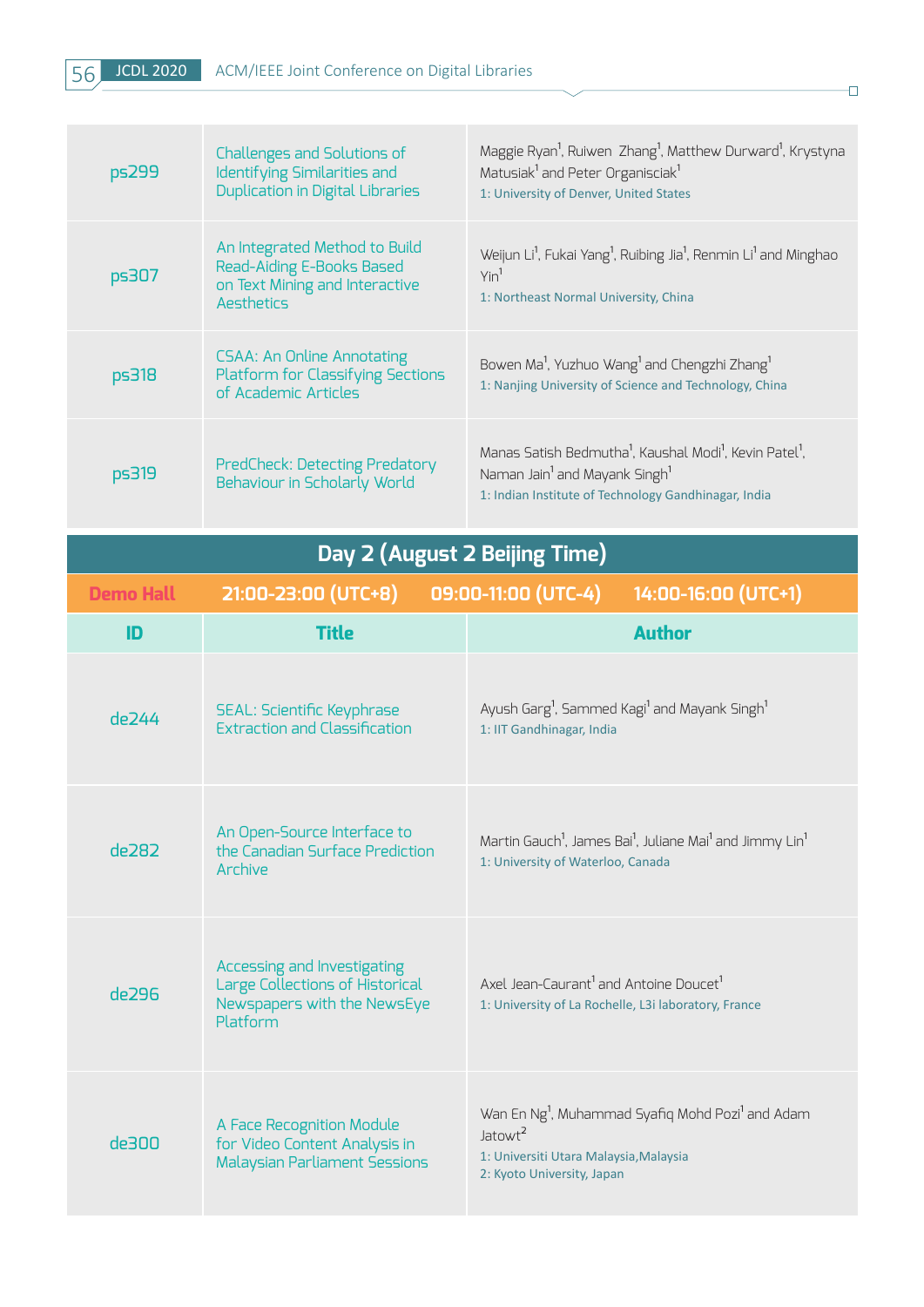| rence on Digital Libraries |  |
|----------------------------|--|
|----------------------------|--|

| de <sub>301</sub> | WiTPy: A Toolkit to Parse and<br>Analyse Wikipedia Talk Pages                                                             | Amit Arjun Verma <sup>1</sup> , S. R. S. Iyengar <sup>1</sup> and Nitin Gandhi <sup>1</sup><br>1: Indian Institute of Technology Ropar, India                                                                                                                                                                         |
|-------------------|---------------------------------------------------------------------------------------------------------------------------|-----------------------------------------------------------------------------------------------------------------------------------------------------------------------------------------------------------------------------------------------------------------------------------------------------------------------|
| de303             | Publindex: A Web Service to<br>Automatically Evaluate Research<br>Publications According to<br><b>Customized Criteria</b> | Eduardo Mena <sup>1</sup> , Carlos Bobed <sup>2</sup> and Álvaro Juan <sup>1</sup><br>1: University of Zaragoza, Spain<br>2: everis / NTT Data, Spain                                                                                                                                                                 |
| de305             | Gandhipedia: A One-stop Al-<br>enabled Portal for Browsing<br>Gandhian Literature, Life-events<br>and his Social Network  | Atharva Vyas <sup>1</sup> , Heer Ambavi <sup>2</sup> , Sayantan Adak <sup>1</sup> , Shivam<br>Patel <sup>3</sup> Pritam Kadasi <sup>2</sup> , Mayank Singh <sup>2</sup> , Animesh Mukherjee <sup>1</sup><br>1: IIT Kharagpur, India<br>2: IIT Gandhinagar, India<br>3: SRM Institute of Science and Technology, India |
| de <sub>315</sub> | Narrative Navigation: Visualising<br><b>Story Order and Locations in</b><br><b>Augmented Reality</b>                      | Qimo Zhang <sup>1</sup> , Annika Hinze <sup>1</sup> and Nicholas Vanderschantz <sup>1</sup><br>1: University of Waikato, New Zealand                                                                                                                                                                                  |

 $\Box^-$ 

### **Practitioners**

| Day 2 (August 2 Beijing Time) |                                                                                       |                                                                                                                                                                                           |  |
|-------------------------------|---------------------------------------------------------------------------------------|-------------------------------------------------------------------------------------------------------------------------------------------------------------------------------------------|--|
| Room 1                        | 09:00-11:30 (UTC-4)<br>14:00-16:30 (UTC+1)<br>$21:00-23:30$ (UTC+8)                   |                                                                                                                                                                                           |  |
| ID                            | <b>Title</b>                                                                          | <b>Author</b>                                                                                                                                                                             |  |
| pr237                         | Artificial Reality + Education<br>Guangzhou Children's Library<br>Services Innovation | Cui Hong Wu <sup>1</sup> , Li Zhen Tao <sup>1</sup> , Wei Fu Deng <sup>1</sup><br>1: Guangzhou Children's Library, China                                                                  |  |
| pr254                         | Customization and Localization of<br><b>DSpace-CRIS in China</b>                      | Le Yang <sup>1,2</sup> , Zhongda Zhang <sup>3</sup> , Enci Chen <sup>2</sup><br>1: Wuhan University, China<br>2: Wenzhou-Kean University, United States<br>3: University of Oklahoma, USA |  |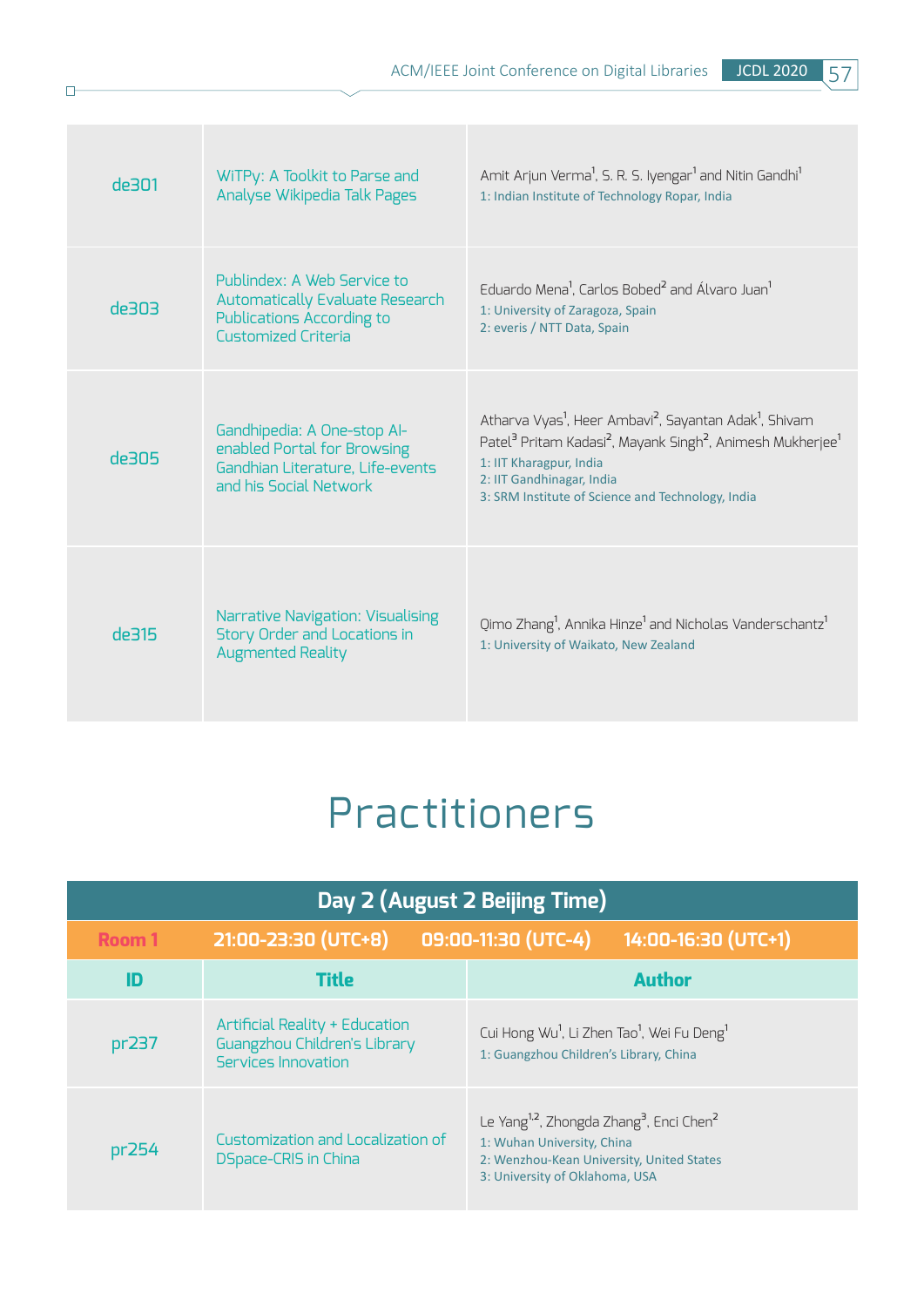| pr272 | Representing the Chinese Seal<br>Stamping Catalogs Using IIIF &<br><b>Serverless</b>                                                                                                            | Song Xue <sup>1</sup> , Yanlin Li <sup>1</sup> , Lei Ren <sup>1</sup><br>1: Fudan University Library, China                                                                                                                                                                                |
|-------|-------------------------------------------------------------------------------------------------------------------------------------------------------------------------------------------------|--------------------------------------------------------------------------------------------------------------------------------------------------------------------------------------------------------------------------------------------------------------------------------------------|
| pr273 | An Academic Resource Navigation<br>System Based on Subject<br><b>Aggregation and Usage Data</b><br>- Taking "Resource Map" of<br>Shanghai Jiao Tong University<br>Library (SJTUL) as an Example | Youhua Chen <sup>1</sup> , Di Huang <sup>1</sup><br>1: Shanghai Jiao Tong University Library, China                                                                                                                                                                                        |
| pr283 | <b>CHCI: A Crowdsourcing Human-</b><br>computer Interaction Framework<br>for Cultural Heritage Knowledge                                                                                        | Wenjun Hou <sup>1</sup> , Huijie Han <sup>1</sup> , Liang Hong <sup>1</sup><br>1: Wuhan university, China                                                                                                                                                                                  |
| pr302 | Exploring the Transdisciplinary<br>Nature of Digital Humanities                                                                                                                                 | Menghui Yang <sup>1</sup> , Man Wang <sup>1</sup> ; Hanlin Wang <sup>1</sup> , Guancan Yang <sup>1</sup> ,<br>Hua Liu $2$<br>1: Renmin University of China<br>2: China Software Industry Association                                                                                       |
| pr310 | Utilizing Information Literacy<br>Micro-lessons to Enhance STEM<br><b>Student Research</b>                                                                                                      | Brianna Buljung <sup>1</sup> , Emily Bongiovanni <sup>1</sup><br>1: Colorado School of Mines, United States                                                                                                                                                                                |
| pr311 | Multi-tenancy Cloud Access and<br>Preservation: Virginia Tech Digital<br>Libraries Platform                                                                                                     | James Tuttle <sup>1</sup> , Yinlin Chen <sup>1</sup> , Tingting Jiang <sup>1</sup> , Lee Hunter <sup>1</sup> ,<br>Andrea Waldren <sup>1</sup> , Soumik Ghosh <sup>1</sup> , William Ingram <sup>1</sup><br>1: Virginia Polytechnic Institute and State University, United<br><b>States</b> |
| pr314 | Contemporary Chinese Village<br>Gazetteer Data Project - An<br>Innovation and Attempt of Digital<br>Humanities by University of<br>Pittsburgh                                                   | Haihui Zhang <sup>1</sup> , Yuanziyi Zhang <sup>1</sup> , Qi Xin <sup>1</sup> , Fanghui Xiao <sup>1</sup><br>1: University of Pittsburgh, United States                                                                                                                                    |
| pr324 | <b>Online Data Literacy Services</b><br>during the COVID-19 Epidemic<br>Prevention - Taking Peking<br>University Library as an Example                                                          | Aizhi Wu <sup>1</sup><br>1: Peking University                                                                                                                                                                                                                                              |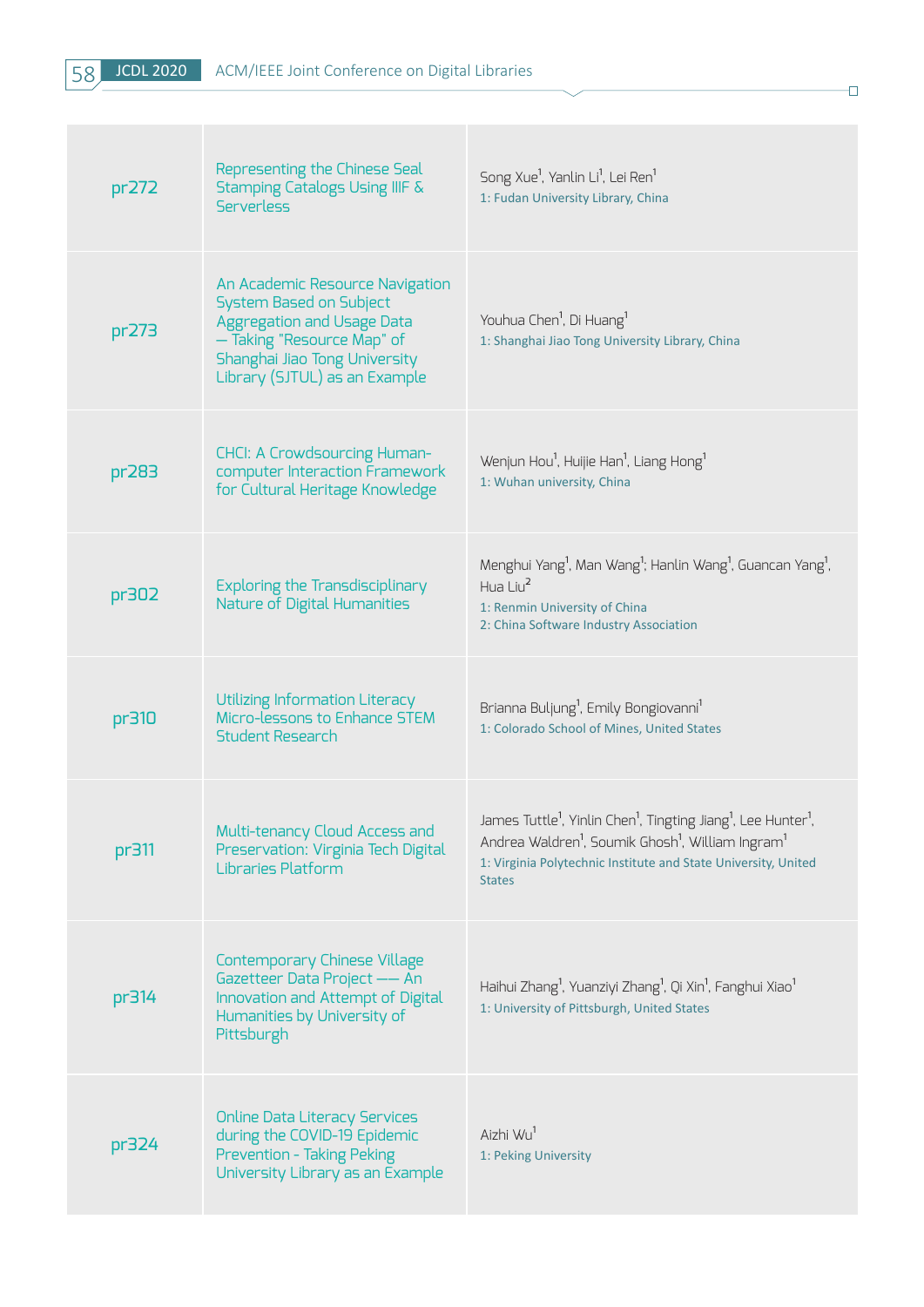# Workshop Session

| Day 1 (August 1 Beijing Time)                                                                   |                                                                                                  |                                                                                                                                                                                                                                                                                                                                                                                                    |  |
|-------------------------------------------------------------------------------------------------|--------------------------------------------------------------------------------------------------|----------------------------------------------------------------------------------------------------------------------------------------------------------------------------------------------------------------------------------------------------------------------------------------------------------------------------------------------------------------------------------------------------|--|
| Beijing Time (UTC+8)<br>New York Time (UTC-4)<br>August 1: 13:30-19:50<br>August 1: 01:30-07:50 |                                                                                                  | London Time (UTC+1)<br>August 1: 06:30-12:50                                                                                                                                                                                                                                                                                                                                                       |  |
| Room / ID                                                                                       | <b>Title</b>                                                                                     | <b>Author</b>                                                                                                                                                                                                                                                                                                                                                                                      |  |
| Room 2<br>ws005                                                                                 | <b>Extraction and Evaluation of</b><br>Knowledge Entities from Scientific<br>Documents: EEKE2020 | Chengzhi Zhang <sup>1</sup> , Philipp Mayr <sup>2</sup> , Wei Lu <sup>3</sup> , Yi Zhang <sup>4</sup><br>1: Nanjing University of Science and Technology, China<br>2: GESIS - Leibniz-Institute for the Social Sciences, Germany<br>3: Wuhan University, China<br>4: University of Technology Sydney, Australia                                                                                    |  |
| Day 1 (August 1 Beijing Time)                                                                   |                                                                                                  |                                                                                                                                                                                                                                                                                                                                                                                                    |  |
| Beijing Time (UTC+8)<br>New York Time (UTC-4)<br>August 1: 19:30-00:15<br>August 1: 07:30-12:15 |                                                                                                  | London Time (UTC+1)<br>August 1: 12:30-17:15                                                                                                                                                                                                                                                                                                                                                       |  |
| Room / ID                                                                                       | <b>Title</b>                                                                                     | <b>Author</b>                                                                                                                                                                                                                                                                                                                                                                                      |  |
| <b>Zoom Meeting</b><br>ws047                                                                    | <b>Curative Power of Medical Data</b>                                                            | Anna Ripple <sup>4</sup> , Kevin B. Cohen <sup>1</sup> , Daniela Gifu <sup>2</sup> , Youzhu Li <sup>3</sup> ,<br>Jingbo <sup>3</sup><br>1: University of Colorado School of Medicine, United States<br>2: AlexandruloanCuza University of lasi& Romanian Academy -<br>Iasi Branch, Romania<br>3: Huazhong Agricultural University, China<br>4: National Library of Medicine, United States         |  |
| Day 2 (August 2 Beijing Time)                                                                   |                                                                                                  |                                                                                                                                                                                                                                                                                                                                                                                                    |  |
| Beijing Time (UTC+8)<br>August 2: 03:00-06:30                                                   |                                                                                                  | New York Time (UTC-4)<br>London Time (UTC+1)<br>August 1: 15:00-18:30<br>August 1: 20:00-23:30                                                                                                                                                                                                                                                                                                     |  |
| Room / ID                                                                                       | <b>Title</b>                                                                                     | <b>Author</b>                                                                                                                                                                                                                                                                                                                                                                                      |  |
| Room 2<br><b>ws078</b>                                                                          | Conceptual Models in Digital<br>Libraries, Archives, and Museums<br>(SIG-CM) 2020                | Katrina Fenlon <sup>2</sup> , Peter Organisciak <sup>3</sup> , Andrea Thomer <sup>4</sup> ,<br>Nicholas Weber <sup>1</sup> , Karen Wickett <sup>5</sup><br>1: University of Washington, United States<br>2: University of Maryland, United States<br>3: Denver University, United States<br>4: University of Michigan, United States<br>5: University of Illinois, Urbana-Champaign, United States |  |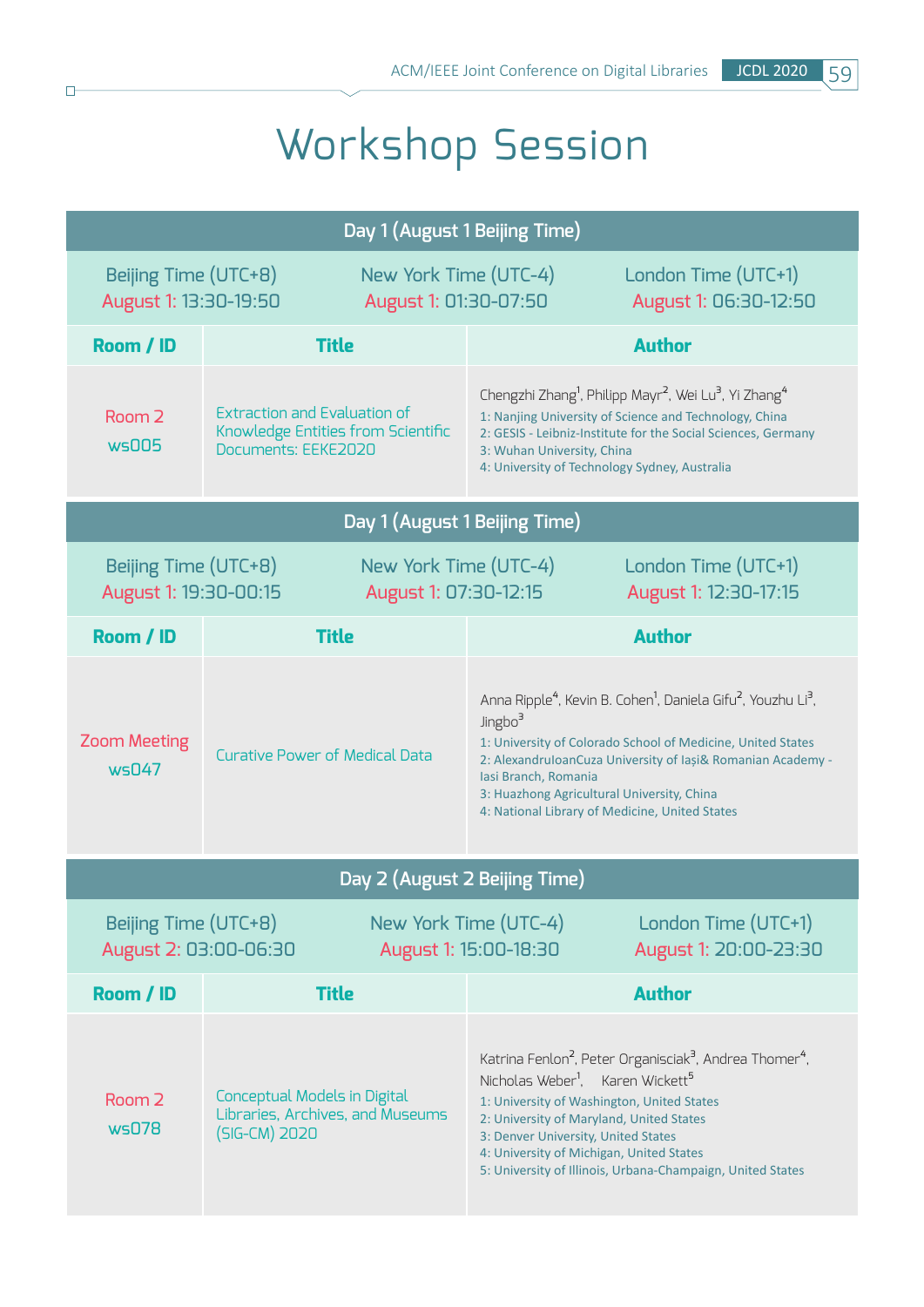| Day 5 (August 5 Beijing Time)                                                                                                                             |                                                                                |                                                                                                                                                                                                                                                                                                                         |  |  |
|-----------------------------------------------------------------------------------------------------------------------------------------------------------|--------------------------------------------------------------------------------|-------------------------------------------------------------------------------------------------------------------------------------------------------------------------------------------------------------------------------------------------------------------------------------------------------------------------|--|--|
| Beijing Time (UTC+8)<br>New York Time (UTC-4)<br>August 5: 08:00-13:30                                                                                    |                                                                                | London Time (UTC+1)<br>August 4: 20:00-01:30<br>August 4: 01:00-06:30                                                                                                                                                                                                                                                   |  |  |
| Room / ID                                                                                                                                                 | <b>Title</b>                                                                   | <b>Author</b>                                                                                                                                                                                                                                                                                                           |  |  |
| Room <sub>3</sub><br>ws079                                                                                                                                | Organizing Big Data, Information,<br>and Knowledge                             | Oksana L. Zavalina <sup>1</sup> , Jeonghyun Kim <sup>1</sup> , Xiaoguang Wang <sup>2</sup> ,<br>Qikai Cheng <sup>2</sup><br>1: University of North Texas, United States<br>2: Wuhan University, China                                                                                                                   |  |  |
|                                                                                                                                                           | Day 5 (August 5 Beijing Time) - Day 6 (August 6 Beijing Time)                  |                                                                                                                                                                                                                                                                                                                         |  |  |
| Beijing Time (UTC+8)<br>August 5: 16:00-August 6:02:30                                                                                                    |                                                                                | New York Time (UTC-4)<br>London Time (UTC+1)<br>August 5: 09:00-19:30<br>August 5: 04:00-14:30                                                                                                                                                                                                                          |  |  |
| Room / ID                                                                                                                                                 | <b>Title</b>                                                                   | <b>Author</b>                                                                                                                                                                                                                                                                                                           |  |  |
| Room 4<br>ws152                                                                                                                                           | 8th International Workshop on<br>Mining Scientific Publications<br>(WOSP 2020) | Petr Knoth <sup>1</sup> , Christopher Stahl <sup>2</sup> , Bikash Gyawali <sup>1</sup> , David<br>Pride <sup>1</sup> , Drahomira Herrmannova <sup>2</sup> , Suchetha N. Kunnath,<br>Knowledge Media institute <sup>1</sup><br>1: The Open University, United Kingdom<br>2: Oak Ridge National Laboratory, United States |  |  |
|                                                                                                                                                           | Day 5 (August 5 Beijing Time) - Day 6 (August 6 Beijing Time)                  |                                                                                                                                                                                                                                                                                                                         |  |  |
| Beijing Time (UTC+8)<br>New York Time (UTC-4)<br>London Time (UTC+1)<br>August 5: 23:00-August 6:06:30<br>August 5: 11:00-18:30<br>August 5: 16:00-23:30  |                                                                                |                                                                                                                                                                                                                                                                                                                         |  |  |
| Room / ID                                                                                                                                                 | Title                                                                          | <b>Author</b>                                                                                                                                                                                                                                                                                                           |  |  |
| Room 1<br>ws176                                                                                                                                           | Web Archiving and Digital Libraries                                            | Zhiwu Xie <sup>1</sup> , Martin Klein <sup>2</sup> , Edward A Fox <sup>1</sup><br>1: Virginia Tech, United States<br>2: Los Alamos National Lab, United States                                                                                                                                                          |  |  |
| Day 5 (August 5 Beijing Time)                                                                                                                             |                                                                                |                                                                                                                                                                                                                                                                                                                         |  |  |
| Beijing Time (UTC+8)<br>New York Time (UTC-4)<br>London Time (UTC+1)<br>August 5: 08:00-17:30<br>August 4: 20:00- August 5:05:30<br>August 5: 01:00-10:30 |                                                                                |                                                                                                                                                                                                                                                                                                                         |  |  |
| Room / ID                                                                                                                                                 | <b>Author</b><br><b>Title</b>                                                  |                                                                                                                                                                                                                                                                                                                         |  |  |
| Room 1 and<br>Room 2<br>ws227                                                                                                                             | Data-driven Smart Library<br><b>Services in China</b>                          | Lihong Zhou <sup>1</sup> , Zhiqiang Wu <sup>1</sup> , Gang Wu <sup>1</sup> , Siluo Yang <sup>1</sup><br>1: Wuhan University, China                                                                                                                                                                                      |  |  |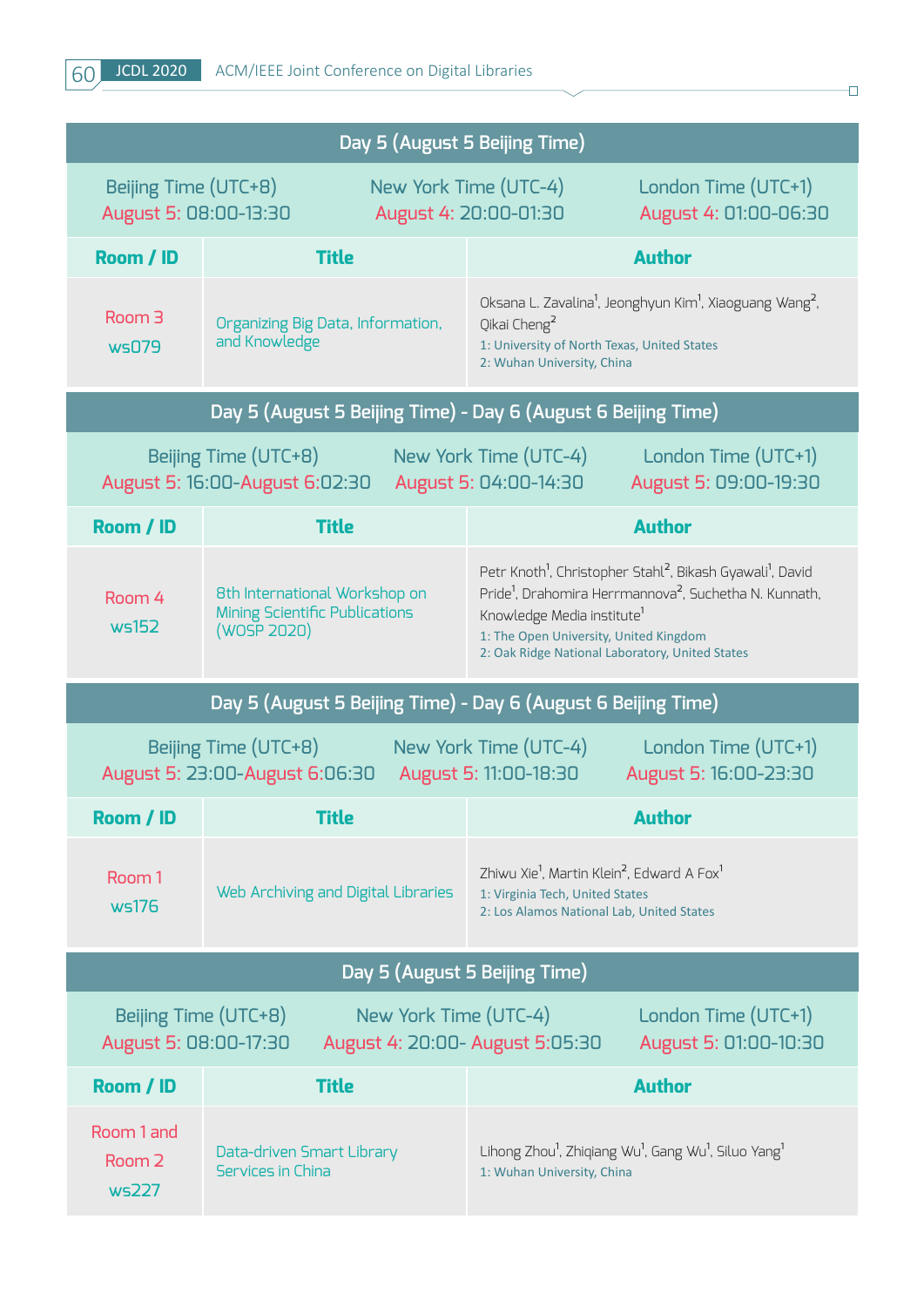## Tutorial Session

| Day 4 (August 4 Beijing Time)                                                                   |                                                                                                 |                                                                                                                                                     |                                                                                                             |  |
|-------------------------------------------------------------------------------------------------|-------------------------------------------------------------------------------------------------|-----------------------------------------------------------------------------------------------------------------------------------------------------|-------------------------------------------------------------------------------------------------------------|--|
| Beijing Time (UTC+8)<br>August 4: 08:30-12:00                                                   |                                                                                                 | New York Time (UTC-4)<br>August 3: 20:30-24:00                                                                                                      | London Time (UTC+1)<br>August 3: 01:30-05:00                                                                |  |
| <b>Location</b>                                                                                 | <b>Title</b>                                                                                    |                                                                                                                                                     | <b>Presenters</b>                                                                                           |  |
| Room <sub>2</sub>                                                                               | Tutorial 1:<br>The Science of Science                                                           |                                                                                                                                                     | Dashun Wang, Northwestern University<br>Lu Liu, Pennsylvania State University                               |  |
|                                                                                                 | Day 4 (August 4 Beijing Time)                                                                   |                                                                                                                                                     |                                                                                                             |  |
|                                                                                                 | Beijing Time (UTC+8)<br>New York Time (UTC-4)<br>August 4: 00:30-04:00<br>August 3: 12:30-16:00 |                                                                                                                                                     | London Time (UTC+1)<br>August 3: 17:30-21:00                                                                |  |
| <b>Location</b>                                                                                 | <b>Title</b>                                                                                    |                                                                                                                                                     | <b>Presenters</b>                                                                                           |  |
| Room <sub>2</sub>                                                                               | Tutorial 2:<br>Preparing Code and Data for<br>Computational Reproducibility                     | William Ingram, Virginia Polytechnic Institute and<br><b>State University</b><br>Edward Fox, Virginia Polytechnic Institute and State<br>University |                                                                                                             |  |
|                                                                                                 | Day 4 (August 4 Beijing Time)                                                                   |                                                                                                                                                     |                                                                                                             |  |
| Beijing Time (UTC+8)<br>New York Time (UTC-4)<br>August 4: 20:00-23:30<br>August 4: 08:00-11:30 |                                                                                                 |                                                                                                                                                     | London Time (UTC+1)<br>August 4: 13:00-16:30                                                                |  |
| <b>Location</b>                                                                                 | <b>Title</b>                                                                                    | <b>Presenters</b>                                                                                                                                   |                                                                                                             |  |
| Room <sub>2</sub>                                                                               | Tutorial $3:$<br>Introduction to Digital Libraries                                              | Edward Fox, Virginia Polytechnic Institute and State<br>University<br>William Ingram, Virginia Polytechnic Institute and<br><b>State University</b> |                                                                                                             |  |
| Day 5 (August 5 Beijing Time)                                                                   |                                                                                                 |                                                                                                                                                     |                                                                                                             |  |
| Beijing Time (UTC+8)<br>August 5: 00:30-04:00                                                   |                                                                                                 | New York Time (UTC-4)<br>August 4: 12:30-14:00                                                                                                      | London Time (UTC+1)<br>August 4: 17:30-21:00                                                                |  |
| <b>Location</b>                                                                                 | <b>Title</b>                                                                                    |                                                                                                                                                     | <b>Presenters</b>                                                                                           |  |
| Room 2                                                                                          | Tutorial 4:<br><b>Writing about Data Science</b><br>Research                                    | of Medicine<br>- Iasi Branch                                                                                                                        | Kevin Bretonnel Cohen, University of Colorado School<br>Daniela Gifu, University of Iasi & Romanian Academy |  |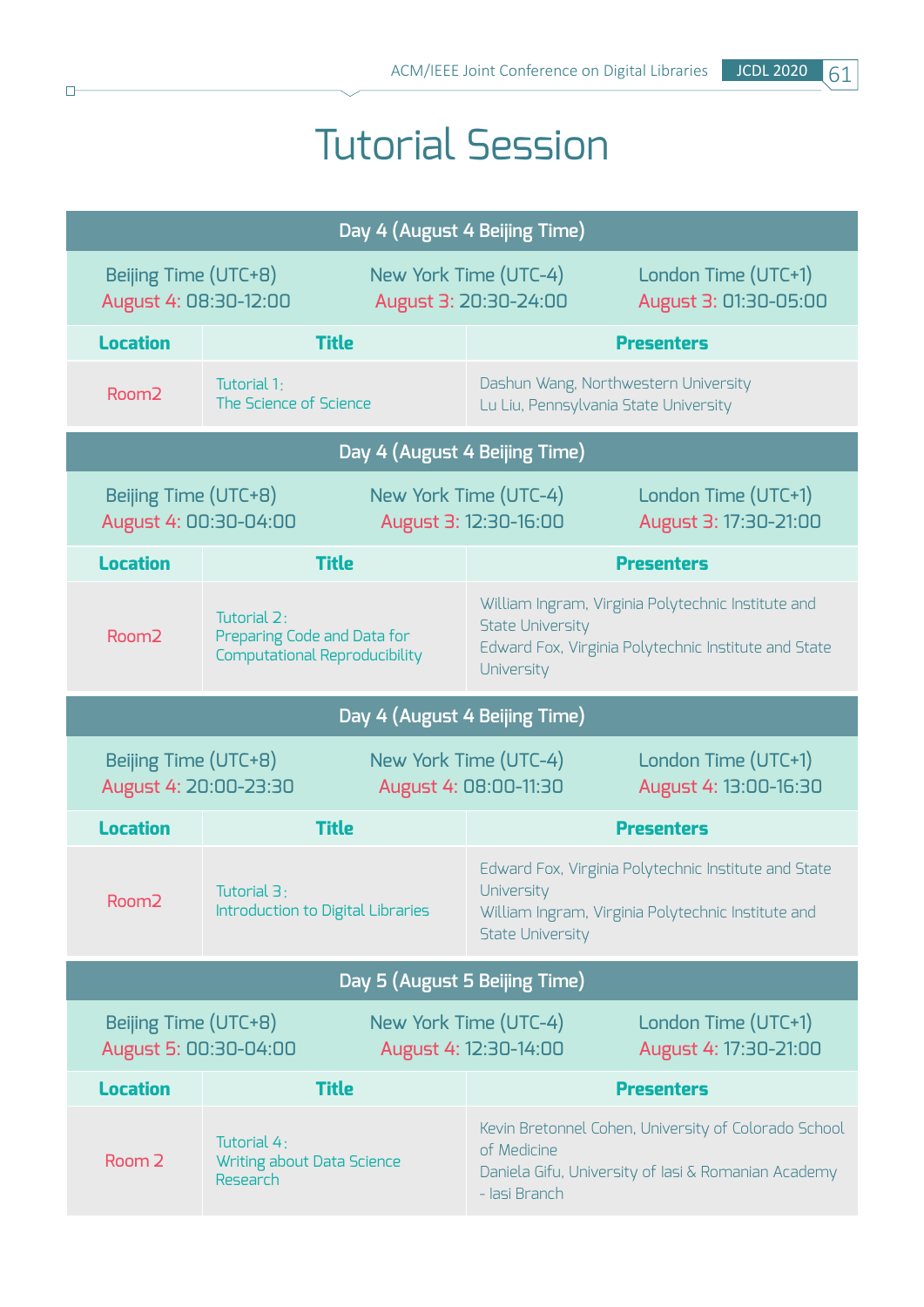| Day 1 (August 1 Beijing Time)                                                                  |                                    |                                             |                                              |                                         |
|------------------------------------------------------------------------------------------------|------------------------------------|---------------------------------------------|----------------------------------------------|-----------------------------------------|
| Beijing Time (UTC+8)<br>New York Time (UTC-4)<br>August 1: 08:30-12:00<br>July 31: 20:30-24:00 |                                    |                                             | London Time (UTC+1)<br>August 4: 01:30-05:00 |                                         |
| <b>Location</b>                                                                                |                                    | <b>Title</b>                                | <b>Presenters</b>                            |                                         |
| Room 1                                                                                         | Tutorial $5:$<br>with Greenstone 3 | <b>Building Digital Library Collections</b> |                                              | David Bainbridge, University of Waikato |

## Panel Session

| Day 3 (August 3 Beijing Time)                                          |                                                                                                                   |                                                                                                                                                                                                                                                                                                                                                                                                            |                                              |
|------------------------------------------------------------------------|-------------------------------------------------------------------------------------------------------------------|------------------------------------------------------------------------------------------------------------------------------------------------------------------------------------------------------------------------------------------------------------------------------------------------------------------------------------------------------------------------------------------------------------|----------------------------------------------|
| Beijing Time (UTC+8)<br>New York Time (UTC-4)<br>August 3: 20:00-21:30 |                                                                                                                   | August 3: 08:00-09:30                                                                                                                                                                                                                                                                                                                                                                                      | London Time (UTC+1)<br>August 3: 13:00-14:30 |
| <b>Location</b>                                                        | <b>Panel</b>                                                                                                      |                                                                                                                                                                                                                                                                                                                                                                                                            | <b>Presenters</b>                            |
| Room 1                                                                 | Panel 1:<br>Data and Information Literacy<br>Education: Methods, Models, and<br>Challenges                        | Ruhua Huang, School of Information Management, Wuhan<br>University, Wuhan, Hubei, China<br>Dan Wu, School of Information Management, Wuhan<br>University, Wuhan, Hubei, China<br>Jeonghyun (Annie) Kim, College of Information, University<br>of North Texas, Denton, TX, USA<br>Billy Tak Hoi Leung, University of Macao Library, University<br>of Macao, Taipa, Macao, China                             |                                              |
| Day 4 (August 4 Beijing Time)                                          |                                                                                                                   |                                                                                                                                                                                                                                                                                                                                                                                                            |                                              |
| Beijing Time (UTC+8)<br>August 4: 20:00-21:30                          |                                                                                                                   | New York Time (UTC-4)<br>August 4: 08:00-09:30                                                                                                                                                                                                                                                                                                                                                             | London Time (UTC+1)<br>August 3: 13:00-14:30 |
| <b>Location</b>                                                        | <b>Panel</b>                                                                                                      | <b>Presenters</b>                                                                                                                                                                                                                                                                                                                                                                                          |                                              |
| Room <sub>3</sub>                                                      | Panel 2:<br>Conceptual Models and Ontological<br><b>Schemas for Semantically</b><br>Sustainable Digital Libraries | Jian Qin, School of Information Studies, Syracuse<br>University, Syracuse, NY, USA<br>Maja Žumer, Department of Library and Information<br>Science, University of Ljubljana, Ljubljana, Slovenia<br>Xiaoguang Wang, School of Information Management,<br>Wuhan University, Wuhan, Hubei, China<br>Wei Fan, Department of Information Management<br>Technology, Sichuan University, Chengdu, Sichuan, China |                                              |

Ð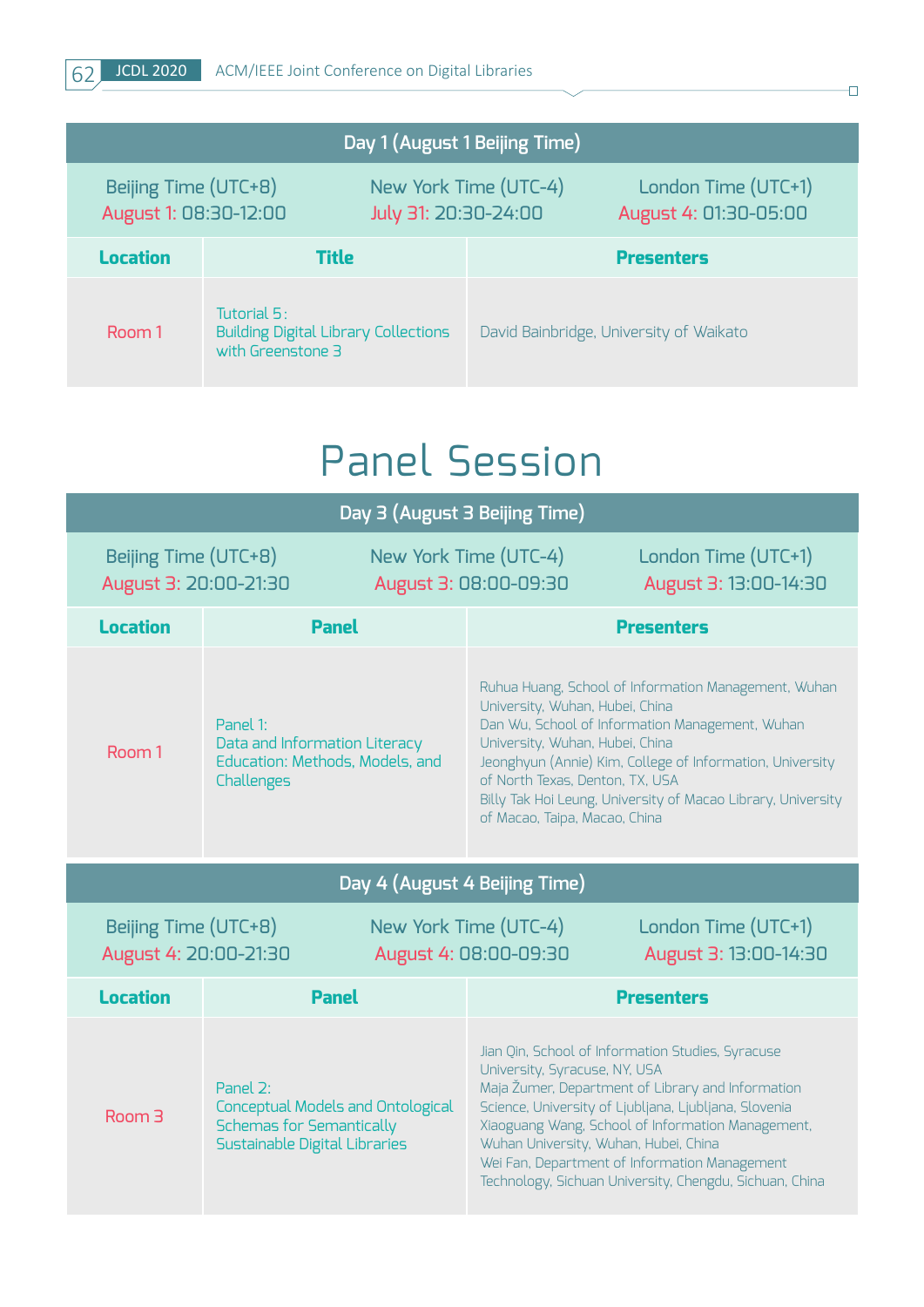